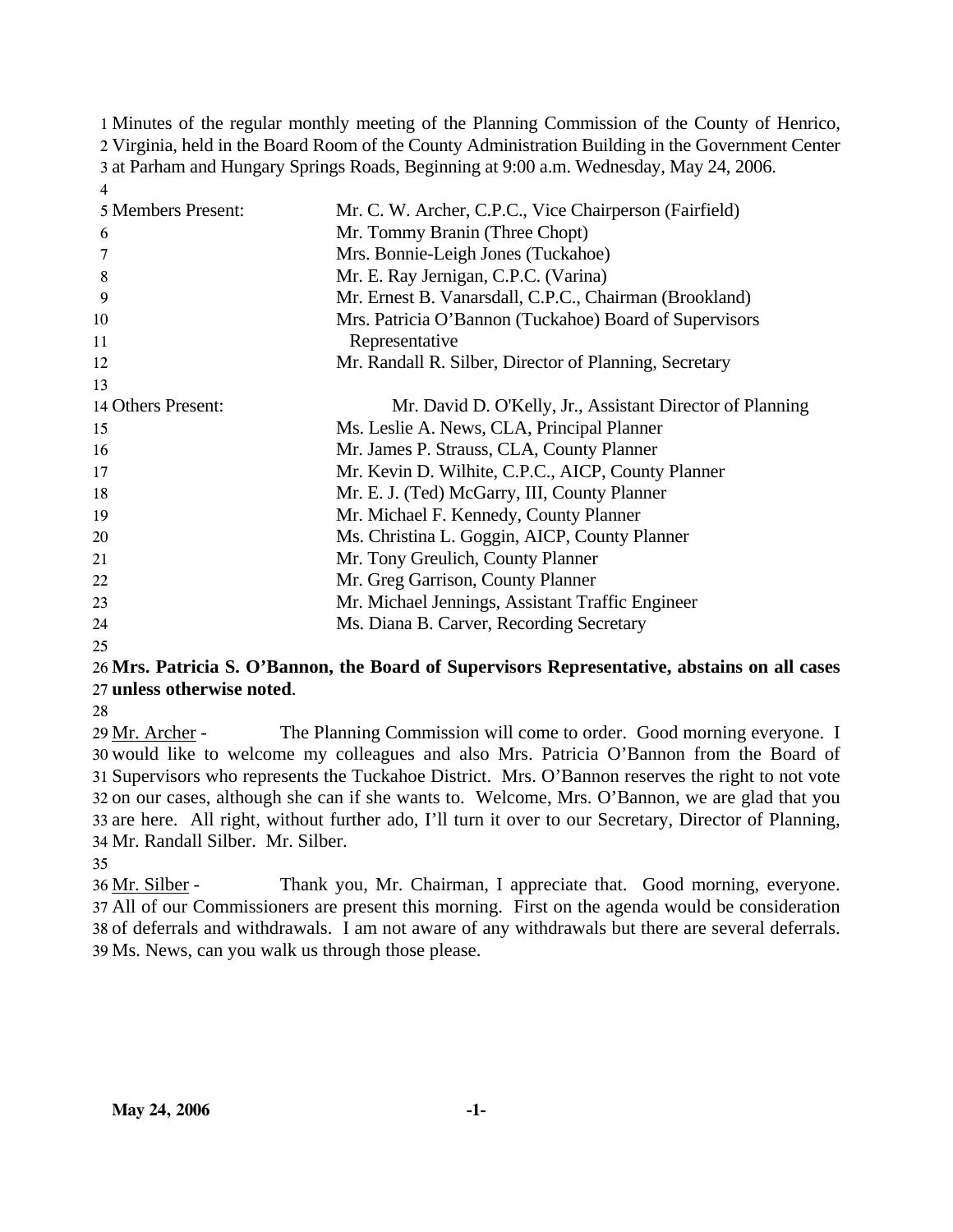Yes, sir. Good morning, Mr. Secretary, members of the Commission. We 41 are aware of four requests for deferrals and withdrawals this morning. The first is found on page 428 of your agenda and is in the Brookland District. This is a partial deferral. The plan was 43 originally on the agenda for landscape and lighting and they are requesting a deferral of the 44 landscape plan only for LP/POD-56-04, Aspen Park, and the applicant is requesting a deferral of 45 the landscape plan until the June 28, 2006 meeting. 40 Ms. News -

46

# 47 **LANDSCAPE & LIGHTING PLAN (Deferred from the April 19, 2006 Meeting)**

48

LP/POD-56-04 Aspen Park – Staples Mill and School Roads **Purvis & Associates, Inc. for James R. & Thomas W. Hamilton:** Request for approval of a landscape and lighting plan, as required by Chapter 24, Sections 24-106 and 24-106.2 of the Henrico County Code. The 5.80-acre site is located on the east line of Staples Mill Road (U.S. Route 33), approximately 300 feet north of Aspen Avenue on parcels 774-746-3074 and 4666. The zoning is O-2, Office District, O-2C, Office District (Conditional) and M-1, Light Industrial District. **(Brookland)** 

49

Thank you, Ms. News. Is there anyone present in opposition to the 51 deferral of landscape plan LP/POD-56-04, Aspen Park, in the Brookland District? No 52 opposition. Mr. Vanarsdall. 50 Mr. Archer -

53

I move that landscape plan, LP/POD-56-04, Aspen Park, be deferred to 55 June 28, 2006. This is not the lighting but the landscaping plan, at the applicant's request. 54 Mr. Vanarsdall -

56

57 Mr. Jernigan - Second.

58

The motion was made by Mr. Vanarsdall and seconded by Mr. Jernigan. All in favor say aye…all opposed say nay. The motion carries. 60 59 Mr. Archer -

61

62 At the request of the applicant, the Planning Commission deferred the landscape plan, LP/POD-63 56-04, Aspen Park, to its June 28, 2006 meeting.

64

Next on page 12 of your agenda, and also located in the Brookland 66 District, is POD-9-06, Staples Mill Square Shopping Center. This is a request for deferral of the 67 architecturals only. The POD was approved at your last meeting. The applicant has requested a 68 deferral of the architecturals to June 28, 2006. 65 Ms. News -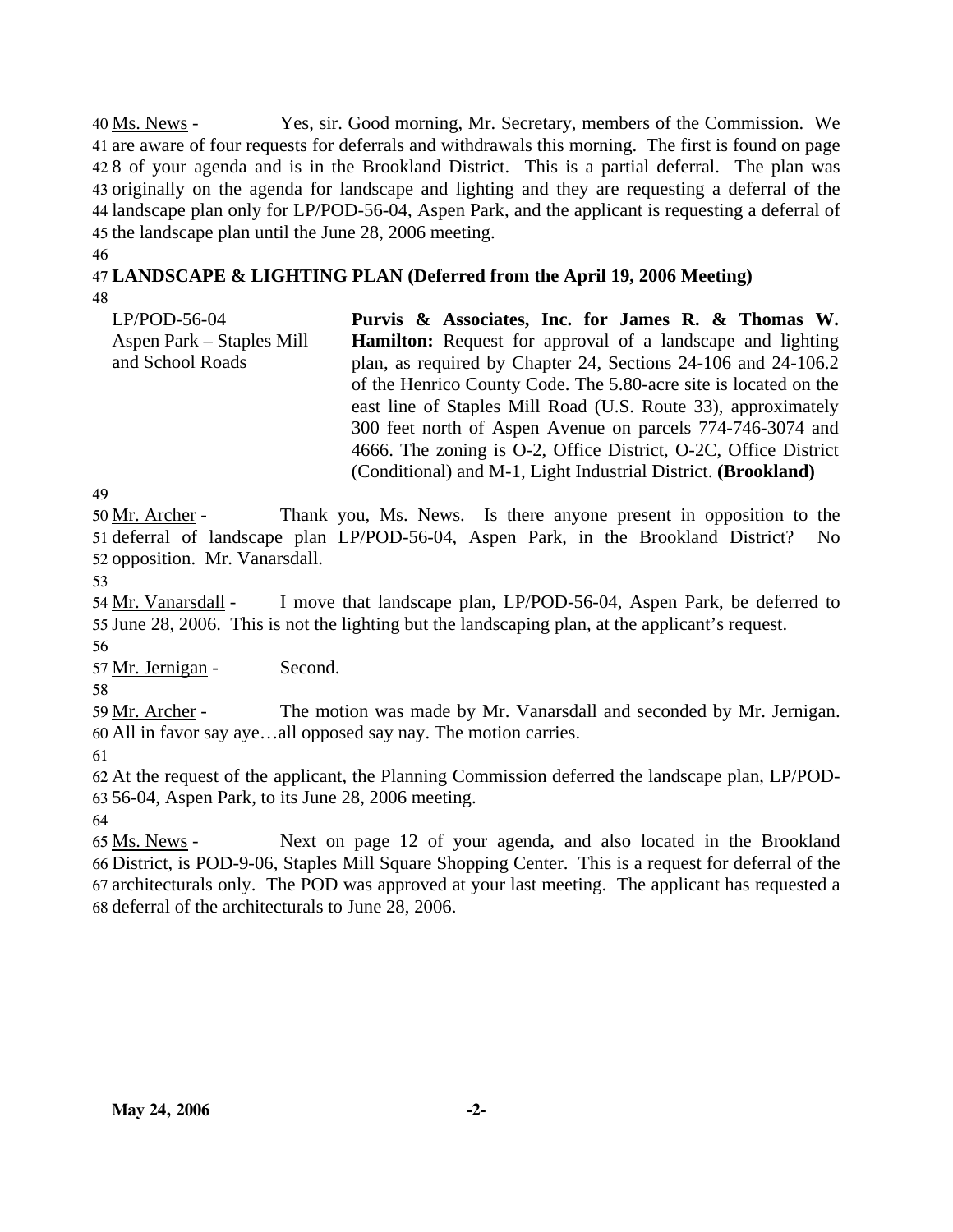## 69 **ARCHITECTURALS PLANS(Deferred from the April 19, 2006 Meeting)**

70

| POD-9-06<br><b>Staples Mill Square</b><br>Shopping Center $-$<br>Staples Mill Road and Old | <b>RK&amp;K Engineers, LLP for Marchetti Properties V, LLC</b><br>and Staples Mill Development Company: Request for<br>approval of architectural plans, as required by Chapter 24,<br>Section 24-106 of the Henrico County Code, to construct a one-                                                                                                                                                                                                                                                                          |  |  |  |
|--------------------------------------------------------------------------------------------|-------------------------------------------------------------------------------------------------------------------------------------------------------------------------------------------------------------------------------------------------------------------------------------------------------------------------------------------------------------------------------------------------------------------------------------------------------------------------------------------------------------------------------|--|--|--|
| <b>Staples Mill Road</b>                                                                   | story, 181,700 square foot community shopping center. The<br>36.71-acre site is located along the north line of Staples Mill<br>Road (U.S. Route 33) and the west line of Old Staples Mill<br>Road, approximately 340 feet north of their intersection on<br>parcels 768-758-8513 (pt.), 4701, 768-757-2542 (pt.), 769-757-<br>3204, 3723, 5051, 5168, 769-756-3391, 5278 and 6190. The<br>zoning is B-2C, Business District (Conditional) and R-3, One-<br>Family Residence District. County water and sewer.<br>(Brookland) |  |  |  |
| 71                                                                                         |                                                                                                                                                                                                                                                                                                                                                                                                                                                                                                                               |  |  |  |

72 Mr. Archer -

Is there anyone in the audience in opposition to the deferral of POD-9-06, 73 Staples Mill Square Shopping Center in the Brookland District? No opposition. 74

Mr. Chairman, I move that POD-9-06, Staples Mill Square Shopping Center Architectural plans be deferred until June 28, 2006, at the applicant's request. 76 75 Mr. Vanarsdall -

77

78 Mr. Jernigan - Second.

79

The motion was made by Mr. Vanarsdall and seconded by Mr. Jernigan. All in favor say aye…all opposed say nay. The motion carries. 81 80 Mr. Archer -

82

83 At the request of the applicant, the Planning Commission deferred POD-9-06, Staples Mill 84 Square Shopping Center Architectural plans to its June 28, 2006 meeting.

85

Next on page 21 of your agenda and located in the Three Chopt District is 87 POD-30-06 this is formerly POD-50-72 and POD-61-72 revised, the Village Offices. The 88 applicant is requesting a deferral to the June 28, 2006 meeting. 86 Ms. News -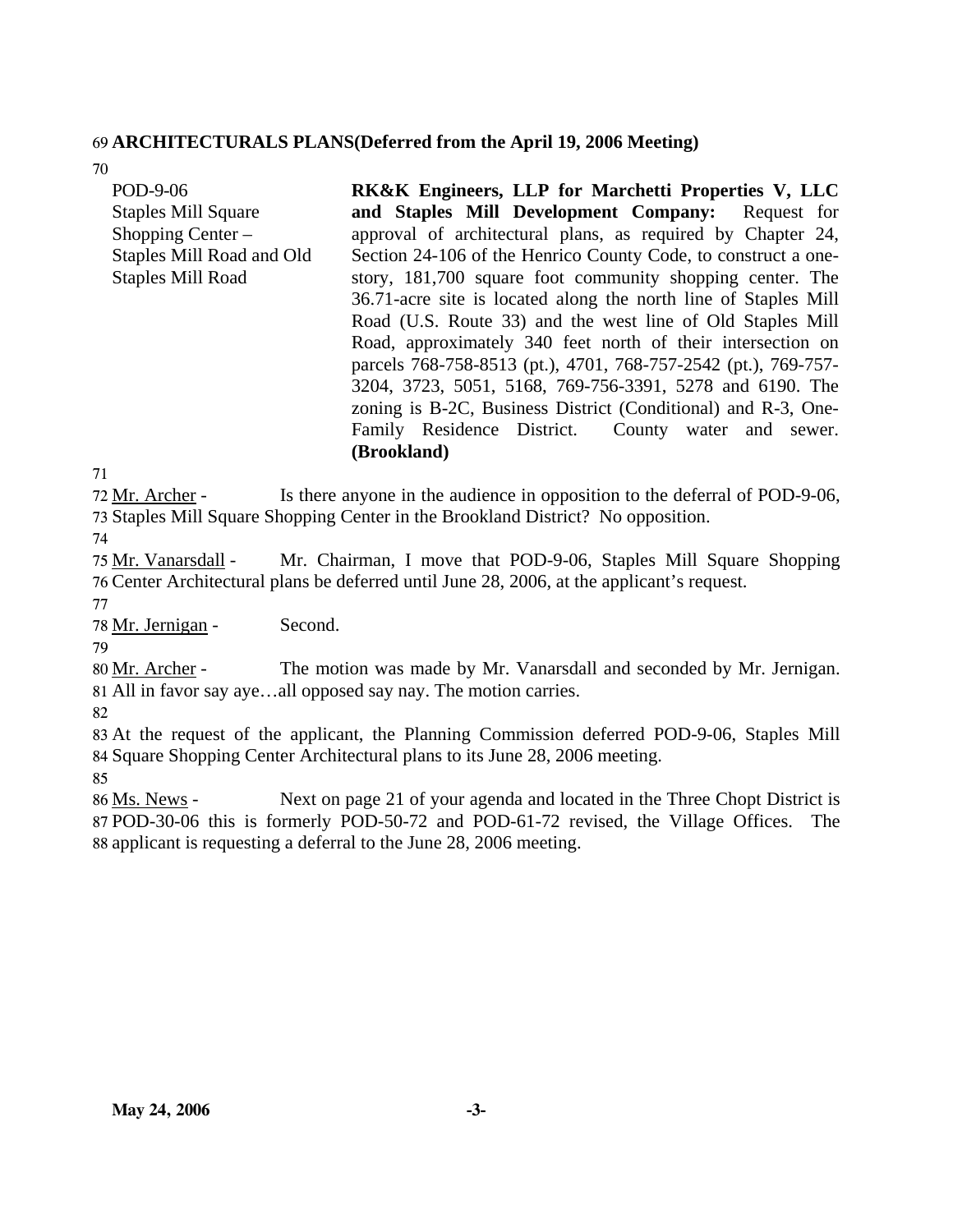#### 89 **PLAN OF DEVELOPMENT**

90

POD-30-06 Village Offices – 1501 Santa Rosa Road (Formerly POD-50-72 and POD-61-72 Revised)

**KCI Technologies for Santa Rosa Investments, LLC, and The Woodard Group:** Request for approval of a plan of development as required by Chapter 24, Section 24-106 of the Henrico County Code, to construct a one-story, 2,430 square foot bank with drive thru facilities, a one-story, 10,350 square foot medical office building and relocate an existing cross access on the eastern property line. The 1.816-acre site is located at the northeast intersection of Santa Rosa and Three Chopt Roads on parcels 758-743-7963 and a portion of 759-743-1448. The zoning is O-2C, Office District (Conditional). County water and sewer. **(Three Chopt)** 

**Engineering Design Associates for Gillies Creek Industrial Recycling:** Request for approval of a plan of development as required by Chapter 24, Section 24-106 of the Henrico County Code, to construct a one-story, 6,000 square foot office/repair shop and two equipment sheds for an existing recycling center on the landfill property. The 3.57-acre site is located at 4200 Masonic Lane on parcel 806-719-8851. The zoning is M-2, General Industrial District. Individual well and septic

91

Is there anyone in the audience in opposition to the deferral of POD-30-93 06, Village Offices, in the Three Chopt District? No opposition. Mr. Branin. 92 Mr. Archer -

94

Mr. Chairman, I move that POD-30-06, Village Offices, be deferred until 96 June 28, 2006, at the applicant's request. 95 Mr. Branin -

97

98 Mrs. Jones - Second.

99

The motion was made by Mr. Branin and seconded by Mrs. Jones. All in 101 favor say aye...all opposed say nay. The motion carries. 100 Mr. Archer -

102

103 At the request of the applicant, the Planning Commission deferred POD-30-06 (POD-50-72 and 104 POD-61-72 Revised) Village Offices, plans to its June 28, 2006 meeting.

105

The final request is on page 30 of your agenda and it is located in the Varina District, POD-34-06, Gillies Creek Recycling – Office Area. The applicant is requesting 107 108 deferral to the June 28, 2006 meeting. 106 Ms. News -

109

# 110 **PLAN OF DEVELOPMENT**

111

POD-34-06 Gillies Creek Recycling – Office Area – Masonic Lane and I-64

112 113

tank/drainfield. **(Varina)**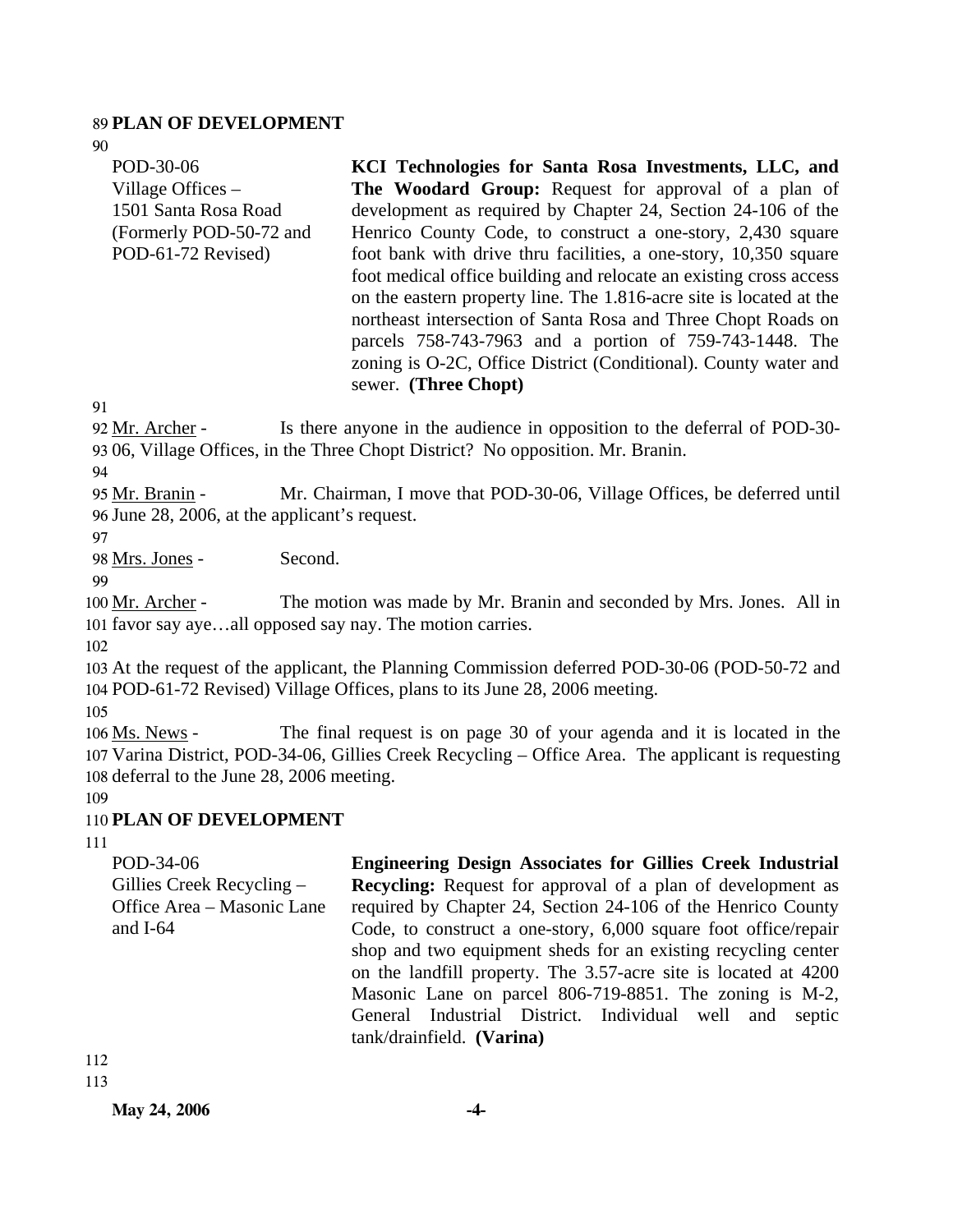Is there anyone in the audience in opposition to the deferral of POD-34-06, Gillies Creek Recycling – Office Area, in the Varina District? No opposition. Mr. Jernigan. 115 114 Mr. Archer -116

Mr. Chairman, with that, I'll move deferral of POD-34-06, Gillies Creek 118 Recycling, to June 28, 2006, by request of the applicant. 117 Mr. Jernigan -

119

120 Mr. Vanarsdall - Second.

121

The motion was made by Mr. Jernigan and seconded by Mr. Vanarsdall. 123 All in favor say aye...all opposed say nay. The motion carries. 122 Mr. Archer -

124

125 At the request of the applicant, the Planning Commission deferred POD-34-06, Gillies Creek 126 Recycling – Office Area, to its June 28, 2006 meeting.

127

There are no other known deferrals at this time by the applicant. Are there 129 any by the Planning Commission members? Seeing none, next on the agenda would be our 130 Expedited Agenda. These are items that are placed on a special agenda due to the nature of the 131 case. The plans have been reviewed by the staff. Staff has no additional issues associated with 132 this. The applicant is agreeable to the conditions that have been placed on these plans and the 133 Planning Commissioner from the district has no outstanding issues, so, these are placed on an 134 agenda that does not require testimony or presentation by the applicant. If there is any 135 opposition on these plans, they will be pulled from the Expedited Agenda and heard in the order 136 which it is found on the full agenda. We have a number of items on the Expedited Agenda this 137 morning. Ms. News. 128 Mr. Silber -

138

Yes. We have 10 items on the Expedited Agenda. The first item is on 140 page 3 of your agenda and it is located in the Three Chopt District. This is a transfer of approval 141 for POD-116-97, Ambassador Properties Office/Econo Lube 'N Tune. Staff is recommending 142 approval. 139 Ms. News -

143

# 144 **TRANSFER OF APPROVAL**

145

POD-116-97 Ambassador Properties Office/Econo Lube 'N Tune **William S. Burton for Prenwaland & Associates, LLC.:**  Request for transfer of approval as required by Chapter 24, Section 24-106 of the Henrico County Code from Ambassador Properties Inc. to Prenwaland & Associates, LLC. The .98-acre site is located approximately 150 feet east of W. Broad Street (U.S. Route 250) along the south line of Sunnybrook Road on parcel 765-749-8154. The zoning is B-3, Business District. County water and sewer. **(Three Chopt)** 

146

Is there anyone in the audience in opposition to the transfer of approval 148 request for POD-116-97, Ambassador Properties Office/Econo Lube 'N Tune, in the Three 149 Chopt District? No opposition. Mr. Branin. 147 Mr. Archer -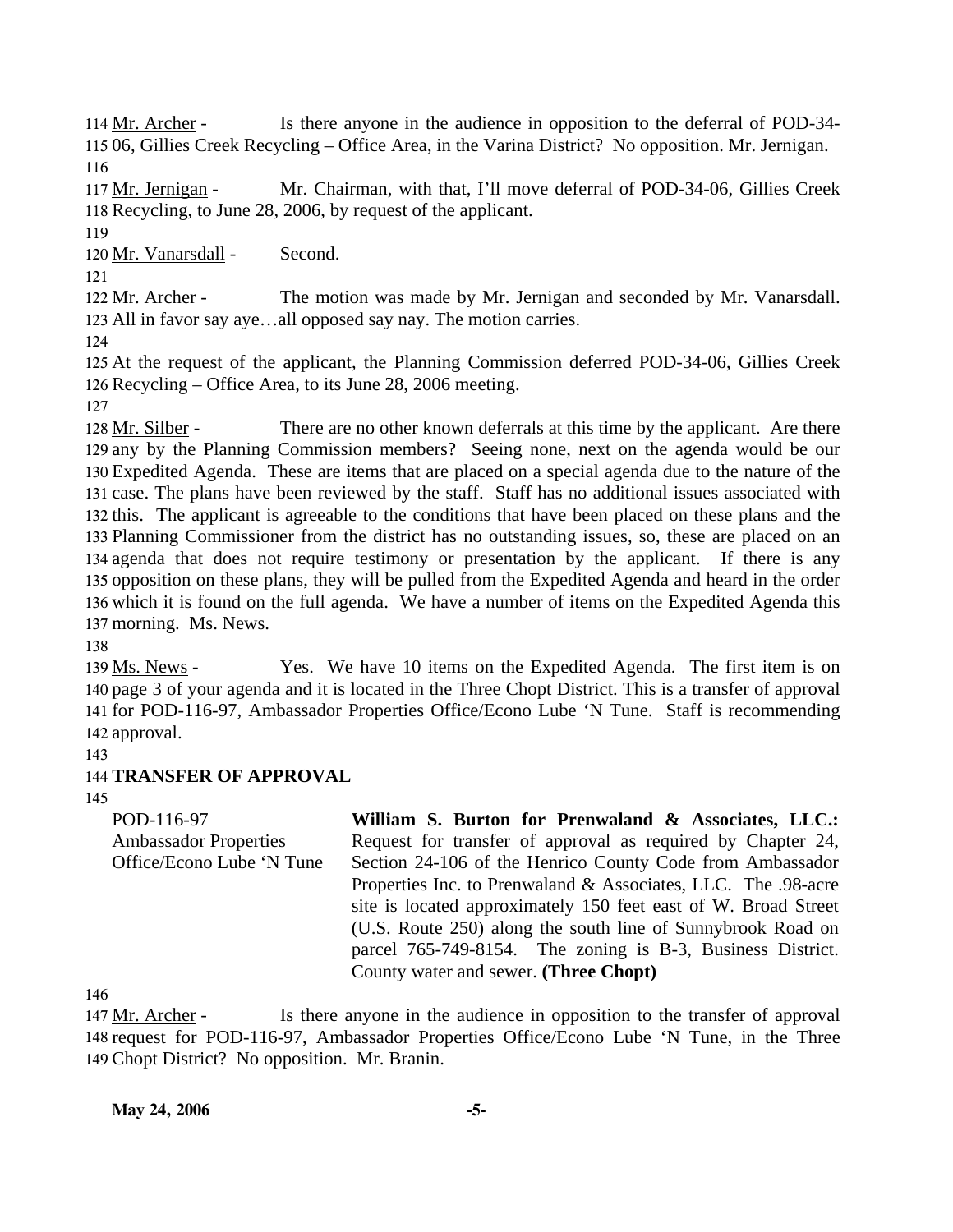Mr. Chairman, I'd like to move for approval of the transfer of POD-116-97, Ambassador Properties Office/Econo Lube 'N Tune, on the Expedited Agenda. 151 150 Mr. Branin -

152

153 Mr. Vanarsdall - Second.

154

The motion was made by Mr. Branin and seconded by Mr. Vanarsdall. 156 All in favor say aye...all opposed say nay. The motion carries. 155 Mr. Archer -

157

 The Planning Commission approved the transfer of approval request for POD-116-97, Ambassador Properties Office/Econo Lube 'N Tune, from Ambassador Properties Inc. to Prenwaland & Associates, LLC, subject to the standard and added conditions previously approved and the following additional condition:

162

163 1. The site deficiencies, as identified in the inspection report, dated **April 28, 2006** shall be 164 corrected by **October 30, 2006** or a bond shall be posted to cover this work.

165

166 The deficiencies include:

167

168 a. Replace dead landscaping as noted on the plan.

169 b. Provide a revised plan to secure approval of the storage unit.

170

Next on page 6 of your agenda and located in the Fairfield District is 172 landscape plan LP/POD-9-04, Stratford Manor. The staff recommends approval. 171 Ms. News -

# 173 **LANDSCAPE PLAN**

174

| $LP/POD-9-04$                 | <b>Foster &amp; Miller, P.C. for Stratford Manor, Inc.: Request for</b>                                                             |  |  |  |  |
|-------------------------------|-------------------------------------------------------------------------------------------------------------------------------------|--|--|--|--|
| <b>Stratford Manor</b>        | approval of a landscape plan, as required by Chapter 24,                                                                            |  |  |  |  |
| <b>Hilliard and Hermitage</b> | Sections 24-106 and 24-106.2 of the Henrico County Code. The                                                                        |  |  |  |  |
| Roads                         | 6.3-acre site is located at the southeast corner of the intersection<br>of Hilliard Road and Hermitage Road on parcels 780-749-3330 |  |  |  |  |
|                               |                                                                                                                                     |  |  |  |  |
|                               | and 4643. The zoning is R-6, General Residence District and R-                                                                      |  |  |  |  |
|                               | 6C, General Residence District (Conditional). (Fairfield)                                                                           |  |  |  |  |

175

Is there anyone in the audience in opposition to this landscape plan, LP/POD-9-04, Stratford Manor in the Fairfield District? No opposition. Then I will move for 177 178 approval of LP/POD-9-04, Stratford Manor, subject to staff recommendation, the annotations on 179 the plans and the standard conditions for landscape plans. 176 Mr. Archer -

180

181 Mr. Vanarsdall - Second.

182

The motion was made by Mr. Archer and seconded by Mr. Vanarsdall. All in favor say aye…all opposed say nay. The motion carries. 184 183 Mr. Archer -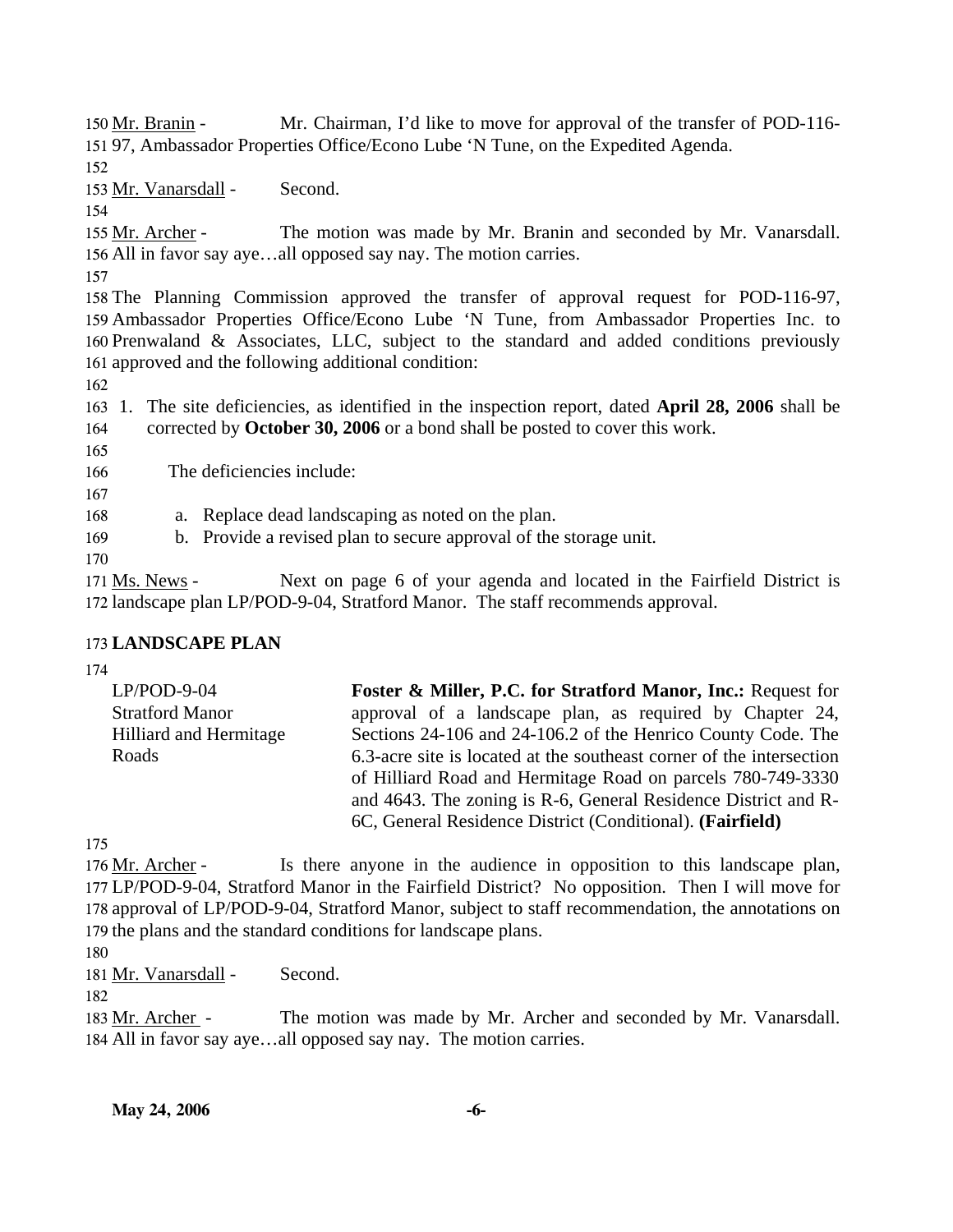185 The Planning Commission approved the landscape plan for LP/POD-9-04, Stratford Manor, 186 subject to the annotations on the plans and the standard conditions attached to these minutes for 187 landscape plans.

188

Next on page 7 of your agenda and located in the Three Chopt District is a 190 landscape and lighting plan, LP/POD-72-05, Pouncey Tract Veterinary Hospital. There is an 191 addendum item on page 2 of the addendum which includes a revised recommendation for 192 approval. The recommendation indicates that the applicant has addressed conflicts with utilities 193 and buffers. There is a revised plan in your addendum and staff is recommending approval. 189 Ms. News -

## 194 **LANDSCAPE & LIGHTING PLAN**

#### 195

| $LP/POD-72-05$                  | Koontz-Bryant, P.C. for HHHunt Companies: Request for        |
|---------------------------------|--------------------------------------------------------------|
| <b>Pouncey Tract Veterinary</b> | approval of a landscape and lighting plan, as required by    |
| Hospital – Pouncey Tract        | Chapter 24, Sections 24-106 and 24-106.2 of the Henrico      |
| Road and Nuckols Road           | County Code. The 1.49-acre site is located at the southwest  |
|                                 | corner of the intersection of Nuckols Road and Pouncey Tract |
|                                 | Road (State Route 161) on parcel 736-774-2105. The zoning is |
|                                 | B-1C, Business District (Conditional). (Three Chopt)         |

196

All right. Is there any public opposition to LP/POD-72-05, Pouncey Tract 198 Veterinary Hospital in the Three Chopt District? No opposition. Mr. Branin. 197 Mr. Archer -

199

Mr. Chairman, I would like to move for approval of LP/POD-72-05, 201 Pouncey Tract Veterinary Hospital, subject to the staff's recommendation included in the addendum. 202 200 Mr. Branin -

203

204 Mr. Jernigan - Second.

205 The motion was made by Mr. Branin and seconded by Mr. Jernigan. All 207 in favor say aye...all opposed say nay. The motion carries. 206 Mr. Archer -

208

209 The Planning Commission approved the landscape and lighting plan for LP/POD-72-05, 210 Pouncey Tract Veterinary Hospital, subject to the annotations on the plans and the standard 211 conditions attached to these minutes for landscape and lighting plans.

212

Next on page 9 of your agenda and located in the Varina District is a 214 lighting plan, LP/POD-64-04, Settlers Ridge, Section A. There is an addendum item on page 2 215 of your addendum to just simply correct the spelling in the text of the subdivision name. Staff 216 recommends approval. 213 Ms. News -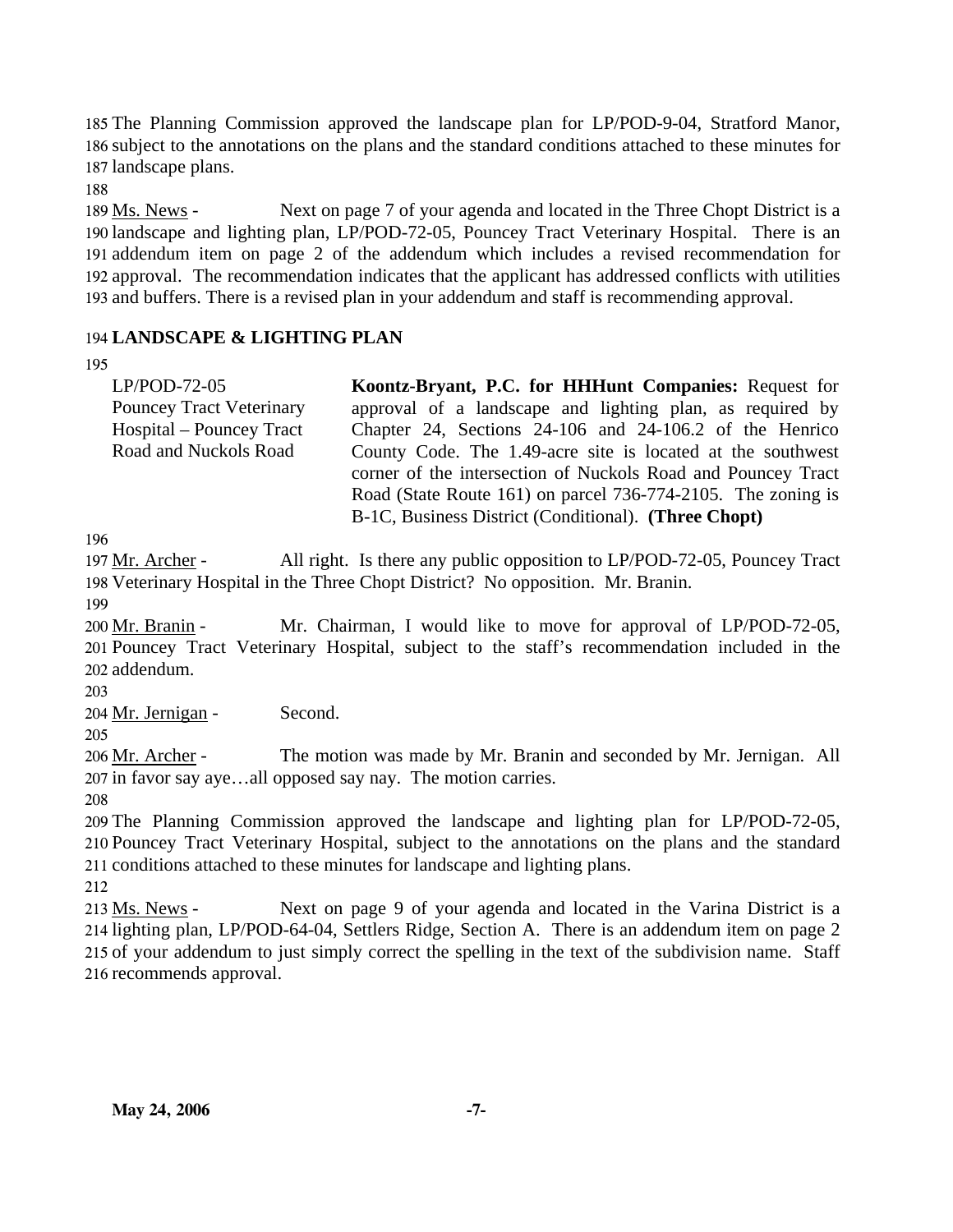### 217 **LIGHTING PLAN**

218 LP/POD-64-04 Settlers Ridge, Section A – Burning Tree Road and S. Laburnum Avenue **Balzer & Associates, Inc. for Settlers Ridge, LLC:** Request for approval of a lighting plan, as required by Chapter 24, Section 24-106 of the Henrico County Code. The 19.39-acre site is located at the southwest intersection of Burning Tree Road and S. Laburnum Avenue, adjacent to Pocahontas Parkway (State Route 895). The zoning is R-5AC, General Residence District. **(Varina)** 

219

All right. Is there any public opposition to LP/POD-64-04, Settlers Ridge, 221 Section A in the Varina District? No opposition. Mr. Jernigan. 220 Mr. Archer -

222

Mr. Chairman, with that, I will move for approval of the lighting plan for LP/POD-64-04, Settlers Ridge, Section A on Burning Tree Road, subject to the annotations on 224 225 the plans and the standard conditions for lighting plans and the caption correction on the 226 addendum and staff's recommendation. 223 Mr. Jernigan -

227

228 Mr. Vanarsdall - Second.

229

The motion was made by Mr. Jernigan and seconded by Mr. Vanarsdall. All in favor say aye…all opposed say nay. The motion carries. 231 230 Mr. Archer -

232

233 The Planning Commission approved the lighting plan for LP/POD-64-04, Settlers Ridge, Section 234 A, subject to the annotations on the plans and the standard conditions attached to these minutes 235 for lighting plans.

236

Next on page 13 of your agenda and located in the Brookland District is 238 POD-26-06, Chipotle Mexican Grill. There is an addendum item on page 4 which indicates a 239 revised plan has been included in the addendum which shows relocation of the dumpsters and 240 provision of adequate parking, and a revised recommendation for approval. 237 Ms. News -241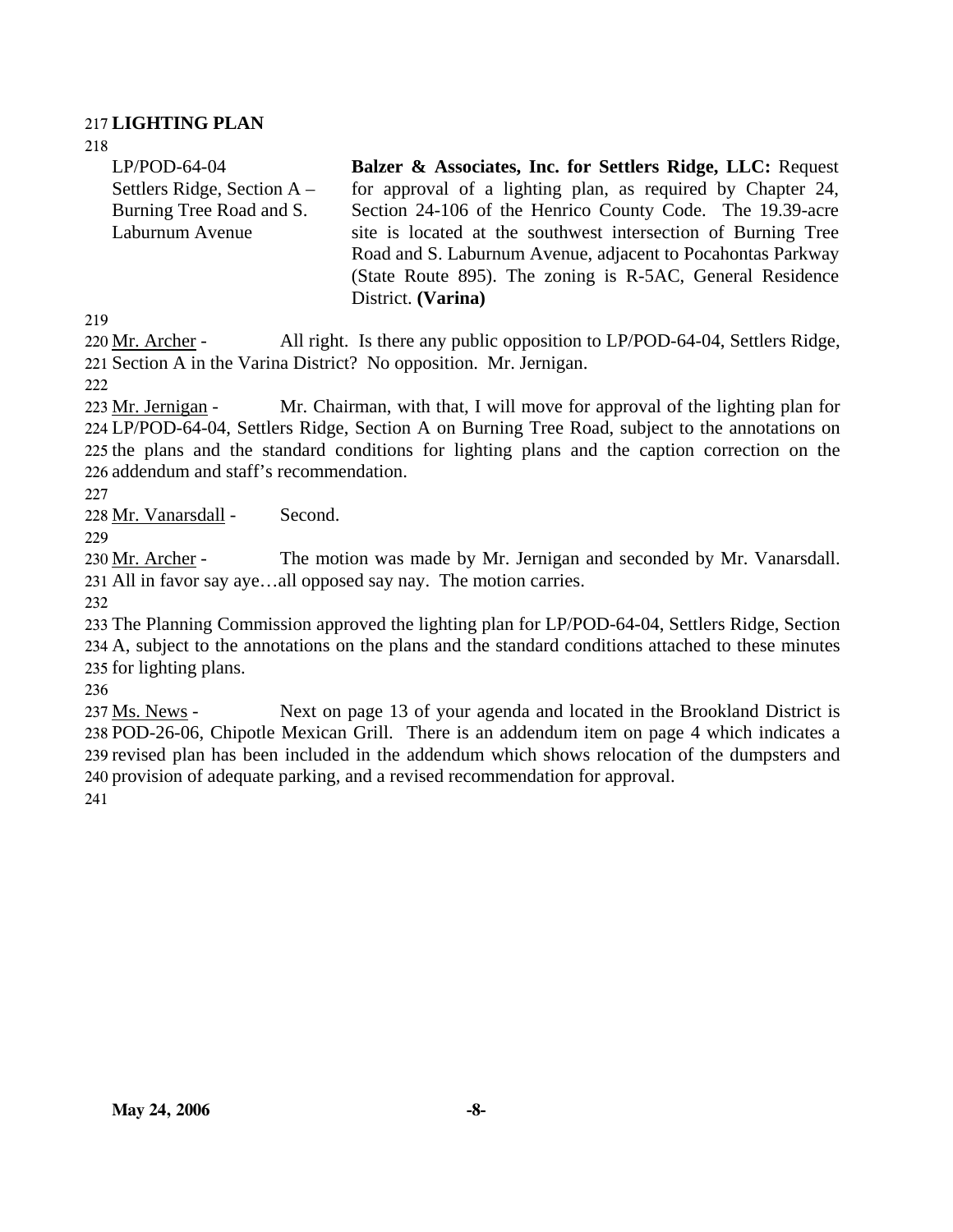### 242 **PLAN OF DEVELOPMENT & LIGHTING PLAN**

243 POD-26-06 Chipotle Mexican Grill – W. Broad Street and 50<sup>th</sup>

**Street** 

**Civil and Engineering Consultants, Inc. and Glavan Feher Architects, Inc. for Frances Bailey and Matt France:** Request for approval of a plan of development and lighting plan, as required by Chapter 24, Section 24-106 of the Henrico County Code, to renovate the interior of an existing one-story, 2,600 square foot building with a 500 square-foot patio, changing the use from retail to a restaurant and demolishing approximately 4,500 square feet of the existing building. The .46-acre site is located on the northeast corner of  $50<sup>th</sup>$  Street and W. Broad Street (U.S. Route 250) on parcel 773-738-7301. The zoning is M-2, General Industrial District. County water and sewer. **(Brookland)** 

244

All right. Is there anyone present who is opposed to POD-26-06, Chipotle 246 Mexican Grill in the Brookland District? No opposition. Mr. Vanarsdall. 245 Mr. Archer -

247

All right, with that, I will move POD-26-06, Chipotle Mexican Grill, be 249 approved with the approval on the addendum and I want to add number 9 amended in addition to 250 the standard conditions for developments of this type, the annotations on the plans and the 251 additional conditions listed in the agenda 11B through 31. 248 Mr. Vanarsdall -

252

253 Mr. Jernigan - Second.

254

The motion was made by Mr. Vanarsdall and seconded by Mr. Jernigan. 256 All in favor say aye...all opposed say nay. The motion carries. 255 Mr. Archer -

257

258 The Planning Commission approved POD-26-06, Chipotle Mexican Grill, subject to the standard 259 conditions attached to these minutes for developments of this type, the annotations on the plans 260 and the following additional conditions:

261

262 9. 263 264 **AMENDED** - A detailed landscaping plan shall be submitted to the Department of Planning for review and Planning Commission approval prior to the issuance of any occupancy permits.

265 11B. 266 267 268 11B. Prior to the approval of an electrical permit application and installation of the site lighting equipment, a plan including light spread and intensity diagrams, and fixture specifications and mounting heights details shall be revised as annotated on the staff plan and included with the construction plans for final signature.

269 24. 270 271 272 273 The easements for drainage and utilities as shown on approved plans shall be granted to the County in a form acceptable to the County Attorney prior to any occupancy permits being issued. The easement plats and any other required information shall be submitted to the County Real Property Agent at least sixty (60) days prior to requesting occupancy permits.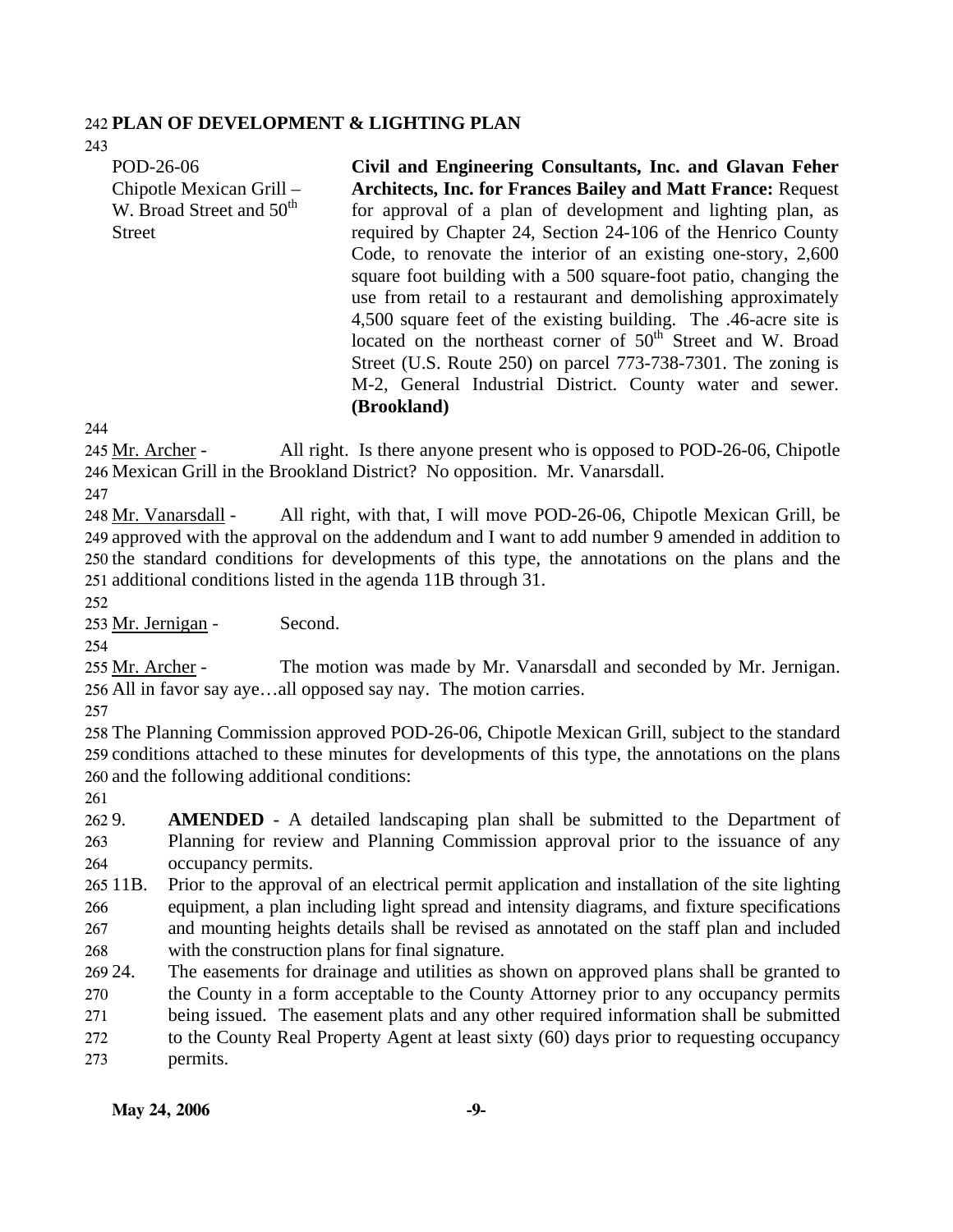274 25. 275 276 A notice of completion form, certifying that the requirements of the Virginia Department of Transportation entrances permit have been completed, shall be submitted to the Department of Planning prior to any occupancy permits being issued.

277 26. Outside storage shall not be permitted.

278 27. 279 280 281 282 27. The developer shall install an adequate restaurant ventilating and exhaust system to minimize smoke, odors, and grease vapors. The plans and specifications shall be included with the building permit application for review and approval. If, in the opinion of the County, the type system provided is not effective, the Commission retains the rights to review and direct the type of system to be used.

28. 284 285 28. Deviations from County standards for pavement, curb or curb and gutter design shall be approved by the County Engineer prior to final approval of the construction plans by the Department of Public Works.

286 29. 287 288 Insurance Services Office (ISO) calculations must be included with the plans and contracts and must be approved by the Department of Public Utilities prior to the issuance of a building permit.

289 30. 290 291 Approval of the construction plans by the Department of Public Works does not establish the curb and gutter elevations along the Henrico County maintained right-of-way. The elevations will be set by Henrico County.

292 31. 293 294 295 296 The location of all existing and proposed utility and mechanical equipment (including HVAC units, electric meters, junction and accessory boxes, transformers, and generators) shall be identified on the landscape plans. All equipment shall be screened by such measures as determined appropriate by the Director of Planning or the Planning Commission at the time of plan approval**.**

297

Next on page 15 of your agenda and located in the Brookland District is POD-27-06, (POD-19-88 Revised) Kindred Healthcare. There is an addendum item on page 5 of 299 300 your addendum which includes a revised recommendation for approval with three added 301 conditions, numbers 31 through 33 which deal with the oxygen tank enclosure, the permitted 302 times for testing the generator and replacing of a wood fence. 298 Ms. News -

303

# 304 **PLAN OF DEVELOPMENT**

305

POD-27-06 Kindred Healthcare – Edward Holland Drive and Bethlehem Road (POD-19-88 Revised) **Kimley-Horn & Associates, Inc. and Kindred Hospitals East, LLC for Lar Don Realty, LC c/o Dack Realty:** Request for approval of a plan of development, as required by Chapter 24, Section 24-106 of the Henrico County Code, to modify the site parking area and interior of an existing three-story, 79,759 square foot office building and to construct a 60 bed, long term acute care facility. The 5.10-acre site is located on the west line of Edward Holland Drive, approximately 200 feet south of the intersection of Edward Holland Drive and Bethlehem Road on parcel 775-740-2527. The zoning is O-3C, Office District (Conditional). County water and sewer. **(Brookland)** 

306

**May 24, 2006** -10-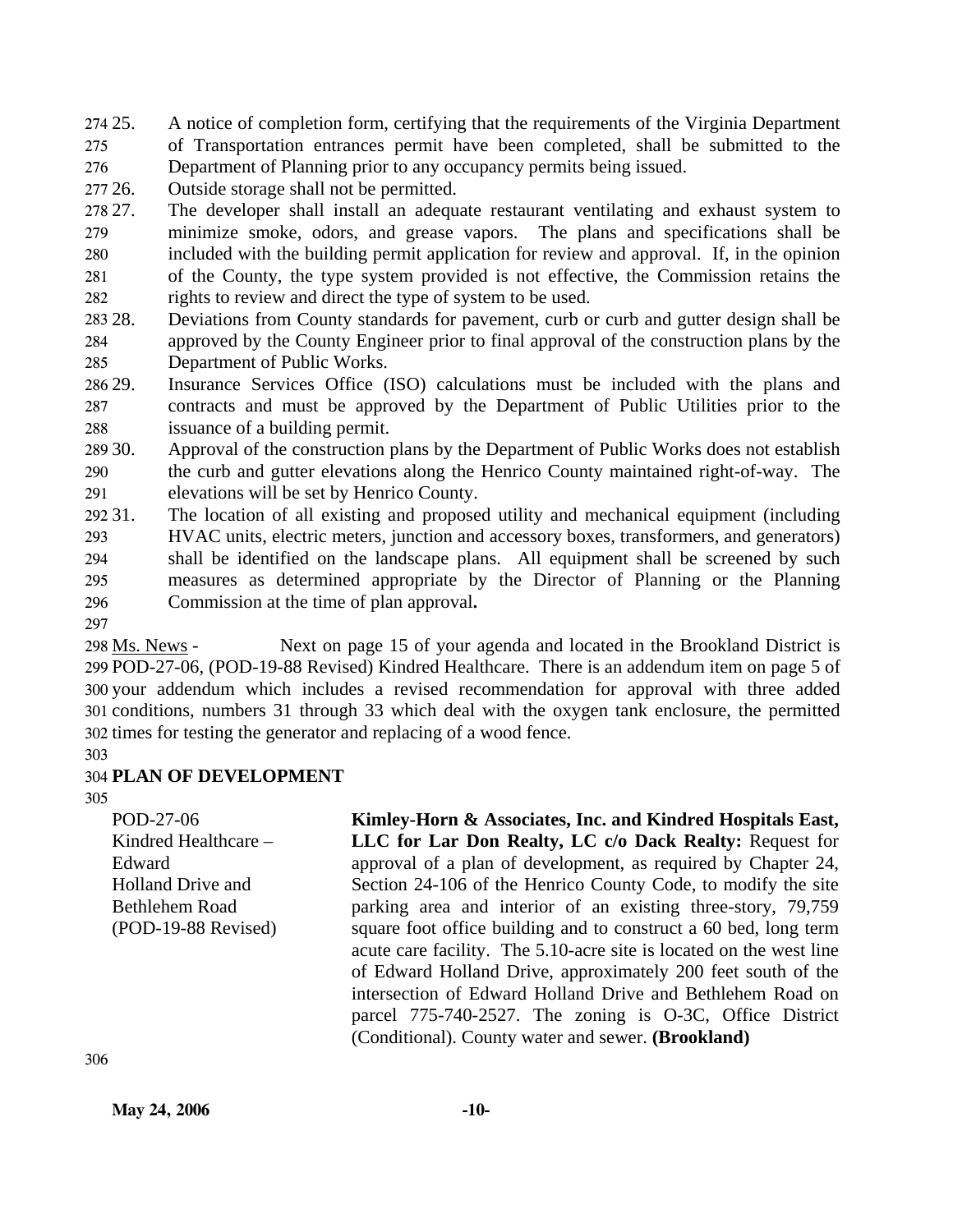All right. Is there anyone present who is opposed to POD-27-06, Kindred 308 Healthcare in the Brookland District? No opposition. Mr. Vanarsdall. 307 Mr. Archer -

309

I move POD-27-06, Kindred Healthcare, be approved at the 311 recommendation by staff on the Expedited Agenda and the annotations on the plans and the standard conditions for developments of this type. And then we have the following conditions 312 Nos. 24 though 30 and on the addendum we have three more 31, 32 and 33. 313 310 Mr. Vanarsdall -

314

315 Mr. Jernigan - Second.

316

The motion was made by Mr. Vanarsdall and seconded by Mr. Jernigan. All in favor say aye…all opposed say nay. The motion carries. 318 317 Mr. Archer -

319

320 The Planning Commission approved POD-27-06, Kindred Healthcare, subject to the standard 321 conditions attached to these minutes for developments of this type, the annotations on the plans 322 and the following additional conditions:

323

324 24. 325 326 The easements for drainage and utilities as shown on approved plans shall be granted to the County in a form acceptable to the County Attorney prior to any occupancy permits being issued. The easement plats and any other required information shall be submitted

- 327 328 to the County Real Property Agent at least sixty (60) days prior to requesting occupancy permits.
- 329 25. 330 The developer shall provide fire hydrants as required by the Department of Public Utilities and Division of Fire.
- 331 26. 332 The proffers approved as a part of zoning case C-34C-05 shall be incorporated in this approval.
- 33 27. 334 Any necessary off-site drainage and/or water and sewer easements must be obtained in a form acceptable to the County Attorney prior to final approval of the construction plans.
- 335 28. 336 337 Deviations from County standards for pavement, curb or curb and gutter design shall be approved by the County Engineer prior to final approval of the construction plans by the Department of Public Works.
- 338 29. 339 340 Insurance Services Office (ISO) calculations must be included with the plans and contracts and must be approved by the Department of Public Utilities prior to the issuance of a building permit.
- 341 30. 342 343 344 The location of all existing and proposed utility and mechanical equipment (including HVAC units, electric meters, junction and accessory boxes, transformers, and generators) shall be identified on the landscape plans. All equipment shall be screened by such measures as determined appropriate by the Director of Planning or the Planning
- 345 Commission at the time of plan approval**.**
- 346 31. 347 348 The enclosure around the oxygen tanks will either be a  $6'$  masonry wall, similar in appearance and materials to the existing building or, provided a letter is submitted from the oxygen supplier substantiating the need, a 6' black, vinyl coated chain link fence.
- 349 32. 350 The generator will only be tested between the hours of 9:00 a.m. to 5:00 p.m., Monday through Friday.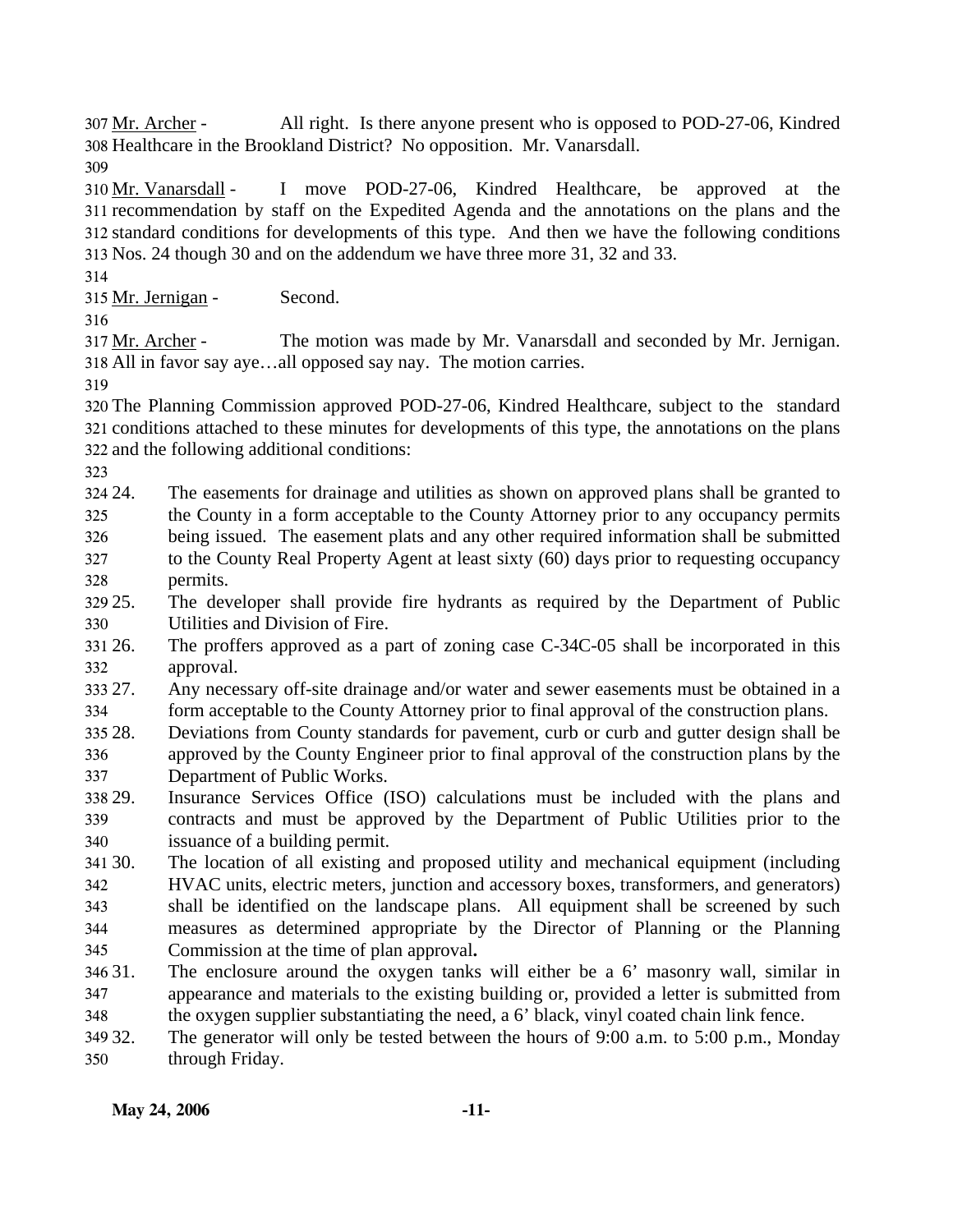351 33. 352 The 6' wooden fence, as approved with the landscaping plan for the original POD for this site, POD 19-88, will be replaced.

353

Next on page 19 in your agenda and located in the Fairfield District is 355 POD-29-06 (POD-76-97 Revised) McDonalds @ Virginia Center Marketplace. There is an 356 addendum item on page six of your agenda which indicates a revised plan has been included to 357 show revised building elevations with materials matching the shopping center and eliminating 358 roof-top signs, and an added condition No. 33 requiring dedication of right-of-way on JEB Stuart Parkway to accommodate a sidewalk. 359 354 Ms. News -

360

# 361 **PLAN OF DEVELOPMENT**

362

| POD-29-06                  | Carter Design and Archland Properties I, LLC: Request for      |
|----------------------------|----------------------------------------------------------------|
| McDonalds @ Virginia       | approval of a plan of development as required by Chapter 24,   |
| Center Marketplace – Brook | Section 24-106 of the Henrico County Code, to demolish an      |
| Road and JEB Stuart        | existing building and construct a one-story, 3,510 square foot |
| Parkway                    | fast food restaurant on an existing outparcel in a shopping    |
| (POD-76-97 Revised)        | center. The 1.07-acre site is located at JEB Stuart Parkway on |
|                            | parcel 783-769-5085. The zoning is B-3C, Business District     |
|                            | (Conditional). County water and sewer. (Fairfield)             |

363

All right. Is there anyone present in opposition to POD-29-06, 365 McDonalds @ Virginia Center Marketplace in the Fairfield District? No opposition. And with 366 that, I will move approval of POD-29-06, McDonalds @ Virginia Center Marketplace, subject to 367 the standard conditions for developments of this type, staff's recommendation, annotations on 368 the plan and the additional addendum item No. 33 which includes a revised plan. 364 Mr. Archer -

369

370 Mr. Vanarsdall - Second.

371

The motion was made by Mr. Archer and seconded by Mr. Vanarsdall. All in favor say aye…all opposed say nay. The motion carries. 373 372 Mr. Archer -

374

375 The Planning Commission approved POD-29-06, McDonalds @ Virginia Center Marketplace 376 (POD-76-97 Revised), subject to the standard conditions attached to these minutes for 377 developments of this type, the annotations on the plans and the following additional conditions:

378

379 24. 380 The developer shall provide fire hydrants as required by the Department of Public Utilities and Division of Fire.

381 25. Outside storage shall not be permitted.

382 26. 383 The proffers approved as a part of zoning case C-115C-88 shall be incorporated in this approval.

384 27. 385 386 The developer shall install an adequate restaurant ventilating and exhaust system to minimize smoke, odors, and grease vapors. The plans and specifications shall be included with the building permit application for review and approval. If, in the opinion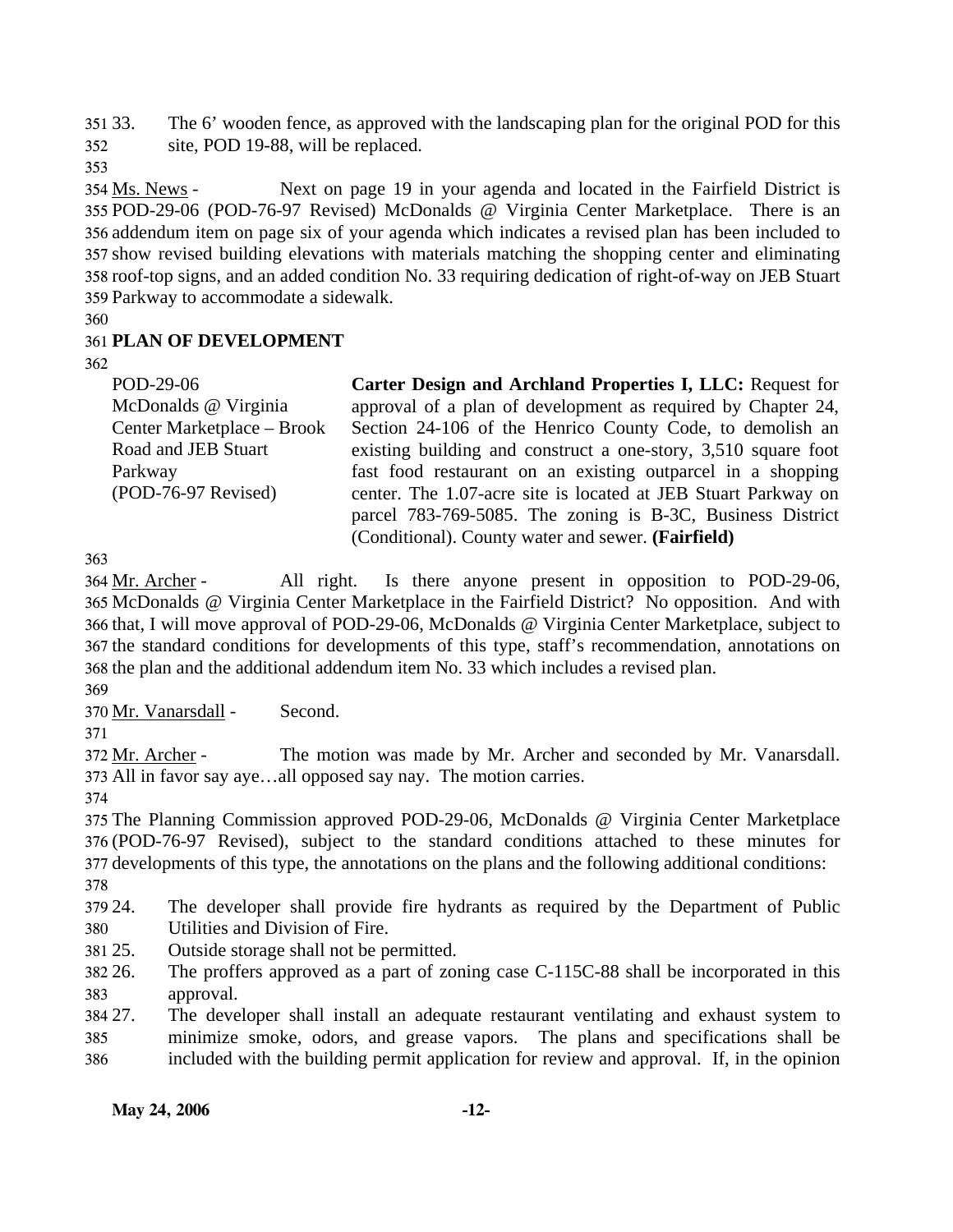387 388 of the County, the type system provided is not effective, the Commission retains the rights to review and direct the type of system to be used.

389 28. 390 391 Deviations from County standards for pavement, curb or curb and gutter design shall be approved by the County Engineer prior to final approval of the construction plans by the Department of Public Works.

392 29. 393 394 In the event of any traffic backup which blocks the public right-of-way as a result of congestion caused by the drive-up delivery facilities, the owner shall close the drive**-**up delivery facilities until a solution can be designed to prevent traffic backup.

30. 396 397 Insurance Services Office (ISO) calculations must be included with the plans and contracts and must be approved by the Department of Public Utilities prior to the issuance of a building permit.

398 31. 399 400 Approval of the construction plans by the Department of Public Works does not establish the curb and gutter elevations along the Henrico County maintained right-of-way. The elevations will be set by Henrico County.

401 32. 402 403 404 405 The location of all existing and proposed utility and mechanical equipment (including HVAC units, electric meters, junction and accessory boxes, transformers, and generators) shall be identified on the landscape plans. All equipment shall be screened by such measures as determined appropriate by the Director of Planning or the Planning Commission at the time of plan approval**.** 

406 33. 407 408 The right-of-way for widening of JEB Stuart Parkway as shown on approved plans shall be dedicated to the County prior to any occupancy permits being issued. The right-ofway dedication plat and any other required information shall be submitted to the County

409 Real Property Agent at least sixty (60) days prior to requesting occupancy permits.

410

Next on page 25 of your agenda and located in the Three Chopt District is 412 POD-32-06, New Dawn Assisted Living. The staff recommends approval. 411 Ms. News -

413

## 414 **PLAN OF DEVELOPMENT**

415

POD-32-06 New Dawn Assisted Living – Three Chopt Road and Gaskins Road **Bryan D. May, P.E. for New Dawn Assisted Living, LLC:**  Request for approval of a plan of development as required by Chapter 24, Section 24-106 of the Henrico County Code, to construct three, one-story, 9,540 square foot structures with a total of 48 units for an assisted living facility. The 5.467-acre site is located on the north side of Three Chopt Road, approximately 1,500 feet northwest of the intersection of Three Chopt Road and Gaskins Road at 10700 Three Chopt Road on parcel 748-756-9031. The zoning is R-6C, General Residence District (Conditional). County water and sewer. **(Three Chopt)** 

416

Is there anyone present opposed to POD-32-06, New Dawn Assisted 418 Living in the Three Chopt District? No opposition. Mr. Branin. 417 Mr. Archer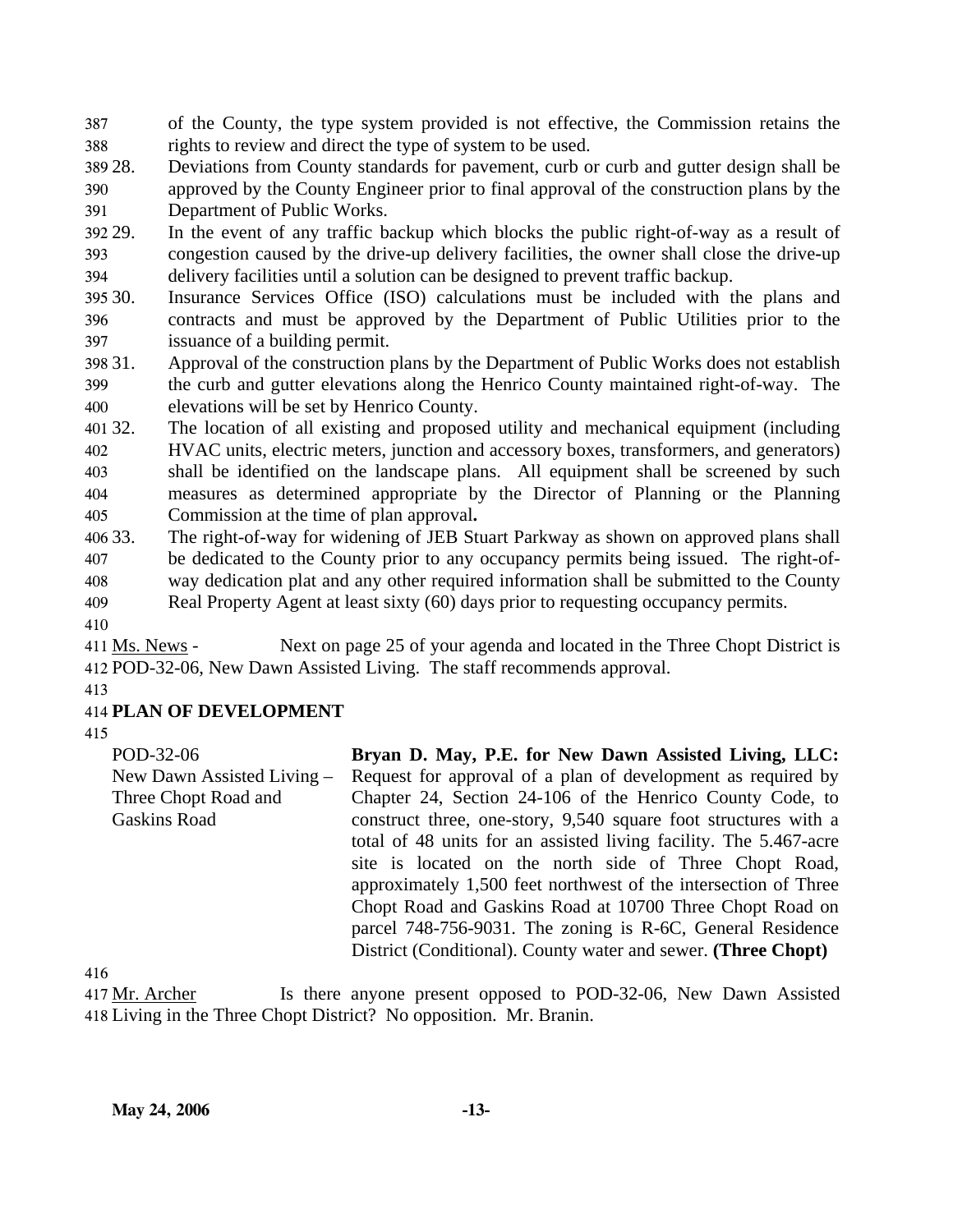Mr. Chairman, I would like to move for approval of POD-32-06, New Dawn Assisted Living, including the annotations on the plans, the standard conditions for 420 421 developments of this type and additional conditions Nos. 24 through 33. 419 Mr. Branin -

422

423 Mr. Vanarsdall - Second.

424

The motion was made by Mr. Branin and seconded by Mr. Vanarsdall. All in favor say aye…all opposed say nay. The motion carries. 426 425 Mr. Archer -

427

428 The Planning Commission approved POD-32-06, New Dawn Assisted Living, subject to the 429 standard conditions attached to these minutes for developments of this type, the annotations on 430 the plans and the following additional conditions:

431

432.24 433 434 435 436 24. The easements for drainage and utilities as shown on approved plans shall be granted to the County in a form acceptable to the County Attorney prior to any occupancy permits being issued. The easement plats and any other required information shall be submitted to the County Real Property Agent at least sixty (60) days prior to requesting occupancy permits.

437 25. 438 439 440 25. The limits and elevations of the 100-year frequency flood shall be conspicuously noted on the plan "Limits of 100 Year Floodplain." In addition, the delineated 100-year floodplain must be labeled "Variable Width Drainage and Utility Easement." The easement shall be granted to the County prior to the issuance of any occupancy permits.

441 26. 442 The developer shall provide fire hydrants as required by the Department of Public Utilities and Division of Fire.

443 27 444 The proffers approved as a part of zoning case C-49C-00 shall be incorporated in this approval.

445 28. 446 447 28. All exterior lighting fixtures shall be designed and arranged so the source of light is not visible from the roadways or adjacent residential properties. The lighting shall be low intensity, residential in character, and the height or standards shall not exceed 15 feet.

448 29. 449 Any necessary off-site drainage and/or water and sewer easements must be obtained in a form acceptable to the County Attorney prior to final approval of the construction plans.

450 30. 451 452 Deviations from County standards for pavement, curb or curb and gutter design shall be approved by the County Engineer prior to final approval of the construction plans by the Department of Public Works.

453 31. 454 Storm water retention, based on the 50-10 concept, shall be incorporated into the drainage plans.

455 32. 456 457 Insurance Services Office (ISO) calculations must be included with the plans and contracts and must be approved by the Department of Public Utilities prior to the issuance of a building permit.

458 33. 33. The location of all existing and proposed utility and mechanical equipment (including

459 460 461 462 HVAC units, electric meters, junction and accessory boxes, transformers, and generators) shall be identified on the landscape plans. All equipment shall be screened by such measures as determined appropriate by the Director of Planning or the Planning Commission at the time of plan approval**.**

463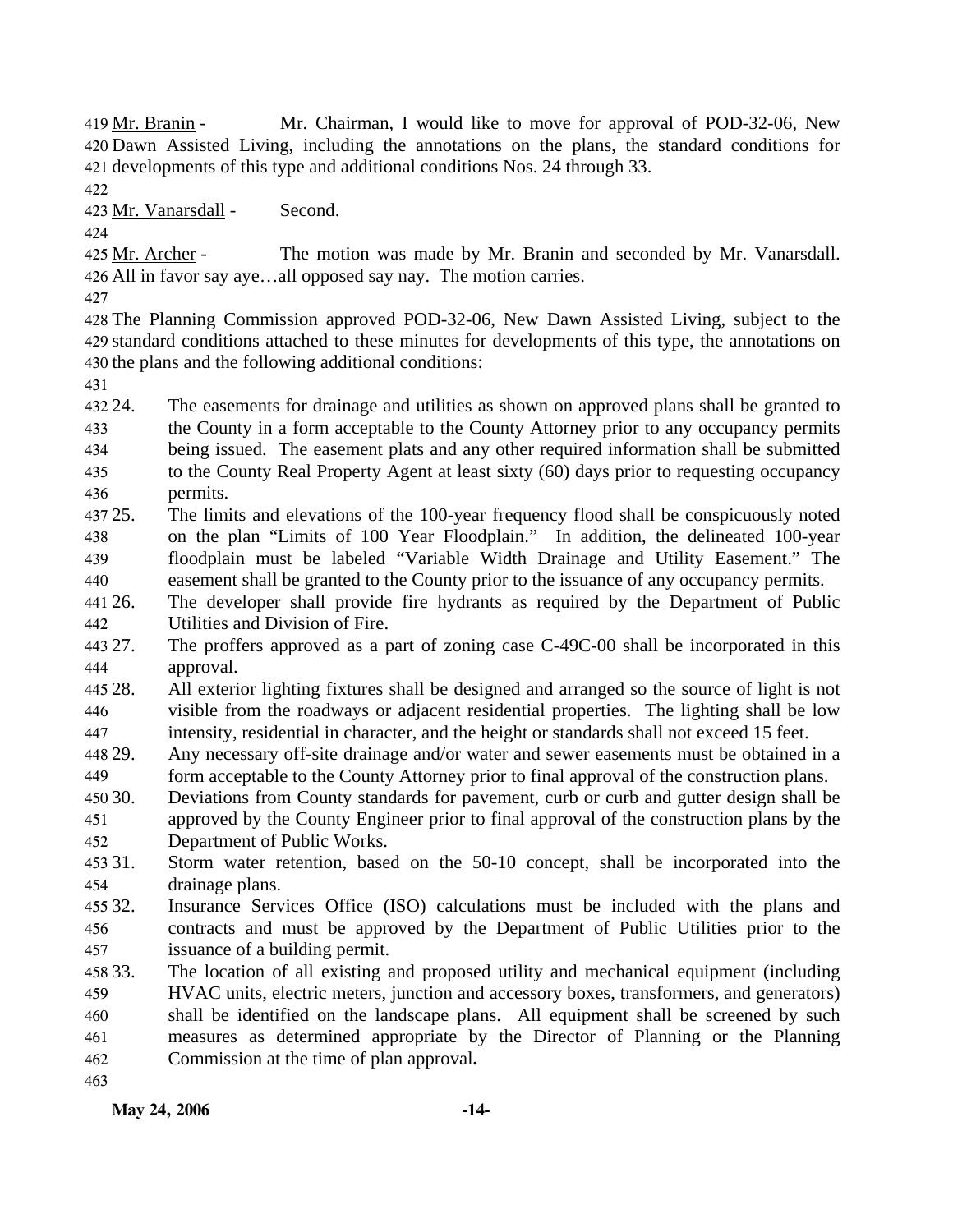On page 34 of the agenda and located in the Varina District is subdivision 465 Selph Acres (May 2006 Plan). The staff recommends approval. 464 Ms. News -

466

#### 467 **SUBDIVISION**

468

| Selph Acres                       | Engineering Design Associates for Bernice F. Selph and                |
|-----------------------------------|-----------------------------------------------------------------------|
| (May 2006 Plan)                   | <b>FJCB, LLC:</b> The 10.00-acre site proposed for a subdivision of 9 |
| <b>Scaffold Court off Chillie</b> | single-family homes is located at the northern terminus of            |
| Lane and White Oak Road           | Scaffold Court off Chillie Lane west of White Oak Road on             |
|                                   | parcel 856-705-3077. The zoning is A-1, Agricultural District.        |
|                                   | Individual well and septic tank/drainfield. (Varina) 9 Lots           |

469

Is there anyone in the audience in opposition to subdivision Selph Acres (May 2006 Plan) in the Varina District? No opposition. Mr. Jernigan. 471 470 Mr. Archer -

472

Mr. Chairman, with that, I will move for approval of subdivision Selph Acres (May 2006 Plan) subject to the annotations on the plans and the standard conditions for 474 475 subdivisions not served by public utilities and on the Expedited Agenda. 473 Mr. Jernigan -

476

477 Mr. Vanarsdall - Second.

478

The motion was made by Mr. Jernigan and seconded by Mr. Vanarsdall. All in favor say aye…all opposed say nay. The motion carries. 480 479 Mr. Archer -

481

482 The Planning Commission granted conditional approval to subdivision Selph Acres (May 2006 483 Plan) subject to the standard conditions attached to these minutes for subdivisions not served by 484 public utilities, and the annotations on the plans.

485

The last item is on page 37 on your agenda and it is located in the Brookland District. This is subdivision Glendale Heights (May 2006 Plan) in the Brookland 487 District for 14 Lots. There is an addendum item on page 8 which simply renumbers the 488 489 conditions. It would be 12 through 15. 486 Ms. News -

490

## 491 **SUBDIVISION**

492

Glendale Heights (May 2006 Plan) **Parker Consulting, LLC for Atack Walker/Penick Road, LLC:** The 6.2-acre site proposed for a subdivision of 14 singlefamily homes is located approximately 245 feet east of the intersection at Fernwood Street and Penick Road on the southern line of Penick Road on parcels 771-746-5476, 6693 and 6553. The zoning is R-4, One-Family Residence District. County water and sewer. **(Brookland) 14 Lots** 

493

Is there anyone present opposed to Glendale Heights (May 2006 Plan) in 495 the Brookland District? No opposition. Mr. Vanarsdall. 494 Mr. Archer -

**May 24, 2006 -15-**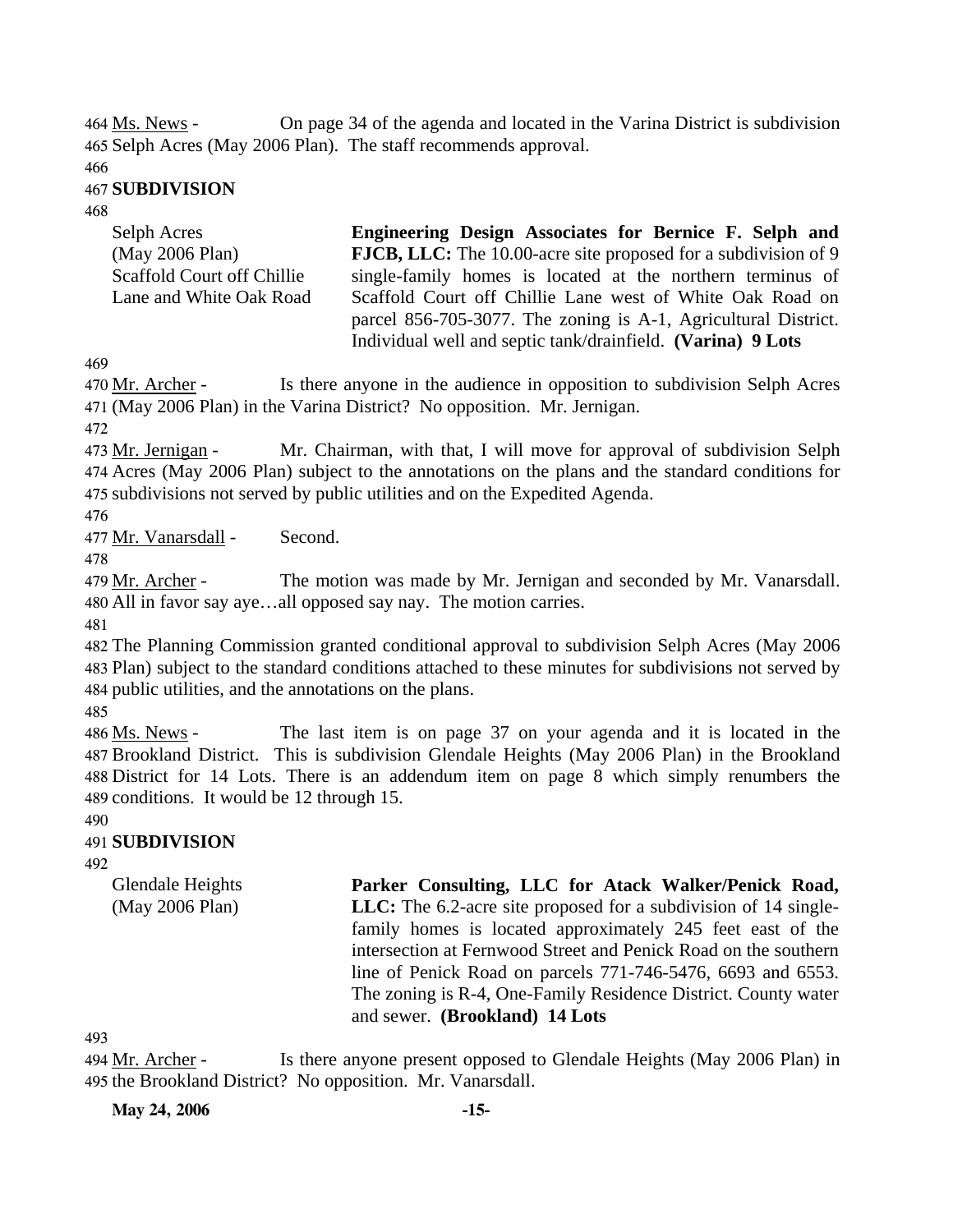I move Glendale Heights (May 2006 Plan) be approved on the Expedited Agenda with the annotations on the plan, the standard conditions for subdivisions served by 497 498 public utilities and the following additional conditions. What this is, it doesn't change the 499 conditions, it changes the numbers and that's on the addendum which starts with No. 12, 13, 14 500 and 15. 496 Mr. Vanarsdall -

501

502 Mr. Jernigan - Second.

503

The motion was made by Mr. Vanarsdall and seconded by Mr. Jernigan. 505 All in favor say aye...all opposed say nay. The motion carries. 504 Mr. Archer -

506

507 The Planning Commission granted conditional approval to subdivision Glendale Heights (May 508 2006 Plan) subject to the standard conditions attached to these minutes for subdivision served by 509 public utilities, the annotations on the plan and the following additional conditions:

510

511 12. Each lot shall contain at least 8,000 square feet exclusive of the flood plain areas.

512 13. 513 514 The limits and elevation of the 100-year frequency flood shall be conspicuously noted on the plat and construction plans and labeled "Limits of 100-year floodplain." Dedicate floodplain as a "Variable Width Drainage & Utilities Easement."

515 14. 516 Any necessary offsite drainage easements must be obtained prior to approval of the construction plan by the Department of Public Works.

517 15. 518 519 520 521 522 523 524 Any future building lot containing a BMP, sediment basin or trap and located within the buildable area for a principal structure or accessory structure, may be developed with engineered fill. All material shall be deposited and compacted in accordance with the Virginia Uniform Statewide Building Code and geotechnical guidelines established by a professional engineer. A detailed engineering report shall be submitted for the review and approval by the Building Official prior to the issuance of a building permit on the affected lot. A copy of the report and recommendations shall be furnished to the Directors of Planning and Public Works.

525

526 Ms. News - That's all we have.

527

528 <u>Mr. Archer</u> - Thank you, Ms. News.

529

That certainly shortens our agenda. It's nice to have the Expedited 531 Agenda, it helps with some of the timing. Next on the agenda would be Subdivision Extensions 532 of Conditional Approval. There are only two on today's agenda to be extended and both of these 533 can be handled administratively. We are listing them for the Planning Commission's 534 information only. There are some corrections that are shown on the addendum as to the 535 remaining lots and the years to be extended. Again, this if for public information purposes and it 536 doesn't require any action by the Planning Commission. 530 Mr. Silber -

537

538 Mr. McGarry, is there anything you would like to collaborate with the Commission or anything 539 about the changes on the addendum? 540

**May 24, 2006 -16-**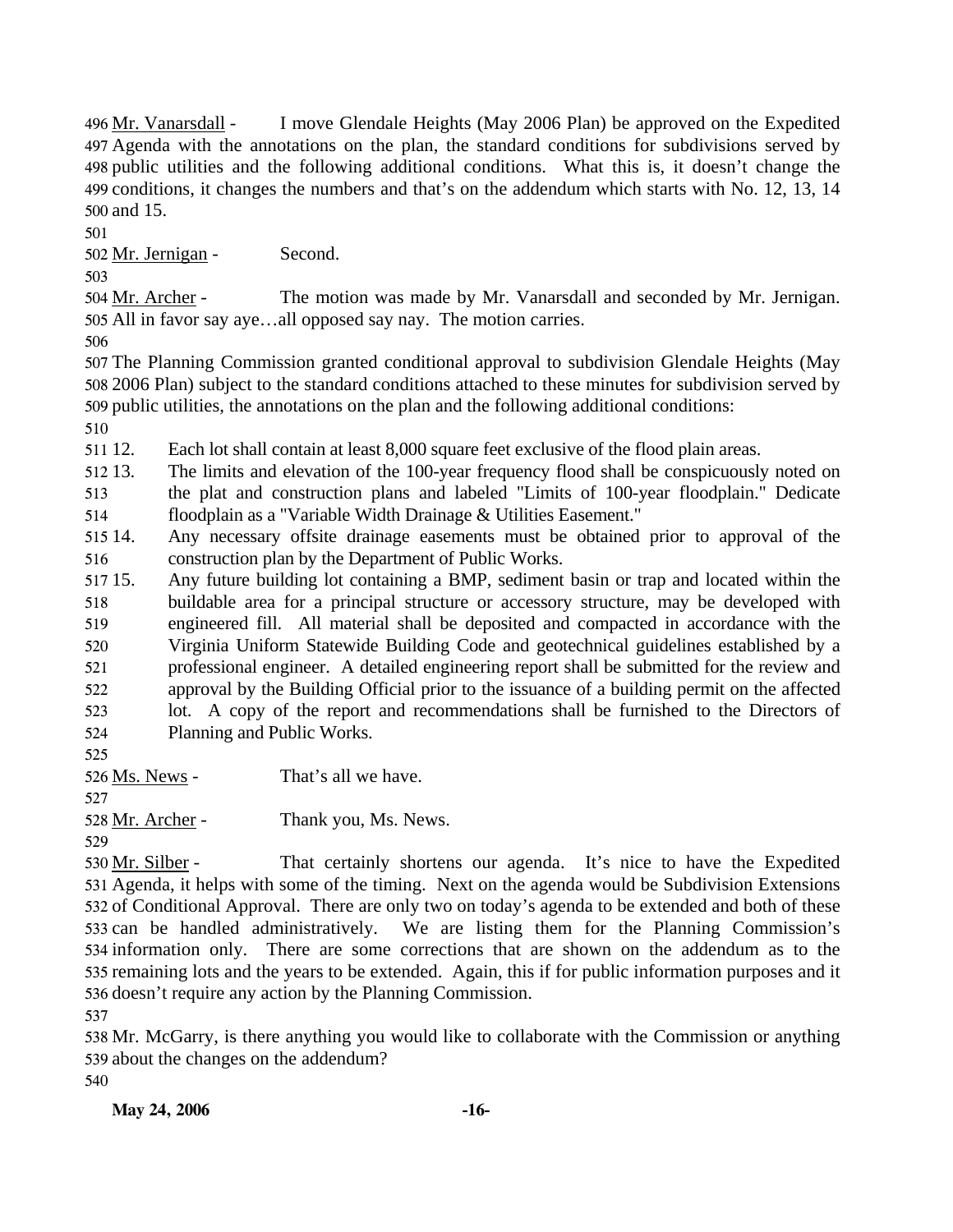## 541 **FOR INFORMATIONAL PURPOSES ONLY**

542

| <b>Subdivision</b>       | <b>Magisterial</b> | Original | <b>Remaining</b> | <b>Previous</b>   | Year(s)         |
|--------------------------|--------------------|----------|------------------|-------------------|-----------------|
|                          | <b>District</b>    | No. of   | Lots             | <b>Extensions</b> | <b>Extended</b> |
|                          |                    | Lots     |                  |                   | <b>Recom-</b>   |
|                          |                    |          |                  |                   | mended          |
| Settler's Ridge          | Varina             | 166      | 166              |                   | 1-Year          |
| (May 2004 Plan)          |                    |          |                  |                   | 5/23/07         |
|                          |                    |          |                  |                   | 3 Years         |
|                          |                    |          |                  |                   | 5/27/09         |
| The Ponds @ Dandridge    | <b>Brookland</b>   | 49       | 7                | 2                 | 1-Year          |
| Farm (May 2003 Plan)     |                    |          |                  |                   | 5/23/07         |
| (Formerly Old Mill Pond) |                    |          |                  |                   | 2 Years         |
|                          |                    |          |                  |                   | 5/28/08         |

543

The years have to do with the policy that once you get a section recorded 545 your conditional approval is good for five years from the date of the conditional being granted. 546 And, so we revised the years of extension to reflect that policy. 544 Mr. McGarry -

547

548 Mr. Archer - All right. Thank you, Mr. McGarry.

549

I know it's for informational purposes only, but since there are changes on 551 it, do we have to approve the changes? 550 Mr. Vanarsdall -

552

553 Mr. Silber - I don't think so, Mr. Vanarsdall.

554

555 Mr. Vanarsdall - I don't have any problems with mine on there.

556

It's just for information and if there are any changes, we will let you know 558 if there are any changes on the remaining lots and the extension period. 557 Mr. Silber -

559

 Before moving into the regular agenda, I want to introduce to the Planning Commission a new staff member, Greg Garrison. Greg, would you stand please. You may remember Mike Cooper who has move on to the Department of Revitalization. It left a void in our office and it took us a while to find the right person, but we have finally found the right person and that is Greg Garrison. He comes to us from Timmons Group. He was employed by Timmons and we stole him from Timmons and put him into the public arena. He has a landscape architectural degree from Oklahoma State and a masters from VCU. And for your information, he has gone through quite a bit in the form of life changes. He has recently married, has recently moved and is now newly employed. So, there are a few life stresses there but Greg is doing very well and we are glad to have him on our staff.

570

Good morning, sir. You can make a short speech, if you like, but you 572 don't have too. 571 Mr. Archer -

573

**May 24, 2006 -17-**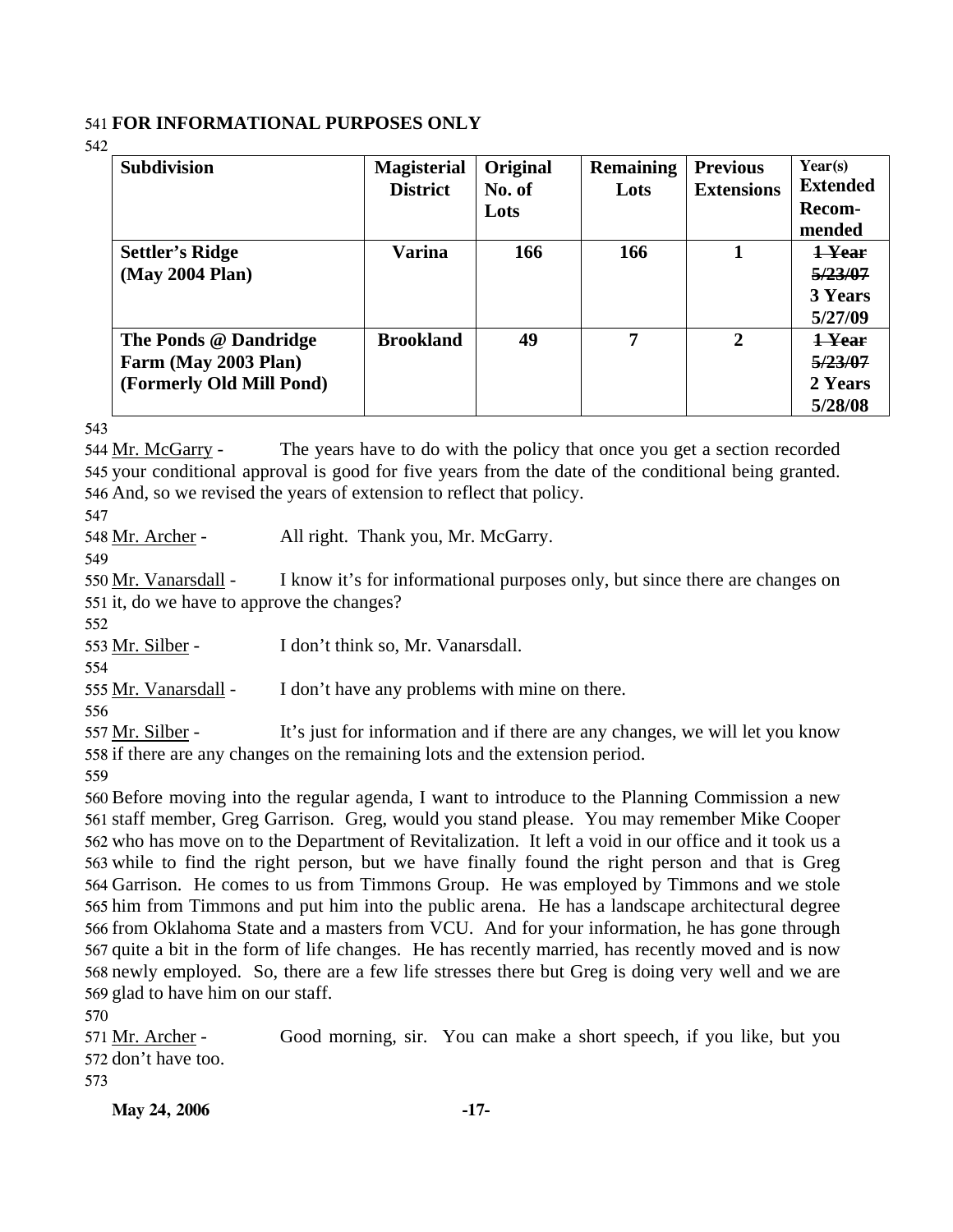| 574 Mr. Vanarsdall -<br>575                            | Glad to have you, Greg.                                                                                                                                                                                                                                                                                                                                                                       |
|--------------------------------------------------------|-----------------------------------------------------------------------------------------------------------------------------------------------------------------------------------------------------------------------------------------------------------------------------------------------------------------------------------------------------------------------------------------------|
| 576 Mr. Garrison -<br>577                              | Thank you, very much.                                                                                                                                                                                                                                                                                                                                                                         |
| 578 Mr. Archer -<br>579                                | Thank you, Mr. Secretary.                                                                                                                                                                                                                                                                                                                                                                     |
| 580 Mr. Silber -<br>581 04, Eubank Center.             | Moving to page 2 of your agenda, we have a transfer of approval POD-41-                                                                                                                                                                                                                                                                                                                       |
| 582<br>583 TRANSFER OF APPROVAL                        |                                                                                                                                                                                                                                                                                                                                                                                               |
| 584                                                    |                                                                                                                                                                                                                                                                                                                                                                                               |
| POD-41-04                                              | Engineering Design Associates for J. A. Heisler and W. L.                                                                                                                                                                                                                                                                                                                                     |
| <b>Eubank Center</b>                                   | <b>Heisler IV:</b> Request for transfer of approval as required by<br>Chapter 24, Section 24-106 of the Henrico County Code from<br>John A. and Wyatt L. Heisler to Iraj Hashemi. The 0.71-acre site<br>is located at 4104 Eubank Road on parcel 813-713-4716. The<br>zoning is M-1, Light Industrial District and ASO (Airport Safety<br>Overlay) District. County water and sewer. (Varina) |
| 585                                                    |                                                                                                                                                                                                                                                                                                                                                                                               |
| 586 Mr. Archer -                                       | Is there anyone in the audience in opposition to this transfer of approval<br>587 request for POD-41-04, Eubank Center, in the Varina District? No opposition. Mr. McGarry.                                                                                                                                                                                                                   |
| 588<br>589 Mr. McGarry -                               | Good morning, Mr. Chairman, members of the Commission. Staff can<br>590 recommend approval of the transfer of approval and I'll be happy to answer any questions.                                                                                                                                                                                                                             |
| 591<br>592 Mr. Archer -<br>593                         | Are there any questions for Mr. McGarry by the Commission?                                                                                                                                                                                                                                                                                                                                    |
| 594 Mr. Jernigan -<br>595                              | I don't have any, Mr. Chairman.                                                                                                                                                                                                                                                                                                                                                               |
| 596 Mr. Archer -<br>597                                | All right. We are ready for a motion.                                                                                                                                                                                                                                                                                                                                                         |
| 598 Mr. Jernigan -<br>599 on POD-41-04, Eubank Center. | Mr. Chairman, with that I will move for approval of transfer of approval                                                                                                                                                                                                                                                                                                                      |
| 600                                                    |                                                                                                                                                                                                                                                                                                                                                                                               |
| 601 Mr. Vanarsdall -<br>602                            | Second.                                                                                                                                                                                                                                                                                                                                                                                       |
| 603 Mr. Archer -                                       | The motion was made by Mr. Jernigan and seconded by Mr. Vanarsdall.<br>604 All in favor say ayeall opposed say nay. The motion carries.                                                                                                                                                                                                                                                       |
| 605                                                    |                                                                                                                                                                                                                                                                                                                                                                                               |
|                                                        | 606 The Planning Commission approved the request for a transfer of approval for POD-41-04,<br>607 Eubank Center, from John A. and Wyatt L. Heisler to Iraj Hashemi, subject to the standard<br>608 conditions and additional conditions previously approved and accepted by the new owner.                                                                                                    |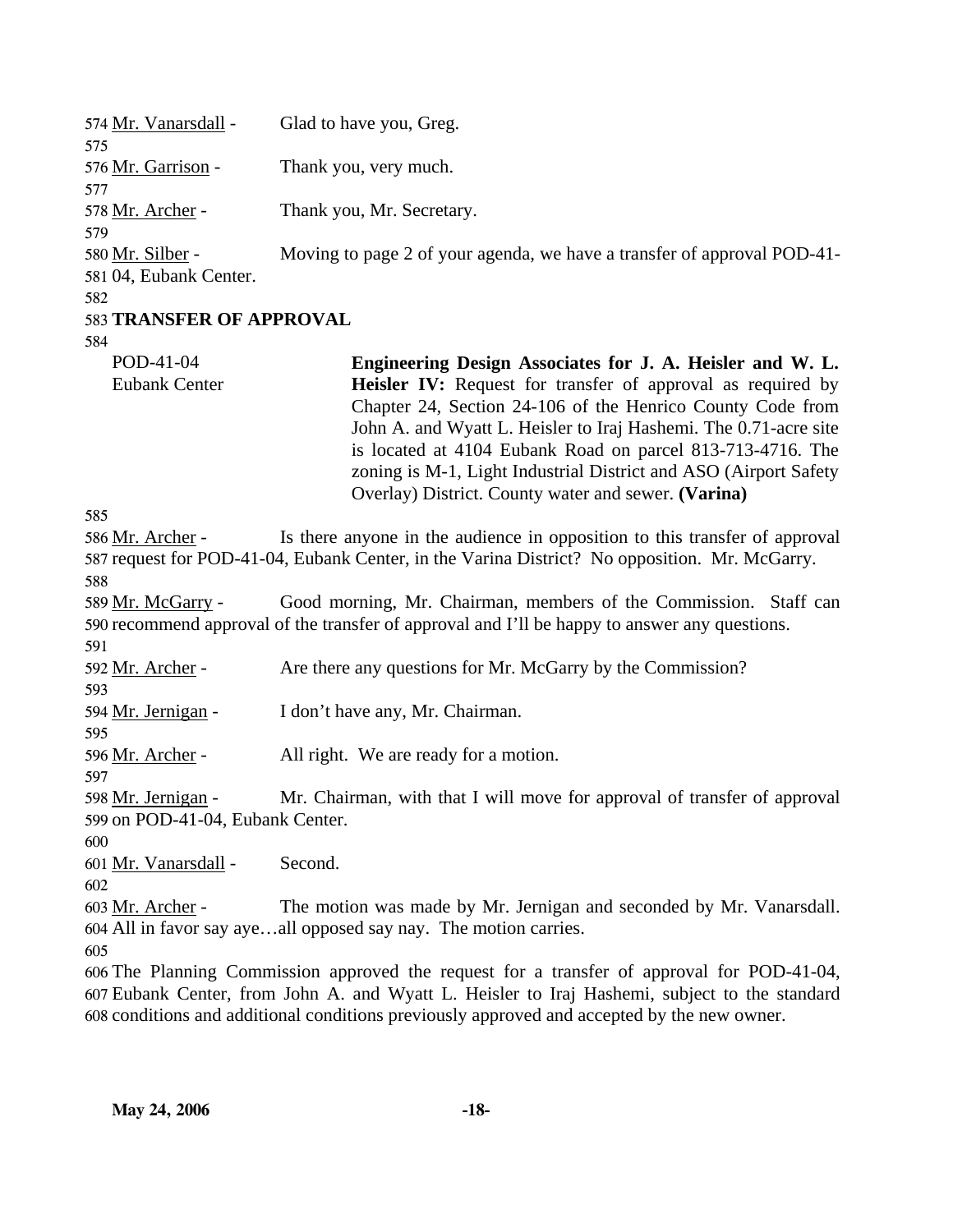I would like to call the next two cases together, pages 4 and 5. They are 610 subdivisions that were deferred from the May 11, 2006 meeting, Wilton on The James Phase  $1 -$ 611 Single Family and the companion case Wilton on The James, Phase 1 - Townhouses. 609 Mr. Silber -

612

#### 613 **SUBDIVISION (Deferred from the May 11, 2006 Meeting)**  614

| Wilton on The James,      | Youngblood, Tyler & Associates, P.C. for WF Hunt, LLC and       |
|---------------------------|-----------------------------------------------------------------|
| Phase $1 -$ Single-Family | <b>HHHunt Corporation:</b> The 84.11-acre site proposed for a   |
| (March 2006 Plan)         | subdivision of 293 single-family homes is located on the south  |
|                           | side of Pocahontas Parkway (State Route 895), east of the James |
|                           | River on part of parcel 798-683-5459. The zoning is UMUC,       |
|                           | Urban Mixed Use District (Conditional). County water and        |
|                           | sewer. (Varina) 293 299 Lots                                    |

## 615

616

# 617 **SUBDIVISION (Deferred from the May 11, 2006 Meeting)**

618

| Wilton on The James,<br>Phase 1 - Townhouses | Youngblood, Tyler & Associates, P.C. for WF Hunt, LLC<br>and HHHunt Corporation: The 12.77-acre site proposed for a                                                                         |  |  |  |
|----------------------------------------------|---------------------------------------------------------------------------------------------------------------------------------------------------------------------------------------------|--|--|--|
| (March 2006 Plan)                            | subdivision of 159 townhouses is located on the south side of<br>Pocahontas Parkway (State Route 895), east of the James River<br>on part of parcel 798-683-5459. The zoning is UMUC, Urban |  |  |  |
|                                              | Mixed Use District (Conditional). County water and sewer.<br>(Varina) 159 Lots                                                                                                              |  |  |  |

619

Is there anyone in the audience in opposition to either of the Wilton on The James subdivisions, the single-family or the townhouses, in the Varina District? I see no 621 622 opposition. Mr. Wilhite, good morning, sir. 620 Mr. Archer -

623

Good morning. Thank you, sir. Wilton on the James is an approximately 1,200 acre development with just over 3,200 dwelling units. This represents the first Phase of 625 626 the residential component. You have already seen the previous conditional subdivision plans for Wilton Parkway and the Collector Roads within this phase. We did receive a revised plan on 627 Friday. Also, in the handout there is a revised cover sheet and there is an added condition on the 628 629 addendum that deals with the single-family portion of this subdivision. I would also like to point 630 out that six additional lots have been added within the revision bringing the total of single-family 631 lots from 293 to 299. The number of townhouse lots proposed at this point is 159 and that 632 remains the same. 624 Mr. Wilhite -

633

 This case has been deferred a few different times and mainly to deal with issues dealing with the roadway design and also for lot layout. The Traffic Engineer and Fire Department had requested changes to the sections of the roadways primarily to allow at least 20 feet of cleared space for Fire or emergency vehicles to set up, and that was done in part by changing the roadway sections and also be eliminating parking on one side of the streets. The pavement widths in alleys have also changed from 12 feet to 16 feet. And on the handout, the revised sections, the revisions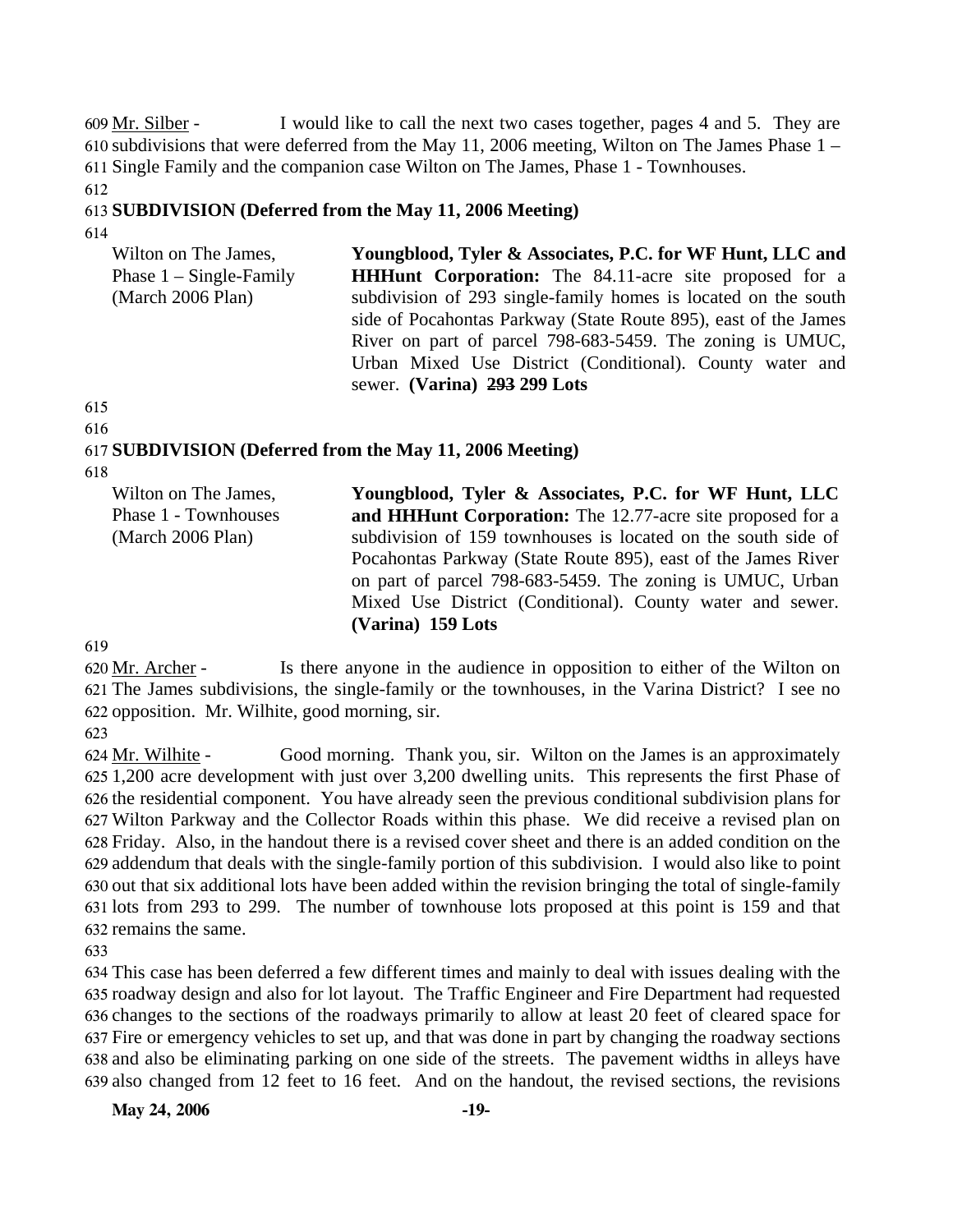from the original ones that were approved with the zoning case, appear in the packet. The traffic engineer, Mr. Jennings, is here if you care to ask more details on the changes to the roadway sections. Also the plans do have, in a couple areas, two different areas, one-way streets that's a part of the plan. There are two one-block sections between Maddox Lane and Maddox Way and also Clawson Lane and Clawson Road. They appear on page 3 of the plan sheets. 

 In order to help solve the issues, there is actually a bikeway system being proposed for this development with bike lanes on Wilton Parkway, Wilton Lake Boulevard, Randolph Landing Drive and Randolph Landing Way and also the applicant does intend now to run a bike trail out to Wilton Parkway to connect at New Market Road with the Virginia Capital Trail project that's being developed.

 The revised plan in the packet also indicates the location of the three different types of single- family residential lots that were approved as a part of the zoning case and also the intended front-yard setback lines are also shown on the plan. Originally, the lots had front yard setbacks of 20 feet, 10 feet and 4 feet based on the lot criteria. What the applicant is intending to do with this plan is to arrange the front-yard setbacks based on the hierarchy of the streets within this development. And along the major roadways, the setbacks are going to be 20 and 15 feet and 10 feet along all the other roadways. The townhouses in this development would have a seven-foot setback. The setback with the zoning case wasn't specified at the time.

 The mix of the lots has changed in this particular phase but in the overall development the changes to the mix of lots, A Lots, B Lots and C Lots, are pretty much the same. There has only been some slight variations. If you have any questions, I'll be glad to try to answer them. 

665 Mr. Archer - Thank you, Mr. Wilhite. Are there any question from the Commission? 

Mr. Wilhite, I have a question. The number of lots that are shown on the 668 plan, that you just provided us, is 299. The caption on the agenda says 293. 667 Mr. Silber -

That's right. There were six more lots added on the revised plan and 671 basically it is down here (referring to screen) in the corner of the map. 670 Mr. Wilhite -

Mr. Silber - So, the approval for today is for 299 lots?

 Two-hundred and ninety nine for single family and 159 is still the lot 675 Mr. Wilhite -

676 count for the townhouses.

I'm sorry, I missed that. And the mix of A, B and C lots, generally in 679 portion to the overall approval with the rezoning. 678 Mr. Silber -

They only varied from about 10 to 15 of any one category. It pretty much stayed the same for the overall development although there is quite a bit of change in this first 683 phase. 681 Mr. Wilhite -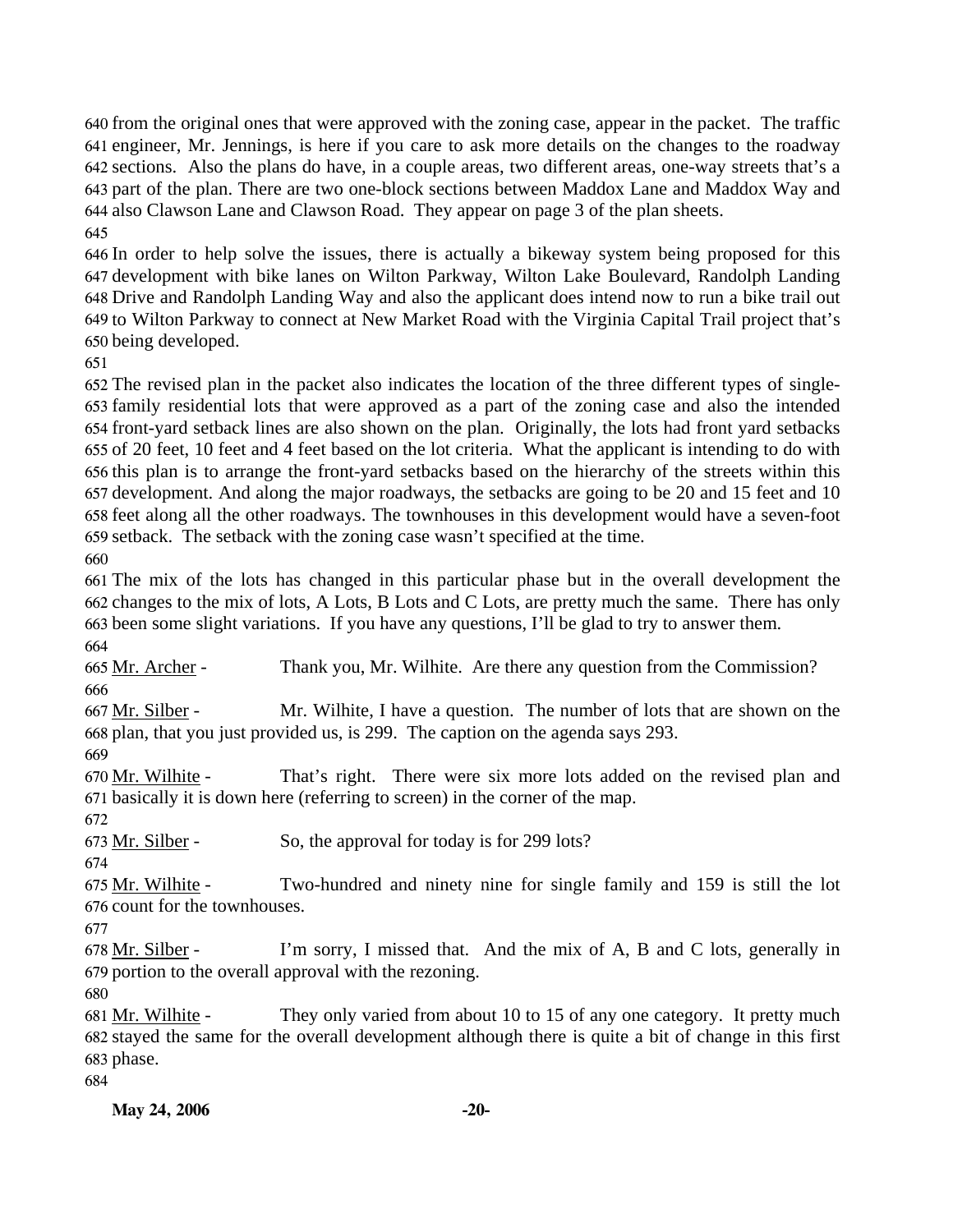685 Mr. Silber - Okay. Thank you.

I have a question about the parking on one side of the street. Can you go 688 into a little more detail about that? 687 Mrs. O'Bannon -

689

686

At this point, I would like to turn it over to Mike Jennings. He was 691 involved with it. And like I said, the comments and the changes were driven by Fire and also the 692 Traffic Division of Public Works. 690 Mr. Wilhite -

693

694 Mr. Archer- Good morning, Mr. Jennings.

695

Good morning. As stated, I'm Mike Jennings, Assistant Traffic Engineer 697 with the County. Kevin, do we have any cross sections showing these road sections? What we 698 basically allowed is eight-foot bump out for parking and 22 feet for the two-way streets and 20 699 feet for the one-way streets. And the one-way street of the collector road, we are going to put a 700 bike path on, or, actually, is going to be stripped for 15 feet, a five-foot bike lane and then eight 701 feet of parking which would actually kind of shadow out. I don't know if you have any cross 702 sections that show that. 696 Mr. Jennings -

703

Is it only the one-way streets that have parking on one side or do you have 705 it on two-way streets too. 704 Mrs. O'Bannon -

706

There are a couple of two-way streets that have parking on one side also. The typical road section shown at the bottom (referring to screen) is actually a two-way street. 708 Twenty-two foot-wide of travel way for two lanes and then eight foot parking to that one side. 709 710 It's not real clear (referring to screen). Kevin said the typical sections are in your packet, but  $711$  I'm not sure. 707 Mr. Jennings -

712

Mrs. O'Bannon, what happened on this, originally, when it came through 714 Public Works was okay but there was a little miscommunication between Fire and Safety and 715 what happened was that the roads were originally 12 feet and the Fire Department felt that they 716 didn't have enough room when they put their apparatus out on the trucks to move around. So, at 717 that point, they had to go back and redesign it and now I think Fire and Safety and everybody is 718 okay with it now. 713 Mr. Jernigan -

719

It's just that it looks a little unusual and knowing that we have this mixed 721 use coming up in the future I wanted to understand it a little bit better too. 720 Mrs. O'Bannon -

722

The developers and the engineers looked at it almost as a traffic calming 724 for narrow streets but we still needed to have the safety for Fire to be able to set up their 725 apparatus and allowing bike paths on the collector routes. The lane is actually 15 feet wide, so 726 technically they have 20 feet of pavement to work with but it looks narrow to drive on so 727 hopefully that will help calm traffic. 723 Mr. Jennings -

728

729 Mr. Silber - Is a bike lane only proposed on the four-lane cross sections?

**May 24, 2006** -21-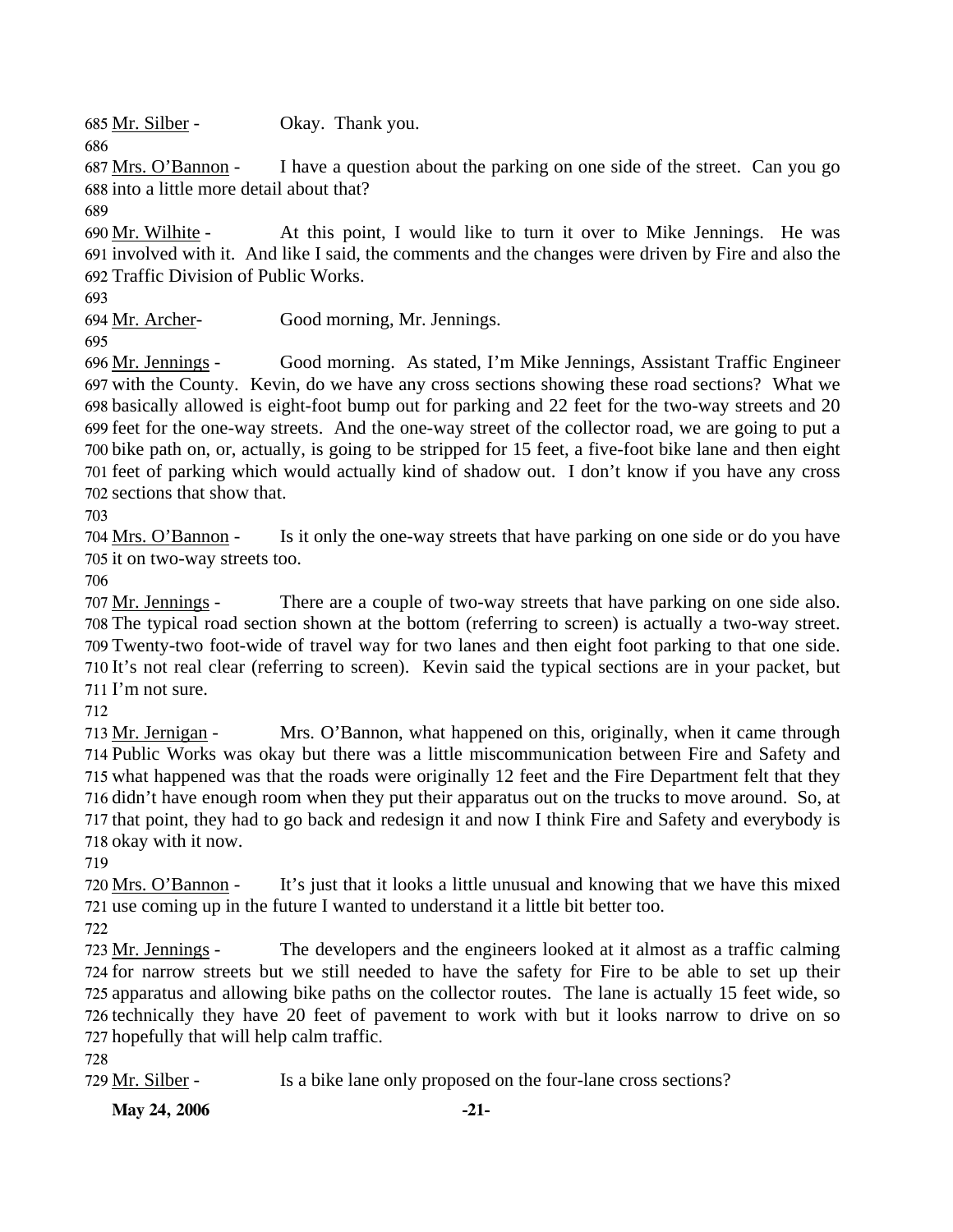The four-lane cross section of Wilton Parkway and then the three, I can't 731 think of the name of them off the top of my head, the Wilton Lake Boulevard, Randolph Landing Drive and Randolph Landing Way, which are functioning as the collector roads for this 732 733 community. And, technically, those are two-way streets but there is a wide median in between 734 so each side will kind of function as a one-way with that 20 foot with the 15 foot travel way, 735 five-foot bike lane, and then eight feet of parking. 730 Mr. Jennings -

| 736                                  |                                                                                                     |
|--------------------------------------|-----------------------------------------------------------------------------------------------------|
| 737 Mr. Silber -                     | Oh, I see that now on the second cross section. Okay.                                               |
| 738                                  |                                                                                                     |
| 739 Mr. Jennings -                   | There are a lot of cross sections with this plan.                                                   |
| 740                                  |                                                                                                     |
| 741 Mrs. O'Bannon -                  | Will they put up "No Parking" signs in on one side of the street?                                   |
| 742                                  |                                                                                                     |
| 743 Mr. Jennings -                   | It shouldn't be necessary.                                                                          |
| 744                                  |                                                                                                     |
| 745 Mrs. O'Bannon -                  | It's going to be kind of tight through there, but will they do that?                                |
| 746                                  |                                                                                                     |
| 747 Mr. Jennings -                   | Yes, if we had to we could. They are going to be public streets but I don't                         |
| 748 think it would be necessary.     |                                                                                                     |
| 749                                  |                                                                                                     |
| 750 Mr. Silber -                     | I think because it is going to be a travel lane, it going to be obvious that                        |
| 751 you won't be able to park there. |                                                                                                     |
| 752                                  |                                                                                                     |
| 753 Mrs. O'Bannon -                  | Okay.                                                                                               |
| 754                                  |                                                                                                     |
| 755 Mr. Archer -                     | All right. Are there any further questions for Mr. Jennings?                                        |
| 756                                  |                                                                                                     |
| 757 Mr. Jernigan -                   | I don't have any, Mr. Chairman.                                                                     |
| 758                                  |                                                                                                     |
| 759 Mr. Archer -                     | Thank you, Mr. Jennings. All right, Mr. Wilhite, do you have anything                               |
| 760 further?                         |                                                                                                     |
| 761                                  |                                                                                                     |
| 762 Mr. Wilhite -                    | No, sir, unless there are some additional questions.                                                |
| 763                                  |                                                                                                     |
| 764 Mr. Archer -                     | All right. Mr. Jernigan, would you like to hear from the applicant?                                 |
| 765                                  |                                                                                                     |
| 766 Mr. Jernigan -                   | I just want to say this. I want to thank Kevin for his hard work on this                            |
|                                      | 767 because he had a lot of work to do and did a great job on it. We communicated quite a few times |

768 and the setback lines just came in Friday afternoon and he had to do a lot of work to get those 769 straight, and, Kevin, I appreciate it. Thank you. 770

 Mr. Chairman, I would like to hear from the applicant. This case is looking pretty good but I know Webb is here and he brought some drawings with him and maybe the Commission would like to see some of what's going on with this project. 774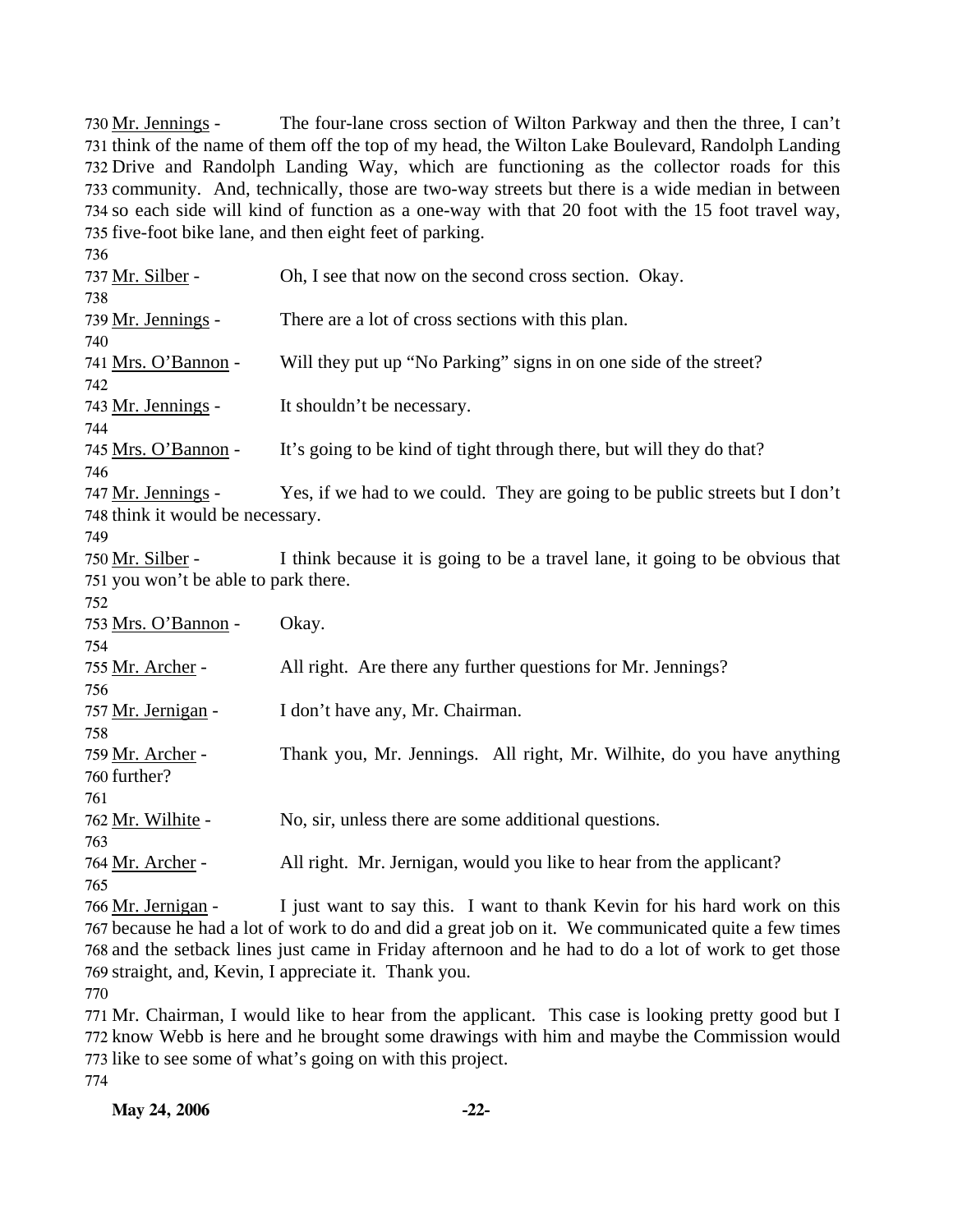All right. Would the applicant come forward, please. Good morning, Mr. 776 Tyler. 775 Mr. Archer -

777

Although I'm flattered, Ms. Tignor of our office knows a lot more of the 779 details and I would be glad to sit down and let her talk as well as the land planner, Doug Cole as 780 well as the client, Hans Klinger, project manager, for HHHunt are here, so we are here to answer 781 any and all questions that you may have. Questions? 778 Mr. Tyler -

| 783 Mr. Jernigan - | Not unless, I mean, if everybody is okay. Okay, I'm fine now.          |
|--------------------|------------------------------------------------------------------------|
| 784                |                                                                        |
| 785 Mr. Archer -   | All right, Mr. Jernigan.                                               |
| 786                |                                                                        |
| 787 Mr. Jernigan - | All right, Mr. Chairman.                                               |
| 788                |                                                                        |
| 789 Mr. Archer -   | I'll take these in two separate motions.                               |
| 790                |                                                                        |
| 791 Mr. Jernigan - | Yes, sir.                                                              |
| 792                |                                                                        |
| 793 Mr. Wilhite -  | And that reminds me, there is an additional condition on the addendum. |
| 794                |                                                                        |
| 795 Mr. Jernigan - | Yes, number 16. Why didn't we 9 and 11 that? Normally, wouldn't that   |
| 796 be a 9 and 11? |                                                                        |
| 797                |                                                                        |

798 Mr. Wilhite -

We would normally recommend it if the proffer had required specific 799 Planning Commission approval although it is definitely up to you if you prefer to have it come 800 back to the Commission, that's fine.

801

I'm all right with No. 16. I was just wondering normally we would do a 9 803 and 11 on landscape and lighting but we will just leave it like it is. All right, Mr. Chairman, with 804 that I will move for approval of subdivision Wilton on The James, Phase  $1 -$  Single-Family (March 2006 Plan) in the Varina District and the lot yield now is 299, and with the standard 805 806 conditions for subdivisions served by public utilities and the following additional conditions Nos. 12 through 15 and No. 16 added on the addendum and staff recommendation. 807 802 Mr. Jernigan -

808

809 Mr. Branin - Second.

810

The motion was made by Mr. Jernigan and seconded by Mr. Branin. All 812 in favor say aye...all opposed say nay. The motion carries. 811 Mr. Archer -

813

 The Planning Commission granted conditional approval to Wilton on The James, Phase 1 – Single Family (March 2006 Plan) subject to the standard conditions attached to these minutes for subdivisions served by public utilities, the annotations on the plans and the following additional conditions:

818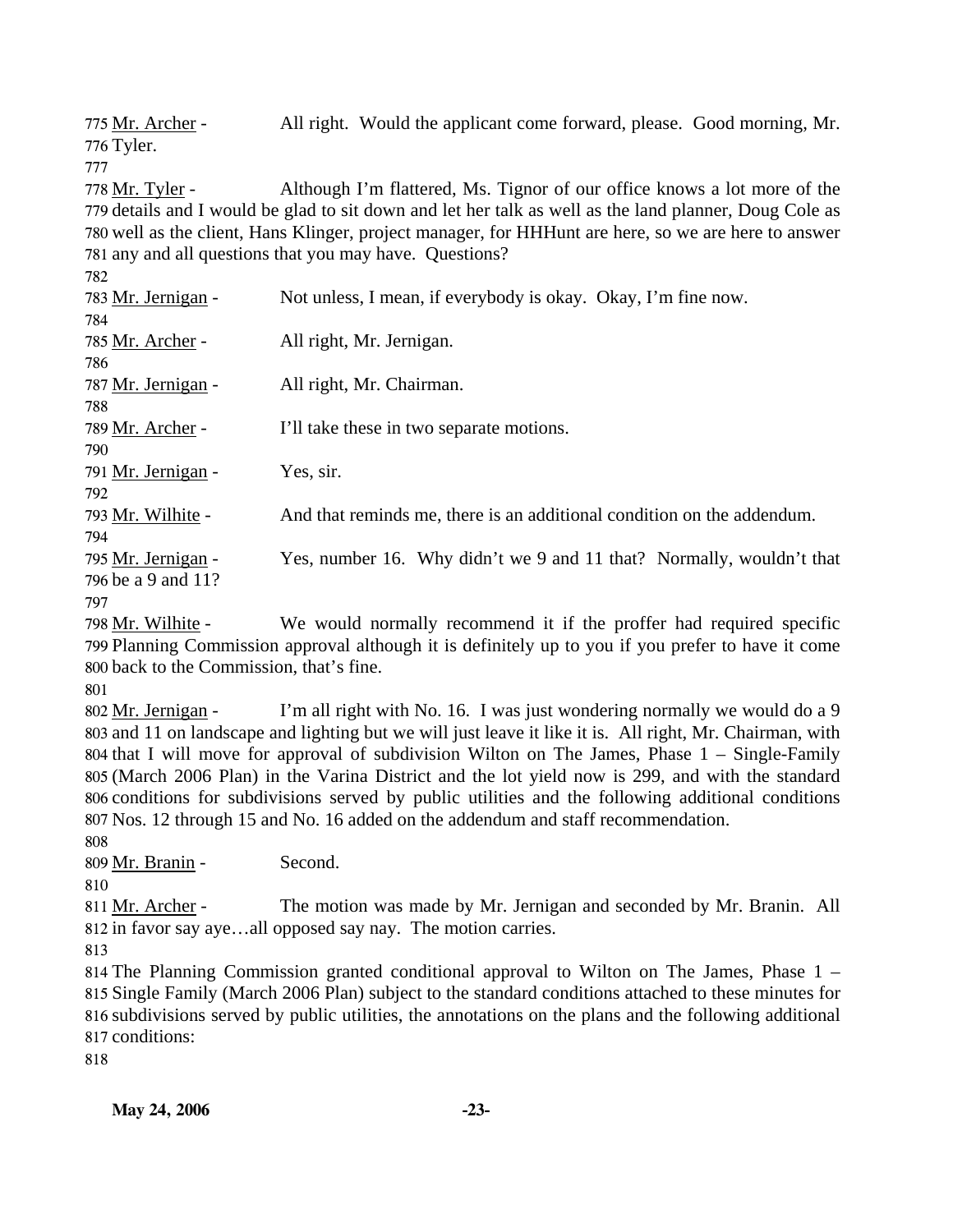819 12. 820 12. Any necessary offsite drainage easements must be obtained prior to approval of the construction plan by the Department of Public Works.

821 13. 822 The proffers approved as part of zoning case  $C$ -56C-04 shall be incorporated in this approval.

823 14. 824 825 826 827 14. Prior to requesting the final approval, a draft of the covenants and deed restrictions for the maintenance of the common area by a homeowners association shall be submitted to the Department of Planning for review. Such covenants and restrictions shall be in form and substance satisfactory to the County Attorney and shall be recorded prior to recordation of the subdivision plat.

828 15. 829 830 831 832 833 834 835 15. Any future building lot containing a BMP, sediment basin or trap and located within the buildable area for a principal structure or accessory structure, may be developed with engineered fill. All material shall be deposited and compacted in accordance with the Virginia Uniform Statewide Building Code and geotechnical guidelines established by a professional engineer. A detailed engineering report shall be submitted for the review and approval by the Building Official prior to the issuance of a building permit on the affected lot. A copy of the report and recommendations shall be furnished to the Directors of Planning and Public Works.

836 16. 837 16. A landscape and lighting plan shall be submitted for review and approval prior to recordation of the subdivision plat.

838

And with that, for the second motion I will ask for approval of subdivision 840 Wilton on The James, Phase 1 – Townhouses (March 2006 Plan) with the standard conditions for 841 residential townhouse subdivisions served by public utilities and the following additional 842 conditions Nos. 13 through 16. 839 Mr. Jernigan -

843

844 Mr. Vanarsdall - Second.

845

The motion was made by Mr. Jernigan and seconded by Mr. Vanarsdall. All in favor say aye…all opposed say nay. The motion carries. 847 846 Mr. Archer -

848

 The Planning Commission granted conditional approval to Wilton on The James, Phase 1 – Townhouses (March 2006 Plan) subject to the standard conditions attached to these minutes for subdivisions served by public utilities, the annotations on the plans and the following additional conditions:

853

854 13 855 Any necessary offsite drainage easements must be obtained prior to approval of the construction plan by the Department of Public Works.

856 14. 857 The proffers approved as part of zoning case C-56C-04 shall be incorporated in this approval.

858 15. 859 15. Prior to requesting the final approval, a draft of the covenants and deed restrictions for the maintenance of the common area by a homeowners association shall be submitted to the

860 Department of Planning for review. Such covenants and restrictions shall be in form and

861 substance satisfactory to the County Attorney and shall be recorded prior to recordation of

862 the subdivision plat.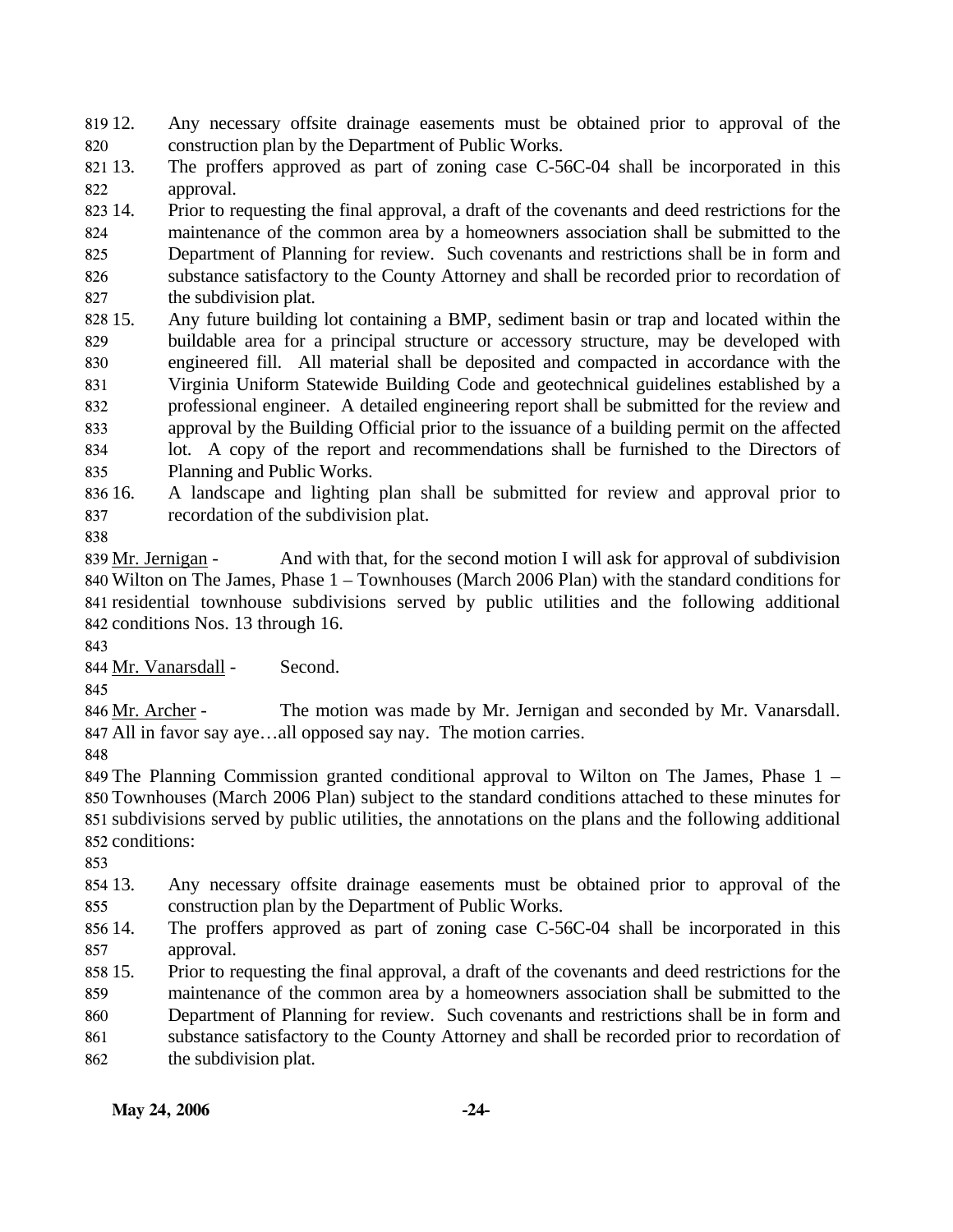863 16. 864 865 866 867 868 869 870 16. Any future building lot containing a BMP, sediment basin or trap and located within the buildable area for a principal structure or accessory structure, may be developed with engineered fill. All material shall be deposited and compacted in accordance with the Virginia Uniform Statewide Building Code and geotechnical guidelines established by a professional engineer. A detailed engineering report shall be submitted for the review and approval by the Building Official prior to the issuance of a building permit on the affected lot. A copy of the report and recommendations shall be furnished to the Directors of Planning and Public Works.

871

## 872 **PLAN OF DEVELOPMENT (Deferred from the April 19, 2006 Meeting)**

873

| POD-17-06                 | Balzer & Associates, Inc. for Canterbury Square, LLC and            |
|---------------------------|---------------------------------------------------------------------|
| Wawa – Ridgefield Parkway | <b>Wawa, Inc.:</b> Request for approval of a plan of development as |
| and Gayton Center Drive   | required by Chapter 24, Section 24-106 of the Henrico County        |
|                           | Code, to construct a one-story, 6,410 square foot convenience       |
|                           | store with fuel pumps. The 3.39-site is located on the southwest    |
|                           | corner of Ridgefield Parkway and Gayton Centre Drive on             |
|                           | parcel 731-751-2972. The zoning is B-3, Business District.          |
|                           | County water and sewer. (Tuckahoe)                                  |

874

875 Mr. Silber - There is an addendum item on this case adding two additional conditions. 876

Is there anyone in the audience in opposition to POD-17-06, Wawa – 878 Ridgefield Parkway and Gayton Center Drive in the Tuckahoe District? No opposition. Mr. 879 Kennedy. 877 Mr. Archer -

880

Since this was deferred by the Planning Commission in April, the 882 applicant has had a community meeting which was well represented by the community, and it 883 was also attended by Mrs. O'Bannon and Mrs. Jones and myself. I think the applicant tried to 884 achieve a balance between their business needs and the community needs, and they have made several revisions to the plans. I'm going to go over the plan briefly. Since that last plan was 885 submitted, the revised plan has now relocated the storm sewer along the western property line, 886 887 this storm sewer, here (referring to map on screen), outside of the buffer. It's a 35-foot required 888 transitional buffer and it is now being revised to be a 50-foot buffer minimum, and they will 889 provide a minimum six-foot-high fence along the property line. The berm that's existing there 890 will be maintained and existing trees will be maintained and supplemented at the time of 891 landscape plan approval. In addition, on the front, on the original plan there was a driveway on 892 Ridgefield that has been eliminated and the two driveway entrances are now on Gayton Center Drive. Again, a 35-foot transitional buffer is required and the applicant is providing a minimum 893 894 of a 50-foot transitional buffer section here. It will be landscaped with a 35-foot transitional 895 buffer, but they have eliminated the driveway. They have added some additional parking, since 896 that plan, and they have eliminated any chance that they would have a car wash at this location, 897 which was a significant concern of the neighborhood. 881 Mr. Kennedy -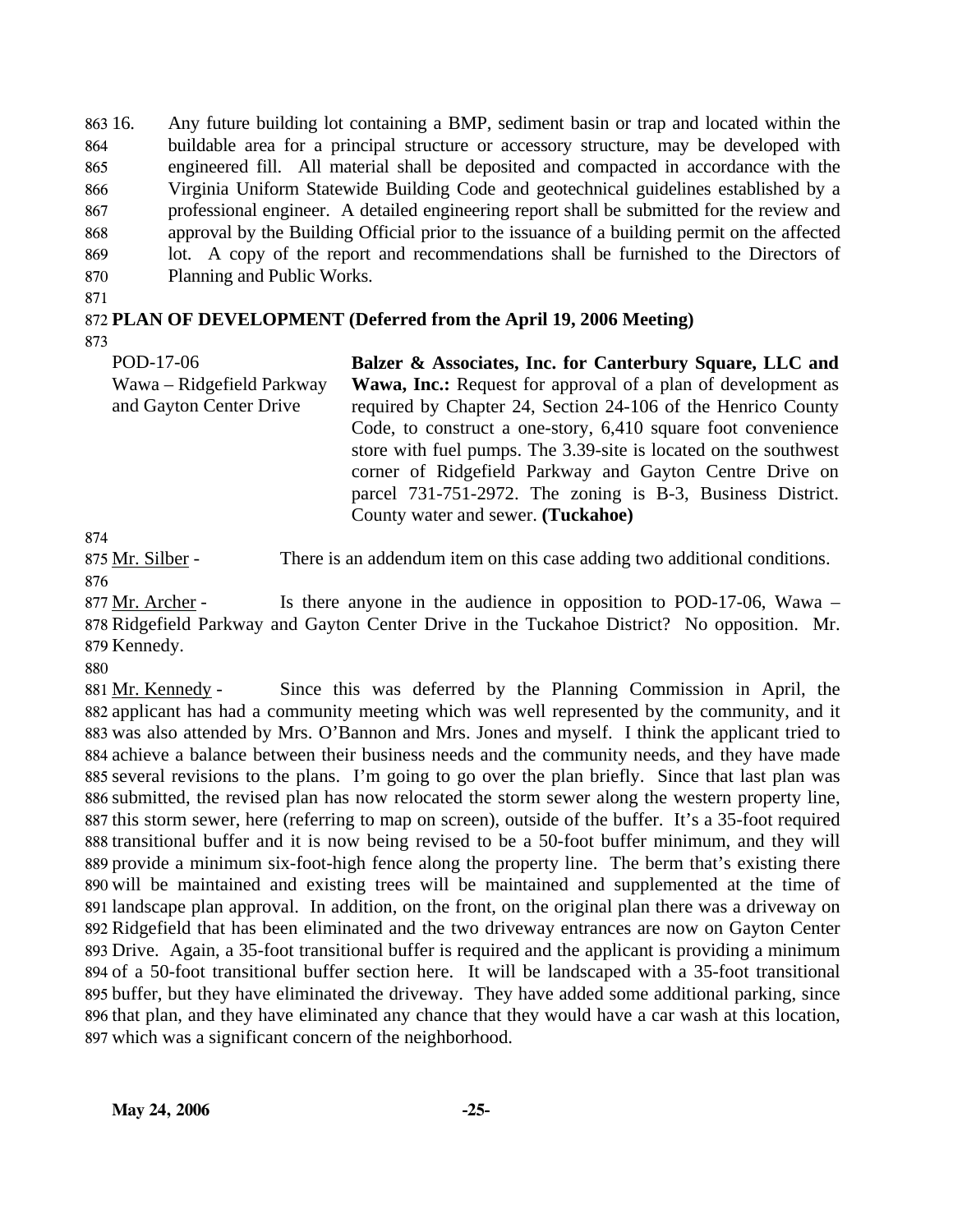As far as the design itself, the applicant has agreed not to sell diesel fuel at this time, so it won't be functioning as a truck stop but it will be a 24-hour operation. They also indicated that they will not have any outdoor vacuum cleaners. So, that will also help to keep down noise in the community. There is an added condition that we have added on the addendum which is a substitute condition for that, which was agreed to this morning. Instead of eliminating "music and prerecorded announcements at night," the applicant has agreed to a condition that would state that: 'The public address system shall not be audible beyond the property line of the property, and a bold note will be added to the plan indicating that requirement." They have agreed that at all times the public address system will be inaudible beyond the property line. 907

 As far as the design of the building is concerned, it does have a red-brick base which is typical, and their silverstone brick on top. What they have agreed to add are brick bases to the column for the canopy. The canopy will be their typical wing. The wing does face Ridgefield but it is reflected to the back of the property so hopefully that will cut down on the light glare. It is Nos. 9 and 11 amended. The landscape and lighting plans will return to the Planning Commission and we can address those concerns at that time. With that, staff can recommend approval with the substitute condition No. 34.

915

All right, thank you, Mr. Kennedy. Are there any questions for Mr. 917 Kennedy from the Commission. 916 Mr. Archer -

918

919 Mr. Silber - Mr. Kennedy, on the ends, the canopy would be open?

920

Yes, sir. We indicated to the applicant that at the time of lighting plan 922 review, we will take a look at that, and if they decide to have up lights, we have concerns about 923 the glare from that and it may be required at that time but we don't have the ability, it is not a proffered case, to add architectural restrictions at this time. They are not willing to agree to that, 924 925 but they are willing to consider that at the time of lighting plan review. 921 Mr. Kennedy -

926

So, at that time we will not be able to deal with the architectural treatment, 928 it will just be the lighting? 927 Mr. Silber -

929

It could actually be the screening for lighting. We will be dealing with an 931 issue that we will have actual control over. 930 Mr. Kennedy -

932

Mr. Kennedy, at the neighborhood meeting, they were not opposed to 24 934 hours? 933 Mr. Branin -

935

The neighborhood was extremely concerned about 24 hours, however this 937 is B-3, it is a use by right so we don't have the ability to restrict it. What we tried to do was 938 come up with a design that would suitably buffer the neighborhood and provide additional 939 setbacks and put some restrictions on the uses that would be reasonable to the applicant but also 940 address their concerns. So, we enhanced buffers, setbacks, the fencing, limitations on vacuum 941 cleaners, the elimination of the possibility of a car wash. Those are the things we thought were 942 the major items that we could address with the applicant, that they are willing to do on a 936 Mr. Kennedy -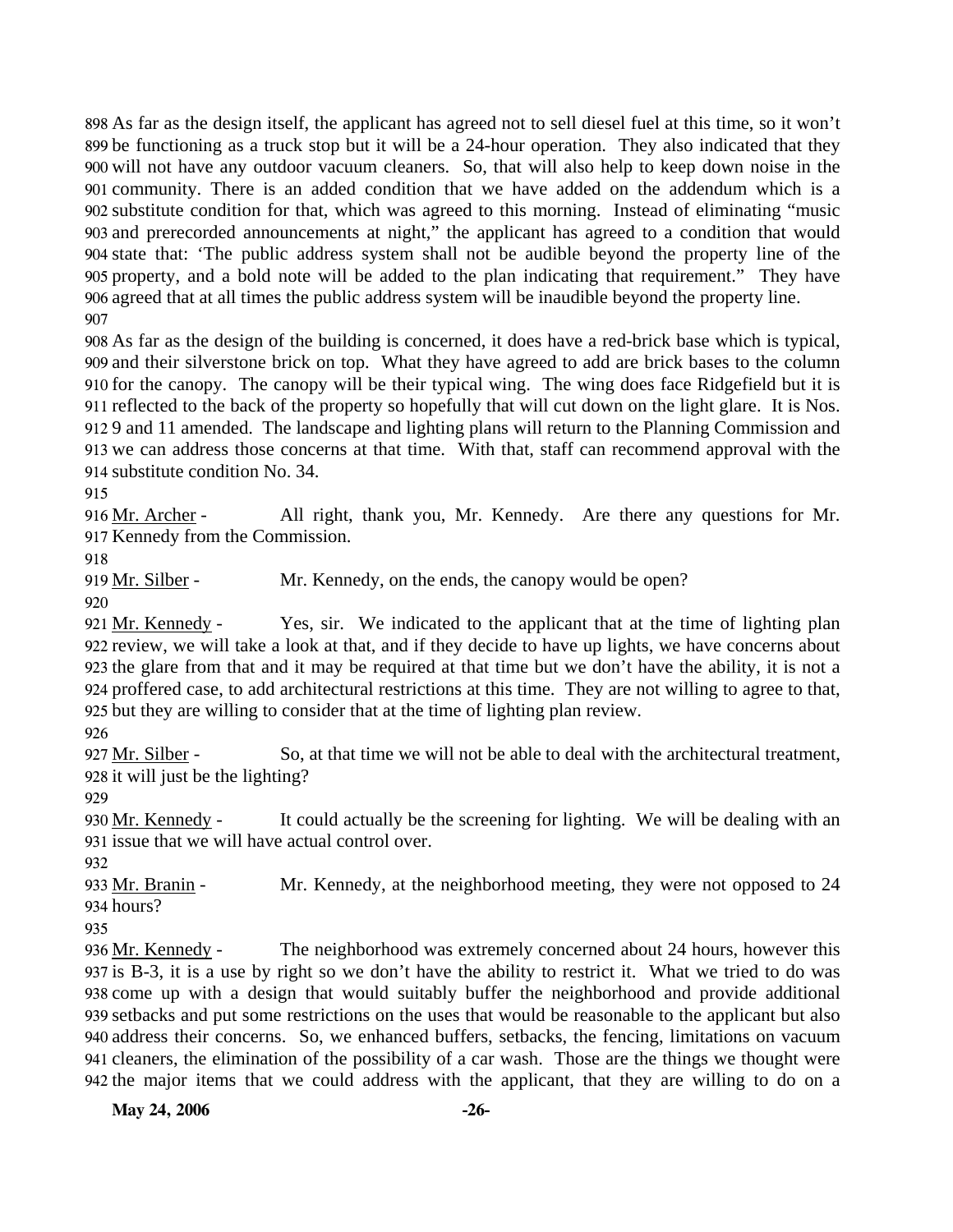volunteer basis to address those concerns, but it will be a 24-hour operation. The applicant does understand that Ridgefield Parkway will not be extended and that the County has taken it off of the Major Thoroughfare Plan and that the right-of-way has been vacated. But, they still expressed interest in this site and since it was unproffered we couldn't restrict it. But, with that we have come up with a reasonable plan that will satisfy their business concerns as well as the community concerns.

949

Mr. Kennedy, in our meeting with the neighbors there was a discussion 951 about outside pay phones. Is that something we can discuss at this point or will that come up 952 with our landscape plan? 950 Mrs. Jones -

953

Typically, that's a restriction that Police puts on it. I don't think there has 955 been any opposition to that from the applicant. There are ways that it can be controlled. It can 956 be controlled by eliminating incoming calls, but I'll let the applicant speak to that. 954 Mr. Kennedy -

957

958 Mrs. Jones - All right.

959

Mrs. Jones, I read somewhere the other day that pay phones are all but 961 obsolete. 960 Mr. Archer -

962

They were not considered a plus by neighbors or by the applicant when we 964 had our neighborhood meeting and I want to be sure that that's noted here or taken care of at a 965 later time. 963 Mrs. Jones -

966

968

967 Mr. Archer - All right, are there any further questions?

969 Mrs. Jones - May Ms. Freye address that point.

970

971 Mr. Archer - Oh, sure, absolutely.

972

Good morning, Mr. Chairman, members of the Commission. I'm Gloria Freye and I'm here on behalf of Wawa, and Wawa is agreeable to having no outside pay phones. 974 973 Ms. Freye -

975

976 Mrs. Jones - May we add that then as condition No. 35?

977

"No outside pay phones." It is my understanding that there are some 979 residents that live around there that use the pay phones. 978 Mrs. O'Bannon -

980

All right, are there any further questions? Do you need to hear further 982 from the applicant, Mrs. Jones? 981 Mr. Archer -

983

I would just like to touch base, if Ms. Freye, would please come forward. This case has been interesting. I can't thank Gloria Freye enough as well as Mike Kennedy and 985 986 certainly Terrie Levine from Wawa for the efforts that have been made to blend, what is an 987 unusual location for a Wawa in such close proximity to residential uses, to blend it into the 984 Mrs. Jones -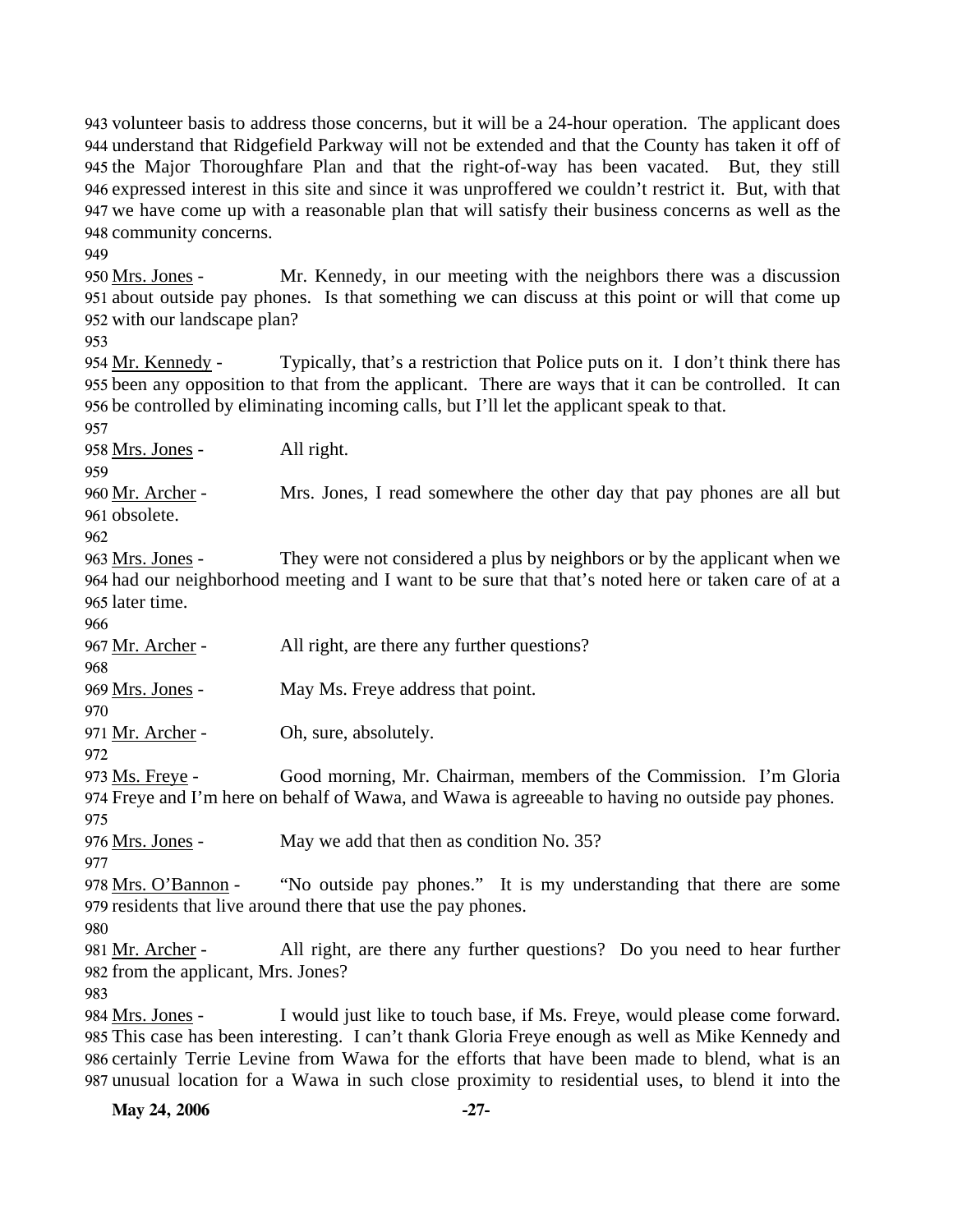community and to make it a compliment to the area as opposed to something that is somewhat in opposition. This is not a commercial corridor, it's a more residential corridor and I appreciate their efforts to do that. The things that we have discussed that are being resolved now or will come up later at the landscape and lighting time include fencing along the condominium side. A six-foot minimum is offered with this POD. We discussed eight, and we will discuss that further at the time of landscape approval. I want to make sure that people understand that Wawa has shifted their entrances. They have worked with preserving buffers. They have provided as much in the way of protecting the neighborhood from noise, glare and visual impacts including signage. You are allowed a pole mounted sign, but we've talked about a lower monument-style sign put in the buffer. There is no outside garbage collection at Wawa. Everything is internal and compacted. This well over sixty-foot buffer from Ridgefield Parkway will certainly be a plus and Wawa has indicated that they will work hard to make sure that the glare is not too much for the neighbors across the road.

| 1002 Ms. Freye -        | Yes, ma'am.                                  |
|-------------------------|----------------------------------------------|
| 1003                    |                                              |
| 1004 Mrs. Jones -       | The sandfilter has been moved.               |
| 1005                    |                                              |
| 1006 <u>Ms. Freye</u> - | Correct.                                     |
| 1007                    |                                              |
| 1008 Mrs. Jones -       | And no car wash, although air will be there? |
| 1009                    |                                              |
| 1010 Ms. Freye -        | Yes, ma'am.                                  |
| 1011                    |                                              |
| 1012 Mrs. Jones -       | Okay. No diesel fuel.                        |
| 1013                    |                                              |
| 1014 Ms. Freye -        | That's correct.                              |
| 1015                    |                                              |
| $\cdots$ $\cdots$       | .                                            |

I will say that I'm going through this check list because in so many ways 1017 you want to make sure that nothing is left unsaid. I appreciate Wawa's willingness to try to 1018 make this a good neighbor and I also wish Wawa every success. We don't want to approve a 1019 project that we don't think is going to be a real plus for Wawa as well as the neighborhood. 1016 Mrs. Jones -

Ms. Freye - Thank you. 

Mrs. Jones - Okay, so we are straight with all of those details.

Mrs. Jones, I will say this, they do look after their property from our 1026 experiences and they run a really clean place. The one that I'm familiar with has only air and no 1027 car wash, and I think they don't even have an outside phone. 1025 Mr. Vanarsdall -

This property was zoned in 1971, a 24-hour operation is allowed and  $\Gamma$ m 1030 glad that the business that will be going there is as mindful of the community as Wawa seems to 1031 be. I have one question and then I will stop here. Mr. Kennedy, in the description in our agenda 1032 "a minimum 50-foot buffer will be provided along Gayton Road." 1029 Mrs. Jones -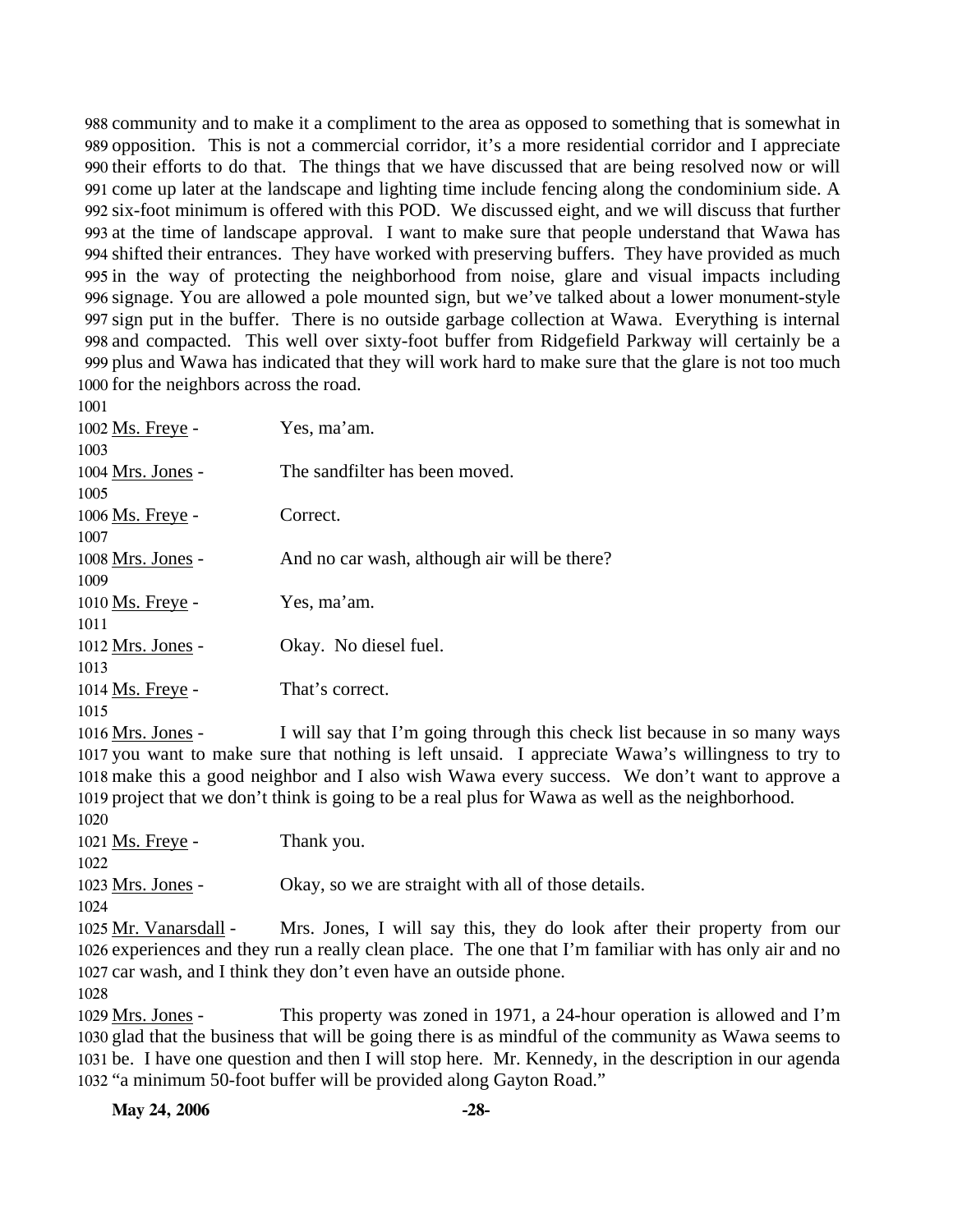**May 24, 2006** -29-1033 Mr. Kennedy - That's a typo, it should be "Ridgefield Parkway." 1034 1035 Mrs. Jones - Okay. 1036 All right, are there any further questions? All right, Mrs. Jones, are you 1038 ready? 1037 Mr. Archer -1039 I would like to recommend approval of POD-17-06, Wawa – Ridgefield 1041 Parkway and Gayton Center Drive, subject to the annotations on the plans, the standard 1042 conditions for developments of this type and the following additional conditions Nos. 9 and 11 1043 amended, Nos. 24 through 33 on the agenda as well as additional condition No. 34 relating to the 1044 outside speaker system and No. 35 relating to no outside payphones. 1040 Mrs. Jones -1045 1046 Mr. Vanarsdall - Second. 1047 The motion was made by Mrs. Jones and seconded by Mr. Vanarsdall. All 1049 in favor say aye...all opposed say nay. The motion passes. 1048 Mr. Archer -1050 1051 The Planning Commission approved POD-17-06, Wawa – Ridgefield Parkway and Gayton 1052 Center Drive, subject to the standard conditions attached to these minutes for developments of 1053 this type, the annotations on the plans and the following additional conditions: 1054 1055 9. 1056 1057 1058 11. 1059 1060 1061 1062 24. 1063 1064 1065 1066 25. 1067 1068 1069 1070 1071 26. 1072 1073 27. 1074 1075 1076 1077 **AMENDED** - A detailed landscaping plan shall be submitted to the Department of Planning for review and Planning Commission approval prior to the issuance of any occupancy permits. **AMENDED** - Prior to the approval of an electrical permit application and installation of the site lighting equipment, a plan including depictions of light spread and intensity diagrams, and fixture specifications and mounting height details shall be submitted for Department of Planning review and Planning Commission approval. The right-of-way for widening of Ridgefield Parkway as shown on approved plans shall be dedicated to the County prior to any occupancy permits being issued. The right-ofway dedication plat and any other required information shall be submitted to the County Real Property Agent at least sixty (60) days prior to requesting occupancy permits. 25. The easements for drainage and utilities as shown on approved plans shall be granted to the County in a form acceptable to the County Attorney prior to any occupancy permits being issued. The easement plats and any other required information shall be submitted to the County Real Property Agent at least sixty (60) days prior to requesting occupancy permits. The developer shall provide fire hydrants as required by the Department of Public Utilities and Division of Fire. 27. The location of all existing and proposed utility and mechanical equipment (including HVAC units, electric meters, junction and accessory boxes, transformers, and generators) shall be identified on the landscape plans. All equipment shall be screened by such measures as determined appropriate by the Director of Planning or the Planning Commission at the time of plan approval**.**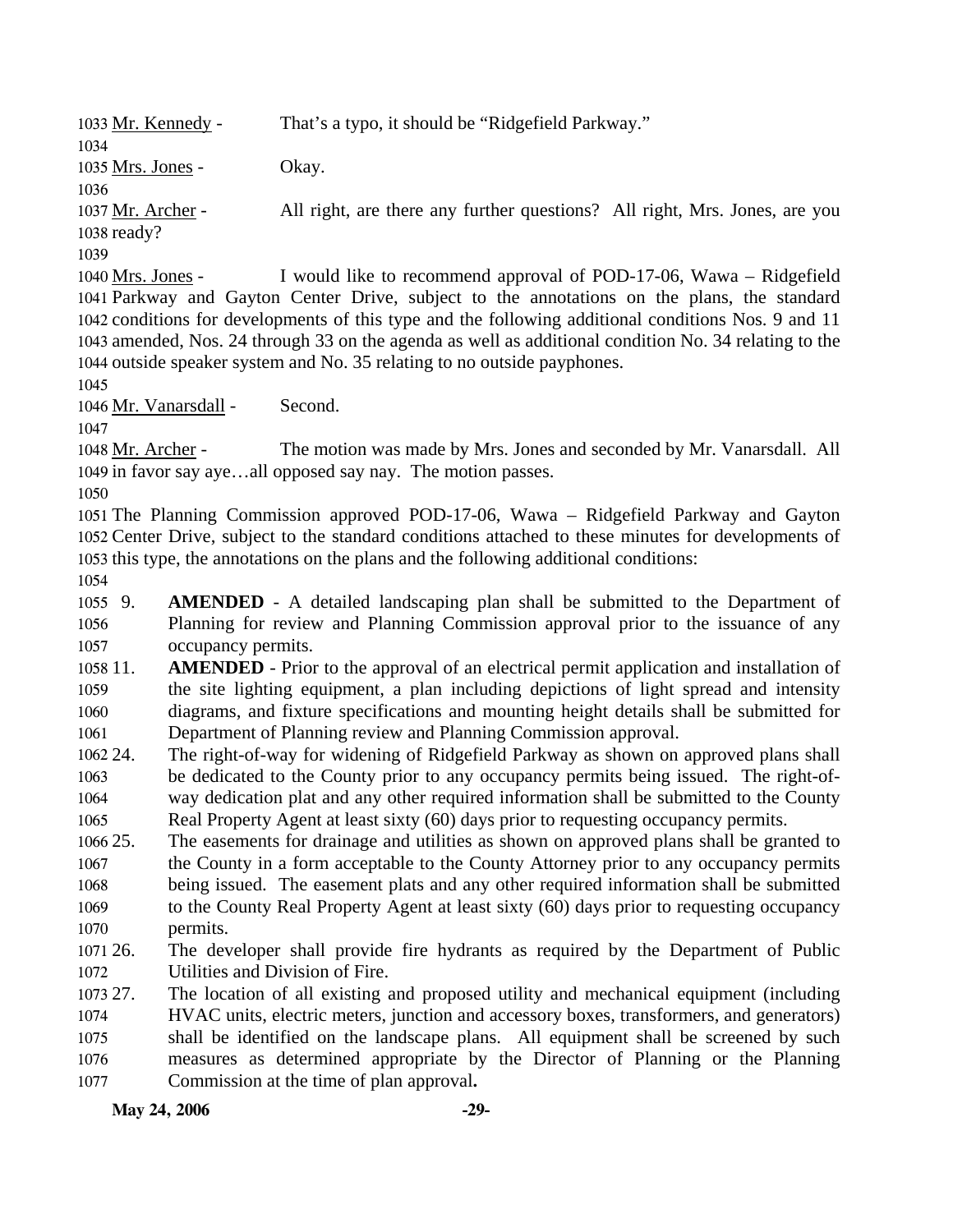1078 28. 1079 28. A standard concrete sidewalk shall be provided along the south side of Ridgefield Parkway.

1080 29. Outside storage shall not be permitted.

1081 30. 1082 Any necessary off-site drainage and/or water and sewer easements must be obtained in a form acceptable to the County Attorney prior to final approval of the construction plans.

1083 31. Deviations from County standards for pavement, curb or curb and gutter design shall be

1084 1085 approved by the County Engineer prior to final approval of the construction plans by the Department of Public Works.

1086 32. 1087 1088 Insurance Services Office (ISO) calculations must be included with the plans and contracts and must be approved by the Department of Public Utilities prior to the issuance of a building permit.

1089 33. 1090 1091 33. Approval of the construction plans by the Department of Public Works does not establish the curb and gutter elevations along the Henrico County maintained right-of-way. The elevations will be set by Henrico County.

1092 34. 1093 The public address system shall not be audible beyond the property lines and a bold note shall be added to the plans indicating this requirement.

1094 35. 1095 There shall be no outdoor pay phones located on the property and a bold note shall be added to the plans indicating this requirement.

1096

Mr. Chairman, before we go on I would like to recognize someone here in 1098 the audience, Mrs. Claire Dovel. She is an adjacent property owner to the Wawa. She is a very 1099 nice lady. Hi, Mrs. Dovel. She introduced my husband and I. In June we will have been 1100 married 35 years. So, when she says to do something I listen. She's here on the Wawa case. I 1101 hope we did a good job. 1097 Mrs. O'Bannon -

1102

1103 Mr. Archer - Good morning, ma'am, it's nice to have you.

1104

Okay, moving on to page 17 of your agenda this is POD-28-06, Ruby 1106 Tuesday Restaurant.... 1105 Mr. Silber -

1107

Excuse me. I hate to interrupt but Ernie is probably wondering what 1109 happened to Aspen Park. 1108 Mr. Strauss -

1110

I'm sorry you gave me a note and that last one was so long and it just sort 1112 of slipped my memory. We need to go back to page 8 of the agenda. Thank you, Mr. Strauss. 1113 Aspen Park on Staples Mill Road, and staff needs to tell me what we need to do here. Is this a 1114 lighting plan that we are considering? 1111 Mr. Silber -

1115

1116 Mr. Strauss - Yes, sir.

1117

The Planning Commission took action earlier on the agenda to defer the 1119 landscaping only so, now we are going back to take action on the lighting plan. 1118 Mr. Silber -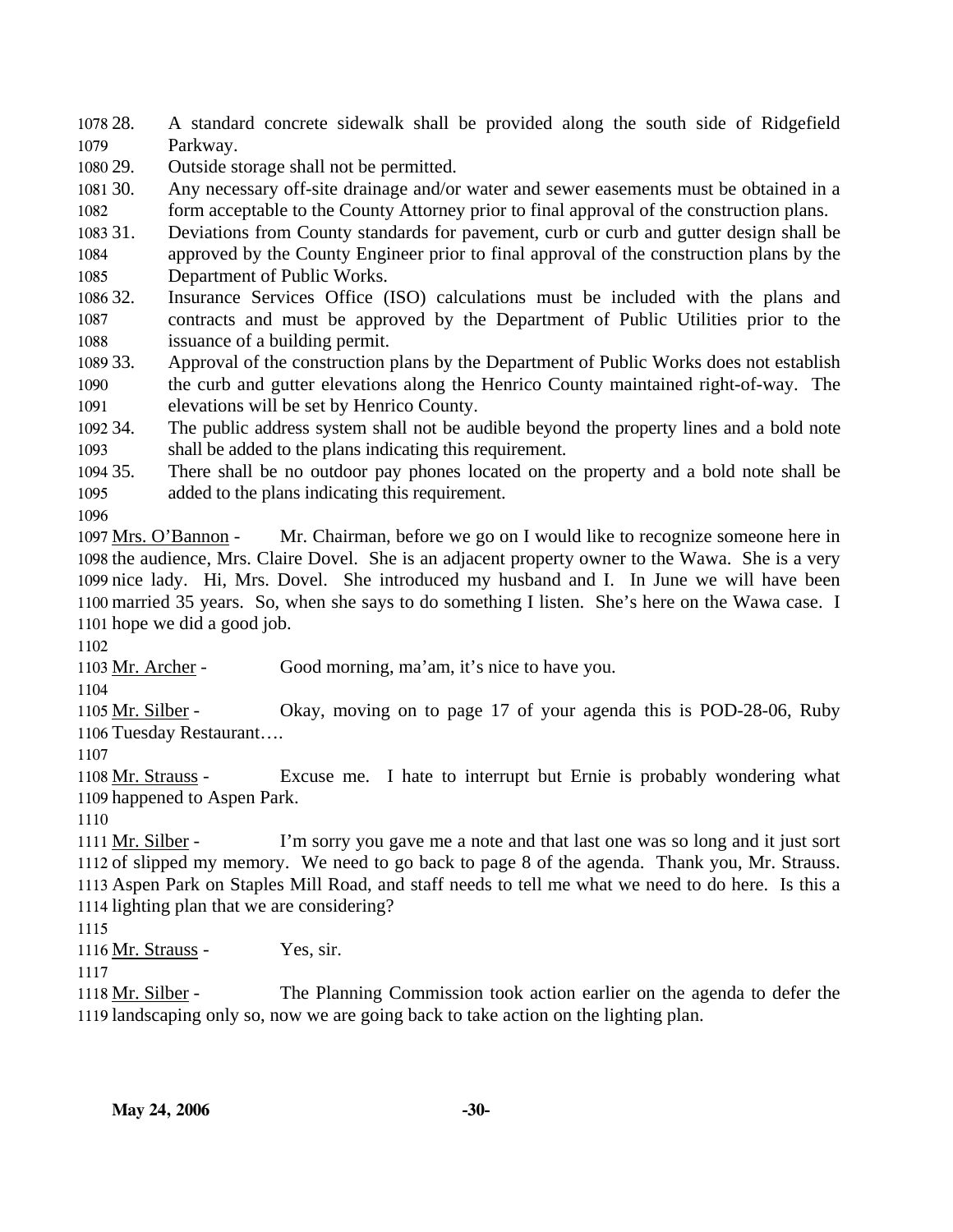#### 1120 **LANDSCAPE & LIGHTING PLAN (Deferred from the April 19, 2006 Meeting)**  1121

| $LP/POD-56-04$            | Purvis & Associates, Inc. for James R. & Thomas W.                |
|---------------------------|-------------------------------------------------------------------|
| Aspen Park – Staples Mill | <b>Hamilton:</b> Request for approval of a landscape and lighting |
| and School Roads          | plan, as required by Chapter 24, Sections 24-106 and 24-106.2     |
|                           | of the Henrico County Code. The 5.80-acre site is located on the  |
|                           | east line of Staples Mill Road (U.S. Route 33), approximately     |
|                           | 300 feet north of Aspen Avenue on parcels 774-746-3074 and        |
|                           | 4666. The zoning is O-2, Office District, O-2C, Office District   |
|                           | (Conditional) and M-1, Light Industrial District. (Brookland)     |

1122

All right. Is there anyone in the audience in opposition to the lighting plan 1124 for LP/POD-56-04, Aspen Park – Staples Mill and School Roads, in the Brookland District? No 1125 opposition. Mr. Strauss. 1123 Mr. Archer -

1126

Thank you, Mr. Chairman. This lighting plan was deferred last month to 1128 sort out the light pole locations in the easements along the front of the site. The fixtures do 1129 comply with the Commission's lighting policy and proffers. We have a revised lighting plan that 1130 Ted just handed out which we are recommending approval of this morning. Staff recommends 1131 approval of this lighting plan, with the standard conditions for lighting plans. The landscape 1132 plan, of course, has to come back. It still needs some work. We are diligently working with the 1133 landscape architect to sort those issues out, but we are in good shape for this and Mr. Hamilton, 1134 who is the applicant, was very concerned this morning about proceeding, so he may order his lights, and that's the only reason we're trying to get this accomplished. Thank you. 1135 1127 Mr. Strauss -

1136

1137 Mr. Archer - Are there any questions for Mr. Strauss?

1138

I don't have any because we have talked about this several times. Jim, 1140 thank you for working it out the way you did, the landscape and lighting, that helped. 1139 Mr. Vanarsdall -

1141

1142 Mr. Archer - All right then, we are ready for a motion, Mr. Vanarsdall.

1143

I move that the lighting plan for LP/POD-56-04, Aspen Park, be approved 1145 with the standard conditions for lighting and the annotations on the plan. 1144 Mr. Vanarsdall -

1146

1147 Mr. Branin - Second.

1148

The motion was made by Mr. Vanarsdall and seconded by Mr. Branin. 1150 All those in favor say aye...all opposed say nay. The motion carries. 1149 Mr. Archer -

1151

1152 The Planning Commission approved the lighting plan for LP/POD-56-04, Aspen Park, subject to 1153 the standard conditions attached to these minutes and the annotations on the plans.

1154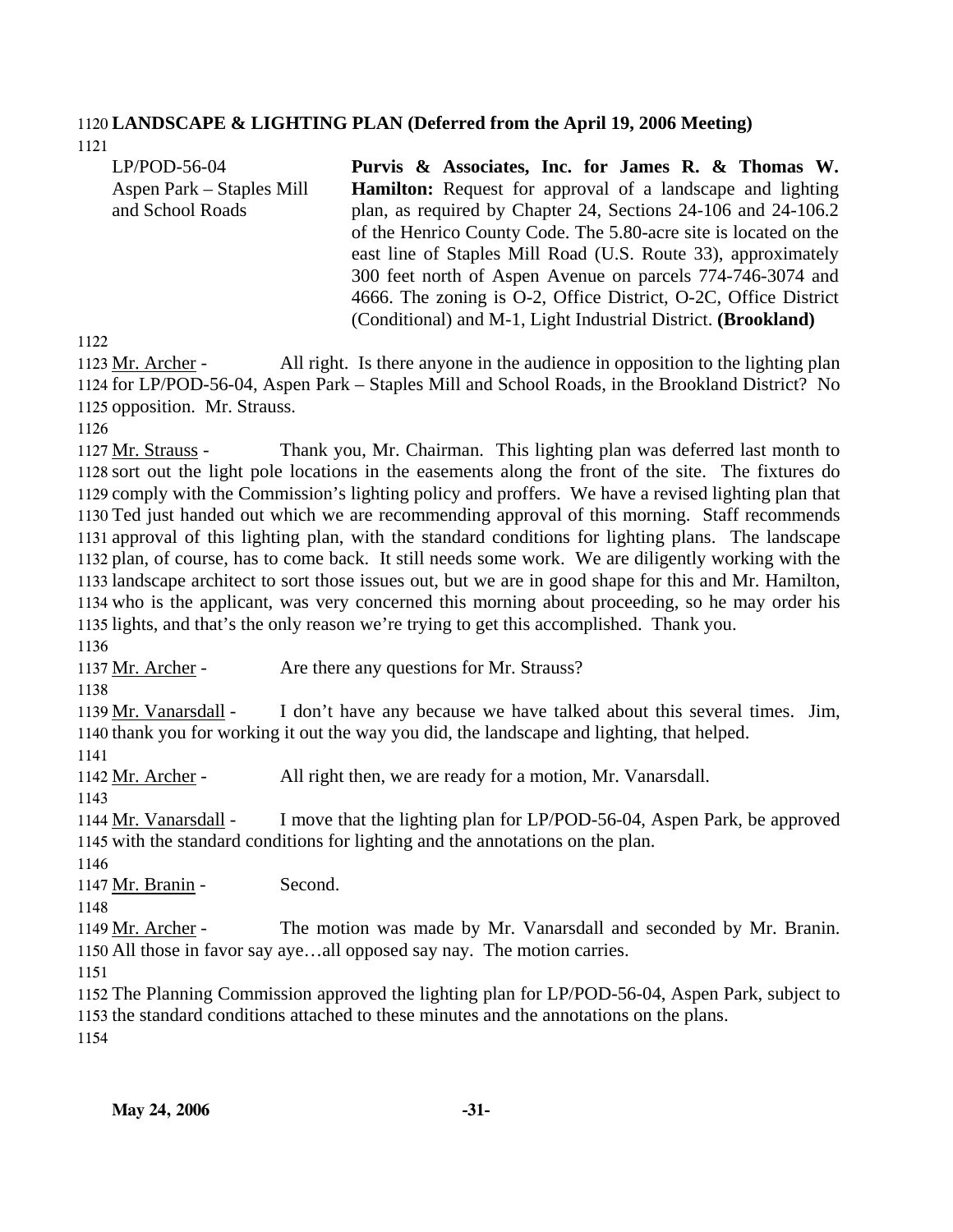#### 1155 **PLAN OF DEVELOPMENT, LIGHTING PLAN & TRANSITIONAL BUFFER DEVIATION**  1156

POD-28-06 Ruby Tuesday Restaurant – 4902 Williamsburg Road east of Allenshaw Drive **The RBA Group for Ruby Tuesday:** Request for approval of a plan of development, lighting plan and transitional buffer deviation as required by Chapter 24, Sections 24-106 and 24- 106.2 of the Henrico County Code, to construct a one-story, 5,362 square foot restaurant. The 1.54-acre site is located at 4902 Williamsburg Road (U.S. Route 60) on parcel. 817-714- 1813. The zoning is B-3, Business District and ASO (Airport Safety Overlay) District. County water and sewer. **(Varina)** 

1157

Is there anyone in the audience in opposition to POD-28-06, Ruby 1159 Tuesday Restaurant, in the Varina District? We see opposition. We will get to you in a moment, 1160 sir. 1158 Mr. Archer -

1161

Mr. Chairman, they are not in opposition, I think they just want to address 1163 it. 1162 Mr. Jernigan -

1164

1165 Mr. Archer - Okay. Mr. McGarry.

1166

A revised plan has been received and it is included in your packet. The 1168 review is complete. Probst Street transitional buffer screen alternative is proposed. This would 1169 provide a six-foot wall and a 12-foot reduction in the depth of the buffer off Probst Street. So, 1170 we will get a 23-foot buffer. No transitional buffer deviation is going to be required because this 1171 is an eligible screen. So, your approval today is for a plan of development and site lighting. The 1172 revised POD plan has been annotated to show a six-foot wall in the middle of the 23-foot buffer 1173 with landscaping on both sides of the wall. The other annotation on the revised plan has 1174 "electrical panels located on the west wall of the building will be screened with shrubbery and 1175 that will be shown on the landscape plan." Staff can recommend the site lighting plan and 1176 requests that the two poles be removed out of the landscape islands to avoid conflict with trees. 1177 Staff can recommend approval subject to the standard conditions for developments of this type 1178 and the following additional conditions No. 11B and 24 through 35. I'll be happy to answer any 1179 questions. 1167 Mr. McGarry -

| May 24, 2006              | $-32-$                                                                       |
|---------------------------|------------------------------------------------------------------------------|
| 1191 Mr. McGarry -        | They are here.                                                               |
| 1190                      |                                                                              |
|                           | 1189 about the rear access to Probst Street. Are Ruby Tuesday's people here? |
| 1188 Mr. Jernigan -       | I spoke to you yesterday afternoon about concerns from the neighborhood      |
| 1187                      |                                                                              |
| 1186 Mr. McGarry -        | Deviation, that's correct.                                                   |
| 1185                      |                                                                              |
| 1184 transitional buffer. |                                                                              |
| 1183 Mr. Jernigan -       | Mr. McGarry, first of all, you said that we don't have to worry about the    |
| 1182                      |                                                                              |
| 1181 Mr. Archer -         | Thank you, Mr. McGarry. Are there questions from the Commission?             |
| 1180                      |                                                                              |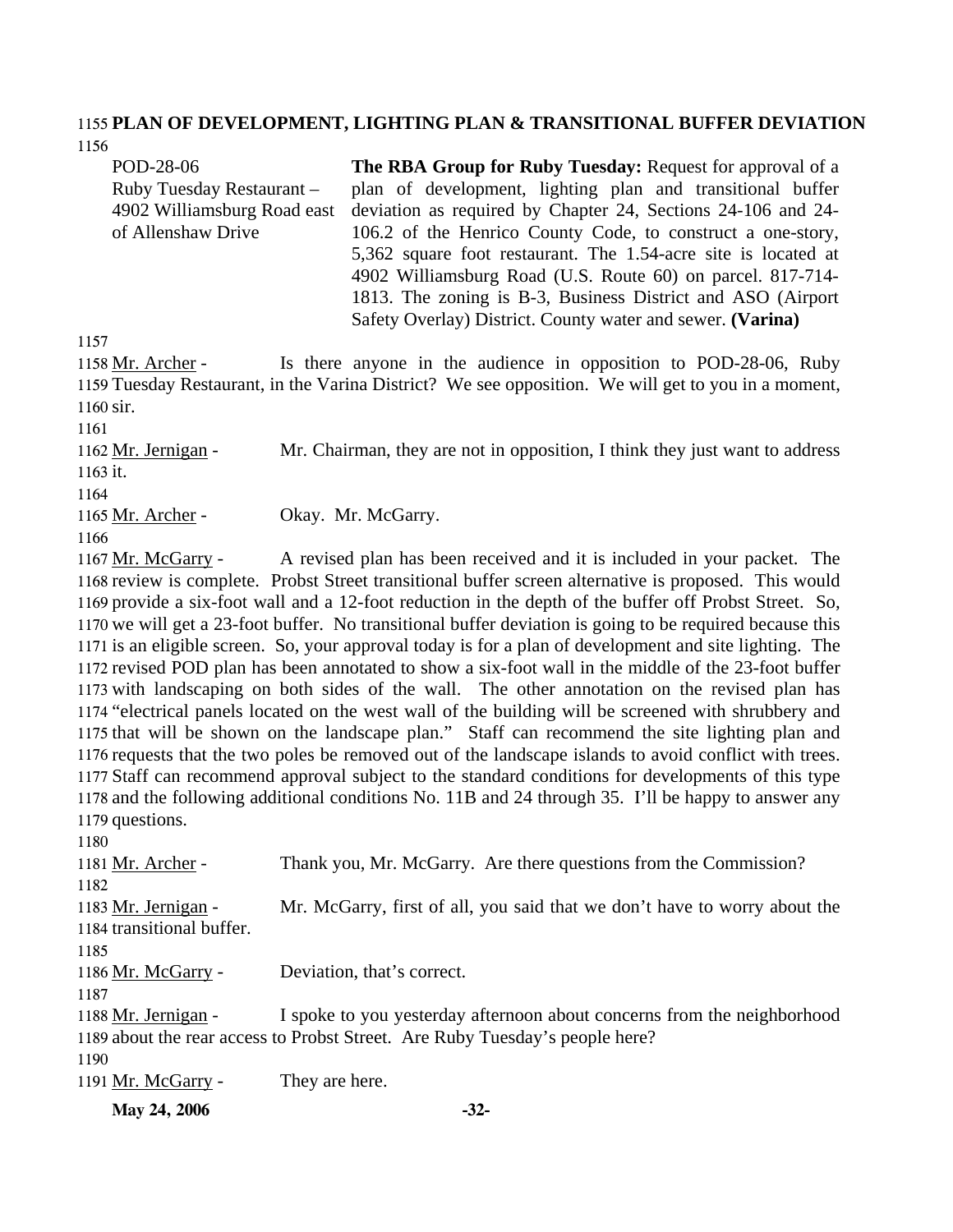| 1192 Mr. Jernigan - | Okay. Could one of you all come up here please. Good morning.        |
|---------------------|----------------------------------------------------------------------|
| 1193                |                                                                      |
| 1194 Ms. C. Jones - | Good morning. I'm Carolyn Jones with The RBA Group.                  |
| 1195                |                                                                      |
| 1196 Mr. Hurley -   | And I'm John Hurley Regional Construction Director for Ruby Tuesday. |
| 1197                |                                                                      |

I don't know if Mr. McGarry had a chance to speak to you all yesterday 1199 afternoon, but there is concern about the rear entrance to Probst Street which throws a lot of cut-1200 thru traffic through this way. Do you all have objection to closing that and just having your 1201 main entrance off of Williamsburg Road, and just putting landscaping back there, where that 1202 driveway was? 1198 Mr. Jernigan -

1203

I only heard about the objection late yesterday and one of the 1205 considerations we had initially... evidentially there was an access there at some point in time. 1206 There was a chain across there. We were under the assumption that that was a permitted access 1207 and that is why we developed the plan this way. Certainly, we are sensitive to the neighborhood. 1208 Certainly, we are sensitive to how the traffic flows in and out. And since we are just finding out 1209 about this late yesterday, we would like to review it. The only problem that we foresee if we 1210 were to close that curb cut is the amount of traffic in and out of the one entrance on Williamsburg Road, and I would certainly like to, as I mentioned to Ted a little while ago, I 1211 1212 would like to review this because I don't have it within my power to say that we could agree to 1213 not have that access at this point. I would like to hear from the neighbors as to what their 1214 concerns are and would like to work with them. 1204 Mr. Hurley -

1215

Well, I know for a fact that that neighborhood has been beat up there for a 1217 while because that entrance has been in for a long time. Actually, there was another entrance off 1218 the bowling alley too but since then, traffic has grown through that area and that road was 1219 widened to four lanes and there was cut-thru traffic and that's the reason they had the chain up 1220 there because people were running through their yards and all. What we'll do, and like I said, 1221 they are not opposed to Ruby Tuesday, they just want to clear this up. I can have them come up 1222 and speak but if you want I can defer this case myself for a month or two weeks, which ever you 1223 like. 1216 Mr. Jernigan -

| 1224                  |                                                                       |
|-----------------------|-----------------------------------------------------------------------|
| 1225 Mr. Hurley -     | When is the next meeting?                                             |
| 1226                  |                                                                       |
| 1227 Mr. Jernigan -   | Well, we have a zoning meeting on June 15.                            |
| 1228                  |                                                                       |
| 1229 Mr. Silber -     | Mr. Jernigan, our zoning meeting is extremely heavy. We have close to |
| 1230 20 zoning cases. |                                                                       |
| 1231                  |                                                                       |
| 1232 Mr. Jernigan -   | Well, this is going to be a simple case. I mean, I'm going to have it |
|                       | 1233 worked out by then as to what we are going to do.                |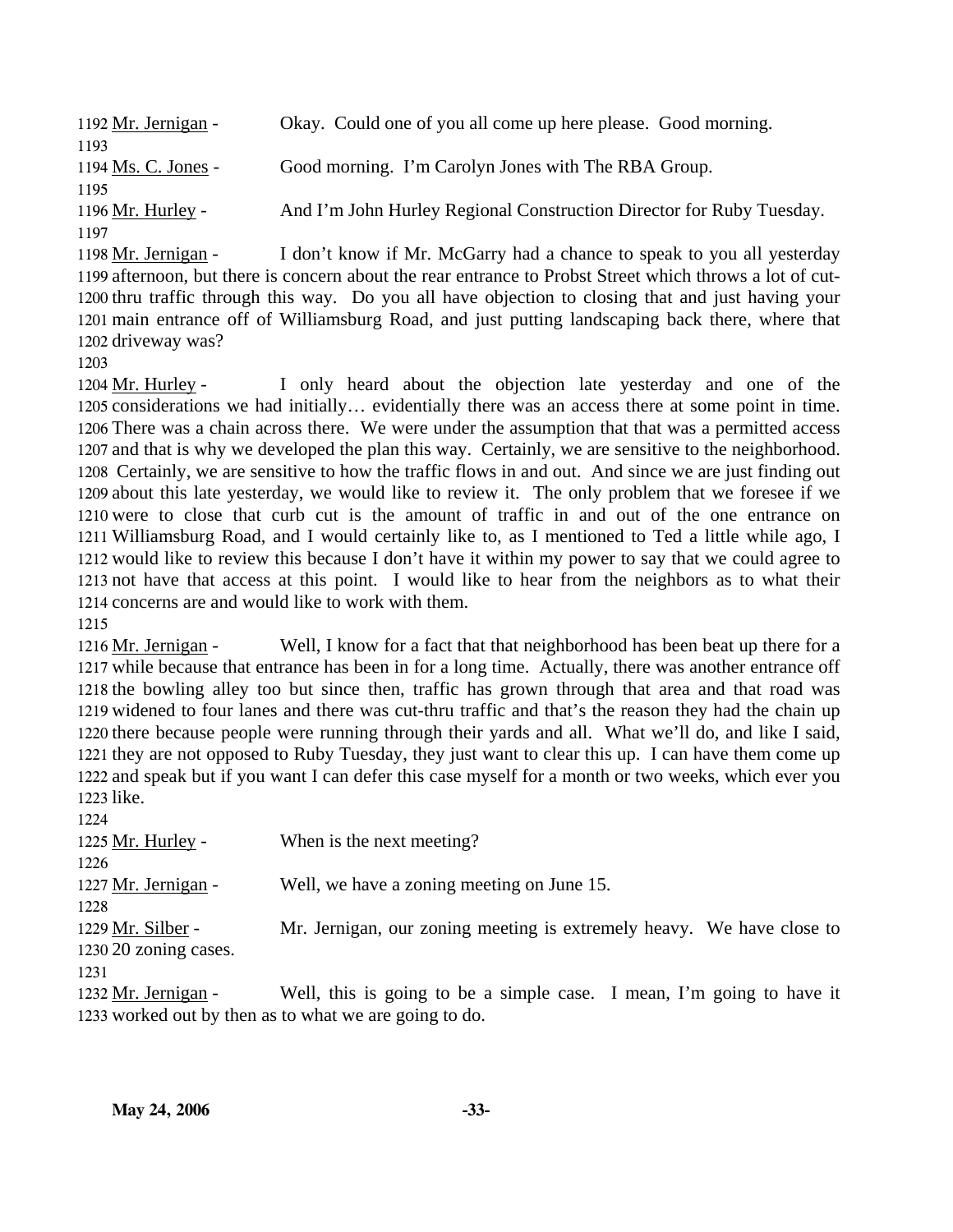Could we do it the following meeting because what we will have to do is 1235 look at the curb cuts on Williamsburg Road and there are a lot of utilities there and I need to feel 1236 comfortable, if we were to do something with the rear, that one curb cut can handle all of the 1237 traffic in and out. So, could we do it at the following meeting? 1234 Mr. Hurley -1238 Well, that is a night meeting and it is a zoning meeting and we do have a 1240 heavy schedule. 1239 Mr. Jernigan 1241 1242 Mr. Hurley - Okay. 1243 1244 Mr. Jernigan - Would 30 days bother you? 1245 1246 Mr. Hurley - No. 1247 1248 Mr. Vanarsdall - It's the  $28<sup>th</sup>$  of June. 1249 I know this project is running a little bit behind schedule anyway because 1251 you found the underground storage tanks. 1250 Mr. Jernigan -1252 1253 Mr. Hurley - Well, that has been taken care of and we have had a few problems. 1254 Well, let's do that then and we will go ahead and reschedule it to the next 1256 Commission hearing, like today, on a Wednesday and that will be June 28. 1255 Mr. Jernigan -1257 1258 Mr. Hurley - That will be great and we can hear from our representatives. 1259 And I'll tell you what, rather than bringing, if it is all right with you all I 1261 think I'll just have those two gentlemen back there, and talk to them in private, if that is okay 1262 with you. Would you speak to those two gentlemen right back there when you are finished and 1263 they will tell you their concerns regarding the neighborhood. 1260 Mr. Jernigan -1264 1265 Mr. Hurley - Sure. Than you. 1266 Thank you for coming. All right, Mr. Chairman, with that I will move for 1268 deferral of POD-28-06, Ruby Tuesday Restaurant - 4902 Williamsburg Road, to June 28, 2006 1269 by request of the Commission. 1267 Mr. Jernigan -1270 1271 Mr. Branin - Second. 1272 The motion was made by Mr. Jernigan and seconded by Mr. Branin. All 1274 in favor say aye...all opposed say nay. The motion carries. 1273 Mr. Archer -1275 1276 The Planning Commission deferred POD-28-06, Ruby Tuesday Restaurant – 4902 Williamsburg 1277 Road to its June 28, 2006 meeting. 1278

**May 24, 2006** -34-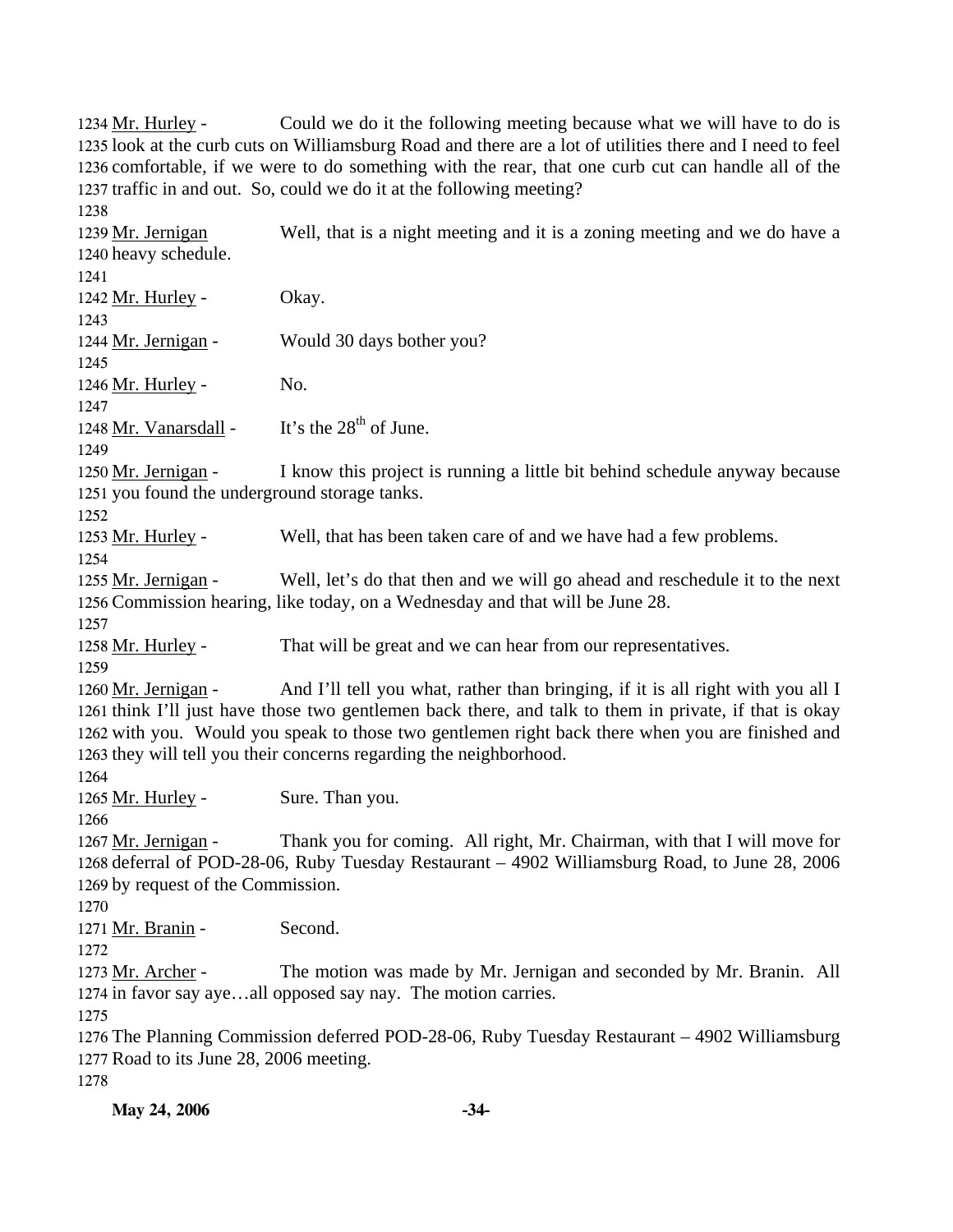#### 1279 **PLAN OF DEVELOPMENT**

1280

POD-31-06 Short Pump Station – Phase 2 - W. Broad Street and John Rolfe Parkway (POD-73-05 Revised) **McKinney & Company for Short Pump Station, LLC:**  Request for approval of a revised plan of development as required by Chapter 24, Section 24-106 of the Henrico County Code, to construct a one-story, 84,849 **88,110** square foot community shopping center. The 11.70-acre site is located at the southeast corner of W. Broad Street (U.S. Route 250) and John Rolfe Parkway (future) on parcels 741-761-2931, 3418, 4704 (pt.), 4645, 8112, and 8532, 741-760-4323(pt.), 5792 (pt.) and 6979 (pt.), 741-759-0697 (pt.) and 742-760-1598 (pt.). The zoning is B-2C, Business District (Conditional) and WBSO (West Broad Street Overlay) District. County water and sewer.

## **(Three Chopt)**

1281

Is there anyone in the audience in opposition to POD-31-06, Short Pump 1283 Station – Phase 2, in the Three Chopt District? No opposition. Mr. Wilhite. 1282 Mr. Archer -

1284

Thank you. Phase one involved the approval of the access roads leading 1286 to this development and the adjacent proposed West Broad Village development, that's POD-73-1287 05. Phase 2 involves a shopping center that is before you now. There is a handout plan that we 1288 just received yesterday, so you would have to waive the time limits in order to approve it. Also, 1289 there is an increase in the total square footage in the entire center to 86,110 square feet. Staff has 1290 met with the applicant representatives over the course of last week and this week. The biggest 1291 issue is dealing with the design of the rear of the shopping center abutting the UMU District, 1292 back here (referring to map on screen), and trying to get enhanced landscaping opportunities and 1293 enhanced architectural design of the back of the center. 1285 Mr. Wilhite -1294

 The master plan for West Broad Village in this area anticipates that there will be residential development down in this area, here on the screen, either condo or apartment type development and also development along the other access road is actually facing onto the access road and facing into the back of the shopping center. So, staff talked to the applicant about increasing architectural detailing on the rear of buildings and trying to increase the green space in the back. The plan that is before you does show a widening of the green space in the rear of this building. They increased the planting strip to six feet, the sidewalk to five feet in the back to match what West Broad Village intended to have as their sidewalk design, and also an addition of nine feet of green space totalling 20 feet of planting strip in the back.

1304

 We also discussed the construction of a wall in the rear. At this point the wall is shown there but it is only labeled as optional. We would recommend that the wall be extended to the back of buildings "A" and "B," as shown on the plan that you have before you, and if a wall is not installed, then enhanced landscaping will be done in these areas. And, with that, staff would probably recommend that the landscape plan come back to you for your approval. 1310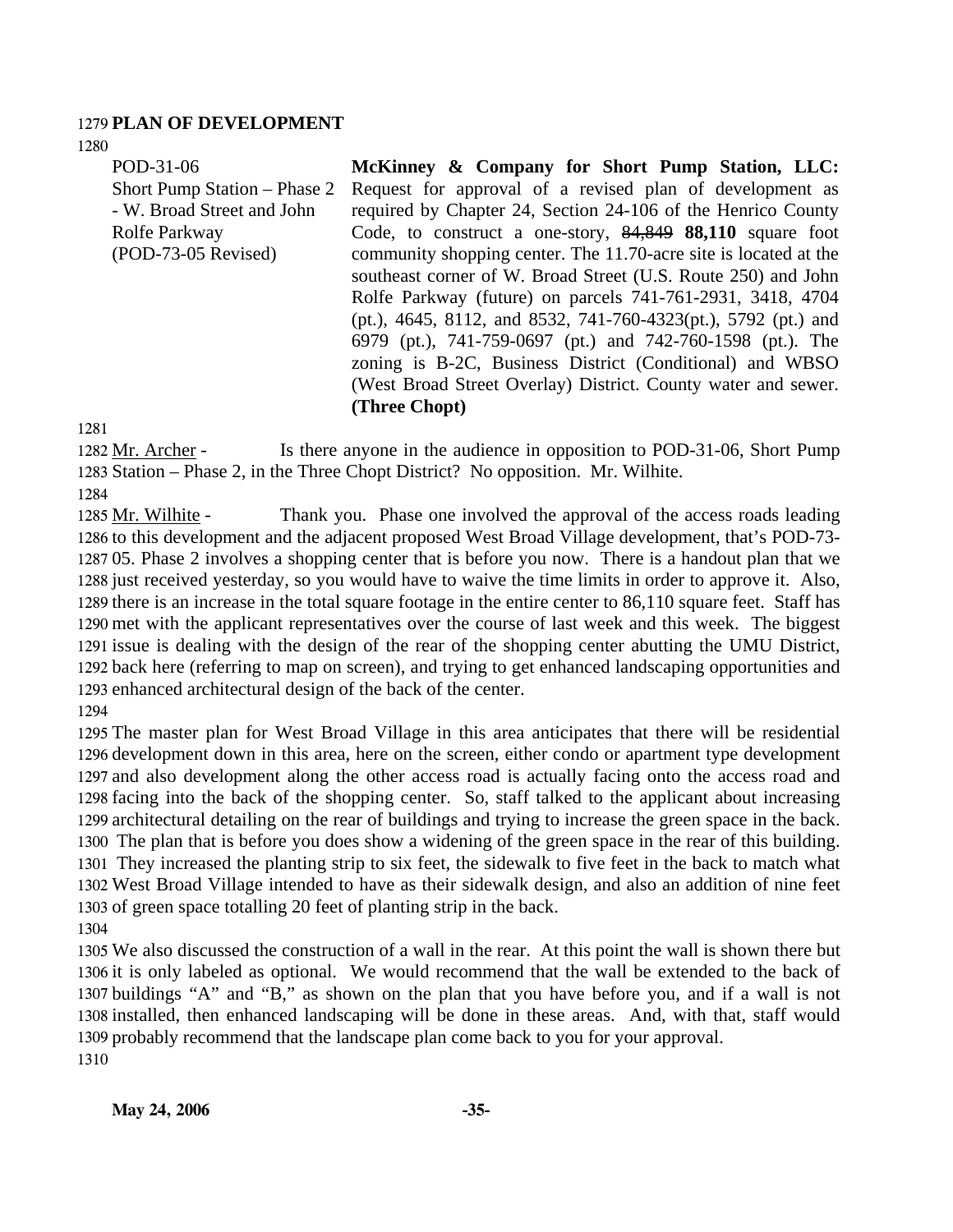There are revised elevations showing the rear. Staff believes that there is still opportunity to increase the detailing to more or less mirror what is proposed for buildings "E" and "F," which are these two buildings that would back up against John Rolfe Parkway.

 The revised plan also shows the location of screen walls at the end of the buildings to hide the wall mounted mechanical/electrical equipment. It also shows the location of dumpster screens that were not shown on the original plan. The sidewalk locations within the site are still sketchy, and staff is recommending connections to the sidewalks along W. Broad Street, John Rolfe Parkway and also the internal access drive.

 The BMP is still changing. Originally, the BMP was proposed to be an underground structure. There is some discussion about their wanting to add an above ground basin. In the proffers for the rezoning case there is a requirement for an aeration feature if the structure is above ground. Their design may not, it probably precluded a wet pond there, and they would not be able to meet that proffered requirement. At this point the staff's recommendation is that the BMP would stay underground.

 Also included are complete architectural plans for building "J," near W. Broad Street, which is the restaurant building. They have worked to tie the design more closely to the rest of the center. Staff is okay with what is being shown for that particular building. Sidewalks are going to be provided along W. Broad Street. They are shown within the public right-of-way at this point, except for this entrance where it would cross over into the 35-foot buffer and would be incorporated in an easement for the sidewalk. There is a concept that is still being looked at to move the sidewalk within the 35-foot W. Broad Street Overlay District buffer. I have a sketch plan for a curvilinear sidewalk with landscaping and a design that would tie into potentially what the West Broad Street Village development may propose. I'll be happy to answer any other questions that you may have.

1339 Mr. Archer - Thank you, Mr. Wilhite. Are there any questions by the Commission? 

Mr. Wilhite, the utility screens or the utility walls being shown... would 1342 take care of all of these utility boxes and panels that may otherwise be on the back of buildings? 1341 Mr. Silber -

At this point, the applicant has indicated that they would locate the utility 1345 panels along the ends of the buildings as opposed to the rear of the buildings. They do show a 1346 number of screen walls, specifically, on the revised plan. And they all are in the locations on the 1347 sides of the buildings. There aren't any that....except for building "H," which is in the very 1348 corner here. That is the only one that I see that shows it in the rear. 1344 Mr. Wilhite -

I guess I'm less concerned with where the screen wall may be inasmuch as making sure that the panel boxes aren't visible, so all of the panel boxes will be put behind these 1352 screen walls? 1350 Mr. Silber -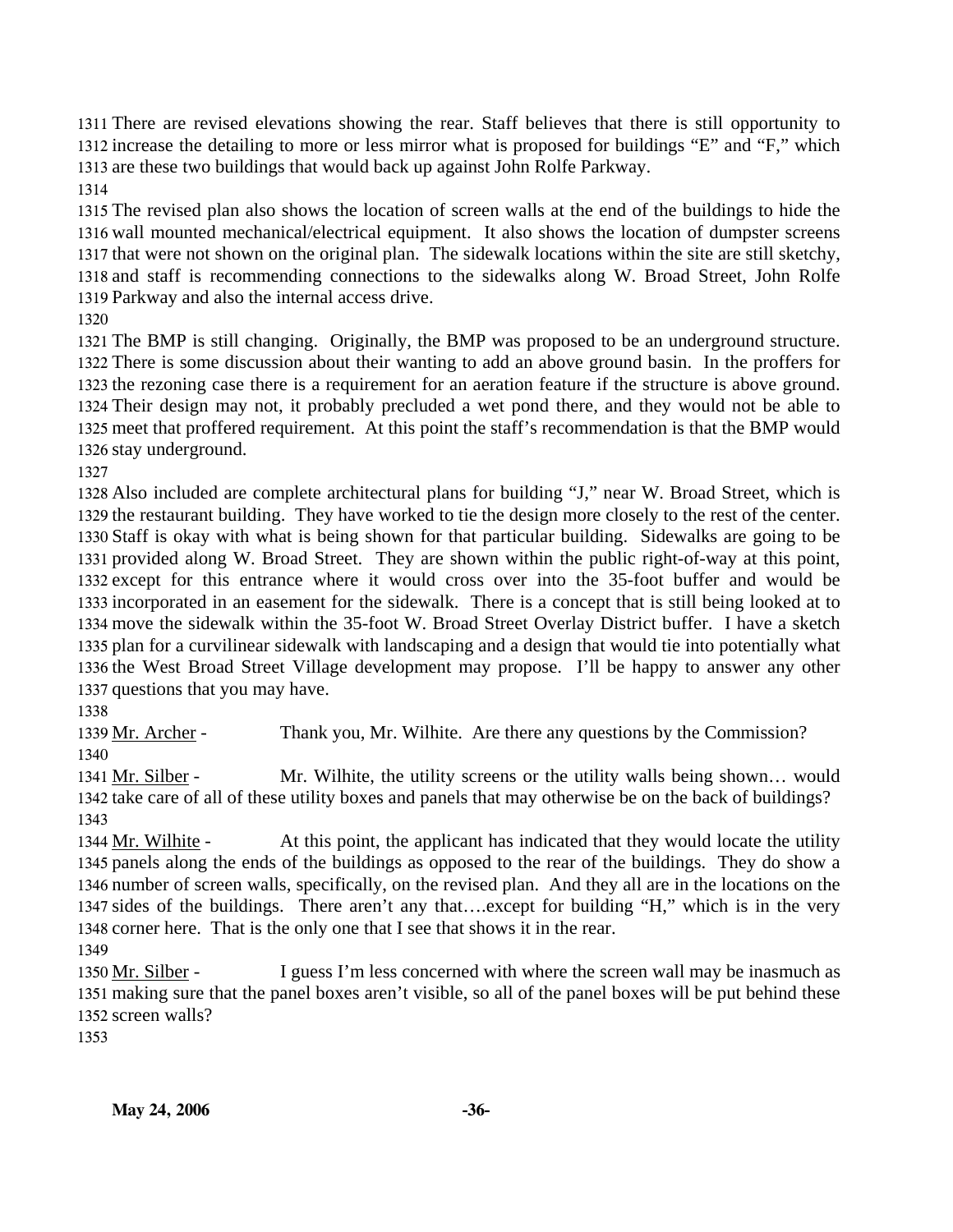**May 24, 2006** -37-We would have to see the ultimate location with the building permit about 1355 how extensive the panels are going to be and that will determine exactly how long the wall 1356 would need to be in order to hide it. I think those details probably won't be forthcoming until 1357 the building permit sketch. 1354 Mr. Wilhite -1358 Okay. But, there will be no panels visible. They will be behind screening 1360 walls. 1359 Mr. Silber -1361 1362 Mr. Wilhite - That is our understanding at this point. 1363 1364 Mr. Silber - There is no condition that staff is recommending at this point? 1365 Other than we included the general condition that we have that we can add 1367 language to that stating that there would not be any in the rear of the buildings adjacent to the 1368 access roads. 1366 Mr. Wilhite -1369 1370 Mr. Silber - Which standard condition is that? 1371 That won't appear on the agenda. It is a standard condition that's not 1373 printed on the agenda but it's one that we have been using for the past year or so. Proper 1374 screening of wall mounted mechanical equipment. 1372 Mr. Wilhite -1375 1376 Mr. Silber - Okay. Maybe the applicant can.... 1377 Mr. Secretary, I'm going to be asking the applicant to speak because there 1379 are quite a few issues we want to address. 1378 Mr. Branin -1380 1381 Mr. Silber - Okay. 1382 I have an indirect question. Directly around this, and if my memory 1384 serves me correctly, in the rezoning case, aren't they going to be condos like townhouse-style 1385 condos, very close together? 1383 Mrs. O'Bannon -1386 1387 Mr. Branin - There will be some condos down towards building "J" and "I." 1388 1389 Mrs. O'Bannon - So, they are adjacent to this property? 1390 Yes, ma'am. If you go to the site layout buildings  $C$ ,  $D$  and  $G$ , on the 1392 opposite side of that road, will be condominiums. And then the other road adjacent to buildings 1393 A and B would be townhouses. So there is sensitivity to that back edge of this development if it 1394 is going to be adjacent to residential. 1391 Mr. Silber -1395 1396 Mrs. Jones- May I ask a basic question? 1397 1398 Mr. Archer - Go ahead, Mrs. Jones.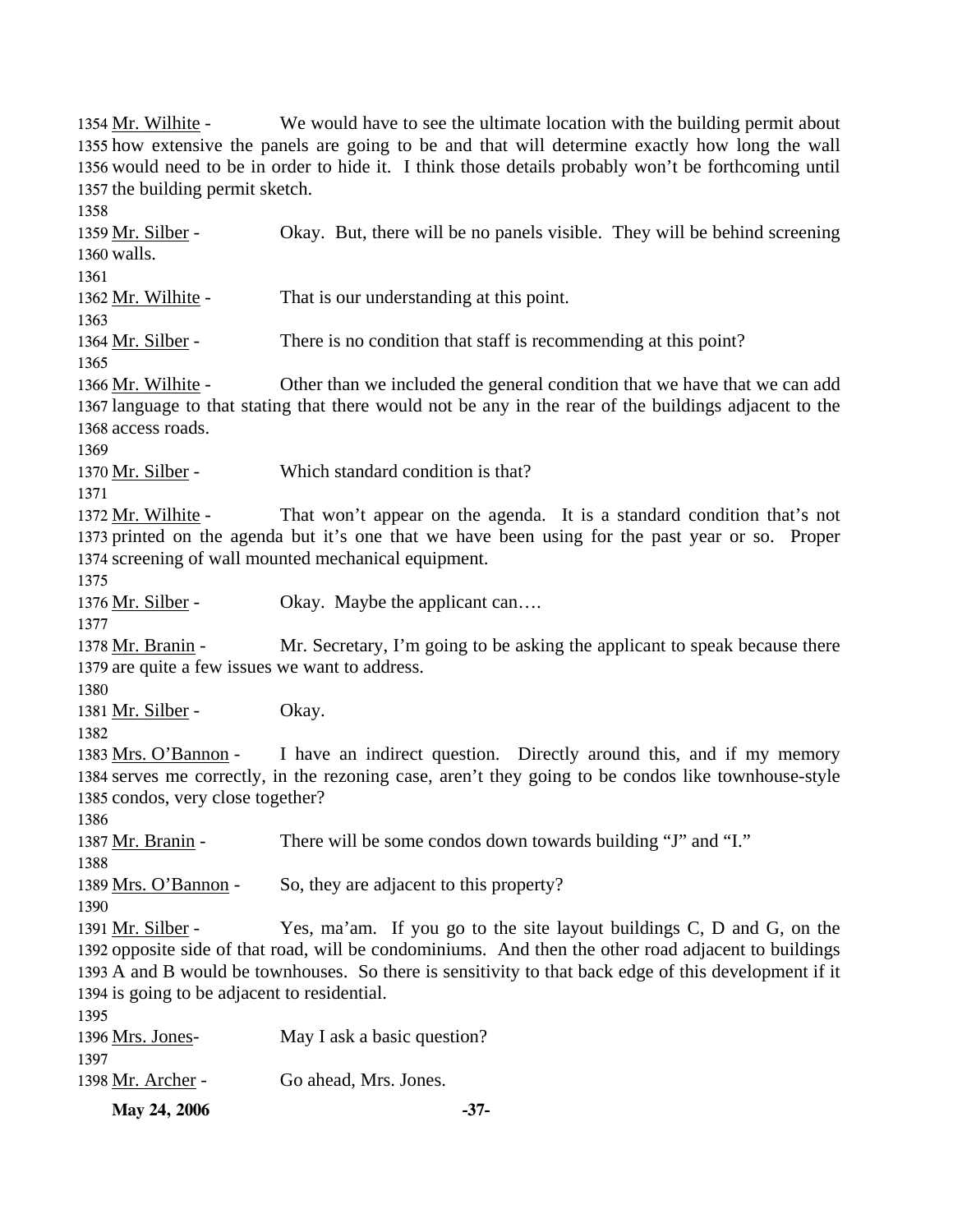Mr. Wilhite, when staff recommends increasing detailing, can you just 1400 give me some general ideas of what kind of things you are talking about? 1399 Mrs. Jones-1401

If you notice, at the rear of the buildings, that is  $E$  and  $F$ . Those are the 1403 two buildings that appear along John Rolfe Parkway. There are additional pilasters on the rear 1404 of the building, capitals on top of the pilasters, detailed cornice work, brick details and an 1405 entablatore across the top of the pilaster columns. That level of detail does not appear in the rear 1406 of the buildings that face the access roads. Transfer of those types of elements and increased 1407 details the rear of those buildings, we feel would be appropriate in this instance. 1402 Mr. Wilhite -

1408

1409 Mrs. Jones - And the applicant had said that that would not be possible to do? 1410 Well at this point, and like I said, we just received these plans yesterday 1412 afternoon. I have not heard any objection to adding additional detailing back there. 1411 Mr. Wilhite-

1413

Staff just received these, Mrs. Jones, and we have annotated the plan that 1415 the back of those buildings should match the back of buildings E and F. The applicant may be 1416 perfectly willing to do that. We've annotated the plan. 1414 Mr. Silber -

| 1417               |                                                                              |
|--------------------|------------------------------------------------------------------------------|
| 1418 Mrs. Jones -  | Okay. Thank you.                                                             |
| 1419               |                                                                              |
| 1420 Mr. Archer -  | All right. Is there anything further?                                        |
| 1421               |                                                                              |
| 1422 Mr. Wilhite - | I have the language for that condition, if you would like for me to read it. |
| 1423               |                                                                              |
| 1424 Mr. Archer -  | Go right ahead.                                                              |
| 1425               |                                                                              |

And this is a standard condition that we are actually using on all PODs. 1427 "The location of all existing and proposed utility and mechanical equipment (including HVAC 1428 units, electric meters, junction and accessory boxes, transformers, and generators) shall be 1429 identified on the landscape plans. All equipment shall be screened by such measures as 1430 determined appropriate by the Director of Planning or the Planning Commission at the time of 1431 plan approval." 1426 Mr. Wilhite -

1432 1433 Mr. Archer - Thank you, sir. 1434 1435 Mr. Wilhite - It does appear as No. 37 in the agenda. 1436 1437 Mr. Vanarsdall - I was wondering why you were reading it when it was already there. 1438 All right, is there anything else for Mr. Wilhite? Mr. Branin, would you 1440 like to hear from the applicant? 1439 Mr. Archer -1441 1442 Mr. Branin - I would, sir. 1443

```
May 24, 2006 -38-
```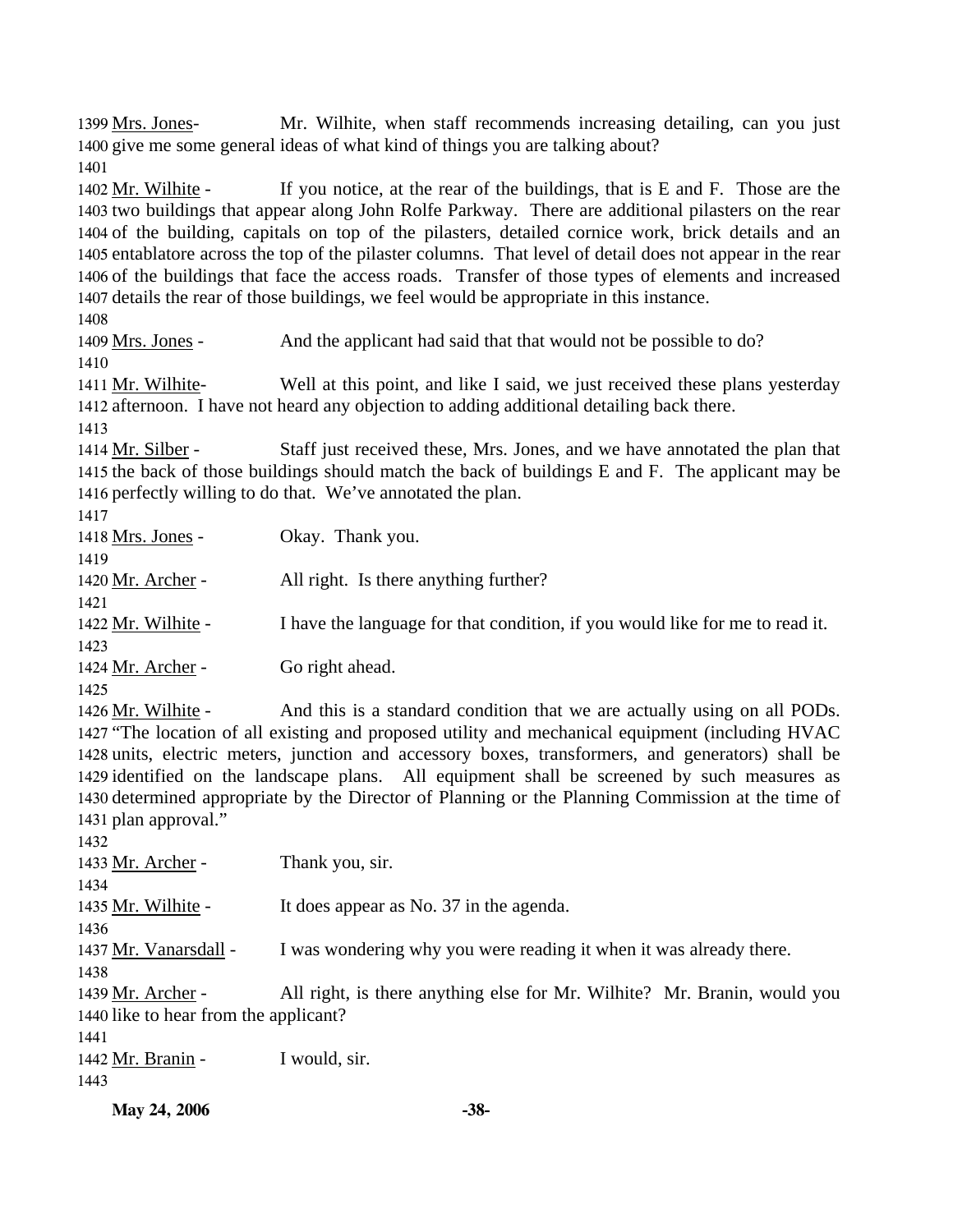1444 Mr. Archer - Would the applicant come forward, please. Good morning, Mr. Theobald. 1445

Good morning, Mr. Archer, members of the Commission. My name is 1447 Jim Theobald and I'm here on behalf of Collins Goodman and we have a number of folks here 1448 today who can answer your more detailed questions, probably better than I, Stacey Burcin and 1449 Jack Shady as well as the folks from Collins Goodman. I will say that we are in agreement with 1450 the conditions as set forth. We are also in agreement with the annotations on the plan, including 1451 the additional detailing for the backs of those buildings. We have worked very hard to resolve 1452 these issues, not only with staff but in close consultation with Unicorp who has reviewed our 1453 elevations and look forward to really making this a cohesive development. So, with that, I will 1454 be happy to answer any questions I'm capable of answering and look to others for help. 1446 Mr. Theobald -1455

1456 Mr. Archer - Thank you, Mr. Theobald. Are there any questions?

1457

Mr. Theobald, in regard to the screening in the back. There has been talk 1459 of a wall or fencing. Have you guys given any thought as to the best thing? 1458 Mr. Branin-

1460

Well, I think at this point, we are still hoping we can accomplish what we 1462 need with landscaping, it seems to be Unicorp preference. I think we are willing to leave this 1463 wall alternative on there in order for it to be considered at landscape plan when we really know 1464 what the grades look like. By leaving the wall on there as an alternative, we are fully prepared if 1465 that is the best solution to do it. 1461 Mr. Theobald -

1466

Which I do appreciate because project has be juggled and bounced and I 1468 apologize and I want to publicly thank you for being so flexible in dealing with the project next 1469 to you as well as our concerns. It went well and meets the standards of Three Chopt District in 1470 Henrico County. We will be addressing that with the landscaping. 1467 Mr. Branin -

1471

1472 Mr. Theobald - Yes, the landscape plan will be brought back to you.

1473

And you understand with the quality of development coming in around 1475 you our concerns with the backs of the buildings being dressed up. 1474 Mr. Branin -

1476

Yes, we agree to the annotation that Kevin has placed on there about 1478 providing additional architectural detailing that you see, I think, it's D and F, that's shown on 1479 some of the other rears, that's fine. 1477 Mr. Theobald -

1480

| 1481 Mr. Branin -                                                        | That's all I wanted to say.                                              |  |
|--------------------------------------------------------------------------|--------------------------------------------------------------------------|--|
| 1482                                                                     |                                                                          |  |
| 1483 Mr. Archer -                                                        | Are there any further questions for Mr. Theobald?                        |  |
| 1484                                                                     |                                                                          |  |
| 1485 Mrs. Jones -                                                        | Will the sidewalks be discussed at the time of landscape plan?           |  |
| 1486                                                                     |                                                                          |  |
| 1487 Mr. Branin -                                                        | There are sidewalks required under these conditions. I think it was some |  |
| 1488 of the internal pedestrian matching that they were working through. |                                                                          |  |

**May 24, 2006** -39-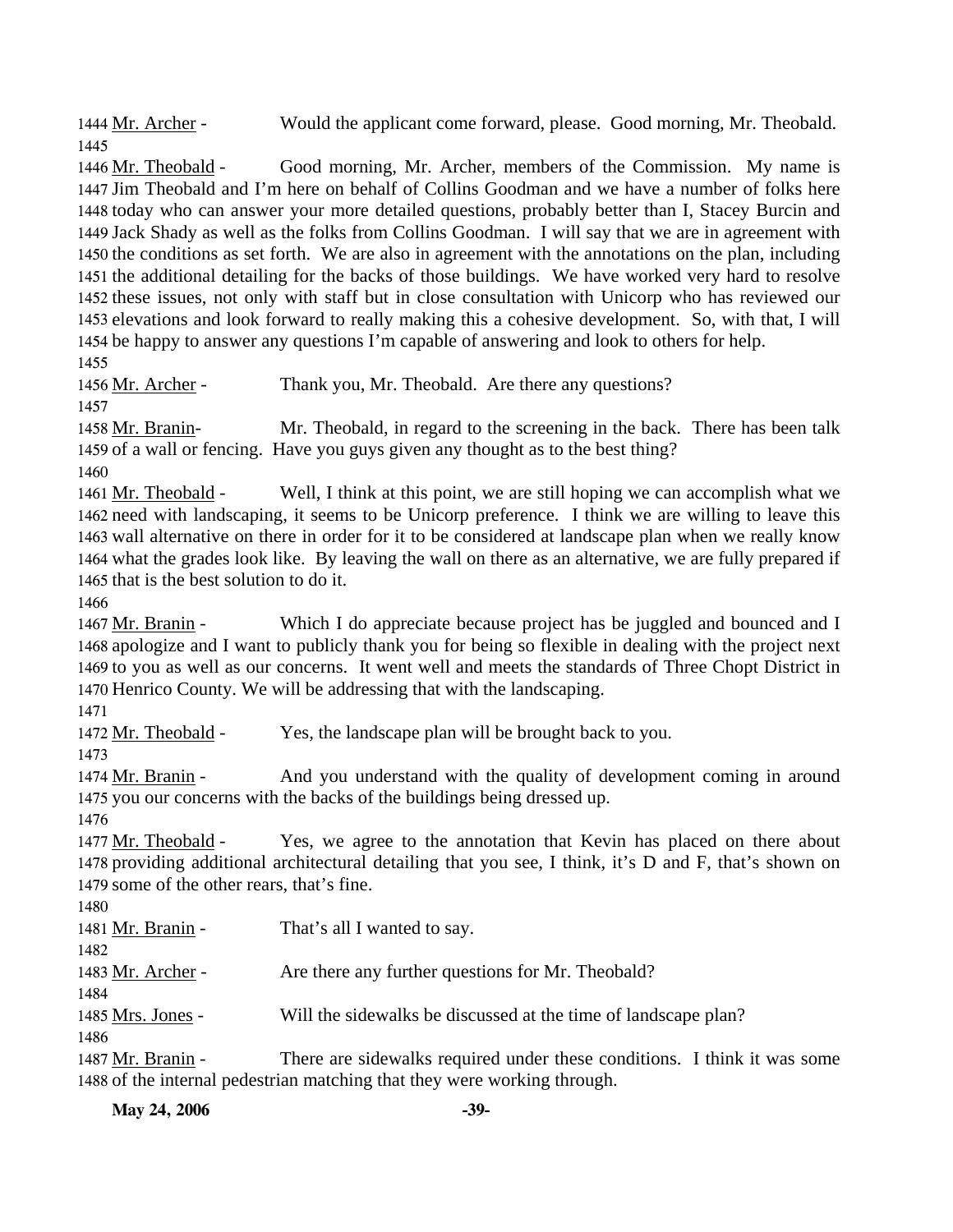| 1489 Mrs. Jones -   | Okay.                                                     |
|---------------------|-----------------------------------------------------------|
| 1490                |                                                           |
| 1491 Mr. Branin -   | We don't have the full POD from the other guys to         |
| 1492                |                                                           |
| 1493 Mrs. Jones-    | Connect. Okay.                                            |
| 1494                |                                                           |
| $1495$ Mr. Silber - | Mr. Theobald, there is an annotation on here that basical |

re is an annotation on here that basically ends up being a 1496 question. We met with the applicant's representative on Monday of this week and it involves an 1497 area right in front of buildings B and C. I'm trying to have some amenities placed in that area or 1498 somehow create an area that might be some opportunities for pedestrian gatherings, etc. That 1499 doesn't seems to be addressed by the plan, in fact if you look at the location of those entrance 1500 doors it looks like it would be difficult to have an area where amenities to be provided. Have 1501 you had any discussions along those lines? 1495

1502

1503 Mr. Archer - Good morning, Mr. Burcin.

1504

Good morning. Randy, to address your question, since our meeting on 1506 Monday we have talked about that area in the crook of that building, if you will, as creating 1507 additional amenities. Those details are not shown on this plan. This plan was schematic in 1508 nature to address more bigger issues that you were looking, at to show utility connections 1509 coming in sides of the buildings and the intent for the screen walls to come adjacent to those as 1510 well as address some of the other concerns you have, but we intend to provide in that area 1511 amenities and gathering areas in that corner of the building and on the whole front of the 1512 building, for that matter. Those details are just not currently shown on this site plan. 1505 Mr. Burcin -1513

1514 Mr. Silber - I'm showing this as an annotation with amenities with a question mark. 1515

You can take the question mark off. There will be amenities there. There 1517 will be planters added and features and textures added to the sidewalks and those types of details 1518 will be provided in here. As you may recall from the discussion, this site is somewhat in flux 1519 because of some of the request from our neighbors and major changes they have asked for in 1520 grades. That's why we don't have the necessary answers for you today, on the BMP as well as 1521 some of the activity issues, and the coordinator for the landscaping and (unintelligible) are 1522 working closely to address those issues. While I'm here, I would like to point out one quick 1523 clarification from the addendum that Kevin gave earlier today. The square footage after the 1524 revisions of (unintelligible) would be 88,110 and not 86,110 as indicated. 1516 Mr. Burcin -1525

| 1.32.3             |                                             |
|--------------------|---------------------------------------------|
| 1526 Mr. Silber -  | Okay.                                       |
| 1527               |                                             |
| 1528 Mr. Archer -  | All right. Are there any further questions? |
| 1529               |                                             |
| $1520$ Mr. Colling | I'm Stave Colling of Colling & Goodman      |

I'm Steve Collins of Collins & Goodman. I just want to let you all know 1531 that we are working hard with Unicorp to make this a cohesive type development. We met with 1532 these guys in Las Vegas here this week at the DICS Convention and talked through some of 1533 these issues and like I said, the grades have changed and we are working with them to make their 1530 Mr. Collins -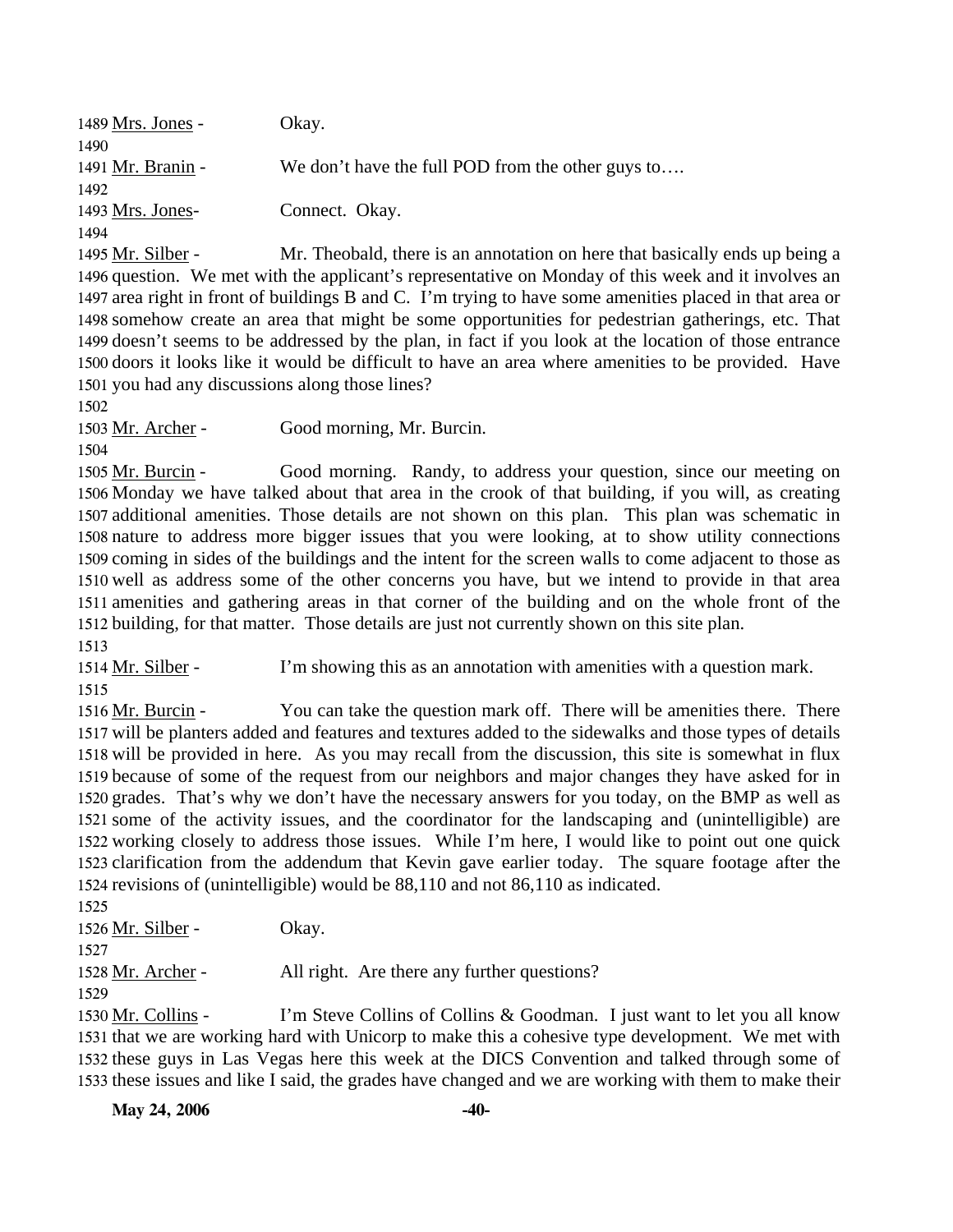site better and we are having to change our grades. So, everything is working fine and as far as that screen wall stuff, they are kind of opposed to that also as we are, but we are going to work with you on whatever we need to do but we would rather see more landscape there instead of…when you drive in you see the landscape instead of a wall for security reasons and other reasons. I just wanted to tell you that.

1539

When we speak of the wall in this case I think we are talking about 1541 something decorative, it might be a wrought iron fence with brick pillars or something like that. 1542 I think we are talking about something that will be aesthetically pleasing, not something.... 1540 Mr. Silber -

1543

1544 Mr. Collins - I guess I was under the impression of something like a brick solid wall. 1545

And thank you so much for being so flexible to make this project work, 1547 yours as well as Unicorp. With the wall, we weren't looking for an eight-foot block wall. That 1548 wouldn't achieve the quality of architecture that we are looking for nor yourself. 1546 Mr. Branin -

1549

1550 Mr. Collins - Okay. Good.

1551

1552 Mr. Archer - All right, are there any further questions?

1553

I guess one additional recommendation that I would make, maybe, if we 1555 could modify condition No. 37, if they are agreeable to that. It is a little open ended. I think if 1556 we could modify it, if they are agreeable to providing a screening wall for the utility panels and 1557 boxes. I think it would be best to commit to that at this time instead of leaving it up to some 1558 future determination. I think on No. 37 it could read: The location of all existing and proposed 1559 utility and mechanical equipment (including HVAC units, electric meters, junction and 1560 accessory boxes, transformers, and generators) shall be identified and screened with walls 1561 comparable to materials used in the principal buildings. 1554 Mr. Silber -

1562

1563 Mr. Branin- That may eliminate fences.

1564

I'm talking about the walls to screen mechanical equipment on the back of 1566 the buildings. It's showing them on the plan. I think because this is kind of a fish bowl type of 1567 development, it's going to be visible from all sides, we don't want electrical boxes on the back 1568 of the buildings. They don't either. They indicated that they are going to move those to locations 1569 on the back of buildings and they will be behind some type of wall that's going to be built of 1570 material comparable to the principal building. 1565 Mr. Silber -

1571

Randy, this condition talks about more than things in the back of the 1573 building, it talks about transformers, telephone paddles, everything that sits all over the site, so 1574 you just can't blast a screening wall over every mechanical or utility type thing. So, either we 1575 need to ... 1572 Mr. Branin-

1576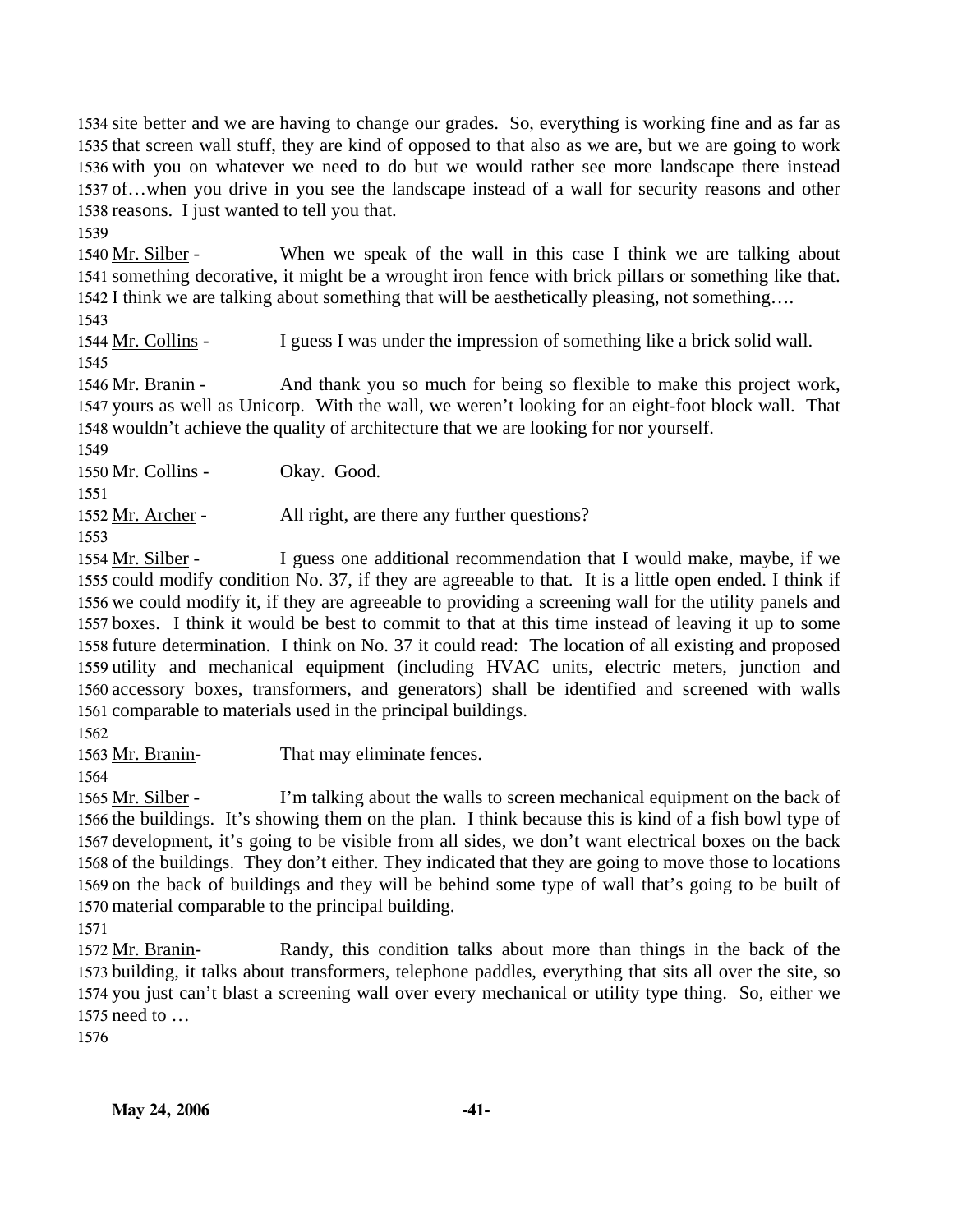Perhaps it needs to be modified to reflect electrical panel boxes that are 1578 normally in the back of the building, that's what we are referring to. Maybe it could be a 1579 separate condition. 1577 Mr. Silber-

1580

Or any of the forgoing that is attached to the building shall be screened 1582 with a screening wall. 1581 Mr. Branin -

1583

1584 Mr. Silber - I'm fine with that.

1585

I have a question, possibly for Mr. Wilhite. I keep looking at these plans 1587 and I keep looking at these buildings and I was bothered by something and I think I finally put 1588 my finger on it. These are going to be next to residential areas, these are going to be somewhat 1589 of a jewel for Henrico County, certainly with the proximity to W. Broad Village and I think it is 1590 very, very, important that we make this the best we can. What I am looking at here certainly 1591 does fit with the commercial character of other Broad Street developments. What it doesn't do is 1592 reflect the residential character of the neighborhood it will be adjoining. The design discussions 1593 with Unicorp and the design decisions for this particular development, was there any attempt to make these more of a residential character as a blend to the entire UMU area or is this intended 1594 1595 to be more like the Short Pump Towne Center look? I want to know, the flat roofs, these kinds 1596 of things, seems to be very, very commercial versus a nice blend to the residences that it will be 1597 next to. Can you talk about that a little? 1586 Mrs. Jones -

1598

I think one of the main things that staff was trying to do is to make sure 1600 that there is dialog going on back and forth between Collins/Goodman and the Unicorp people. 1601 We have been in contact with representatives from Unicorp, specifically about the architectural 1602 design of the center and what type of recommendations they had to try to make it blend in as one 1603 coordinated development. Something that staff has always been looking to do with this project. 1599 Mr. Wilhite -1604

1605 Mr. Silber - Mr. Theobald, would you like to comment?

1606

Mrs. Jones, with it being Urban Mixed Use you are going to have a lot 1608 less likeability to change with softer tones going from commercial to residential when they are 1609 within close proximity. That's why they have taken the time to work on vegetation and 1610 screening. We are going from one project that has been preapproved, prior to Unicorp coming in, 1611 as a commercial strip mall and trying to blend that into what is now coming in around them. In a 1612 perfect world, it would have been one project to start with so this is in the architectural range of 1613 what Unicorp is doing and that's why we are pushing so hard for screening that station and 1614 soforth. 1607 Mr. Branin -

1615

Mr. Branin, you are absolutely correct. I started working on this piece 1617 three years ago for a Lazy Boy furniture store, that was it, just a Lazy Boy. The site was owned 1618 by Bill Goodwyn and Booty Armstrong who donated it to the Massey Cancer Center and with 1619 Mr. Hinson's efforts the site grew, we swapped land with what is now the Nissan Dealership, 1620 with Mr. Liesfield before there ever was a Unicorp. And so the Lazy Boy became basically a 1621 commercial development that you see here and when we proffered this case it was in conjunction 1616 Mr. Theobald -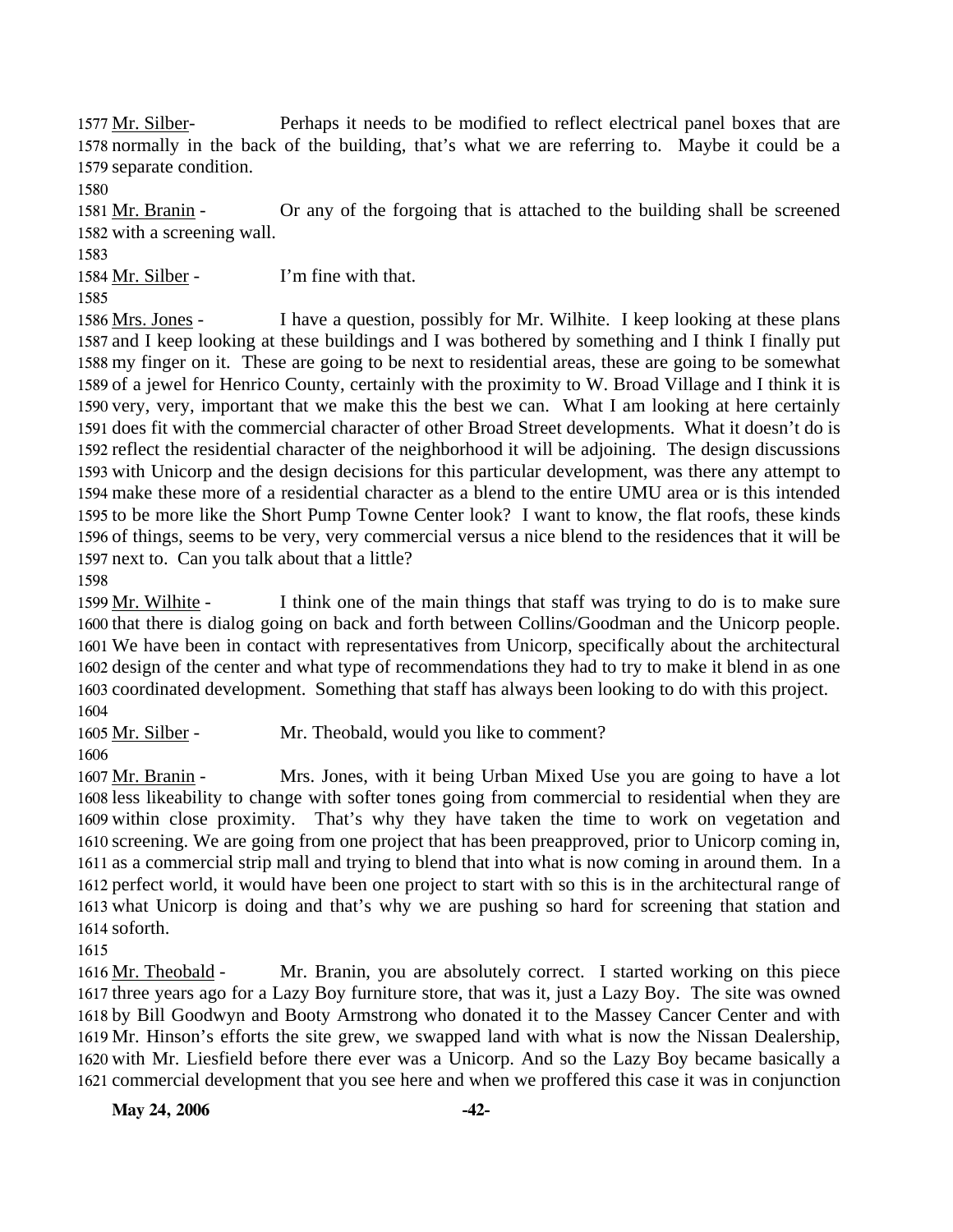with Liesfield but that part was doing offices behind it, not residential. So, what we have done through this process is really modified these plans beyond what, in my opinion, would be technically required under the existing zoning conditions in an effort to try to work with Unicorp and in fact have consulted with them every step of the way and they are comfortable with what you see. So, I think that that history is perhaps the explanation as to… This was never a site that was designed to key off of residential per se. It was a commercial site and somebody ended up putting residential behind it and we have worked to try to soften that edge. 1629

Well, I do agree the history is very, helpful. Thank you, Mr. Theobald, 1631 but I think we need to react to what's there right now and that's what should drive our decision. 1630 Mrs. Jones -1632

Let me also comment, Mrs. Jones, because I think you raised a good point. 1634 I know that it was a Lazy Boy at one point. We have a transition to where we are now and the 1635 County is very concerned about how this development before you is going to be integrated into 1636 the larger development behind it. And, the larger development behind it, when zoning was 1637 approved, the UMU had a sketch book, it had all kinds of illustrations of what their commercial 1638 development would look like and what Collins/Goodman has attempted to do is take those 1639 elevations, take those ingredients and elements and characteristics and incorporate those into the 1640 design of this commercial area. So, if we could show the front elevations of these buildings and 1641 the buildings as a whole, they are much more reflective of what you are going to see in Unicorp. 1642 So, I think your concerns are good. They are valid, and I think that we have come along way to 1643 addressing many of those concerns and have begun to incorporate their design in a very similar 1644 fashion to what you can expect from Unicorp. There is a relationship between uses, commercial 1645 and residential and we are trying to work from that blend the best we can. I think your point is 1646 well taken. I think if you see the whole it's pretty well blended. 1633 Mr. Silber -1647

One of the things I think on this that you should watch for is screening of 1649 the back of building, behind it, because it is a restaurant and not a Lazy Boy. The restaurants 1650 when they first open are pretty and it's not long before the trays, the chairs and sometimes where 1651 they sit to smoke, sometimes broken down chairs and a whole bunch of junk. We went through 1652 this with Kabuto, when they re-did their restaurant. They were using the back even before they 1653 ever opened for junk. They screened the back of it nicely. What color is the sign, neon? 1648 Mr. Vanarsdall -

| 1654                   |                                                                          |  |
|------------------------|--------------------------------------------------------------------------|--|
| 1655 Mr. Wilhite -     | We don't have any details on the signage at this time.                   |  |
| 1656                   |                                                                          |  |
| 1657 Mr. Vanarsdall -  | I was just wondering. It is black on here. It wouldn't be a neon sign,   |  |
| $1658$ would it?       |                                                                          |  |
| 1659                   |                                                                          |  |
| 1660 Mr. Wilhite -     | If you are referring to the Longhorn sign, they have                     |  |
| 1661                   |                                                                          |  |
| 1662 Mr. Vanarsdall -  | They sealed the diner off because they had a neon sign.                  |  |
| 1663                   |                                                                          |  |
| 1664 Mr. Wilhite -     | The signs at this point are not a part of the approval. I don't have the |  |
| 1665 details for that. |                                                                          |  |
| 1666                   |                                                                          |  |
|                        |                                                                          |  |

| May 24, 2006 | -43- |
|--------------|------|
|              |      |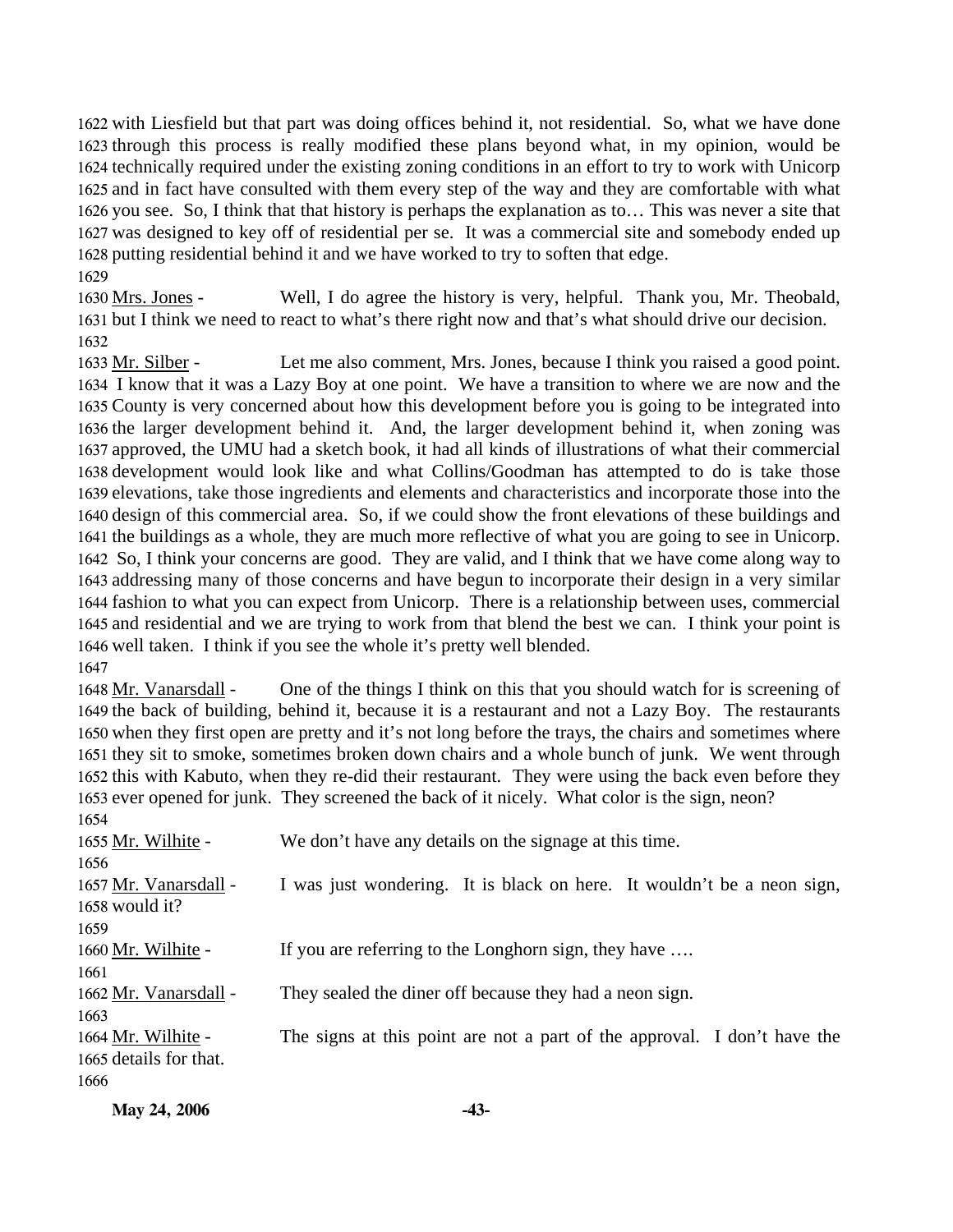I was just wondering. I would watch that back because you will find out 1668 what I am talking about. 1667 Mr. Vanarsdall -

1670 Mr. Archer - All right. Are there any further questions?

We do have some proposed language to add to No. 37 dealing with the 1673 screening of the mechanical and electrical equipment. It will be a separate sentence added to the 1674 end. It says: Those foregoing features attached to a building shall be screened by walls of a 1675 comparable design to the building. 1672 Mr. Wilhite -

| 1677 Mr. Archer -<br>1678                                                                                                                                                                                                                                                                          | And that's added to No. 37, right?                                                                                                                            |  |
|----------------------------------------------------------------------------------------------------------------------------------------------------------------------------------------------------------------------------------------------------------------------------------------------------|---------------------------------------------------------------------------------------------------------------------------------------------------------------|--|
| 1679 Mr. Wilhite -<br>1680                                                                                                                                                                                                                                                                         | Yes, sir.                                                                                                                                                     |  |
| 1681 Mr. Silber -<br>1682                                                                                                                                                                                                                                                                          | Sounds good.                                                                                                                                                  |  |
| 1683 Mr. Branin -<br>1684                                                                                                                                                                                                                                                                          | Mrs. Jones, are you okay with that?                                                                                                                           |  |
| 1685 Mrs. Jones -<br>1686                                                                                                                                                                                                                                                                          | I hear it.                                                                                                                                                    |  |
| 1687 Mr. Archer -<br>1688 questions? Mr. Branin.<br>1689                                                                                                                                                                                                                                           | So, that will become an addition to No. 37. All right. No further                                                                                             |  |
| 1690 Mr. Branin -<br>1691 Pump Station - Phase 2.<br>1692                                                                                                                                                                                                                                          | Mr. Chairman, I would like to waive the time limits on POD-31-06, Short                                                                                       |  |
| 1693 Mr. Jernigan -<br>1694                                                                                                                                                                                                                                                                        | Second.                                                                                                                                                       |  |
| 1695 Mr. Archer -<br>1697                                                                                                                                                                                                                                                                          | The motion was made by Mr. Branin and seconded by Mr. Jernigan to<br>1696 waive the time limits. All in favor say ayeall opposed say nay. The motion carries. |  |
| 1699 - Phase 2.<br>1700                                                                                                                                                                                                                                                                            | 1698 The Planning Commission approved to waive the time limits for POD-31-06, Short Pump Station                                                              |  |
| And with that, Mr. Chairman, I would like to move for approval of POD-<br>1701 Mr. Branin -<br>1702 31-06, Short Pump Station - Phase 2, with the annotations on the plans, the standard conditions<br>1703 including condition No. 24 through 39 as well as the stated changed on No. 37.<br>1704 |                                                                                                                                                               |  |
| 1705 Mr. Wilhite -<br>1706                                                                                                                                                                                                                                                                         | Would you like No. 9 amended?                                                                                                                                 |  |
| 1707 Mr. Branin -<br>1708                                                                                                                                                                                                                                                                          | Yes, and No. 9 amended.                                                                                                                                       |  |
| 1709 Mr. Jernigan -<br>1710                                                                                                                                                                                                                                                                        | Second.                                                                                                                                                       |  |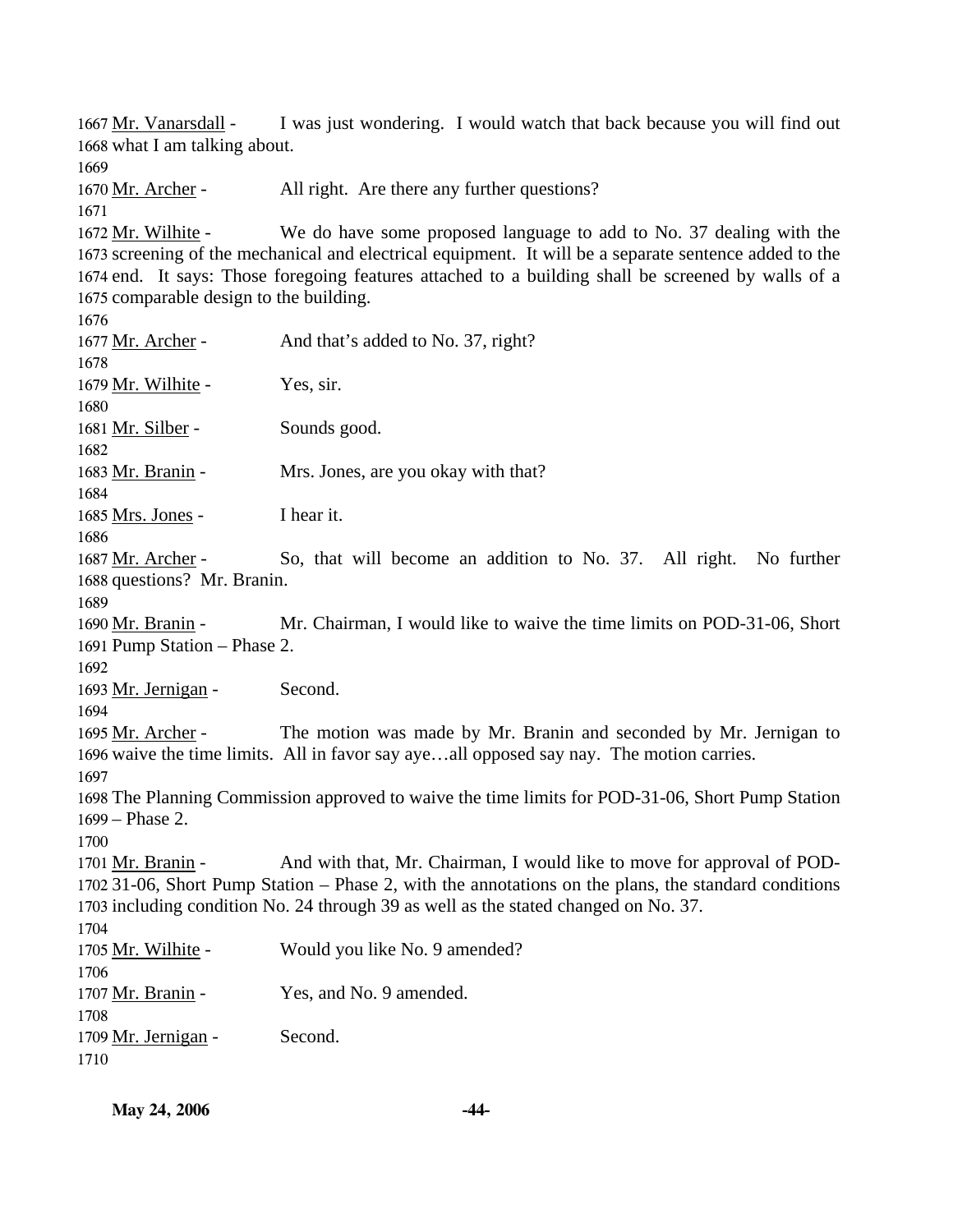The motion was made by Mr. Branin and seconded by Mr. Jernigan. All 1712 in favor say aye...all opposed say nay. The motion carries. 1711 Mr. Archer -

1713

1714 The Planning Commission approved POD-31-06, Short Pump Station – Phase 2 (POD-73-05 1715 Revised) subject to the standard conditions attached to these minutes for developments of this 1716 type, the annotations on the plans and the following additional conditions:

1717

1718 9. 1719 1720 **AMENDED** - A detailed landscaping plan shall be submitted to the Department of Planning for review and Planning Commission approval prior to the issuance of any occupancy permits.

- 1721 24. 1722 1723 1724 1725 The right-of-way for widening of John Rolfe Parkway and W. Broad Street as shown on approved plans shall be dedicated to the County prior to any occupancy permits being issued. The right-of-way dedication plat and any other required information shall be submitted to the County Real Property Agent at least sixty (60) days prior to requesting occupancy permits.
- 1726 25. 1727 1728 1729 1730 The easements for drainage and utilities as shown on approved plans shall be granted to the County in a form acceptable to the County Attorney prior to any occupancy permits being issued. The easement plats and any other required information shall be submitted to the County Real Property Agent at least sixty (60) days prior to requesting occupancy permits.
- 1731 26. 1732 26. The entrances and drainage facilities on W. Broad Street (U.S. Route 250) shall be approved by the Virginia Department of Transportation and the County.
- 1733 27. 1734 1735 27. A notice of completion form, certifying that the requirements of the Virginia Department of Transportation entrances permit have been completed, shall be submitted to the Department of Planning prior to any occupancy permits being issued.
- 1736 28. 1737 The developer shall provide fire hydrants as required by the Department of Public Utilities and Division of Fire.
- 1738 29. 1739 29. A standard concrete sidewalk shall be provided along the south side of W. Broad Street and the east side of John Rolfe Parkway.
- 1740 30. Outside storage shall not be permitted.
- 1741 31. 1742 The proffers approved as a part of zoning case C-18C-03 shall be incorporated in this approval.
- 1743 32. 1744 1745 32. Deviations from County standards for pavement, curb or curb and gutter design shall be approved by the County Engineer prior to final approval of the construction plans by the Department of Public Works.
- 1746 33. 1747 1748 Insurance Services Office (ISO) calculations must be included with the plans and contracts and must be approved by the Department of Public Utilities prior to the issuance of a building permit.
- 1749 34. 1750 1751 Approval of the construction plans by the Department of Public Works does not establish the curb and gutter elevations along the Henrico County maintained right-of-way. The elevations will be set by Henrico County.
- 1752 35. 1753 1754 1755 Approval of the construction plans by the Department of Public Works does not establish the curb and gutter elevations along the Virginia Department of Transportation maintained right-of-way. The elevations will be set by the contractor and approved by the Virginia Department of Transportation.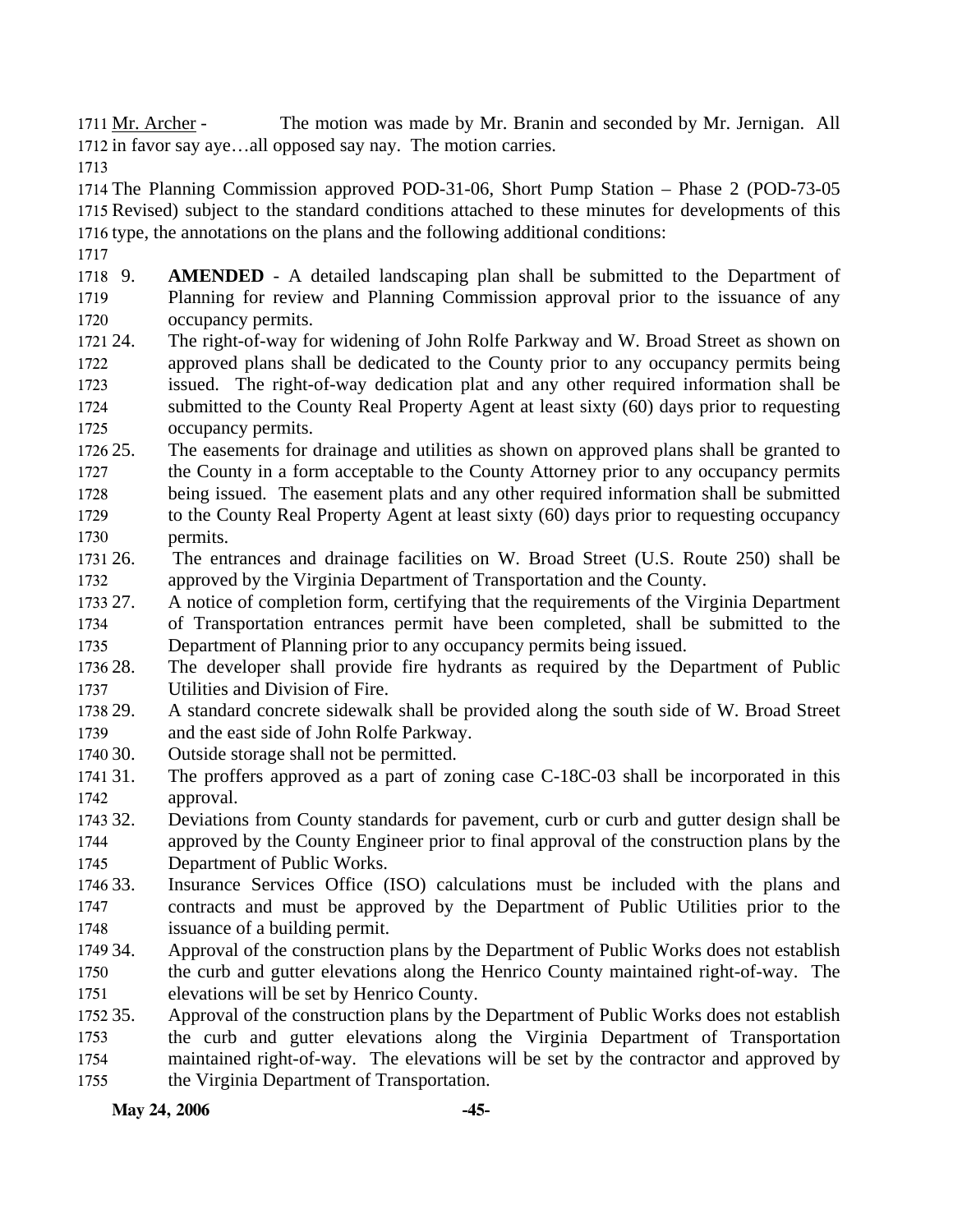1756 36. 1757 1758 Evidence of a joint ingress/egress and maintenance agreement must be submitted to the Department of Planning and approved prior to issuance of a certificate of occupancy for this development.

1759 37. 1760 1761 1762 1763 1764 The location of all existing and proposed utility and mechanical equipment (including HVAC units, electric meters, junction and accessory boxes, transformers, and generators) shall be identified on the landscape plans. All equipment shall be screened by such measures as determined appropriate by the Director of Planning or the Planning Commission at the time of plan approval. Those foregoing features attached to a building shall be screened by walls of comparable design to the buildings.

- 1765 38. 1766 The ground area covered by all the buildings shall not exceed in the aggregate 25 percent of the total site area.
- 1767 39. No merchandise shall be displayed or stored outside of the building(s) or on sidewalk(s).
- 1768

#### 1769 **PLAN OF DEVELOPMENT, SPECIAL EXCEPTION & ALTERNATIVE FENCE HEIGHT**  1770

POD-33-06 Townes @ Wistar Glen – Wistar Road and Shrader Road **G. Stuart Grattan, P.E. and Richard I. Pruitt and CGS Properties Wistar, LLC:** Request for approval of a plan of development, special exception and alternative fence height as required by Chapter 24, Sections 24-2, 24-94(b), 24-95(l)(7) and 24-106 of the Henrico County Code, to construct 66 townhouse units for sale. The special exception would authorize buildings exceeding 2½ stories in height. The alternative fence height would authorize a fence exceeding 42 inches in height in a front yard. The 15.17-acre site is located at 4613 Wistar Road on parcel 767-751-2632. The zoning is RTHC, Residential Townhouse District (Conditional). County water and sewer. **(Brookland)** 

1771

Is there anyone in the audience in opposition to POD-33-06, Townes  $@$ 1773 Wistar Glen, in the Brookland District? No opposition. Mr. Kennedy. 1772 Mr. Archer -

1774

Good morning, again. The Townes @ Wistar Glen is a proposed 66 unit 1776 townhouse for sale project located on the south side of Wistar Road behind the Merchant's Walk 1777 Shopping Center. Eight of the townhouse units would have third story lofts. Those lofts would 1778 have sprinklers. There is a condition that pertains to that for special exceptions, actually. The 1779 case is zoned RTHC. The zoning case is  $C-10C-05$  and was adopted last year with significant 1780 proffers and I'm going to try to cover how those proffers are covered on this project as well. 1775 Mr. Kennedy -

1781

1782 Two point five two five (2.25) parking spaces are required per unit, and a total of 2.5-unit 1783 parking spaces are provided overall. In addition, two additional spaces per unit would be 1784 provided within garages.

1785

1786 Wistar Road is designated as a minor collector on the 2010 Major Thoroughfare Plan. The street 1787 will be constructed to its ultimate width with this project. Major thoroughfare setbacks will be 1788 satisfied.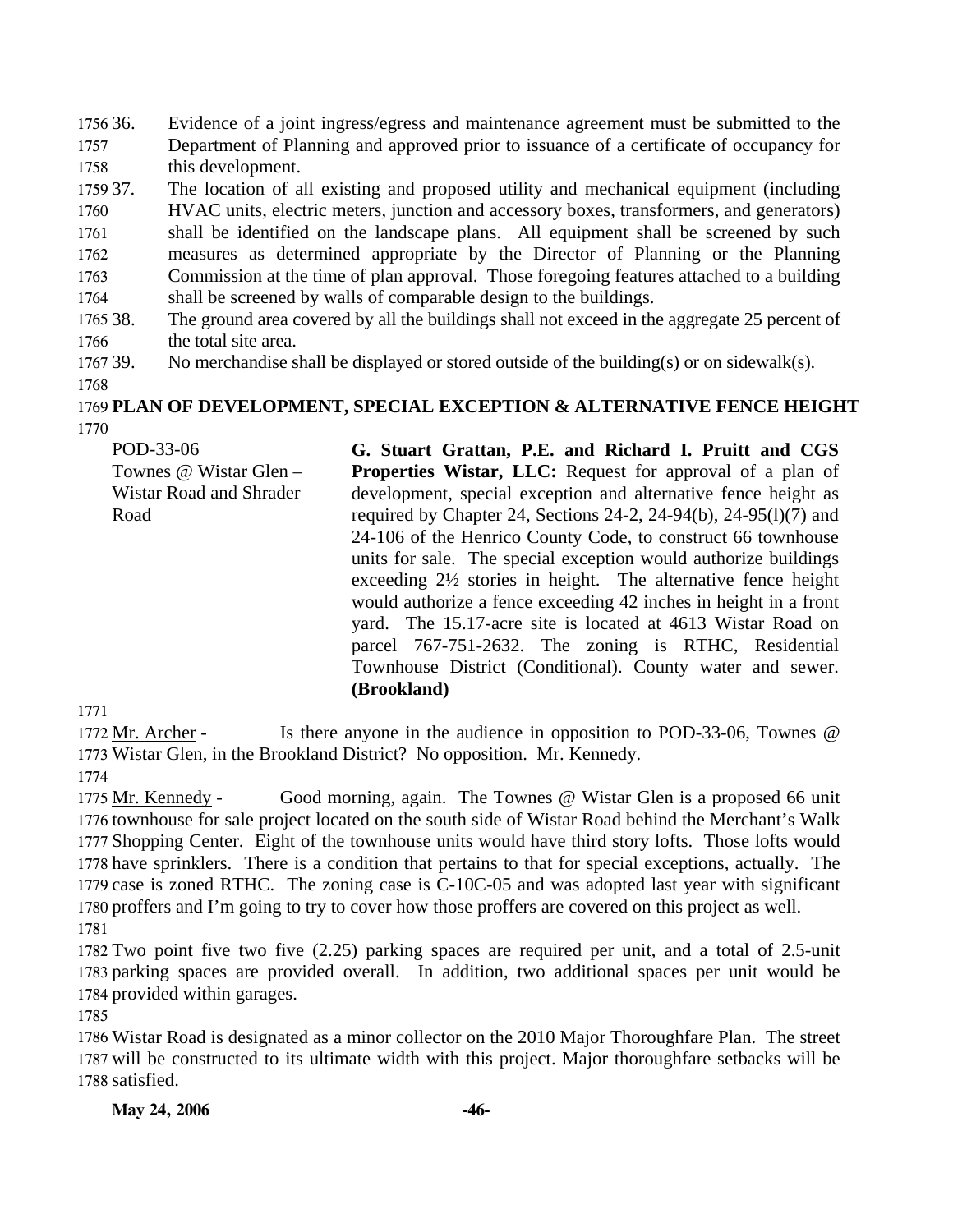The plan satisfies the applicable zoning requirements and multi-family design standards and guidelines. The project has high quality architectural design, sound suppression, underground utilities, sidewalks adjacent to all buildings and the site will be secured by a combination of brickcrete walls, on the two interior sides and a metal picket fence on the outside along Wistar Road. The buildings will have a minimum of 50% of all facades as brick and anything facing the street will be a minimum of 40% brick.

 A special exception is required to permit construction of a building in excess of 2½-stories in height. Eight of the units will have lofts and those lofts will have to have sprinklers as a requirement of the Fire Marshall. So a special exception is required for that and that is one of the things that you will have to vote on. In addition, condition numbers 37 and 38 pertains to the special exception.

 In addition, an alternative fence height is required because the proffers actually require a six- foot-high brickcrete wall along the side lines. Those brickcrete walls actually extend into the front yard along Wistar. In addition, although the fence itself is only 42 inches high along Wistar Road, as it comes to the entrance an alternative fence height is required because the fence would be six feet high at the entrance. So, an alternative fence height is required to put in proffered features.

 Along Wistar Road there will be a 42-inch metal picket fence on the two interior sides, to this side and this side. They will be six-foot high brickcrete walls. Inside these brickcrete walls would be ten-foot transitional buffer requirements. Wistar has a 25-foot setback planted to 35- foot transitional buffer landscaping requirements. Sidewalks will be provided on all interior roads in front of all units. The sidewalk section is actually provided in your packets. The proffers state that a four-foot sidewalk will be provided six feet from face of curb. It is a kind of unusual wording. This is a roll-face curb. Public Works says face of curb is one foot into roll- face curb, so therefore it is only a one-foot landscape strip, and normally we have a two-foot landscape strip. It technically complies with the proffers. We will have a full width street with roll-face curb, a one-foot landscape strip, four-foot sidewalks and 18-foot driveways. 

 There is a need for three motions. The motions are for the special exception, the alternative fence height and the case itself. The applicant is here to answer any questions. At this time staff can recommend approval. The one issue remaining from the original agenda has been addressed to Public Works' satisfaction. They can provide the underground detention on site. The applicant has provided sufficient information to justify that the underground detention will work. There were some questions on how it would work in the beginning.

Thank you, Mr. Kennedy. Are there any questions from Mr. Kennedy by 1828 the Commission? 1827 Mr. Archer -

Mr. Kennedy, the metal, picket fence, which of course would be wrought 1831 iron type, how far are the columns on here? 1830 Mr. Vanarsdall -

Mr. Kennedy - It's shown on the plan as actually 50 feet.

**May 24, 2006 -47-**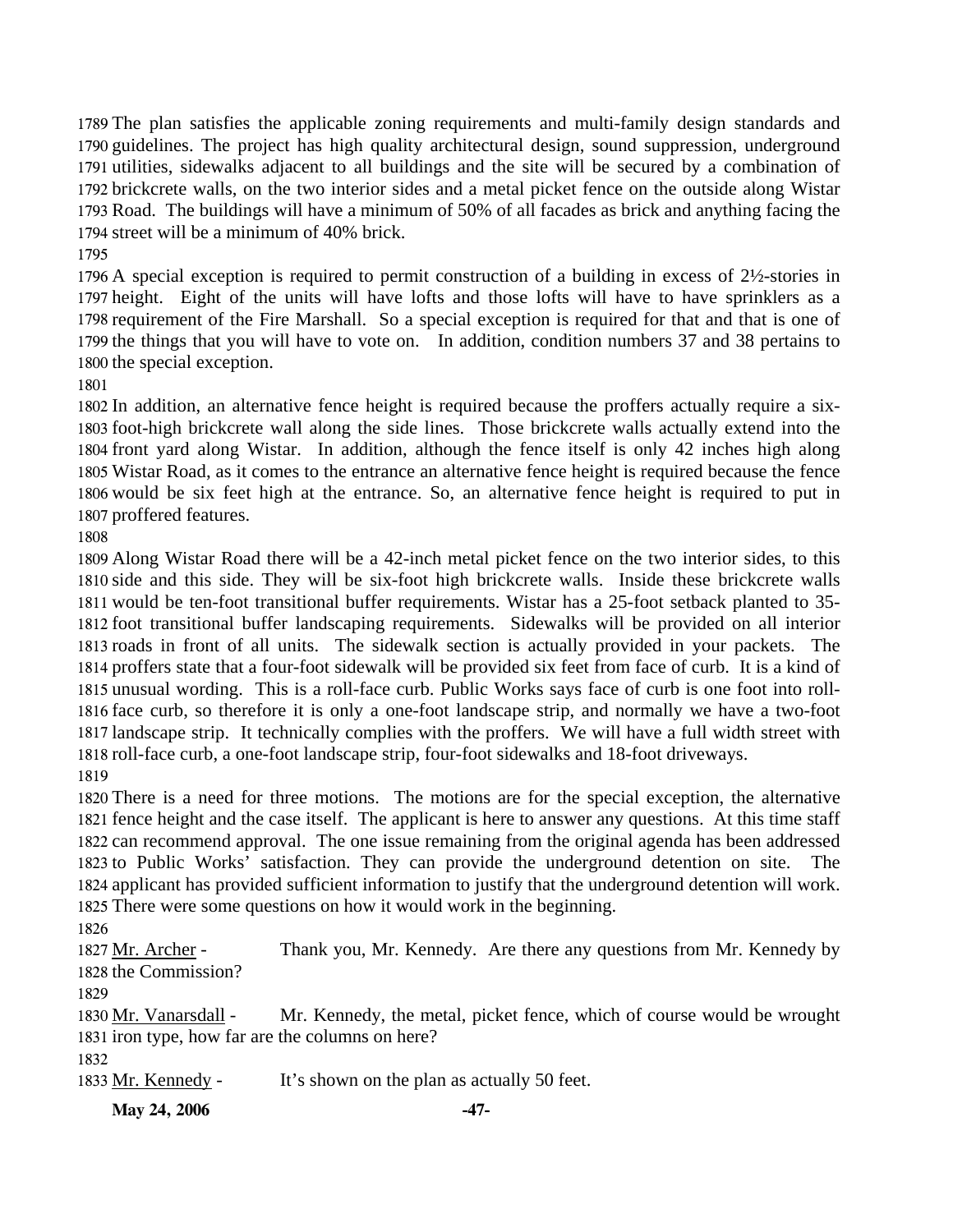I don't know why I thought that was going to be changed. Thank you. I 1835 don't have any more questions. I would like to hear from the applicant, Mr. Chairman. 1834 Mr. Vanarsdall -1836 1837 Mr. Archer - All right. Would the applicant please come forward. 1838 1839 Mr. Vanarsdall - Thank you for your work on this, Mike. 1840 Good morning, Mr. Chairman, members of the Commission. I'm Stuart 1842 Grattan with Grattan  $&$  Associates representing the applicant. 1841 Mr. Grattan -1843 1844 Mr. Vanarsdall - I just want to ask you if you are satisfied with the way it worked out? 1845 I think it did. There were a lot of challenges to it. The detention was one 1847 of them and I think we've got something that works. 1846 Mr. Grattan -1848 Mike worked closely with Public Works to try to get it so that we could 1850 approve it today. Those are all the questions I have for him unless someone else does. 1849 Mr. Vanarsdall-1851 All right. Is there anyone else? Thank you, Mr. Grattan. All right, Mr. 1853 Vanarsdall. 1852 Mr. Archer-1854 All right. We have got three different sections and I think I will start off 1856 with the alternative fence height. I recommend approval of the fence height on POD-33-06, 1857 Townes @ Wistar Glen. 1855 Mr. Vanarsdall -1858 1859 Mr. Jernigan - Second. 1860 The motion was made by Mr. Vanarsdall and seconded by Mr. Jernigan to 1862 allow the alternative fence height. All in favor say aye...all opposed say nay. The motion 1863 passes. 1861 Mr. Archer -1864 Then we will go ahead with the special exception for the building. I move 1866 that we approve the special exception for POD-33-06, Townes @ Wistar Glen, and in doing so 1867 we will pick up conditions Nos. 37 and 38. They are on here that they will have the fire 1868 sprinklers when over two stories and will have a 50-year roof for 110 miles per hour winds. 1865 Mr. Vanarsdall -1869 1870 Mr. Jernigan - Second. 1871 The motion was made by Mr. Vanarsdall and seconded by Mr. Jernigan on 1873 the special exception for the building height. All in favor say aye...all opposed say nay. The 1874 motion passes. 1872 Mr. Archer -1875 Now, on the plan of development, I move that POD-33-06, Townes  $@$ Wistar Glen, be approved with the annotations on the plans the standard conditions for 1877 1878 developments of this type, and additional conditions Nos. 24 through 38. 1876 Mr. Vanarsdall -

**May 24, 2006 -48-**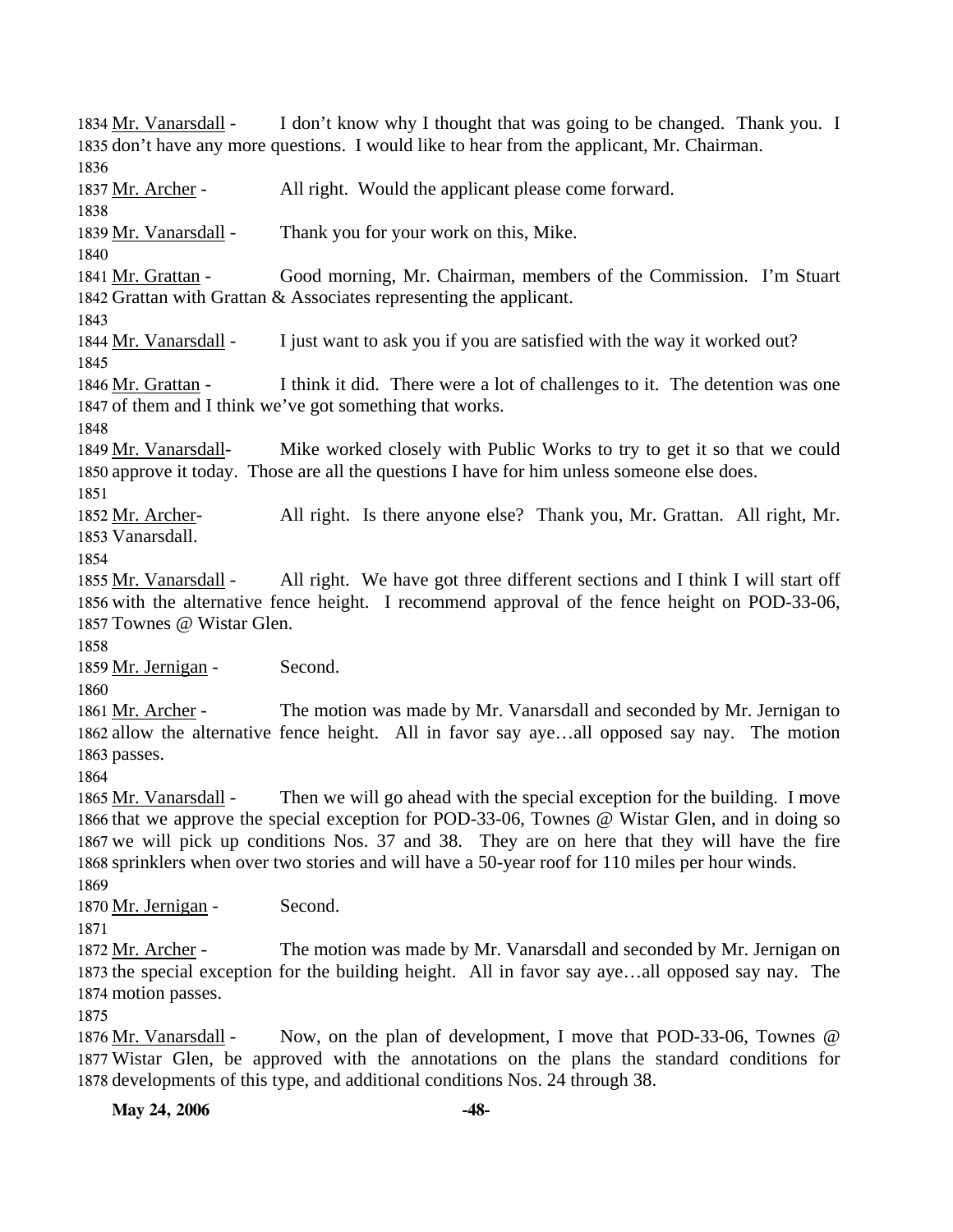| 1879 Mr. Jernigan -         | Second, Mr. Chairman.                                                                                    |
|-----------------------------|----------------------------------------------------------------------------------------------------------|
| 1880                        |                                                                                                          |
| 1881 Mr. Archer -           | The motion was made by Mr. Vanarsdall and seconded by Mr. Jernigan.                                      |
|                             | 1882 All in favor say ayeall opposed say nay. The motion passes.                                         |
| 1883                        |                                                                                                          |
| 1884 Mr. Vanarsdall -       | The addendum just states that the staff is recommending it.                                              |
| 1885                        |                                                                                                          |
| 1886 Mr. Archer -           | All right.                                                                                               |
| 1887                        |                                                                                                          |
|                             | 1888 The Planning Commission approved the alternative fence height for a fence over 42 inches, a         |
|                             | 1889 special exception to permit construction of a building in excess of 2 $\frac{1}{2}$ stories and the |
|                             | 1890 development of POD-33-06, Townes @ Wistar Glen, subject to the standard conditions attached         |
|                             | 1891 to these minutes for developments of this type, the annotations on the plans and the following      |
| 1892 additional conditions: |                                                                                                          |
| 1893                        |                                                                                                          |
| 1894 24.                    | The unit house numbers shall be visible from the parking areas and drives.                               |
| $100 - 25$                  |                                                                                                          |

1895 25. 1896 1897 1898 The names of streets, drives, courts and parking areas shall be approved by the Richmond Regional Planning District Commission and such names shall be included on the construction plans prior to their approval. The standard street name signs shall be ordered from the County and installed prior to any occupancy permit approval.

1899 26. 1900 The subdivision plat for Townes @ Wistar Glen shall be recorded before any building permits are issued.

1901 27. 1902 27. The developer shall provide fire hydrants as required by the Department of Public Utilities and Division of Fire.

1903 2.8 28. A standard concrete sidewalk shall be provided along the south side of Wistar Road.

1904 29. 1905 The proffers approved as a part of zoning case  $C-10C-05$  shall be incorporated in this approval.

1906 30. 1907 Any necessary off-site drainage and/or water and sewer easements must be obtained in a form acceptable to the County Attorney prior to final approval of the construction plans.

1908 31. 1909 1910 31. Deviations from County standards for pavement, curb or curb and gutter design shall be approved by the County Engineer prior to final approval of the construction plans by the Department of Public Works.

1911 32. 1912 1913 1914 1915 1916 1917 1918 The pavement shall be of an SM-2A type and shall be constructed in accordance with County standard and specifications. The developer shall post a defect bond for all pavement with the Department of Planning - the exact type, amount and implementation shall be determined by the Director of Planning, to protect the interest of the members of the Homeowners Association. The bond shall become effective as of the date that the Homeowners Association assumes responsibility for the common areas. Prior to the issuance of the last Certificate of Occupancy, a professional engineer must certify that the roads have been designed and constructed in accordance with County standards.

1919 33. 1920 Storm water retention, based on the 50-10 concept, shall be incorporated into the drainage plans.

1921 34. 1922 1923 Insurance Services Office (ISO) calculations must be included with the plans and contracts and must be approved by the Department of Public Utilities prior to the issuance of a building permit.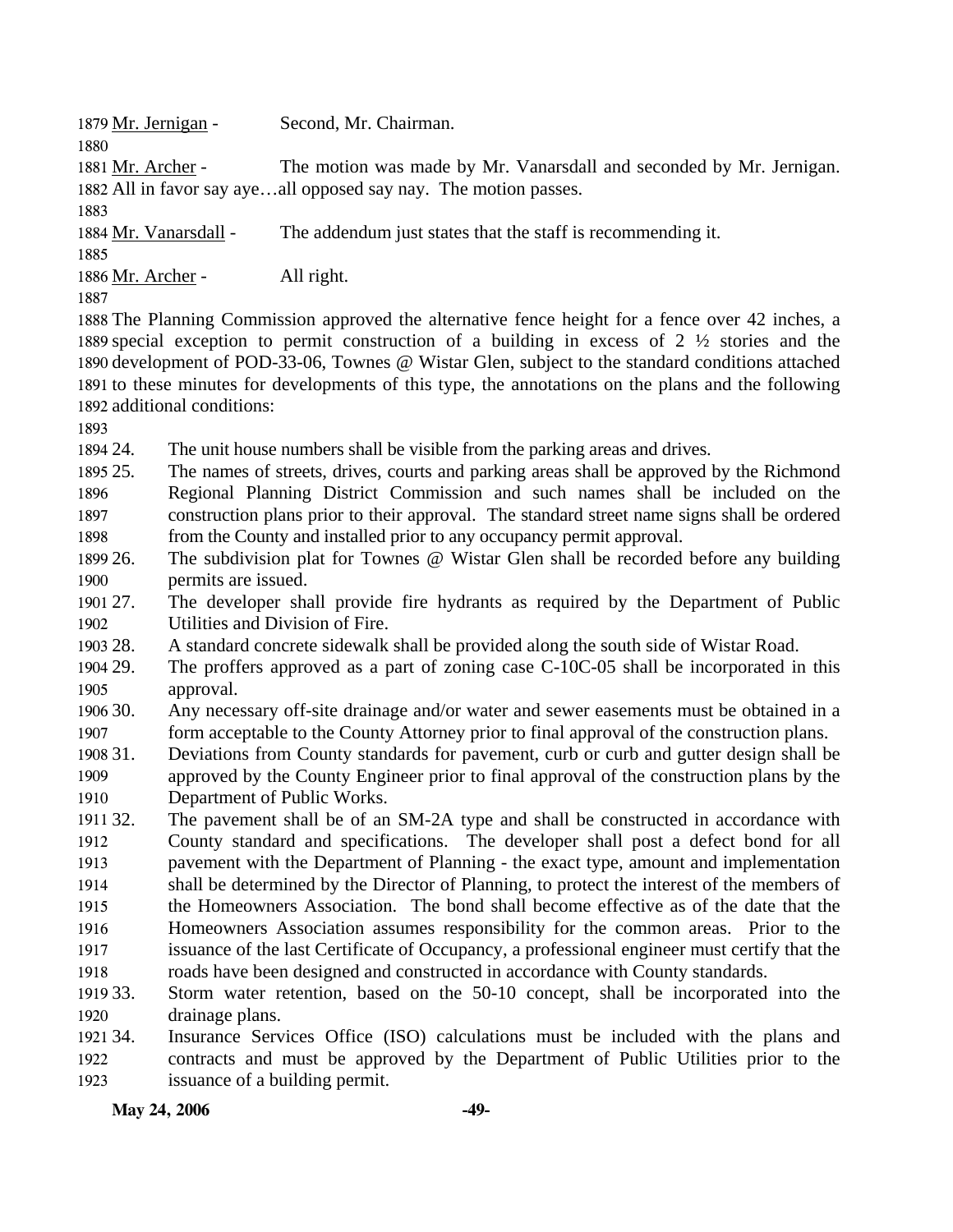1924 35. 1925 1926 Approval of the construction plans by the Department of Public Works does not establish the curb and gutter elevations along the Henrico County maintained right-ofway. The elevations will be set by Henrico County.

1927 36. 1928 1929 1930 1931 The location of all existing and proposed utility and mechanical equipment (including HVAC units, electric meters, junction and accessory boxes, transformers, and generators) shall be identified on the landscape plans. All equipment shall be screened by such measures as determined appropriate by the Director of Planning or the Planning Commission at the time of plan approval**.**

1932 37. 1933 All residential buildings over two stories shall have fire sprinkler systems in accordance with the requirements of the Fire Marshall.

- 1934 38. 1935 All residential building roofs over two stories shall be finished with shingles having a 50year and 110-MPH warranty.
- 1936

### 1937 **SUBDIVISION & EXCEPTION**

1938

Fisher's Woods (May 2006 Plan) (Reconsideration of the July 2005 Plan)

**Engineering Design Associates for FJCB, LLC:** The 31.416 acre site proposed for a subdivision of 15 single-family homes is located on the north line of Hughes Road, approximately 2,550 feet east of the intersection of Hughes Road and Elko Road (U. S. Route 156) on parcels 860-696-3668 and 3434 and 860-695- 3997. An exception to Section 19-115, to allow double frontage lots on residential roads is requested. The zoning is A-1, Agricultural District. Individual well and septic tank/drainfield. **(Varina) 15 Lots** 

1939

Is there anyone present who is opposed to Fisher's Woods (May 2006) 1941 Plan) in the Varina District? No opposition. Mr. Greulich. 1940 Mr. Archer -

1942

Mr. Chairman, Planning Commission members, the applicant, FJCB LLC 1944 is proposing a subdivision of approximately 31.5 acres into 15 lots fronting onto several 1945 proposed roads. This subdivision was approved in July of last year, but after the appropriate 1946 wetlands analysis was conducted, the proposed layout changed. It was determined that the 1947 changes were substantial enough to merit the plan being presented to the Planning Commission 1948 again for review and approval. All of the major issues with the proposal were addressed last 1949 year, but the revised layout has resulted in a new concern. Per Section 19-115, lots are only 1950 allowed to front on one right of way unless adjacent to a road that is classified as a Major 1951 Collector or higher. With this proposed layout, lots 13 and 15 have multiple frontages and as a 1952 result an exception to this section of Code must be approved by the Planning Commission. Staff 1953 had originally requested several 25' no ingress/egress planting strip easements as shown on the 1954 plan, however, only the ones adjoining lot 13 and 15 are required. No ingress/egress easements 1955 are still required for lots 6 through 14 and their exact location will be determined during 1956 construction plan and plat approval. With this, staff can recommend the plan for approval 1957 contingent upon the Planning Commission granting the exception. 1943 Mr. Greulich -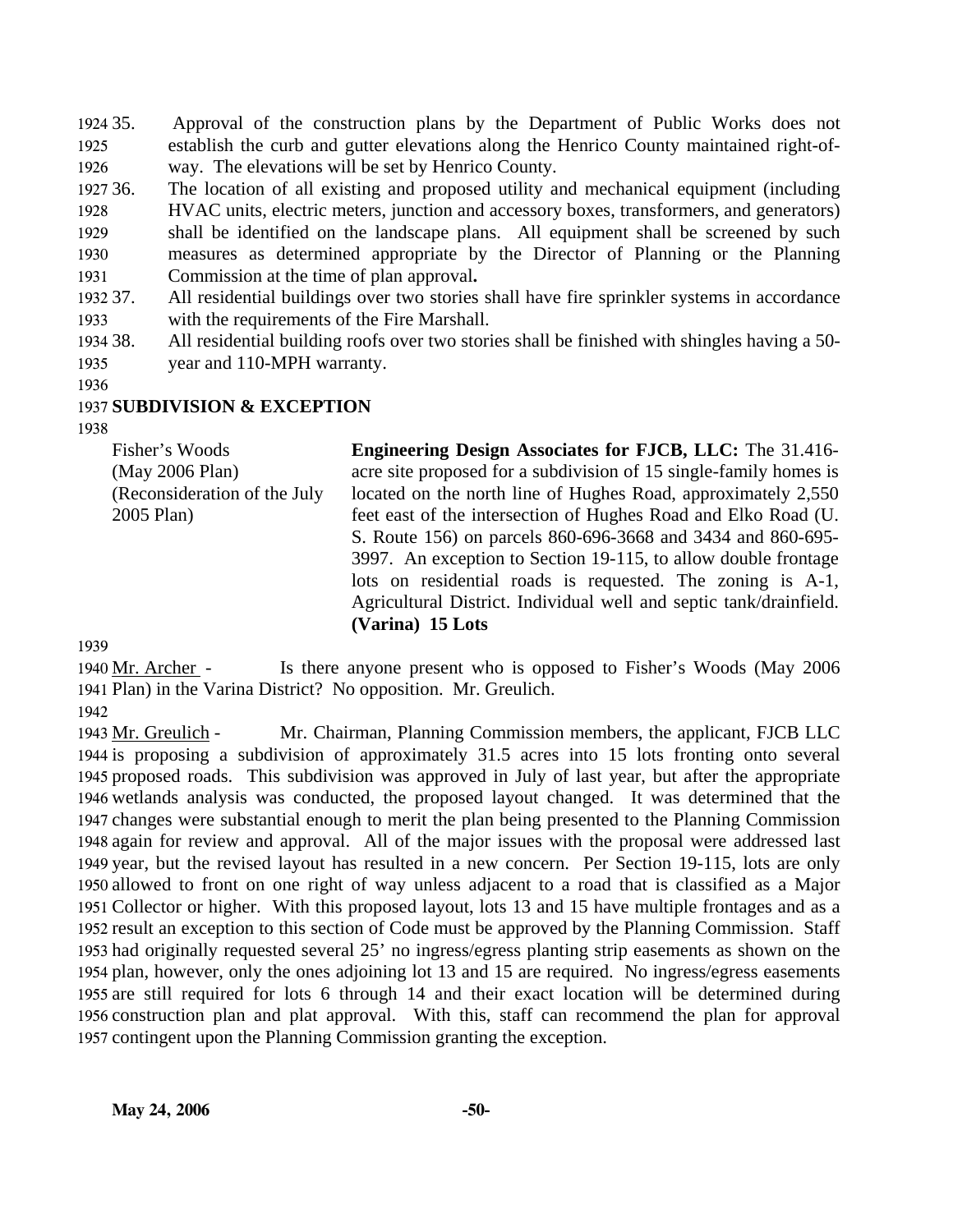1958 Should the Planning Commission choose to approve this plan, including the exception, staff 1959 recommends approval subject to the annotations on the plan, the standard conditions for 1960 conditional subdivisions not served by public utilities and additional conditions 11 through 15. 1961 Please note that only one motion will be required for approval. 1962 1963 Staff and representatives of the applicant are available to answer any questions you may have. 1964 Thank you. 1965 1966 Mr. Archer - Are there questions for Mr. Greulich from the Commission? 1967 Tony, you said they are going to screen lots 14 and 15. Are they going to 1969 do additional landscaping on that? Is that what we discussed yesterday? 1968 Mr. Jernigan -1970 On lots 13 and 15 they will have no ingress/egress planting strips along 1972 here and along here (referring to rendering), and then these two lots we could simply have no 1973 ingress/egress. 1971 Mr. Greulich -1974 1975 Mr. Jernigan - OK. 1976 My question was, since Courtney Fisher is handling this, could this be 1978 called Courtney Fisher's Woods, and Mr. Jernigan said no, it wasn't her woods. 1977 Mr. Vanarsdall -1979 1980 Mr. Jernigan - No. She came in after this one was filed. 1981 1982 Mr. Archer - All right. Any further questions? Do you need to hear from the applicant? 1983 No, sir. This case was changed because of wetlands delineation and the 1985 road structure changed, so that is the reason, and I am OK with it. 1984 Mr. Jernigan -1986 1987 Mr. Archer - All right. Then I suppose you are ready if there is no further discussion. 1988 I move for approval of subdivision and exception for Fisher's Woods (May 2006 Plan), which is the reconsideration of the July 2005 Plan), in the Varina District, 15 1990 1991 lots, subject to the annotations on the plans and the standard conditions for subdivisions not 1992 served by Public Utilities and the following additional conditions Nos. 11 through 15. 1989 Mr. Jernigan -1993 1994 Mr. Vanarsdall - Second. 1995 Motion by Mr. Jernigan and seconded by Mr. Vanarsdall. All in favor of 1997 the motion say aye. All opposed say no. The ayes have it. The motion passes. 1996 Mr. Archer -1998 1999 The Planning Commission granted conditional approval to subdivision Fisher's Woods (May 2000 2006 Plan) (Reconsideration of the July 2005 Plan), and approved the exception to allow double 2001 frontage lots, subject to the standard conditions attached to these minutes for subdivisions not 2002 served by public utilities, the annotations on the plan and the following additional conditions:

**May 24, 2006 -51-**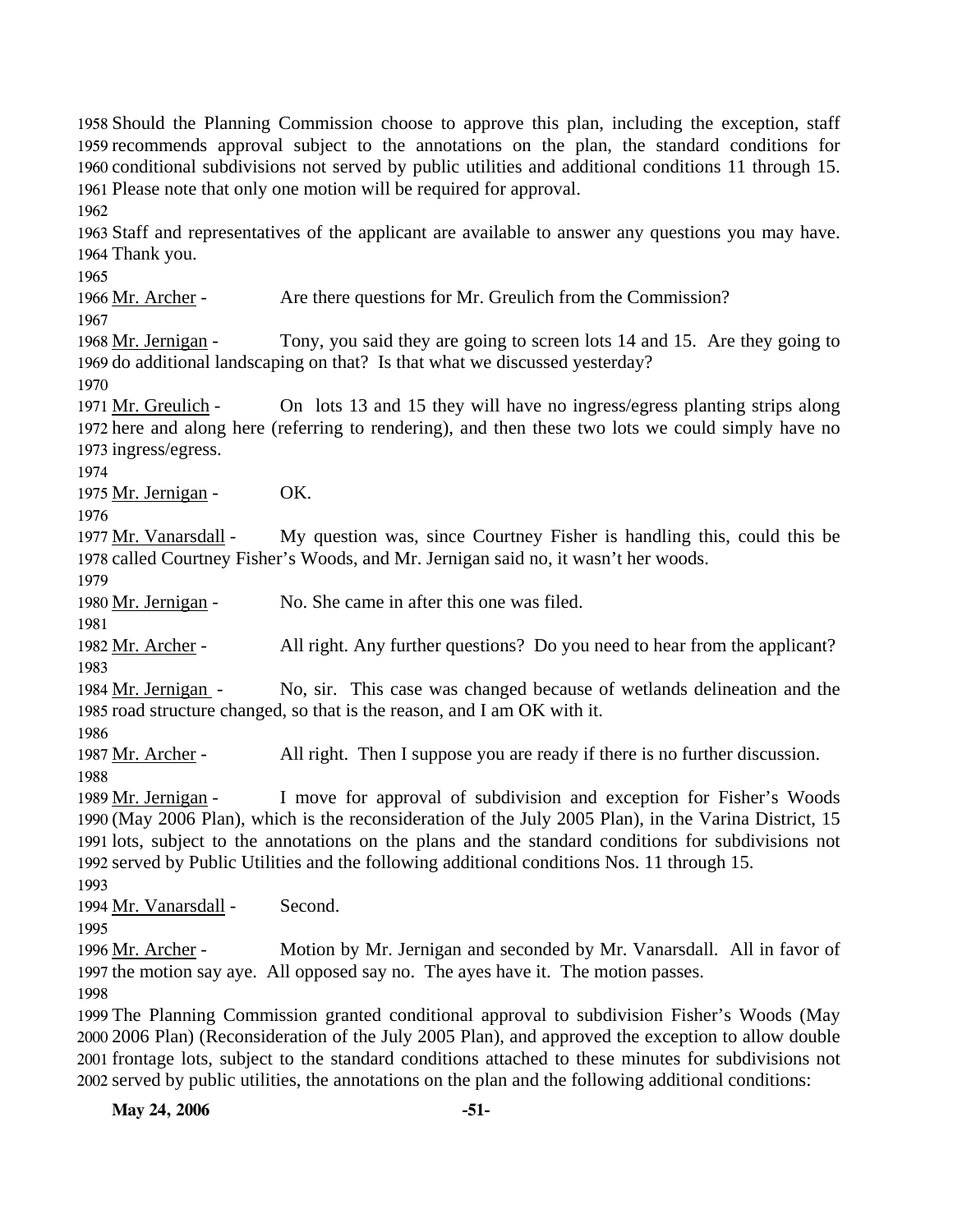$2003$  11. Each lot shall contain at least 43,560 square feet, exclusive of the flood plain areas.

2004 12. 2005 2006 The limits and elevation of the 100-year frequency flood shall be conspicuously noted on the plat and construction plans and labeled "Limits of 100-year floodplain." Dedicate floodplain as a "Variable Width Drainage & Utilities Easement."

- 2007 13. 2008 2009 2010 The detailed plant list and specifications for the landscaping to be provided within the 25foot-wide no ingress/egress planting strip easements as shown on the conditional plan shall be submitted to the Department of Planning for review and approval prior to recordation of the plan.
- 2011 14. 2012 Any necessary offsite drainage easements must be obtained prior to approval of the construction plan by the Department of Public Works.
- $2013$  15. 2014 2015 2016 2017 2018 2019 2020 Any future building lot containing a BMP, sediment basin or trap and located within the buildable area for a principal structure or accessory structure, may be developed with engineered fill. All material shall be deposited and compacted in accordance with the Virginia Uniform Statewide Building Code and geotechnical guidelines established by a professional engineer. A detailed engineering report shall be submitted for the review and approval by the Building Official prior to the issuance of a building permit on the affected lot. A copy of the report and recommendations shall be furnished to the Directors of Planning and Public Works.
- 2021

### 2022 **SUBDIVISION**

2023

Kingsland Green (May 2006 Plan) **Engineering Design Associates for Lifestyle Homes @ Kingsland Green, LLC:** The 79.813-acre site proposed for a subdivision of 56 single-family homes is located at 8950 Buffin Road at the northwest corner of Kingsland Road and Buffin Road on parcel 821-678-7061. The zoning is A-1, Agricultural District. County water and County sewer or septic tank/drainfield.**(Varina) 56 Lots** 

2024

I draw your attention to the Addendum that has an Amended Condition 2026 No. 5 and a new condition No. 15. 2025 Mr. Silber -

2027

Is there opposition to Kingsland Green, in the Varina District? No 2029 opposition. Mr. McGarry. 2028 Mr. Archer -

2030

This is a second plan for this site. There was an original conditional 2032 approved last year, and because of issues with utilities, they had to redesign it and that leads to 2033 the No. 5 Amended on your Addendum and added Condition 15 to deal with utilities. The plan 2034 is something that staff can recommend approval of, and the only thing that is unusual about this 2035 is that there will be public water for all of the lots and public sewer for most of them, but not all 2036 the lots will be served by public sewer. It will be septic tank drainfields. That was the reason for 2037 No. 5 being amended the way it was to satisfy and make it clear for utilities as to what is 2038 expected. I will be happy to answer any questions. 2031 Mr. McGarry -

2039

2040 Mr. Archer - Thank you, Mr. McGarry. Are there questions?

**May 24, 2006 -52-**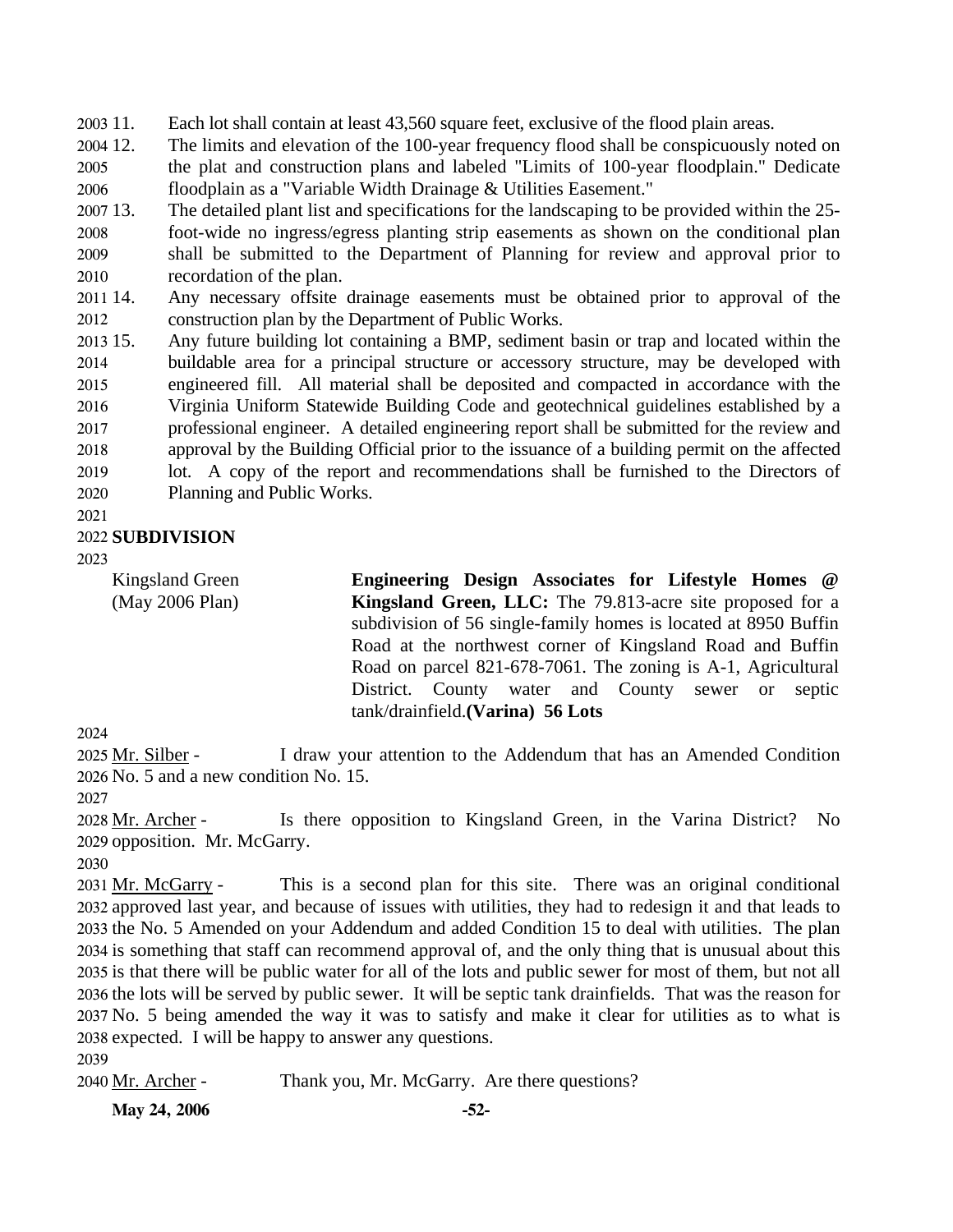Just to clear this up, what happened on this, and I asked Mr. McGarry 2042 yesterday, it wasn't the developer that didn't want to hook up. It was the County that didn't 2043 want to hook all of these lots onto sewer. They say the force main comes through there, but they 2044 just said on some of it they can't hook in. So, this isn't the developer. This is Public Utilities 2045 making this call. 2041 Mr. Jernigan -

2046

Mr. McGarry, on lot 31 that backs up to Ruffin Road, you have raised the 2048 question of additional setbacks because it is adjacent to a major road, and you have a double 2049 setback situation. Is lot 31 still a buildable lot? 2047 Mr. Silber -

2050

It is probably not and the applicant has been told. The plan has been 2052 annotated since you got your copy that 31 is not going to qualify for a buildable lot with the 2053 setbacks required. So, during the redesign of the final subdivision, when they get into looking at 2054 septic tank drainfields and what not, they will have to take that into consideration. 2051 Mr. McGarry -

2055

2056 Ms. O'Bannon - Which one of these lots…

2057

Ms. O'Bannon, you may recall that the Board of Supervisors drafted an 2059 ordinance three or four years ago that lots adjacent to major roads require an enhanced setback, 2060 and the normal setback, probably in this case, is probably an additional 25 or 35 feet on top of 2061 the normal setbacks and we have to make sure those lots are deeper and wider when they are 2062 adjacent to major roads. 2058 Mr. Silber -

2063

2064 Mr. Jernigan - Are we changing the caption to 55 lots or leaving it at 56? 2065 2066 Well, if they can get 56, they can always have a reduced number granted  $2068$  to them. 2067 Mr. McGarry -2069 Well, we will leave it as posted then. I don't have anymore questions, Mr. 2071 Chairman. 2070 Mr. Jernigan -2072 All right. If no one else has any further questions, Mr. Jernigan, we are 2074 ready. 2073 Mr. Archer -2075 With that I will move for approval of Subdivision Kingsland Green (May 2076 Mr. Jernigan -

2007 2006 Plan), subject to the annotations on the plans, the standard conditions for subdivisions 2078 served by public utilities, and the following additional conditions. 2079

2080 Mr. Vanarsdall - Second.

2081

Motion by Mr. Jernigan and second by Mr. Vanarsdall. All in favor of the 2083 motion say aye. All opposed say no. The ayes have it. The motion is granted. 2082 Mr. Archer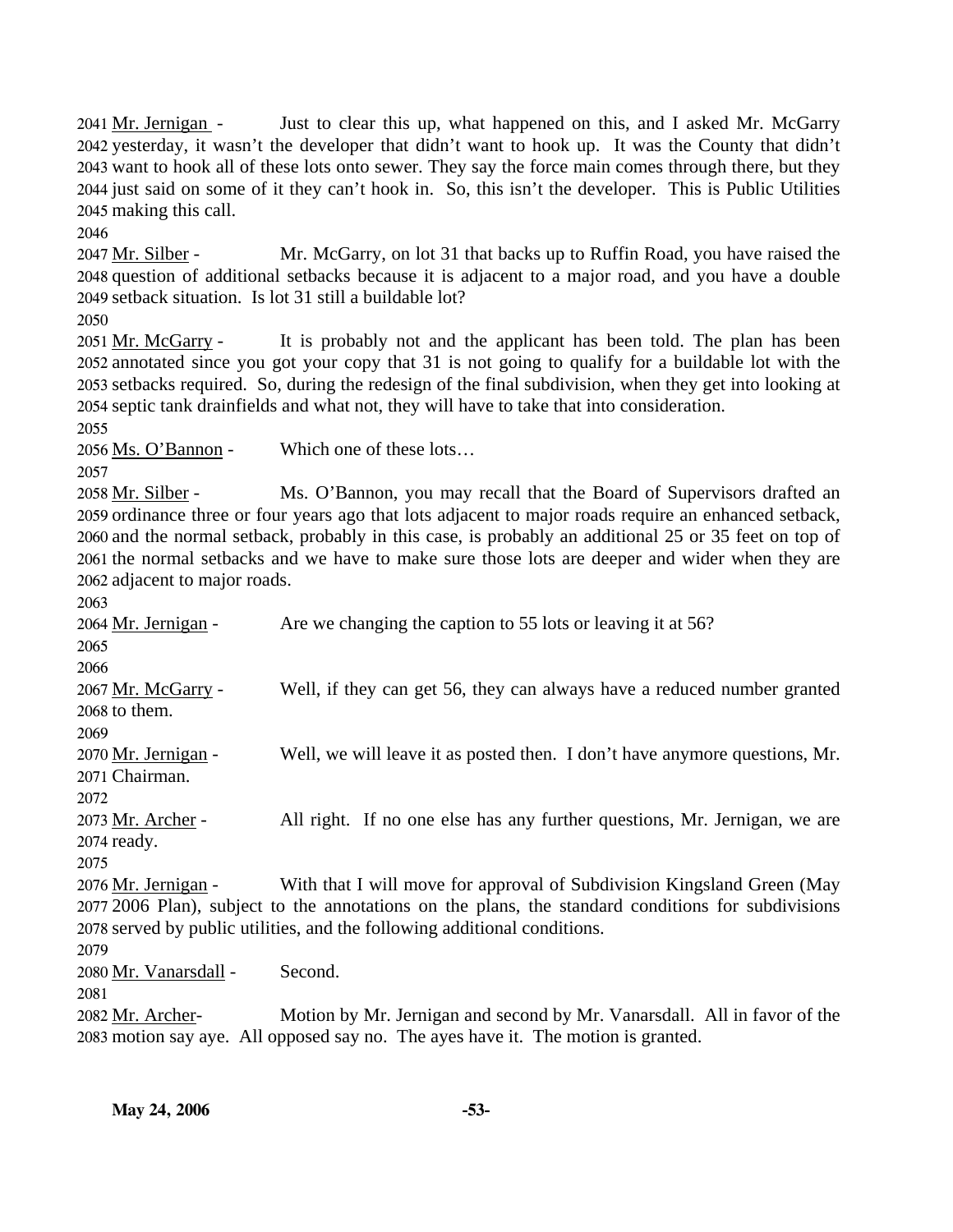2084 The Planning Commission granted conditional approval to subdivision Kingsland Green (May 2085 2006 Plan), subject to the standard conditions attached to these minutes for subdivisions served 2086 by public utilities, the annotations on the plans and the following additional conditions:

2087

2088 5. 2089 2090 2091 2092 2093 2094 2095 2096 **AMENDED** - The owner shall enter into the necessary contracts with the Department of Public Utilities for sewer. For any lot that cannot be connected to the existing public trunk sewer crossing the site, a detailed soil analysis shall be performed and other requirements of the Health Department met before final plats are recorded. The developer shall have the center lines of all streets and lot corners staked to facilitate the examination of lots by the Health Department Sanitarians prior to filing for final approval and shall notify the Department of Planning and Health Department in writing when the staking has been done. Details of approved sewage disposal systems and reserved areas for such systems shall be included with the final construction plan prior to construction plan approval.

2097 12. 2098 12. Prior to requesting recordation, the developer shall furnish a letter from Dominion Virginia Power stating that this proposed development does not conflict with its facilities.

2099 13. The detailed plant list and specifications for the landscaping to be provided within the 25-

2100 2101 foot-wide planting strip easement along Kingsland and Buffin Roads shall be submitted to the Department of Planning for review and approval prior to recordation of the plat.

2102 14. 2103 Lots B1, B2 shall provide a single shared driveway connection to Buffin Road or as approved by the Director of Planning at time of final approval.

2104 15. 2105 2106 2107 2108 2109 2110 2111 15. Any future building lot containing a BMP, sediment basin or trap and located within the buildable area for a principal structure or accessory structure, may be developed with engineered fill. All material shall be deposited and compacted in accordance with the Virginia Uniform Statewide Building Code and geotechnical guidelines established by a professional engineer. A detailed engineering report shall be submitted for the review and approval by the Building Official prior to the issuance of a building permit on the affected lot. A copy of the report and recommendations shall be furnished to the Directors of Planning and Public Works.

2112

# 2113 **SUBDIVISION (Deferred from the April 19, 2006 Meeting)**

2114

The Ridings @ Warner Farm (April 2006 Plan) **Foster & Miller, P.C. for KCA/Camp Hill Investments, LLC and Route 5 Development Corporation, Inc.:** The 569.9-acre site proposed for a subdivision of 656 single-family homes is located on the northeast corner of New Market Road (Route 5) and Turner Road on parcels 830-681-3665 (part), 832-688-9219, 833-686-7681 and part of 833-682-5297. The zoning is R-2AC, One-Family Residence District (Conditional), A-1, Agricultural District and C-1C, Conservation District (Conditional). County water and sewer. **(Varina) 656 Lots** 

2115

Is there anyone here who is opposed to The Ridings  $@$  Warner Farm, in the 2117 Varina District? I see no opposition. Mr. Wilhite. 2116 Mr. Archer -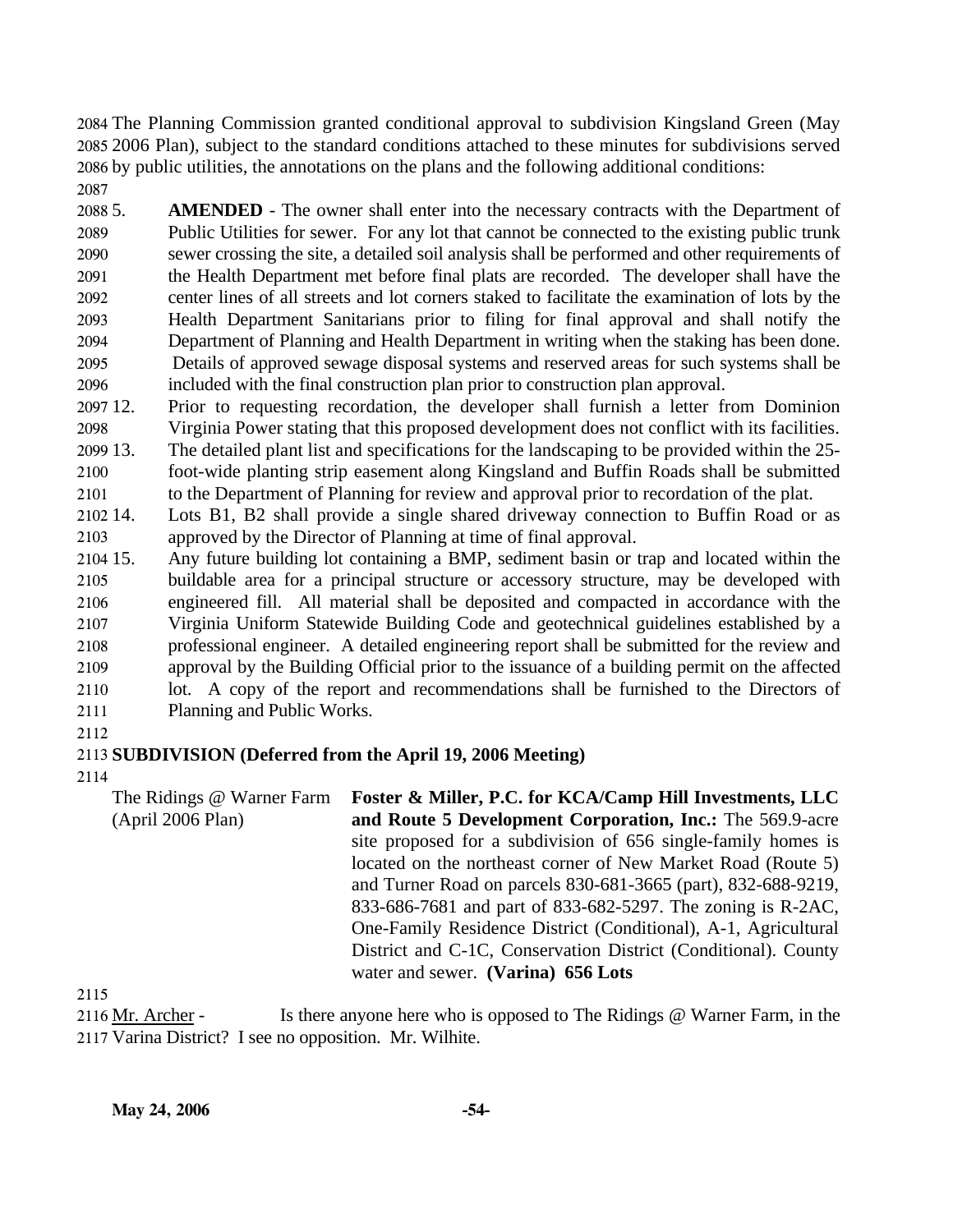Thank you. You have a revised plan handout that that we received last 2119 week. This proposed development is shown to be developed in six phases. There are a couple of 2120 outstanding issues that do need to be addressed. Staff had been requesting information on 2121 development of two parcels. This one in particular, on the screen, (referring to rendering) is the 2122 location of a Civil War fort, Southard and the A-1, C-3 portion up here is designated as a potential 2123 private stable, a riding club type of development. We have been trying to get some information on 2124 the proposed layouts and they weren't included with the subdivision submittal, and, specifically, 2125 we do have concerns about this particular road in the subdivision and any impact on the Fort. 2126 There is quite a bit of topography change there and grading for the road could have some impact on 2127 the Fort site. Here, with the stable and the keeping of horses, there are extensive setback 2128 requirements from residential lots next to it, and 400 feet from the lots shown in this area could 2129 have quite an extensive impact on the development of the stable site. Not being able to get any 2130 type of sketch plans or any further information, staff had placed two additional conditions on the 2131 plan, Nos. 28 and 29, generally saying that the phasing in which these two parcels are located, final 2132 approval could not be granted until the site plans are approved for the fort site and the stable site, 2133 respectively. 2118 Mr. Wilhite -

 The applicant does have problems with No. 29 specifically in relation to the stable site and wishes to discuss an alternative type of condition to address that. We do have a plan that shows the trail system going through here that is required by proffer. They have to accommodate jogging, biking and equestrian uses along the system. The plan that we had did not show any type of connection to the stable property. The revised plan now shows connections in the utility easement in this area right here (referring to rendering). Staff is OK with the trail as shown, however, we are lacking details as far as how they are going to accommodate all of the uses within the allotted area on the plans. We do have a condition that appears on your Addendum on page 8, No.31, that requires that details be submitted with the first set of construction plans for signature. The applicants would like to change the word "first" to "each'. Staff does not have a problem with that change in the language. The revised plan did show the redesign of the Eberly Drive cul-de-sac, back down here near New Market Road. The original cul-de-sac was coming quite close to the adjacent property. We did ask them to shorten up the cul-de-sac design and change the lot's orientation, which they have done on the revised plan and that portion is acceptable although it does not show the street connection here at New Market Road, they have agreed to build a boulevard-style entrance onto New Market Road, which is something staff is requesting of developments up and down this particular roadway.

 The one issue that does remain is we do have an instance where you have more than 50 lots on a single point of access of development and these are the lots that are along Turner Road in this location. The proffers with the zoning case prohibited a connection to Turner Road unless specifically requested by Henrico County. The number of lots on a single point of access as shown with this plan is 58. There is a condition No.23 that was carried over from the Camp Hill Subdivision which limits them to 50 lots on any single point of access which they don't meet in this particular case. It is possible that emergency access may be agreed upon and staff can suggest some alternative language if that is the way the Commission wants to go on that particular issue. I have covered everything unless you have a specific question.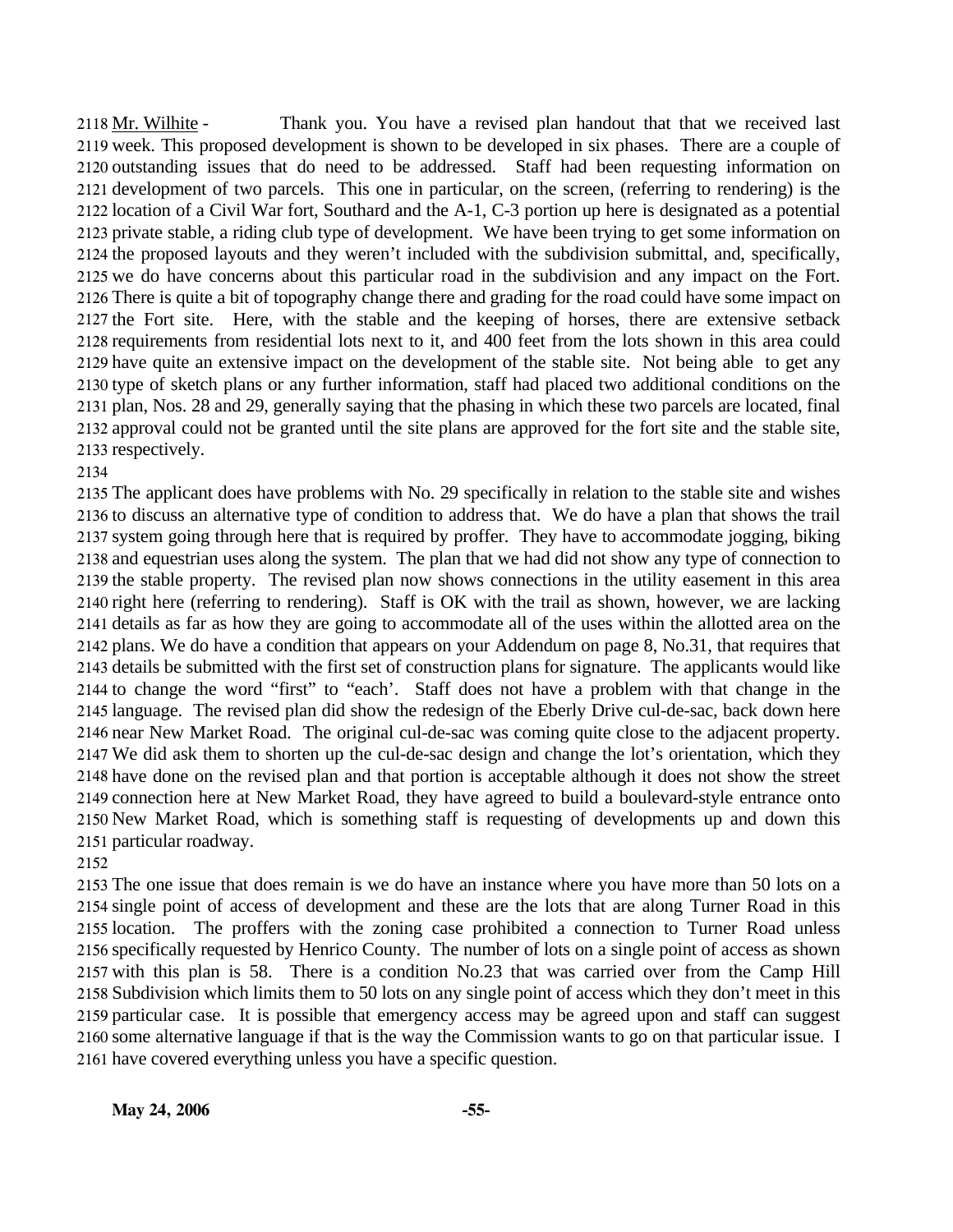Kevin, we were discussing yesterday afternoon about the possibility of 2163 another road going into that. 2162 Mr. Jernigan -

2164

Certainly there are other means, maybe emergency access to Turner Road. 2166 We do have the possibility of the C-1C parcels. The way the proffers are written on that does allow 2167 for access from Turner Road to the Fort Southard site. If possible, if that access is constructed, that 2168 emergency access can be connected to the end of this cul-de-sac street that runs parallel to Turner 2169 Road and connect there rather than having the emergency access directly onto Turner Road, and we 2170 do have alternative condition No. 23 worked up if the Planning Commission is thinking emergency 2171 access to Turner Road shall be included in the final subdivision plan submitted in for review and 2172 approval in Phase 4, which is this phase of the development, as shown on the plan dated April 14, 2006. 2173 2165 Mr. Wilhite -

2174

2175 Mr. Jernigan - All right. So you are OK now with changing 31 to each? 2176 2177 Mr. Archer - All right. Anything further questions? 2178 Mr. Wilhite, did I understand you to say that as far as road improvements on 2179 Mr. Silber -

2180 existing roads in this area, what would be required. Maybe Mr. Jennings can answer that question. 2181

Mr. Jennings probably would need to answer it. I can tell you that the 2183 proffers of the zoning case did require certain improvements to be done, mainly as far as turn lanes 2184 into the development along the roadways that border this. Public Works has requested widening of 2185 the right of way, but only at the points where you have access into the development and there really 2186 isn't any type of request from Public Works for widening the pavement and installing curb and 2187 gutter. Mr. Jennings can address that in more detail. 2182 Mr. Wilhite -

2188

Maybe so. Mr. Jernigan, do you mind if we hear from Mr. Jennings? I 2190 guess, Mr. Jennings, my concern is that Varina is beginning to develop in a huge way. We have 2191 large scale developments coming on line. This is over 650 lots. It is going to impact some of these 2192 rural roads, back roads with challenged vertical and horizontal changes and curves in the roads and 2193 things, yet is only getting improvements right at the three or four intersections of public roads. Where is this leading us in the future if we are not requiring some road improvements adjacent to 2194 2195 these edges before this development occurs? 2189 Mr. Silber -

2196

Per Public Works policy, that is what we can require, but I thought they 2198 were required to do more on the previous Camp Hill case. I thought they did some road 2199 improvements. I know we are getting the right of way, we are getting the minimum improvements, 2200 but I thought they were also proffered through additional improvements. 2197 Mr. Jennings -

2201

I am not sure what has been proffered. Have you reviewed the proffered 2203 conditions against this plan and are they proposing improvements on this? 2202 Mr. Silber -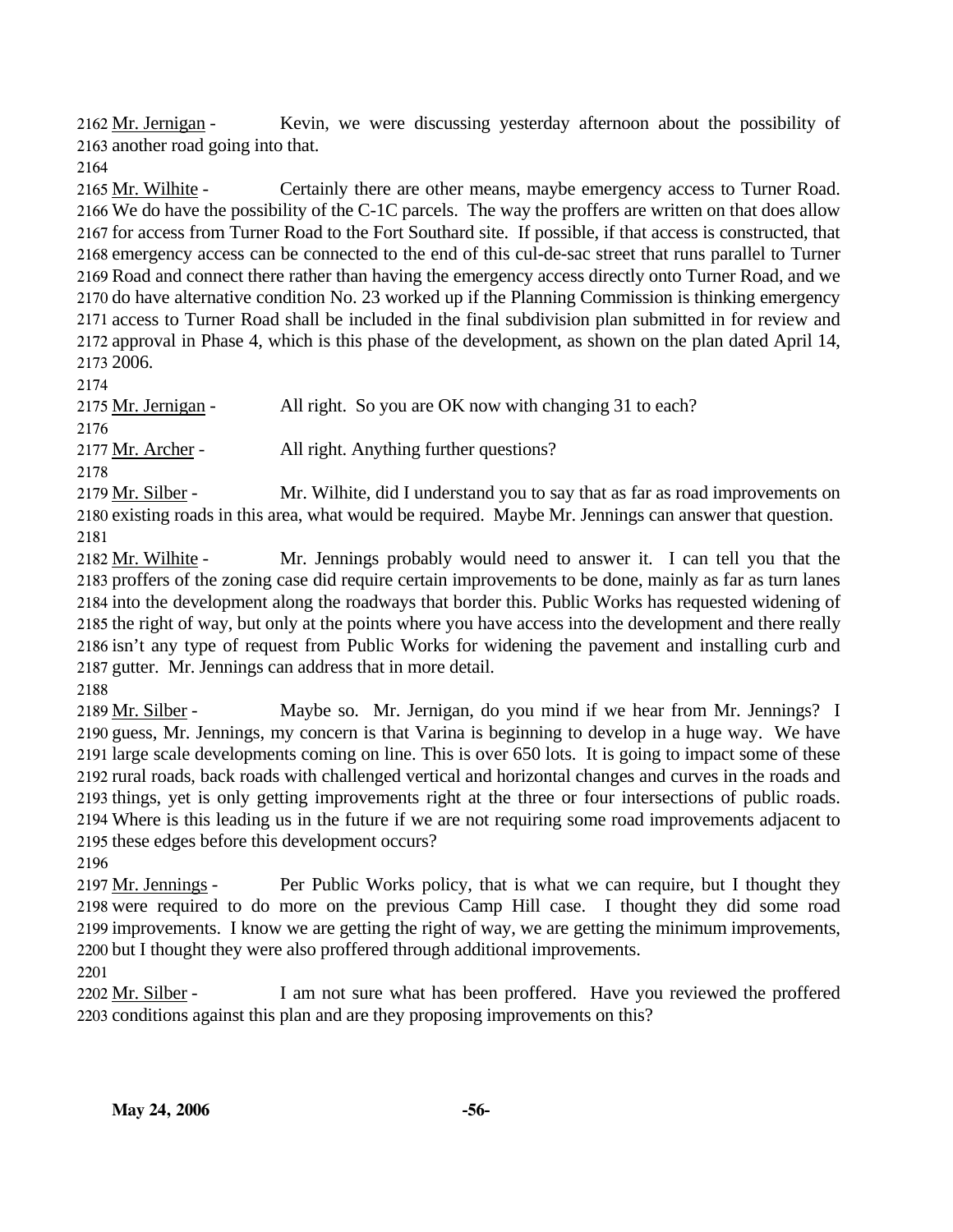Well, this plan does not show any construction details, the plan that we 2205 reviewed. It is basically a concept of lots and the right of way. They didn't show turn lanes or any 2206 improvements on this plan. 2204 Mr. Jennings -

2207 2208 Mr. Silber - And when could we be expecting that? 2209 2210 Mr. Jennings - With construction plans once it goes to the Planning Commission. 2211 Mr. Silber, do you mean would they show where the right of way, where 2213 they are digging in the right of way along the edges of all of these roads. That is what I think I am 2214 hearing from you and I agree with that. 2212 Mrs. O'Bannon -2215 2216 Mr. Silber - Right. We think that.. 2217 2218 Mrs. O'Bannon - Turner Road, for instance? 2219 2220 Mr. Silber - Along Turner Road and Yahley Mill Road. 2221 At Turner Road I don't think we can require any, by policy we can't require 2223 any improvements on Turner Road, because none of the lots are fronted or access it. 2222 Mr. Jennings -2224 2225 Mrs. O'Bannon - And would they dedicate right of way? 2226 2227 Mr. Jennings - They are dedicating right of way. Yes, ma'am. 2228

I guess my question goes beyond that. Dedication of right of way is a good 2230 thing, but I think that it is the County's policy that there are not lots that front upon it and access it. 2231 Therefore, we don't get any road improvements. So be it. I am concerned though because in the 2232 future of these roads, we are not getting any widening. The problem is that many of these are two-2233 lane roads, but they can be improved roads by straightening out some of the bends and 2234 improvement of the shoulders. It seems like even where lots don't front them on Turner Road, it 2235 seems we could be getting an improved road, Turner Road, at least on their side of the development 2236 so that when traffic is increased out here and roads are impacted and we are creating a safer 2237 environment than the situation we are reading about in Chesterfield where development is 2238 occurring, the roads are inferior. There are a lot of accidents in Chesterfield and the State has to 2239 come back and deal with those situations. So, I guess what you are saying is, you would need to 2240 check at the time of construction plan approval what from the proffer may be required. A 2241 development of this scale almost seems like... 2229 Mr. Silber -

2242

I know those turn lanes that had to be widened and put in curb and gutter 2244 and sidewalks, but, you know, this came through Public Works and I thought we were OK on 2245 this. Mr. Theobald may be able to enlighten us a little bit. 2243 Mr. Jernigan-

2246

2247 Mr. Jennings - It is not upgrading the roads, as Mr. Silber was requesting. It is the improvements 2248 that Mr. Jernigan is talking about.

**May 24, 2006 -57-**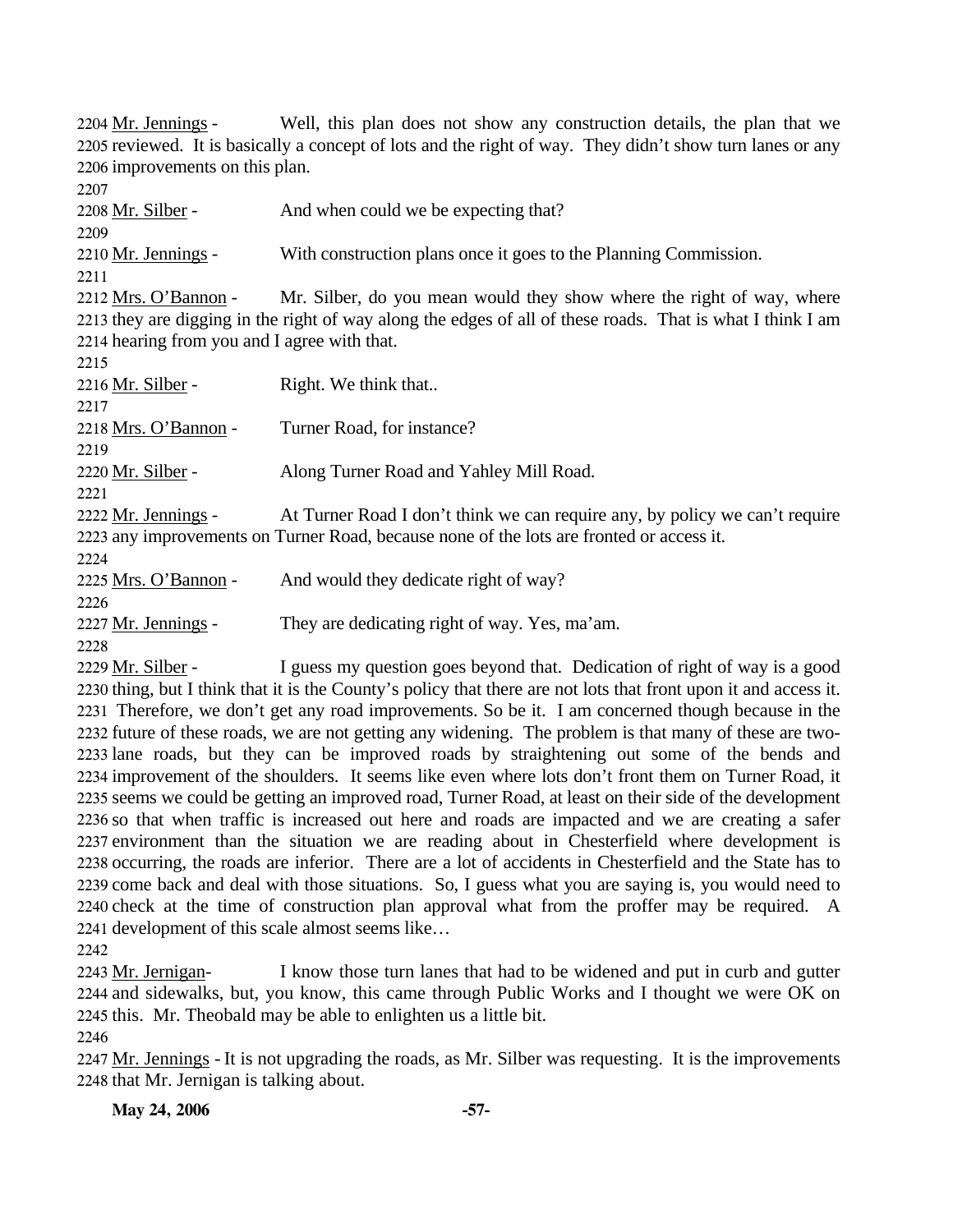I think Mr. Silber is speaking about the long-range plans that we have 2250 been working on and that whole concept. For instance, is Turner Road on the Major 2251 Thoroughfare Plan? 2249 Mrs. O'Bannon -

2252

2253 Mr. Jennings - Yes, ma'am.

2254 OK. And where is it and things like that. I know what your concern is. 2256 We are going to have more than 600 homeowners and we know the number of cars per day and 2257 that sort of thing, and yet even with New Market Road and Darbytown being major collectors, I 2258 guess that is what they are, obviously end up being the ones that will end up with most of the 2259 traffic. What can be done? Is that what you are asking, Mr. Silber? 2255 Mrs. O'Bannon -

2260

Yes. What can be done? There are a lot of edges of this development 2262 along a public road, yet it sounds like we are not getting any road improvements along those 2263 edges. That will then fall back on the County at some point and time to come in and improve 2264 these roads to provide safety. I guess I am just asking Mr. Jennings if that is something that at 2265 some point in time we would be asking the developer to step up to the plate and provide those 2266 road improvements, or are we only getting those road improvements at the entrances with turn 2267 lanes and widening just at those entrances. 2261 Mr. Silber-

2268

2269 Mr. Jennings - Currently that is our policy with subdivisions.

2270

2271 Mrs. O'Bannon - So, Mr. Silber, are you thinking about changing policy?

2272

I want to say something. If we are going to change this now right at this 2274 meeting, we are going to start putting road improvements in when we don't face the road, and 2275 that has got to be County wide. We can't just do this in the East End. 2273 Mr. Jernigan -

2276

I am not asking that, Mr. Jernigan. I think I am just raising a larger 2278 question, wanting to make sure that I am clear as to what is being expected in this case. 2277 Mr. Silber -2279

I understand your concerns, but at this time that is all we can require of the 2281 developer of the subdivision. 2280 Mr. Jennings -

2282

Maybe it may be something the County may want to consider more 2284 seriously in the near future, and we are working on the Major Thoroughfare Plan Update. We 2285 will be meeting one on one with Board members and Commission members in the coming weeks 2286 and this may be something we may want to talk more about. 2283 Mr. Silber -

2287

Well, one reason that we did not access Turner was because the neighbors 2289 really didn't want access, so that was a proffered condition, and unless you demanded and Public 2290 Works said that it had to be in there, We wanted to try to work it out without having access to 2291 Turner. So, they just didn't want the access traffic coming through there either. 2288 Mr. Jernigan -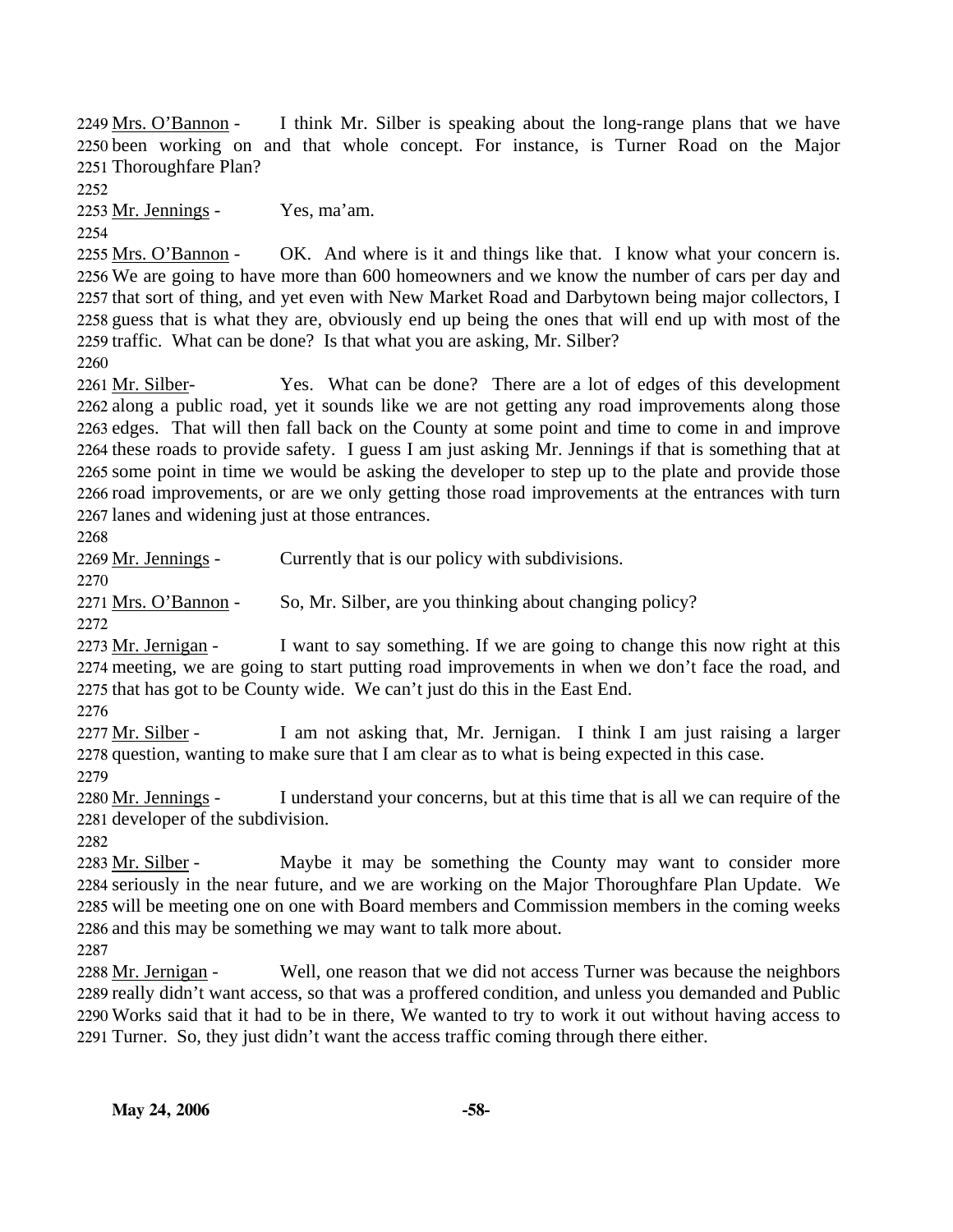Right. I am aware there is no access to Turner, but there is a lot of road 2293 frontage there and Turner will be impacted by this development even though there is no access 2294 there. There would be no road improvements along Turner Road itself. 2292 Mr. Silber -2295

I think the folks leaving the subdivision and going up to that area up there 2297 by Darbytown, isn't that a shopping area? (Unintelligible) 2296 Mrs. O'Bannon -

2298

There is an area of commercial development associated with this 2300 development as well and that has not come in yet, but the B-2C that you see at the bottom of the 2301 screen. 2299 Mr. Silber -

 $2202$ 

| ZJUZ                                           |                                                            |
|------------------------------------------------|------------------------------------------------------------|
| 2303 Mr. Vanarsdall -                          | So what do we need to do now?                              |
| 2304                                           |                                                            |
| 2305 Mr. Silber -                              | I don't think we need to do anything. I think I am clear.  |
| 2306                                           |                                                            |
| 2307 Ms. Jones -                               | May I ask a question of Mr. Wilhite?                       |
| 2308                                           |                                                            |
| 2309 Mr. Archer -                              | Sure, go right ahead.                                      |
| 2310                                           |                                                            |
| $2211 \text{ M} \cdot \text{L} \cdot \text{L}$ | Ma William and Look non-this is not as hoover a subject of |

Mr. Wilhite, may I ask you, this is not as heavy a subject as traffic. This is 2312 about the equestrian nature of this development, I was trying to follow what you were saying 2313 about the stables and setbacks, and if I recall at zoning this was somewhat an equestrian 2314 community that would reflect the gracious rural nature of Varina, and it would be a subdivision a 2315 little bit set apart because of those considerations, and what I am looking at here is a small area, 2316 if I am understanding it... 2311 Ms. Jones -

2317

2318 Mr. Jernigan - Fifteen acres.

2319

But you have over 650 homes and (unintelligible), there won't be an 2321 ability for many folks to have horses here, and I am also not sure, tell me about any riding trails 2322 through the area. This is kind of an issue. 2320 Ms. Jones -

2323

Riding trails are proffered. That was in the case. Ms. Jones, this case goes 2325 back so far that we really had to do some negotiating to even get the horses in there. That 2326 property right there was right next to Camp Holly Springs, and we agreed that there would be no 2327 building of houses or no development on there, and Mr. Dowdy, who owns Diamond Springs 2328 and then Mr. Atack came along with the idea of the horse penning, and that is the way this is 2329 designed, but the horse penning is not proffered. They want to do that, because I have discussed 2330 it with him. The little problem that we had today, and I was off base on this myself, I thought 2331 there was 100 foot between stables and residential. Well, it is in A-1 but in the R District it is 400 feet that you have to be away from a stable, so the reason we were a little late starting the 2332 2333 meeting this morning, and, Mr. Theobald, Mr. Wilhite and I were all having a discussion about 2334 how to knock out a few of these, we want to try to get the plan approved and started, but this 2335 plan is like a UMU. It is approved in land bays, too, and each phase has to come back to the 2336 Planning Commission for approval. But we are still working with the horses. 2324 Mr. Jernigan -

**May 24, 2006 -59-**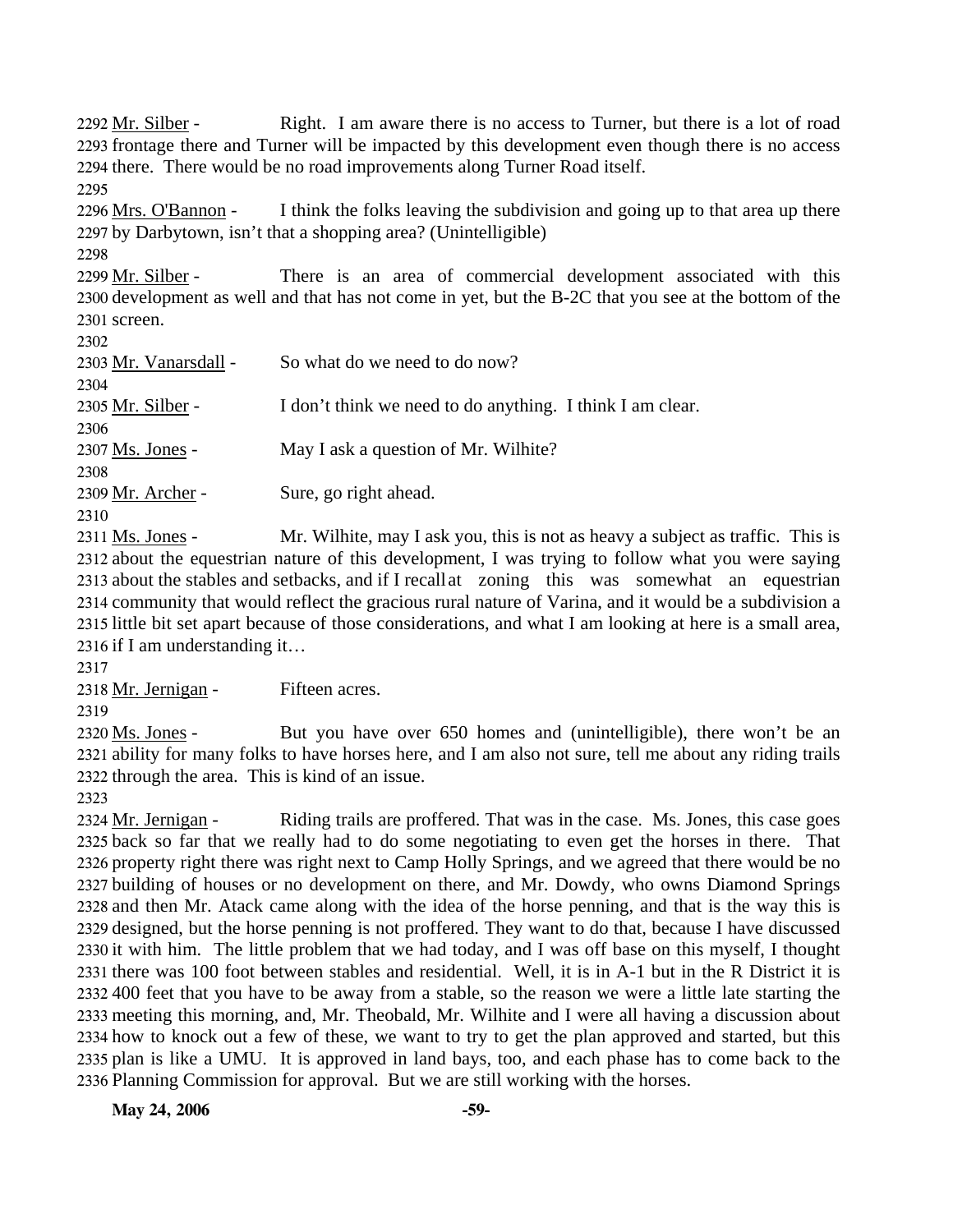Well, when something is presented to the Commission with kind of a 2338 general feeling that this is going to be the flavor of this development, and then we discover that, 2339 "Well, that was a nice way to package it, but it isn't quite panning out," I feel like we need to be 2340 really careful about approving something with one expectation and then finding really that is not 2341 a practical issue for the eventual development. 2337 Ms. Jones -

2342

Well, in my last conversation with Mr. Atack, everything was as is, but 2344 this problem blew up about the 400 foot setback yesterday. Actually, I thought it was 100 feet, 2345 because I knew another case, but they were an A-1 case, and I didn't realize that R cases have an 2346 additional setback. 2343 Mr. Jernigan-

2347

Well, if we approve this today, will we still have further discussion in the 2349 phasing about trying to retain it? 2348 Ms. Jones -

2350

Yes, ma'am. Because they can't, I know, roughly where the horse stables 2352 are supposed to be. They are supposed to be up in the northern end of this, but what we want to 2353 do today, we had the whole case here to approve conceptual. Phase 1 is the only thing that gets 2354 done now. So we would have to approve the whole plan, and I will be working with Mr. 2355 Theobald and Mr. Atack to work on the Phase 5 of this portion to get the horses straight, and that 2356 is the reason that we changed the wording on condition No.  $31$ . 2351 Mr. Jernigan -

2357

The conditional plan was for all 656 lots. It shows six phases all under the 2359 plan. I am not sure and Mr. Silber might have to correct me, but the rest of it is administrative The stables would have to come back because they would require 2361 Conditional Use Permit approval and the same for the Manor House, which is the recreation 2362 center for the development at the main entrance, but the lots themselves and the trail system, I 2363 believe, are done administratively from this point forward. 2358 Mr. Wilhite -2360 from this point on.

2364

2365 Mrs. O'Bannon - Would there be some annotations, like a square to let the people know...

2366

The staff had tried to get at least some type of sketch plan to be able to 2368 check to make sure that the proposed layout of the subdivision was not going to have a negative 2369 impact upon the parcels. The potential that the road that runs next to the fort, grading for it may 2370 have some impact on it, so we had put a condition on there saying that that phase of the 2371 development could not be done until the site plans for it had been approved, but in the same way 2372 that we have done it with the stable's property as well, saying that phase, which is roughly 142 2373 lots, could not get final approval until the site plan for the stable's property is approved so that 2374 we would not run into any situations where the setback requirements for lots getting final 2375 approval would prohibit the development of the stable site. 2367 Mr. Wilhite -

2376

I think Ms. Jones may be asking a different question. I think she is trying 2378 to get some commitment that "are we going to have a stable here" and is this going to be an 2379 equestrian subdivision? Is there any condition or obligation that they provide the stable? Staff is 2380 asking to have the details as to how the horses are going to be integrated in the development, 2381 how the stables are going to be integrated in the development. They don't have those details yet. 2377 Mr. Silber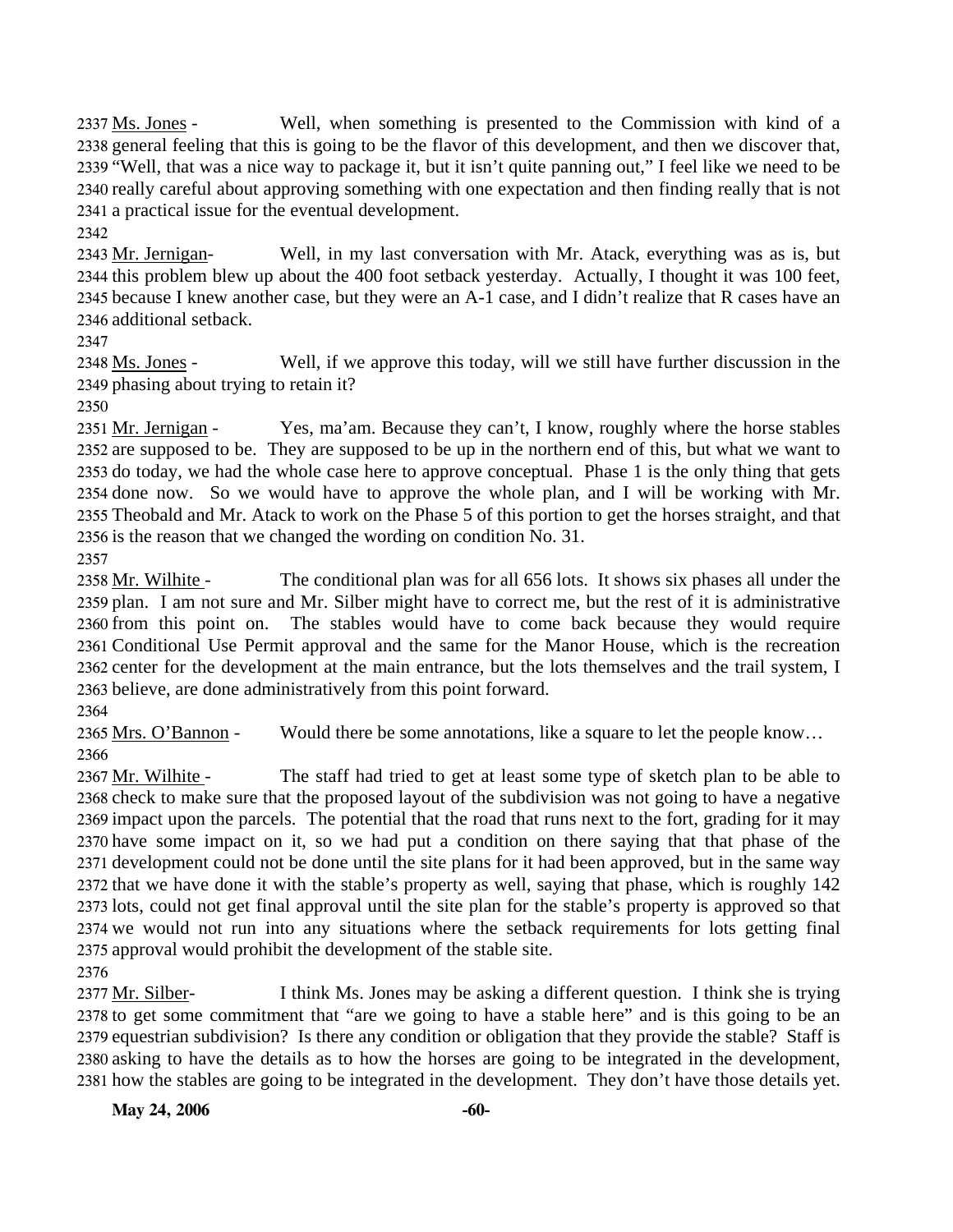2382 We have got a condition saying we will get those details, but is there any requirement that they 2383 do this?

2384

2385 Mr. Jernigan - The horses are not a proffered condition.

2386

But the equestrian trail is and it is shown in the slides. So they would 2388 have to build the trail even if there were no horses. Mr. Theobald says he can clear this up. I 2389 don't know why he didn't say that 10 minutes ago. 2387 Mr. Silber -

2390

Well, I will tell you that the horse stable has to come back to the Planning 2392 Commission for approval. That is in the proffers. 2391 Mr. Jernigan -

2393

2394 Mrs. O'Bannon- If there is one. 2395 2396 Mr. Silber - Mr. Theobald, can you help us, please? 2397 That may actually be Board of Zoning Appeals approval of a conditional 2399 use permit. 2398 Mr. Wilhite -

2400

Good morning. Least but not last. Mr. Chairman, ladies and gentlemen, I 2402 am Jim Theobald here on behalf of Atack Properties and the developers of The Ridings. A little 2403 bit of background, once again, Ms. Jones, and first of all, the fort and the stable are really 2404 separate underlying issues. They proffered a commitment to preserve the fort in the proffers and 2405 to provide for a parking lot and a commemorative plaque and the reason we haven't shown you 2406 in detail is because we have to go through, as part of our research, a pile of archeological and 2407 historical findings exercised with the Federal government. So, until we do that and we know 2408 what the Park Service, etc. wants in terms of the interpretation of this, but we can't possibly 2409 show you a plan. But there is a proffered amendment to do that, and we are OK with Condition 2410 28 the way it is written, so that is really not an issue. But it is not the same as the stable. The 2411 Stable, as we went through the process, it is important that this is an equestrian theme 2412 community, not necessarily one where everybody will have two horses next to their garage, and 2413 that was accomplished through the streetscape, the entrance features that were proffered, if you 2414 recall. I think it was before you were on the Commission. You may have seen the case being 2415 tried, but in any event it was the fencing along the roadway and the open space areas. It was the 2416 architecture of the community building behind all to look like a horse farm, but it was not a 2417 commitment that the people had to have horses or whatever. In fact, in talking with the The 2418 Ridings Recreation Committee, part of what was discussed was that we really thought that 2419 perhaps somebody in the area would run a commercial stable rather than this little private stable. 2420 That is relevant because Mr. Dowdy, the owner of Diamond Springs, did not want to see 2421 anything in this space because of its proximity to the Springs, and so the case you see is actually 2422 zoned A-1C. They added proffered conditions to an A-1 case to assure Mr. Dowdy we wouldn't 2423 build any homes there, and the only uses we can do there are practically storm water retention, 2424 ponds, lakes and then to the extent that governmental approvals are received for a private non-2425 commercial stable, which would require a conditional use permit and going back to the Board of 2426 Zoning Appeals, because they could do that, and that was subject to an additional condition that 2401 Mr. Theobald -

**May 24, 2006 -61-**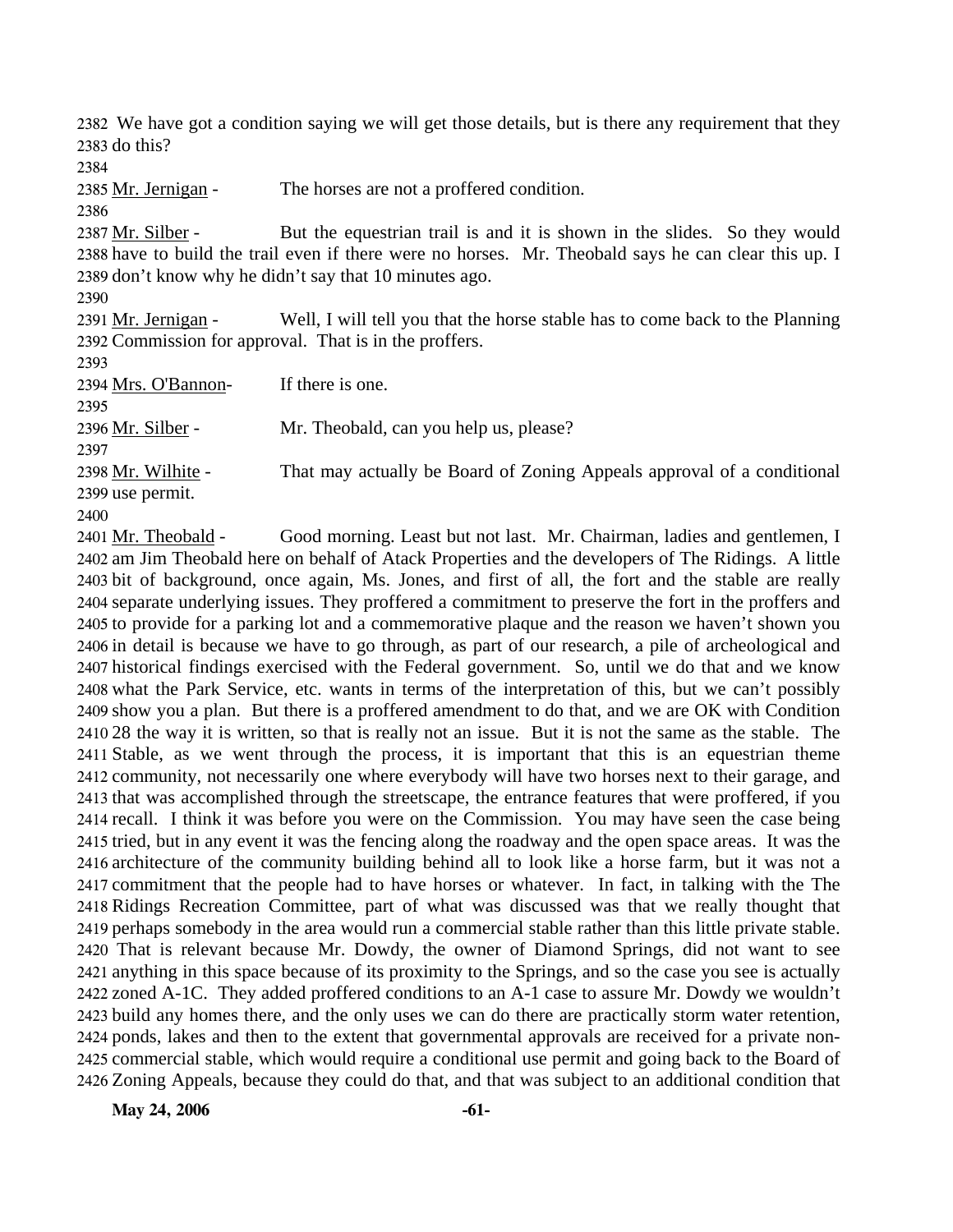horses are permitted and manure stored, and no more than 15 horses, and so that was our definition of a private stable, but there was no proffer that it had to be a stable. In fact, we didn't know if the community association would want to have a private stable as part of the HOA, and there are use and liability issues, so it was absolutely not a proffer that there would be a stable to accomplish the equestrian thing. So, that being said, the way this condition is drafted now is that we can't just get final approval on 142 lots in Stage 5 until we have a site plan approved for the stables, which we are not required to have. So, that condition doesn't work. The issue is, I think in staff's mind, is "well, if you want to do a stable and you do all these approvals for it, how can we be assured that it can be accommodated given the setbacks, and the language we've been working on. I sent some language yesterday to Kevin where I was attempting to basically not allow final subdivision approval of any of the lots adjacent to that piece, until either we did do site plan approval, deciding we were going to have one, or we provided him with a written notice that we weren't going to do a stable in which case the lot would be able to be finalized, and what we were debating this morning was there was a 400 foot, I think, setback from a dwelling unit itself to the stable itself. This piece is more than 400 feet in its width. The stable is not proffered. You would have to be in the northern end up by that easement area that you see, and so what we were trying to do was come up with a way that would accommodate a stable up there if we did that without messing with the setbacks. So the lots that are adjacent to it, depending upon whether they back up onto that in the northern part, and for the most part they do, those lots are 120 feet deep by 80 feet wide, and if you come south where the stable is not allowed to be, those lots actually side up to the adjacent builders, and those are still 80 foot lots. So, I think that by carving out all of the lots along the adjacency until we know for sure, would allow the setbacks to be accomplished. I will commit that we will give you a concept plan, a sketch as to how a stable could be laid in there with the pipe line easement and the setback within the next 10 days to two weeks, so at least we can start talking about how that would settle in, but what I can't agree to do is set aside 142 lots waiting on something to happen, that we are not obligated to provide. That is a little background on the stable, and if I could just continue for a moment, we are in agreement with the rewording of Condition No. 23 regarding emergency access. We did make a commitment to the folks along Turner Road. It was discussed with them that an emergency access might be required at the meetings, however, so no problem with how that has worded and I assume Kevin wrote that wording. If it were to go up to C-1 with the fort, the wording would still allow that as long as they get the (unintelligible) of the road there. So, 23 as proposed would work, 29 I would like you to use the language I provided. I think I mis- numbered it when I e-mailed it to Kevin yesterday. So, 29 as I provided to staff not allowing finals for the lots adjacent until we either said no stable or showed you how, or had a site plan approved, and then, lastly, condition 31 as discussed by Kevin with the amendment so that we were providing details on the trails with each section, rather than all sections in advance of the final engineering. I will say that those trails, the way the proffer was written, they were designed not to be three separate trails for equestrian or pedestrian bikes, but really a combination to appear throughout, and there may be some areas where there are solely equestrian trails, solely pedestrian trails, all three functions may be combined, and a lot of that will depend on, obviously, environmental features and how we can accommodate the horses in different environments when they are not on a hard surface, so that is going to take a little more work, and will obviously be shown to you in great detail with each section with a change in the language, which Kevin indicated for 31, so, I believe with that, that would conclude my comments and I'd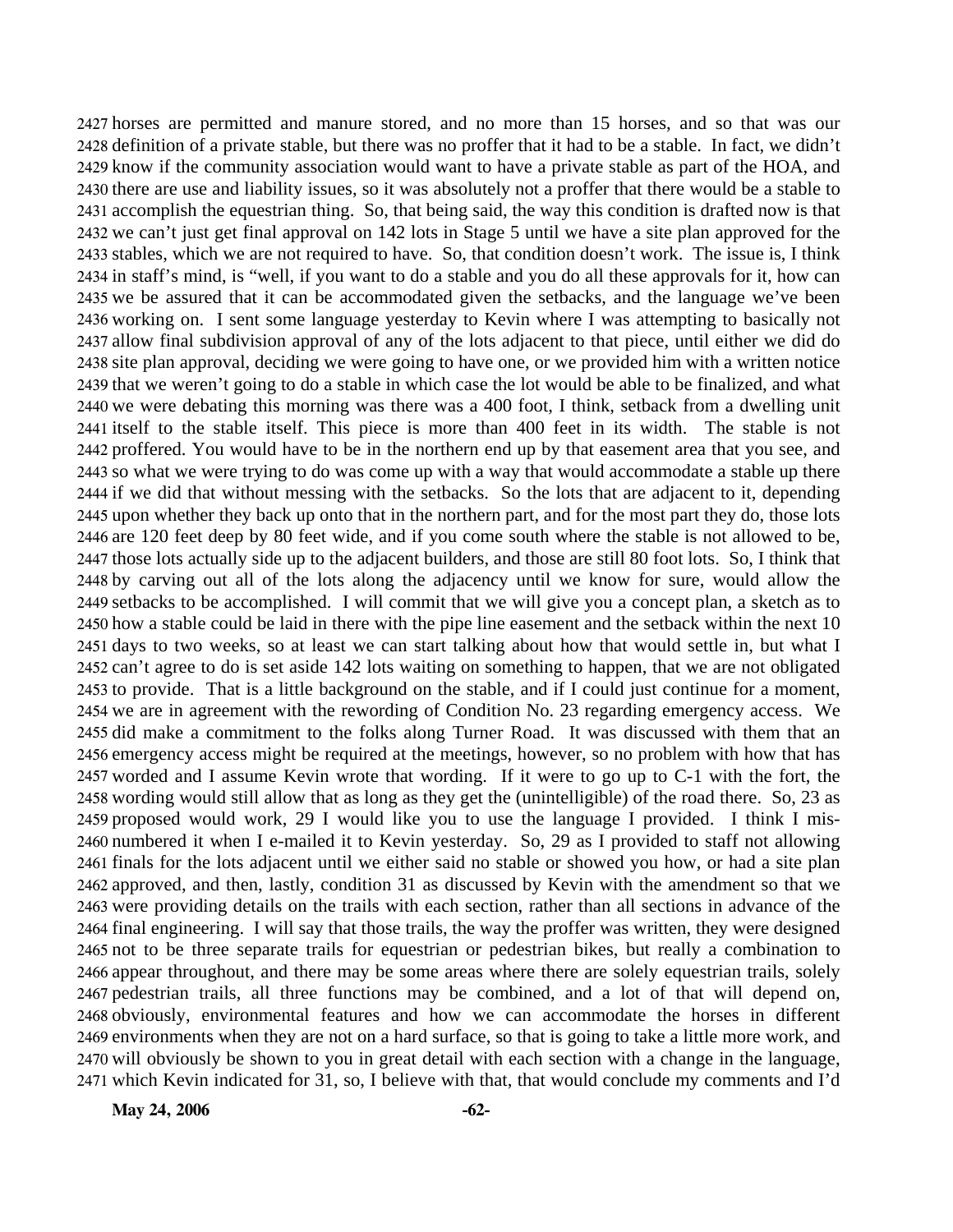2472 be happy to try to respond to any other issues you may have.

2473

2474 Mr. Archer - Thank you, Mr. Theobald. Any questions from the Commission? 2475 2476 Mr. Silber - What is the correct verbiage for No. 23?

2477

If the Planning Commission were to approve the emergency access, 58 2479 lots at that particular area, No. 23 could read, "Emergency access to Turner Road shall be 2480 included in the final subdivision plans subject to review and approval in Phase 4, as shown on 2481 the phasing plan received on April 14, 2006." 2478 Mr. Wilhite -

2482

2483 Mrs. O'Bannon- What does emergency access mean, is that temporary or post and pillar? 2484

We have done it in a number of different situations, allowing Fire and 2486 Police access if there might be any accident or emergency within the subdivision that will allow 2487 them to get in and out if the regular road system is blocked. 2485 Mr. Wilhite -

2488

2489 Mrs. O'Bannon - Is there a chain across the road or bollards or what?

2490

It would be something less than your typical street section with some type 2492 of limitation of access in and out of subdivisions as determined by Police and Fire. 2491 Mr. Wilhite -

2493

I think it would be important in this case to design it in an attractive 2495 fashion and probably it would be tied into some type of access into the fort property. I think it 2496 could be done very tastefully. So, No. 23 would be revised as you just read, and No. 28 the 2497 applicant is comfortable with, and 29 is offered suggested language that seems reasonable if we 2498 hold off those lots on that side, the adjacent lots. I guess the question I have with that is, I want 2499 the Commission to realize that you are still locking yourself in to a certain extent, because that 2500 road network will be set. You are holding off those lots, but I don't think they are willing to give 2501 up all of that land to lots, but we would not be approving those additional lots in the conditional 2502 subdivision until we have some ideas as to how that stable is going to be designed, if there is a 2503 stable. 2494 Mr. Silber-

2504

2505 Mr. Jernigan - We are going to work on that.

2506

You can take some comfort, too, because the easement I referred to 2507 Mr. Theobald -

2508 happened to be a Plantation Pipe Line easement. Are you familiar with those? And we are 2509 actually looking at the possibility of taking a couple of those lots that you see on here on the side 2510 of that easement away and turn it into buffer just to make a nice entry into the stable area if that 2511 would happen, so this is going to work out.

| 2512              |                                                             |
|-------------------|-------------------------------------------------------------|
| 2513 Mr. Silber-  | And there is the revision to 31 that staff is agreeable to. |
| 2514              |                                                             |
| 2515 Mr. Archer - | All right. Any further discussion?                          |
| 2516              |                                                             |
|                   |                                                             |

**May 24, 2006 -63-**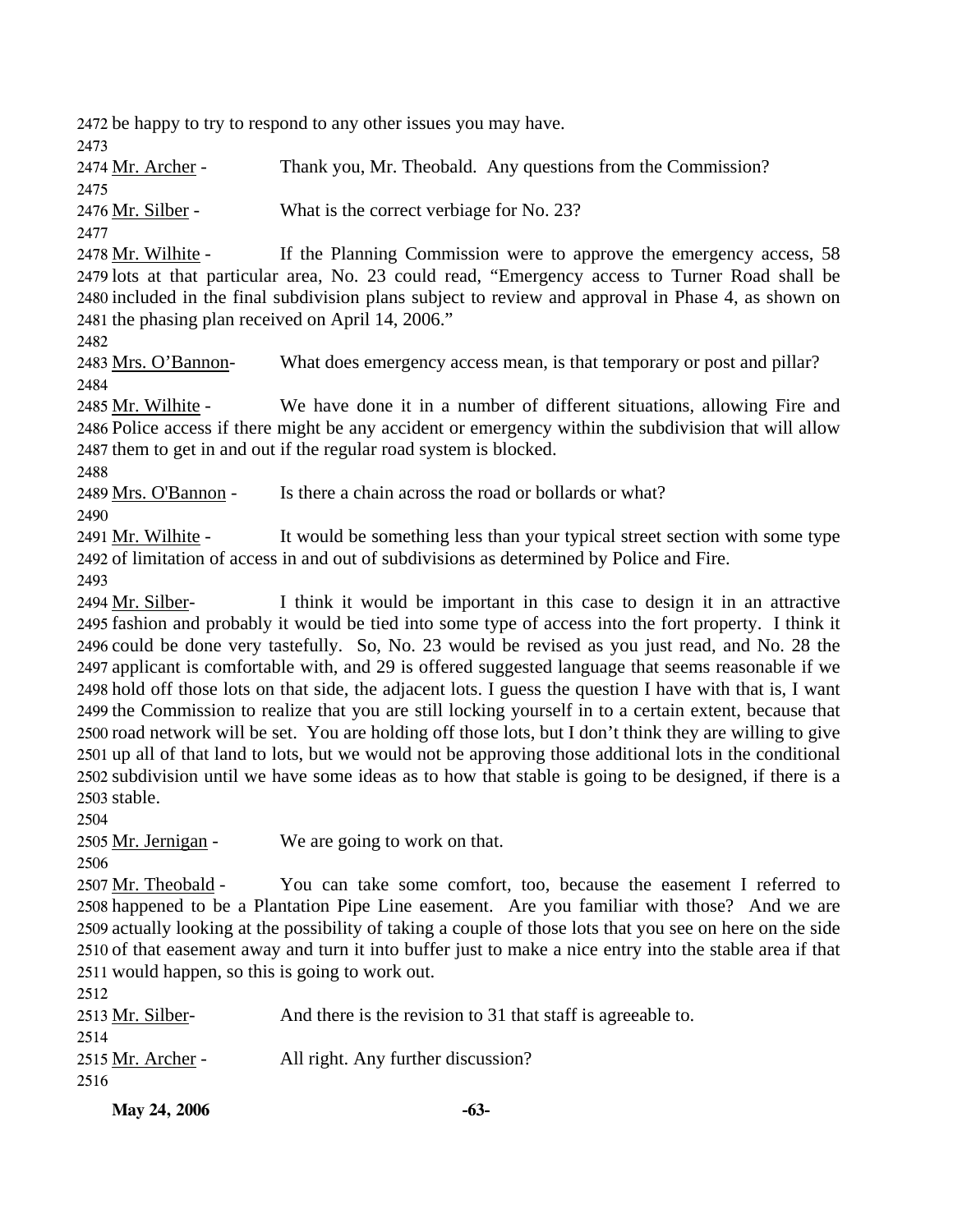| 2517 Mr. Jernigan -                                                                                     | Is everybody OK?                                                                                          |  |
|---------------------------------------------------------------------------------------------------------|-----------------------------------------------------------------------------------------------------------|--|
| 2518                                                                                                    |                                                                                                           |  |
| 2519 Mr. Silber-                                                                                        | I didn't hear Mr. Theobald say he'd make road improvements along those                                    |  |
| 2520 roads.                                                                                             |                                                                                                           |  |
| 2521                                                                                                    |                                                                                                           |  |
| 2522 Mr. Theobald -                                                                                     | Let's not talk about it. This is dangerous getting back up. I violated my                                 |  |
|                                                                                                         | 2523 primary rule of never getting back up unless I have to. What we have overlooked is that we had       |  |
|                                                                                                         | 2524 to do a full traffic impact study with the rezoning that the County signed off that contained a list |  |
|                                                                                                         | 2525 of improvements that they felt would be necessary to accommodate the traffic, which was              |  |
|                                                                                                         | 2526 reflected in the proffers, and they do not include widening roads all around the perimeter but       |  |
|                                                                                                         | 2527 they are reflected in the proffers, and, in fact, this week Foster and Miller has met with Tim       |  |
|                                                                                                         | 2528 Foster about the alignment treatment of the proffered conditions, so we are both consistent with     |  |
|                                                                                                         | 2529 the traffic study, proffered conditions and policy, then you probably ought to check the State       |  |
| 2530 Code first.                                                                                        |                                                                                                           |  |
| 2531                                                                                                    |                                                                                                           |  |
| 2532 Mr. Silber-                                                                                        | Of course, we would do that.                                                                              |  |
| 2533                                                                                                    |                                                                                                           |  |
| 2534 Mr. Archer -                                                                                       | All right. Mr. Jernigan. I am putting this in your hands.                                                 |  |
| 2535                                                                                                    |                                                                                                           |  |
| 2536 Mr. Jernigan -                                                                                     | All right, well, I think we met the intent of everybody. I think staff is                                 |  |
|                                                                                                         | 2537 comfortable now, Mr. Theobald is comfortable, I am comfortable, and I will be working with           |  |
| 2538 Mr. Atack shortly and Mr. Theobald and staff to put together the stable program, as it is still in |                                                                                                           |  |
| 2539 the works. OK. With that, I will move for approval of Subdivision The Ridings @ Warner Farm        |                                                                                                           |  |
| 2540 (April 2006 Plan), with the standard conditions for subdivisions served by water and sewer and     |                                                                                                           |  |
| 2541 the following conditional conditions Nos. 12 through 22, No. 23 Revised, 24, 25, 26, 27 and 28,    |                                                                                                           |  |
| 2542 No. 29 Revised, 30 and the addition of No. 31 on the Addendum, and that is revised also, and we    |                                                                                                           |  |
| 2543 have added revised. Did I cover that OK?                                                           |                                                                                                           |  |
| 2544                                                                                                    |                                                                                                           |  |
| 2545 Mr. Archer -                                                                                       | I think you did. Is there a second?                                                                       |  |
| 2546                                                                                                    |                                                                                                           |  |

Motion by Mr. Jernigan and seconded by Mr. Branin. All in favor of the 2548 motion say aye. All opposed say no. The ayes have it. The motion passes. 2547 Mr. Branin -

2549

 The Planning Commission granted conditional approval to subdivision The Ridings @ Warner Farm (April 2006 Plan), subject to the standard conditions attached to these minutes for subdivisions served by public utilities, the annotations on the plan and the following additional conditions:

2554

2555 12. Prior to requesting recordation, the developer shall furnish a letter from Dominion

2556 Virginia Power stating that this proposed development does not conflict with its facilities.

2557 13. 2558 Prior to requesting recordation, the developer shall furnish a letter from Colonial Gas stating that this proposed development does not conflict with its facilities.

2559 14. Each lot shall contain at least 13,500 square feet, exclusive of the flood plain areas.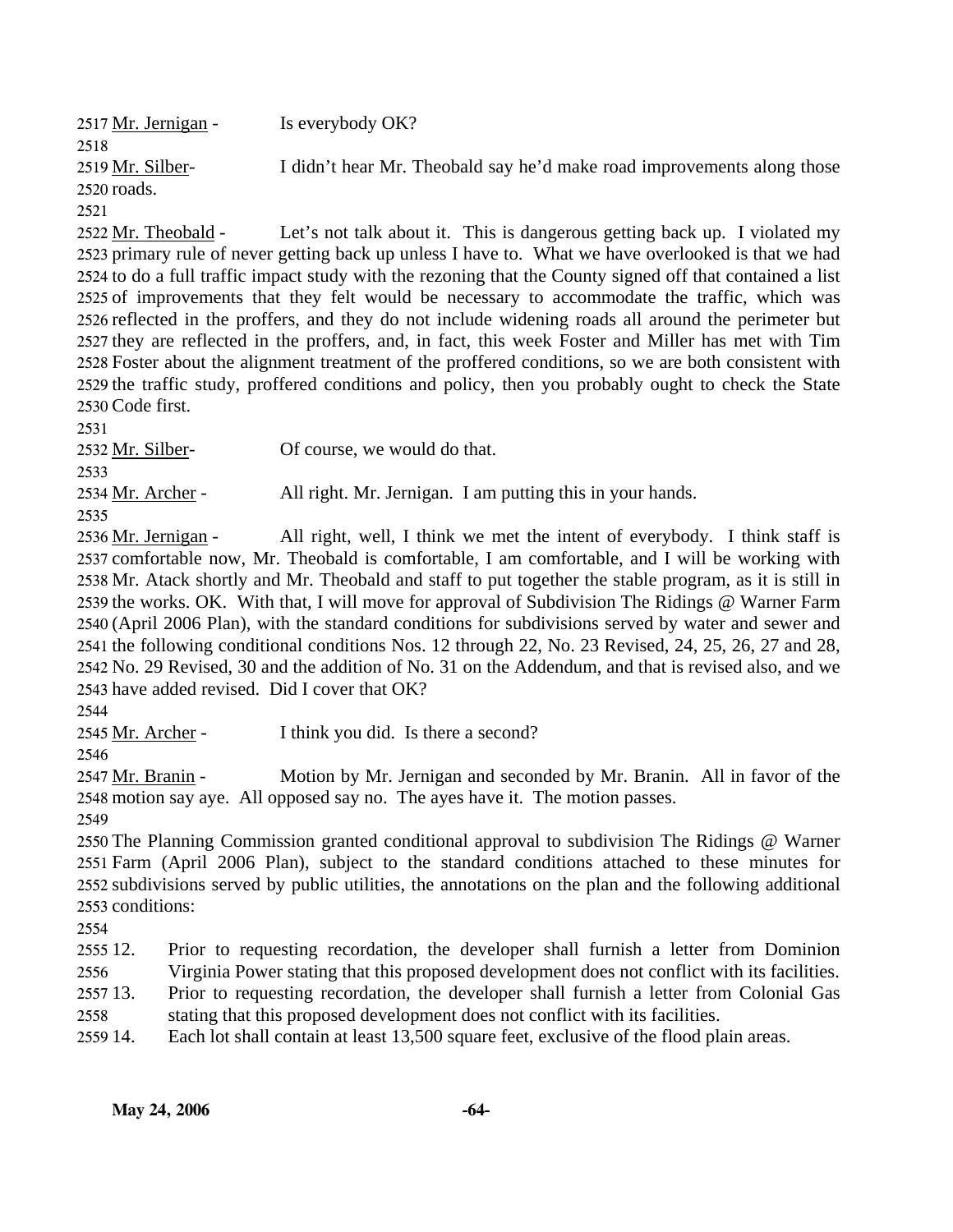- $256015$ . 2561 2562 The limits and elevation of the 100-year frequency flood shall be conspicuously noted on the plat and construction plans and labeled "Limits of 100-year floodplain." Dedicate floodplain as a "Variable Width Drainage & Utilities Easement."
- 2563 16. 2564 Any necessary offsite drainage easements must be obtained prior to approval of the construction plan by the Department of Public Works.
- 2565 17. 2566 The proffers approved as part of zoning case C-18C-05 shall be incorporated in this approval.
- 2567 18. 2568 2569 2570 2571 18. Prior to requesting the final approval, a draft of the covenants and deed restrictions for the maintenance of the common area by a homeowners association shall be submitted to the Department of Planning for review. Such covenants and restrictions shall be in form and substance satisfactory to the County Attorney and shall be recorded prior to recordation of the subdivision plat.
- 2572 19. 2573 2574 2575 2576 2577 2578 2579 Any future building lot containing a BMP, sediment basin or trap and located within the buildable area for a principal structure or accessory structure, may be developed with engineered fill. All material shall be deposited and compacted in accordance with the Virginia Uniform Statewide Building Code and geotechnical guidelines established by a professional engineer. A detailed engineering report shall be submitted for the review and approval by the Building Official prior to the issuance of a building permit on the affected lot. A copy of the report and recommendations shall be furnished to the Directors of Planning and Public Works.
- 2580 20. 2581 2582 20. A county standard sidewalk shall be constructed along the north sides of New Market and Long Bridge Roads, the east side of Turner Road, and the west side of Yahley Mill Road, wherever curb and gutter is required.
- 2583 21. 2584 2585 2586 2587 21. Final approval shall not be granted to any lots containing any portion of the private access road, Camp Hill Road, or any lots which may be directly impacted by the redesign of the aforementioned lots, until the legal status of this roadway is determined by the applicant to the satisfaction of the Director of Planning and the County Attorney. No portion of the private roadway shall be located on any proposed lot.
- 2588 22. 2589 22. A subdivision landscape plan shall be submitted to the Planning Department for review and approval prior to recordation of the subdivision plat for each section.
- 2590 23. 2591 2592 Emergency access to Turner Road shall be included in the final subdivision plan submitted for review and approval in Phase 4, as shown on the phasing plan received on April 14, 2006.
- 2593 24. 2594 2595 2596 2597 24. The applicant shall consult with the Division of Recreation and Parks on any historical findings as development progresses. A copy of any study identifying and protecting historic resources which may be required by a state or federal agency through its permitting process shall be submitted to the Planning Department and the Division of Recreation and Parks prior to final approval of the construction plans.
- 2598 25. 2599 2600 2601 2602 If a geological exploration and a geo-technical study is to be performed by a geotechnical firm representing the applicant to determine if the proposed development may impact groundwater quality and quantity at Camp Holly Springs, a copy of the study and recommendations shall be submitted to the Planning Department prior to final approval of the construction plans.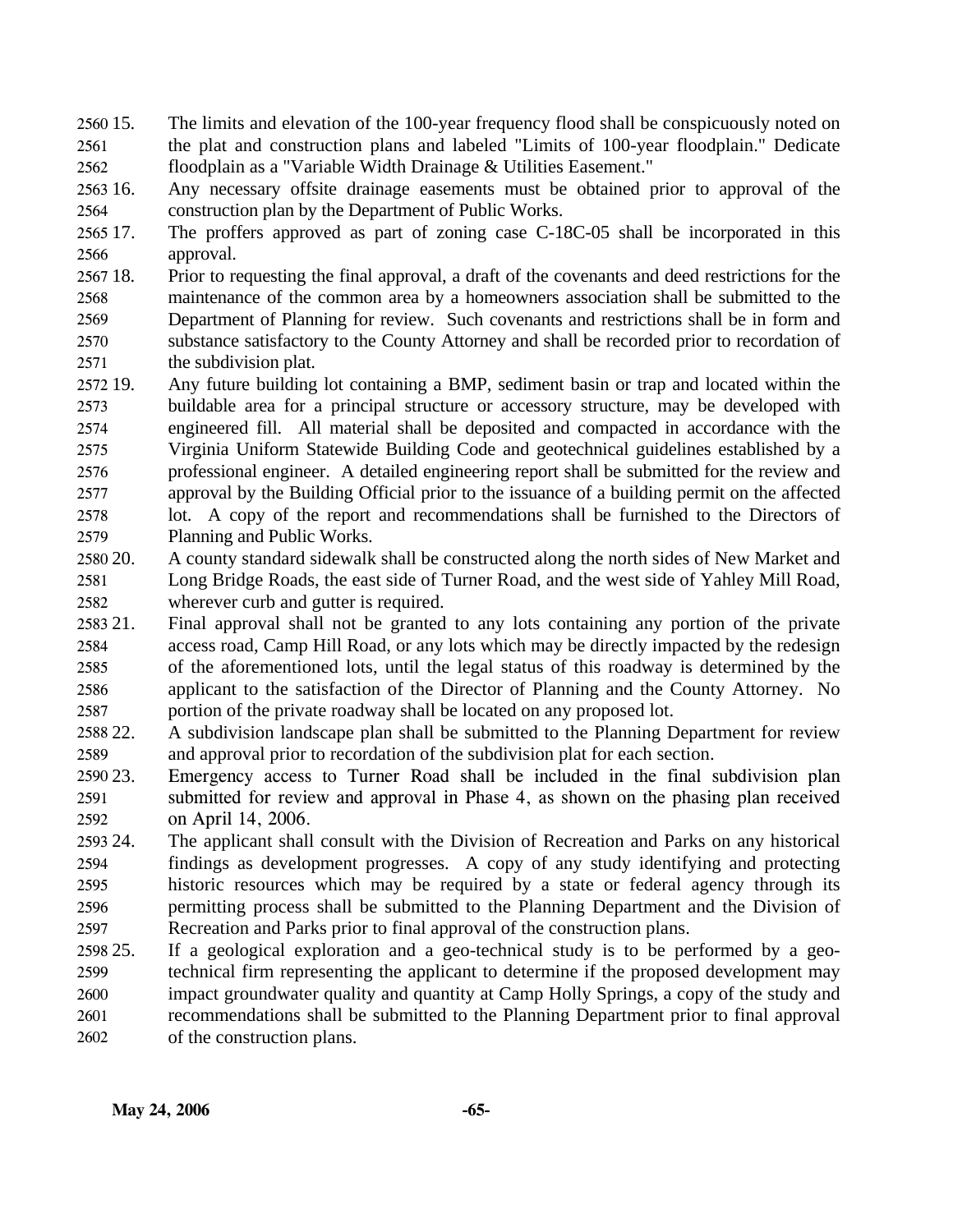2603 26. 2604 2605 2606 26. Utility easements for future County sanitary sewer main extensions, including permanent and construction easements, shall be shown on the final construction plans in locations mutually acceptable to the applicant and the Director of Public Utilities. Such easements shall be shown on the subdivision plat prior to recordation.

2607 27. 2608 2609 Any application for final approval which does not substantially conform to the plat as approved for conditional approval as determined by the Director of Planning, shall be submitted for reconsideration by the Planning Commission.

2610 28. 2611 2612 Final subdivision approval shall not be granted for Phase 3, as shown on the phasing plan received on April 14, 2006, until site plan approval has been granted for the Fort Southard parcel.

2613 29. 2614 2615 2616 2617 Final subdivision approval shall not be granted for the lots in Phase 5, as shown on the phasing plan received on April 14, 2006, that are immediately adjacent to the stable parcel until either site plan approval has been granted for the stable parcel or the applicant has provided written notice to the Planning Department that the stable will not be constructed.

2618 30. 2619 Certificates of occupancy shall not be granted for any lots in Phase 6, as shown on the phasing plan received on April 14, 2006, until the northernmost access to Yahley Mill

2620 Road is constructed and open to vehicular traffic.

2621 31. 2622 2623 31. Complete details for the construction of the proffered trail shall be included with the construction plans for each section of this development submitted for final subdivision approval.

2624

### 2625 **SUBDIVISION**

2626

Shurm Heights (May 2006 Plan) Bay Design Group, P.C. for James M. Shurm, III, John S. and Sylvia Shurm, Sydney & Sydney Development, LLC and Virginia Vaughan Shurm and Shurm Construction: The 16.598 acre site proposed for a subdivision of 53 single-family homes is located at the northern terminus of Shurm Street and the eastern terminus of Bromby Street on parcels 807-715-7090, 807-716- 7324, 807-715-3769 and 807-714-2826. The zoning is R-4, One-Family Residence District. County water and sewer. (Varina) 52 Lots

2627

All right. Is there anyone present who is opposed to Subdivision Shurm 2629 Heights (May 2006 Plan) in the Brookland District? No opposition. Ms. Goggin. 2628 Mr. Archer -

2630

Good morning. The last case on a long agenda was inadvertently left off 2632 the Expedited Agenda. The applicant has submitted a revised plan that addresses Public Works' 2633 and Planning's concerns defining the delineation and location of RPA and SPA buffers, and 2634 adequate buildable areas. The revised plan also addresses Public Works' concern for providing a 2635 cul-de-sac connecting Bromby Street to the road on the eastern side of Bromby, over here to 2636 Road B. There are two additional conditions in your addendum. Condition 16 is requesting that 2637 they show a dwelling situated on lot 12, block B to show that it has adequate buildable area and 2631 Ms. Goggin -

**May 24, 2006** -66-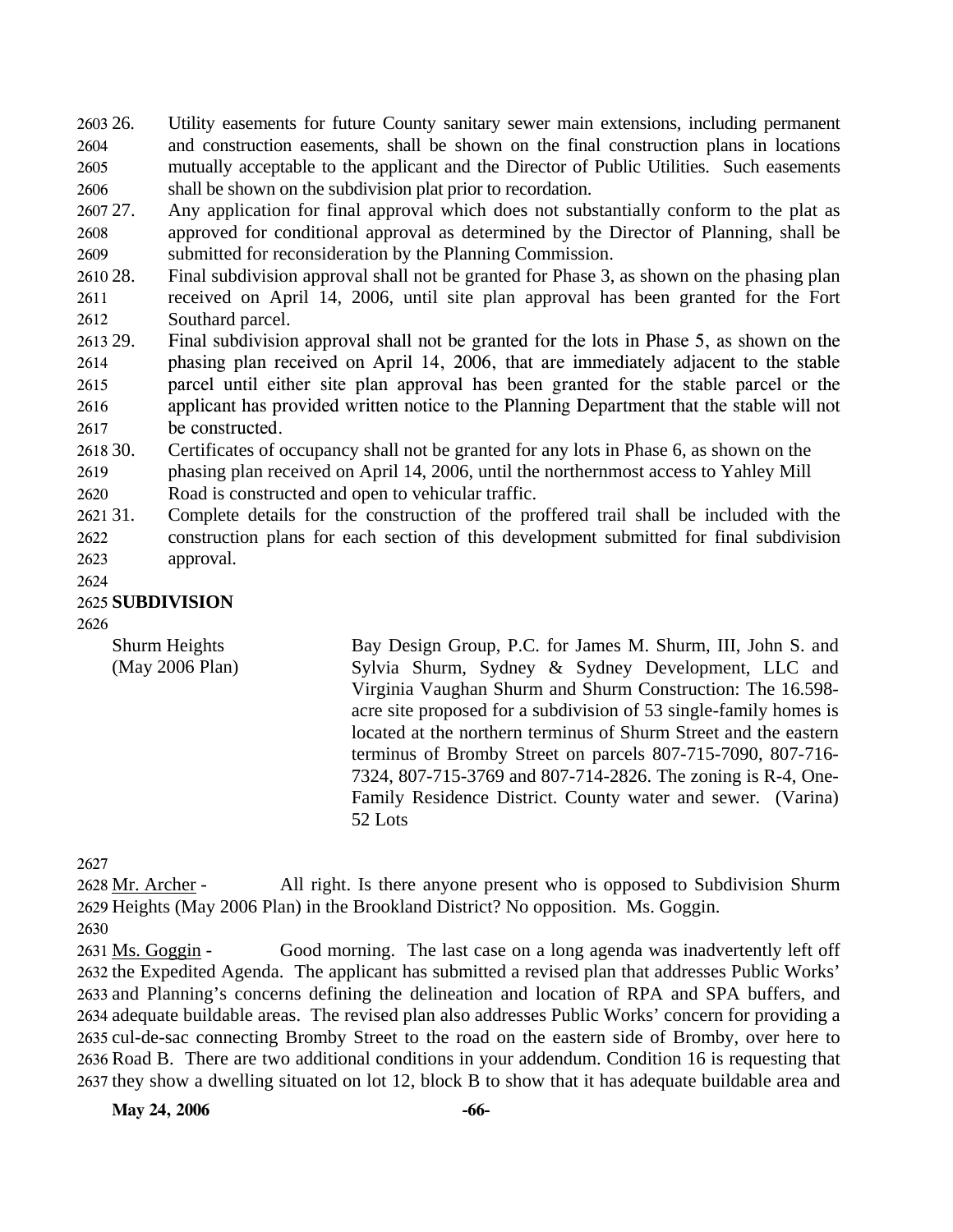the other is condition, No. 17. You can understand it better if you look at the handout plan. You can see that the applicant is required to obtain written consent from the people next to the existing right of way to make that area into a cul-de-sac and if they do not obtain consent prior to final approval, they will connect Bromby Street to Road B.

2642

 Staff recommends approval subject to the annotations on the revised plans, the standard conditions for subdivisions served by Public Utilities, the conditions listed in the agenda and additional conditions Nos. 16 and 17 in your handout Addendum. I'd be happy to answer any questions, and the engineer is here as well.

2647

2648 Mr. Archer - Thank you so much, Ms. Goggin. Are there questions? 2649 2650 Mr. Jernigan - No, sir. Thank you, Christina. 2651 Do other Commission members have questions? Do you want to hear 2653 from the applicant? 2652 Mr. Archer -2654

No, sir. I think we are straight now. Conditions 16 and 17 took care of 2656 any concerns they had yesterday. With that I will move for approval of Subdivision Shurm 2657 Heights (May 2006 Plan), 52 lots, subject to the annotations on the plans and the standard 2658 conditions for subdivisions served by Public Utilities and the following additional conditions 2659 Nos. 12 through 15 and No. 16 and 17 on the Addendum. 2655 Mr. Jernigan -

2660

2661 Mr. Branin - Second.

2662

Motion by Mr. Jernigan and second by Mr. Branin. All in favor of the 2664 motion say aye. All opposed say no. The motion passes. 2663 Mr. Archer -

2665

2666 The Planning Commission granted conditional approval to subdivision Shurm Heights (May 2667 2006 Plan), subject to the standard conditions attached to these minutes for subdivisions served 2668 by public utilities, the annotations on the plan and the following additional conditions:

2669

2670 12. Each lot shall contain at least 8,000 square feet, exclusive of the flood plain areas.

2671 13. 2672 2673 13. The limits and elevation of the 100-year frequency flood shall be conspicuously noted on the plat and construction plans and labeled "Limits of 100-year floodplain." Dedicate floodplain as a "Variable Width Drainage & Utilities Easement."

2674 14. 2675 Any necessary offsite drainage easements must be obtained prior to approval of the construction plan by the Department of Public Works.

2676 15. 2677 2678 2679 2680 2681 15. Any future building lot containing a BMP, sediment basin or trap and located within the buildable area for a principal structure or accessory structure, may be developed with engineered fill. All material shall be deposited and compacted in accordance with the Virginia Uniform Statewide Building Code and geotechnical guidelines established by a professional engineer. A detailed engineering report shall be submitted for the review and approval by the Building Official prior to the issuance of a building permit on the affected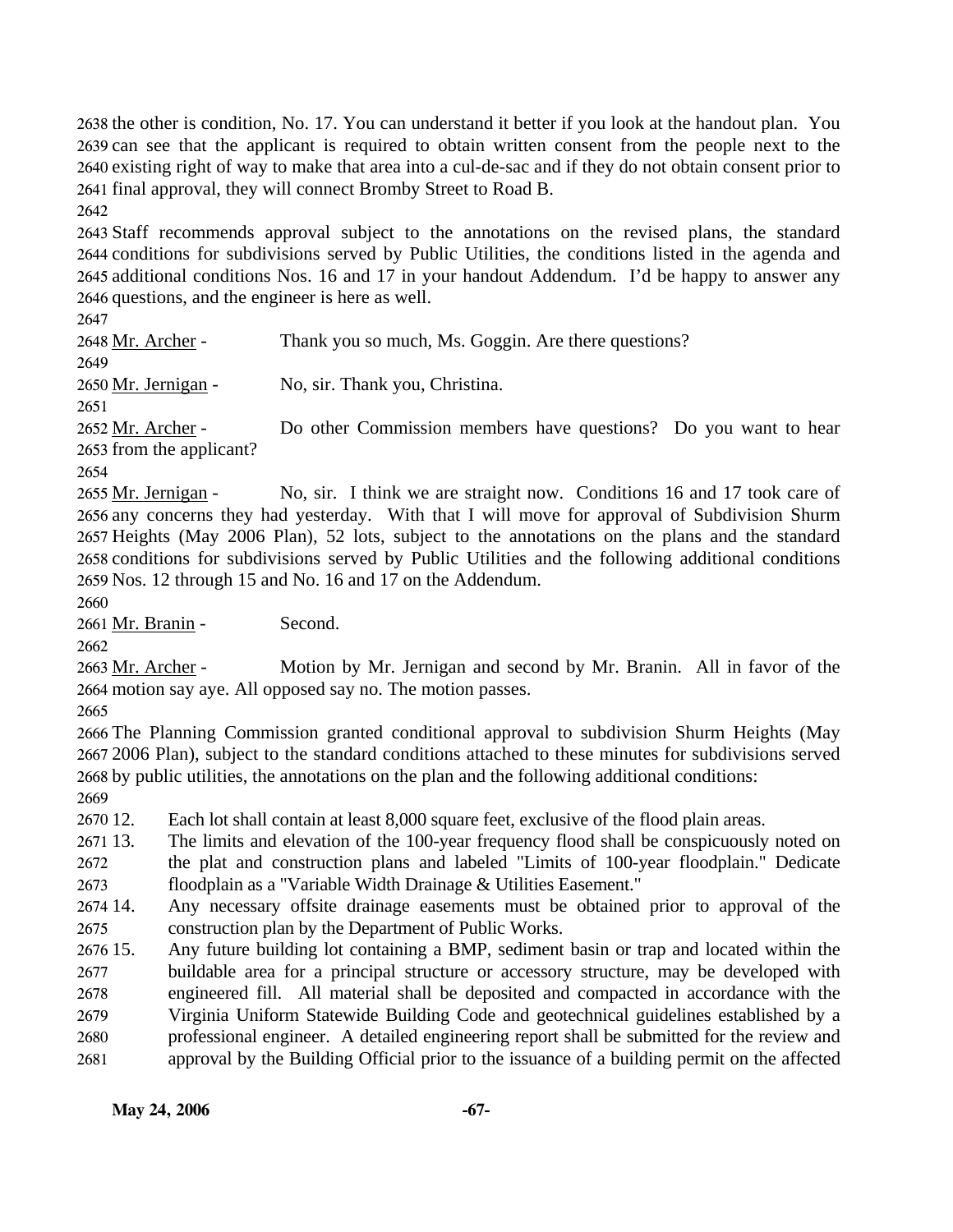2682 2683 lot. A copy of the report and recommendations shall be furnished to the Directors of Planning and Public Works.

2684 16. 2685 2686 2687 16. Prior to requesting final approval, the engineer shall furnish the Department of Planning's staff a plan showing a dwelling situated on Lot 12, Block B, to determine if the lot design is adequate to meet the requirements of Chapter 24, of the Henrico County Code.

2688 17. 2689 2690 2691 17. Prior to final plat approval, the applicant shall either obtain written consent for construction of a cul-de-sac, from the property owners adjacent to the proposed cul-desac at the intersection of Bromby Street and Craddock Avenue, or shall be required to connect Bromby Street to proposed Road B.

2692

## 2693 **APPROVAL OF MINUTES: April 19, 2006**

2694

The last item on our agenda would be approval of minutes. This would be 2696 the Planning Commission minutes of April 19, 2006. 2695 Mr. Silber -

2697

Are there any additions or corrections to the minutes of April 19, 2006? 2699 All right. May we have a motion for approval. 2698 Mr. Archer -

2700

2701 Mr. Branin - So moved.

2702

2703 Mr. Jernigan - Second.

2704

The motion was made by Mr. Branin and seconded by Mr. Jernigan to 2706 approve the minutes of April 19, 2006. All in favor say aye. All opposed say no. The minutes 2707 are approved. 2705 Mr. Archer -

2708

 Mr. Secretary, before we adjourn I would like to express congratulations to you and staff for handling this very heavy agenda in good fashion today. I think the agenda went very smoothly and we moved right along. I have seen the time we'd be here until 3:00 p.m. trying to handle all of this.

2713

I have one thing I wanted to add before we adjourn. In the Municipal 2715 Magazine Sewer and Water, Henrico County was featured and the article's title is "Off Road 2716 Warriors." There is a team in the Sewer Department that does the analysis, they put little 2717 cameras down into it and make sure there are no cracks or problems. And the team came to Mr. 2718 Petrini and said that we are having difficulty in checking out the sewers and making sure that 2719 they are okay in areas that are under water in certain swampy areas and so on. So they 2720 purchased equipment and developed it themselves, altered the equipment on their own and made 2721 it so that it would go through swampy areas and they were featured in the magazine. I think the 2722 best comment in the article is that the company, where they brought the original equipment and 2723 then altered it to suit their needs, is now thinking about producing these separately, their newer 2724 piece of equipment. I think they should get a patent on it. However, they are featured in this 2725 magazine and it is a great article. I've marked it and I'm going to pass it on so that you can take 2726 a look at it. 2714 Mrs. O'Bannon -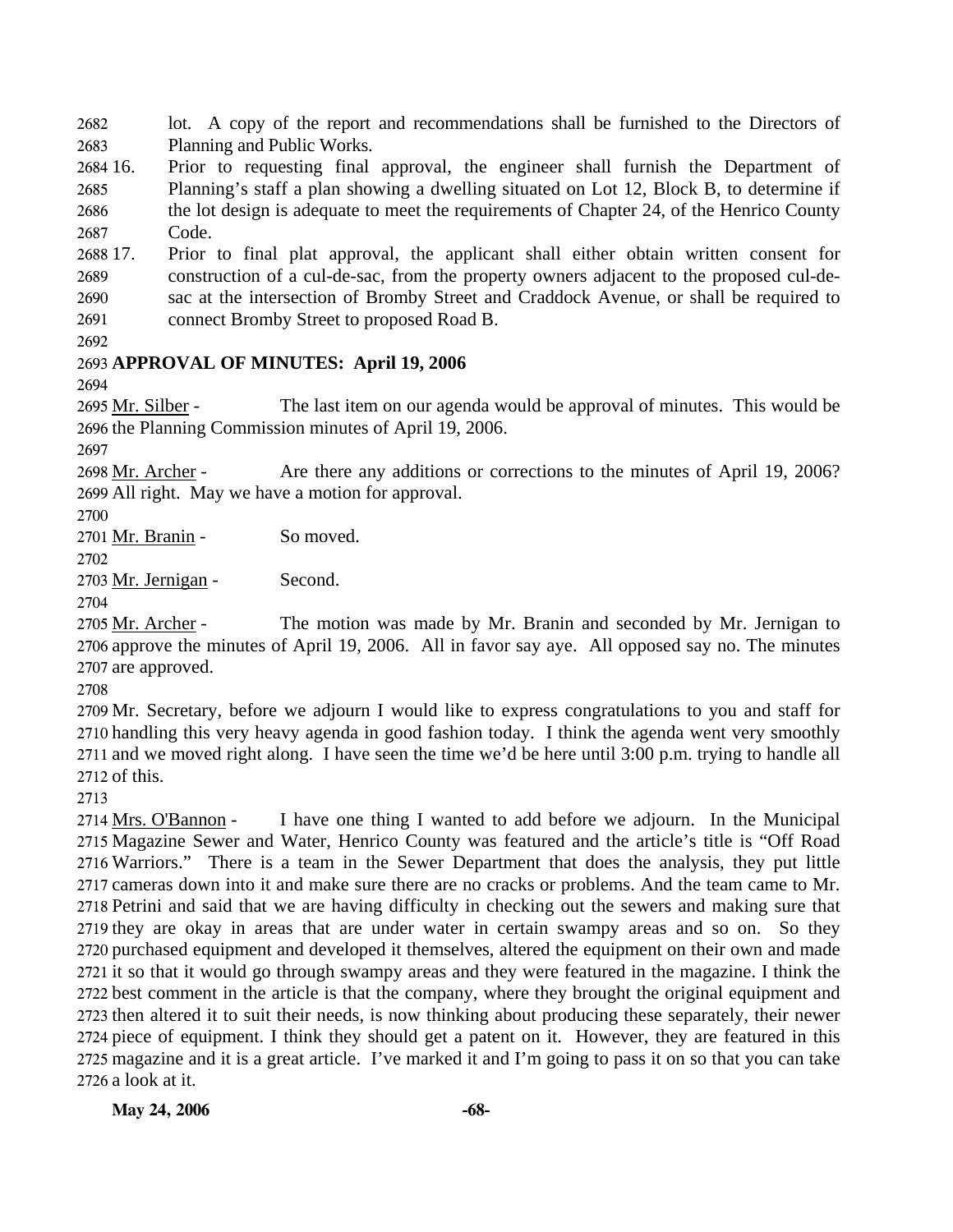2727

| 2728 Mr. Archer - | Thank you, Mrs. O'Bannon. |
|-------------------|---------------------------|
| 2729              |                           |

We often talk about sprinkling, you know, buildings and water and sewer 2731 hook ups and all, and I think we sometimes forget how much effort has to go into producing 2732 those pipes and to preparing the water. And then my favorite question to third graders, when I 2733 talk to them, is what happens when you flush the toilet? And they all say it goes away. But, 2734 where does it go? This is an excellent article and it shows the ability of .... You were talking 2735 about, and I agree, the Planning staff, I think they deserve a round of applause, actually, for 2736 handling so many cases that they received yesterday and they have annotations on plans and that 2737 sort of thing, but this shows you have the ability to be creative in solving problems. And, I like 2738 the fact that the County allows that leeway. I think that's what that article says. And, I also 2739 want to thank the Planning staff and their hard work too. That's the kind of thing that I like to 2740 see. 2730 Mrs. O'Bannon -

2741

2742 Mr. Archer- Thank you so much for those observations, Mrs. O'Bannon.

2743

Thank you for the information. It was presented last night at the Board 2745 Meeting and some of the staff was recognized. I do appreciate the comments. I don't deserve 2746 any appreciations. The staff did work very hard this month in preparing this agenda. 2744 Mr. Silber -

2747

2748 Mr. Jernigan - Yes, the staff did work very hard this month.

2749

2750 Mr. Archer - Thank you, staff.

2751

I do have one other comment I want to make. I sit on the State Building 2753 Code Technical Review Board, and in that capacity we are beginning to look at the, instead of 2754 the Statewide Building Codes, the current Statewide Building Codes, this is the Technical 2755 Review Board that reviews it for the future, and an item came before us that concerns me and I 2756 want to pass it on to the staff as well as everybody else that.... The concern is for producing 2757 affordable housing in the future and that was a part of it. I will say that I have attended 2758 Affordable Housing conferences and have heard a lot of information that I am going to pass on 2759 to the Board, but in this case it has to do with building codes. 2752 Mrs. O'Bannon -

2760

 The current Building Code, and no this isn't exactly what the Planning Department goes on, but our Building Code Department does look at these. The current Building Codes states that a house built in an area has to withstand a 120 miles per hour wind and with that you have to put the timbers a certain distance apart and they have to be a certain, like, not real two by fours, I think now they are one and three quarters by four and three quarters or something, there is a little bit of standard that's changed. But, there are organizations working to change that standard, that houses have to be built only to withstand a 90 miles per hour wind. Now my concern with that is that they will move the beams that are holding up the house further apart, and we talked about a roof withstanding a certain number, 50-year roofs, or withstand certain mile per hour winds, if they are up high, could that assist them through their insurance, getting it repaired and so on, particularly condominiums, we talked about that a lot. In this case, I'm hoping the County will

**May 24, 2006** -69-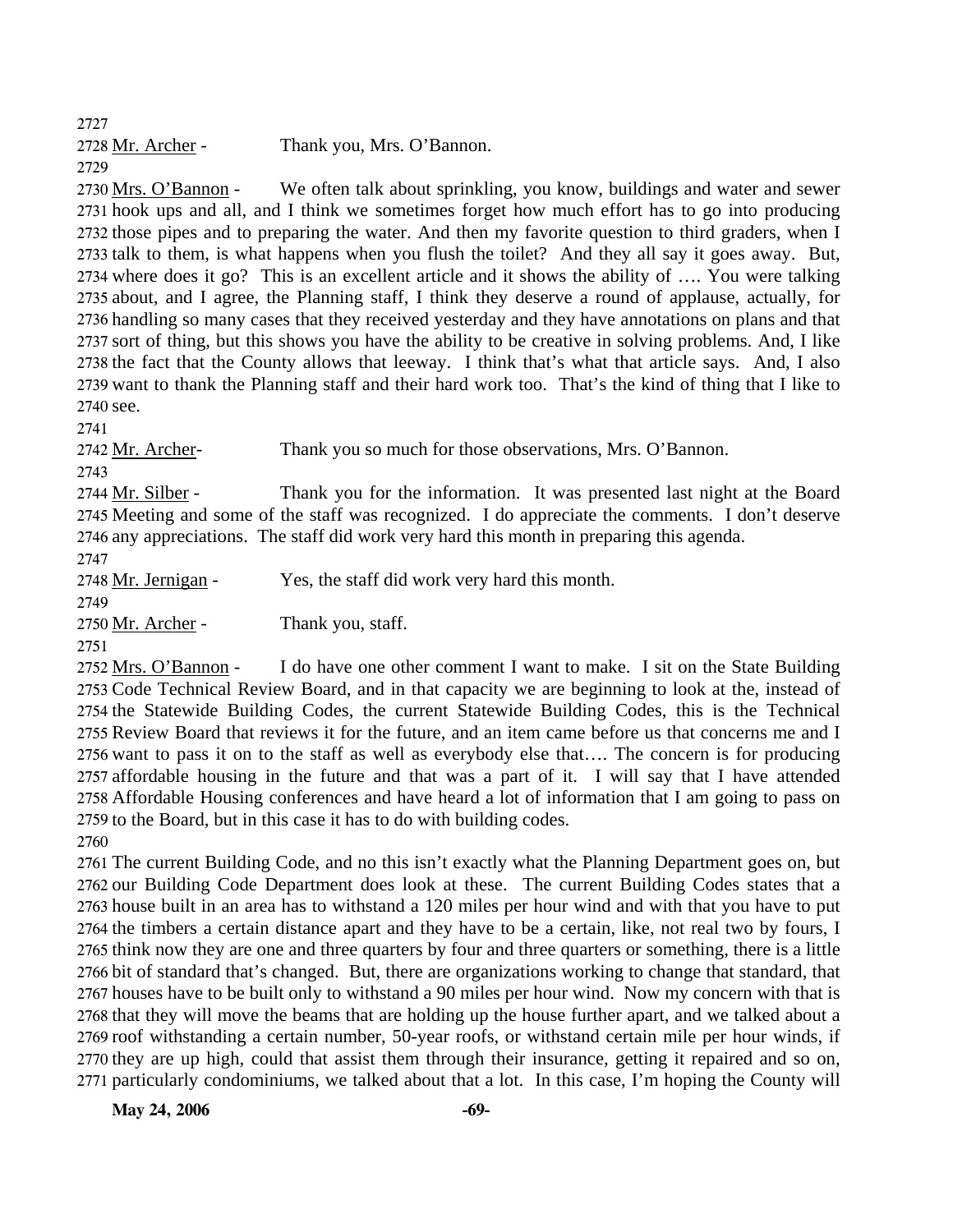step forward and encourage that the building and construction be to the highest standards and be maintained to the highest standards because I fear that when the construction folks get through building these houses with the timbers farther apart and to that lesser standard of having to only withstand a 90 mile per hour wind, they will either start falling down with the winds that we may have in the future. Not only that, but I fear that they won't pass on the saving in costs to the people who are purchasing these houses. They will build them to a lesser standard and it won't be passed on, they will just pocket the difference. They will build them in with the nice houses that we have approved and so on, and that savings will not either be passed on, or the construction will not withstand 120 miles per hour winds.

 This is a major thing that is coming up at the State Building Code level and it is according to the Code, so I know Mr. Revels' office will weigh into it, but I hope the Planning staff will also look at this very seriously because I believe when we talk in the County about quality construction and how we want quality construction but also weigh that with affordable housing, I personally don't think that's the way to approach it. I wanted to make that comment to the Planning Commission and to the staff that are here today because I know this is going to come up and I would like those comments passed on if the State Building Code people are beginning to look at that effort. Thank you.

2789

Mrs. O'Bannon, you are right, but a lot of times they follow the BOCA 2791 Code and that's kind of set throughout the country. They had a reduction some years ago in 2792 quality. Floor joists at 24 inches rather than 18 inches, the same way with your side walls and all 2793 that. Talk to carpet people and they will tell you that the new houses that they are building now, 2794 the houses shake when you walk through them. A floor in the old days used to have to be an 2795 inch and a quarter, today it is three quarters. It's been reduced to that. I know in my house... 2796 The guy told me when he put the carpet in, you can tell this house was built a long time ago. 2797 And it was because we had an inch and a quarter floor. 2790 Mr. Jernigan -

2798

And that was one of the things that was going to be a part of that, to 2800 withstand the winds. Currently, the Code requires things such as you have to envelope or cover 2801 the exterior walls first with plywood, which is just plywood, I mean, it's not brick or block or 2802 something. However, the new standard would mean you would only have to wrap it in Tyvex. 2803 And, the flip side of this is, in areas such as Florida, and I don't know if you have received your 2804 insurance bill lately, but I did for my homeowners insurance and it almost doubled because now, 2805 the Building Codes in Florida require, if a piece of wood, you've seen with the tornados or the 2806 high winds, will put a piece of wood straight through, even a brick wall, I mean, sometimes you 2807 cannot construct things for everything. But, in Florida the Building Code is changing and I'm 2808 not totally aware of how it's all changing. But here their comment was we don't get such high 2809 winds, and we did have a hurricane, it was a tropical storm by the time it got to our area, and it 2810 was 70 mph and 80 mph gust. So, if you only build it to a 90 mph standard our insurance rates 2811 will go up. That's a part of the other, as I said, not passing on the savings to the person buying 2812 the house. You and I, even though our houses may be built, and mine was built in the 1950's, 2813 and it's pink, that's the description they've used, but your insurance will still go up as we would 2814 allow this lesser quality construction to come in. So, that's another offset of it. We would still 2815 be impacted even though our houses may be built great, we would still end up paying more 2816 insurance because they would have to pay off on the lesser quality houses. But, that's the 2799 Mrs. O'Bannon -

**May 24, 2006** -70-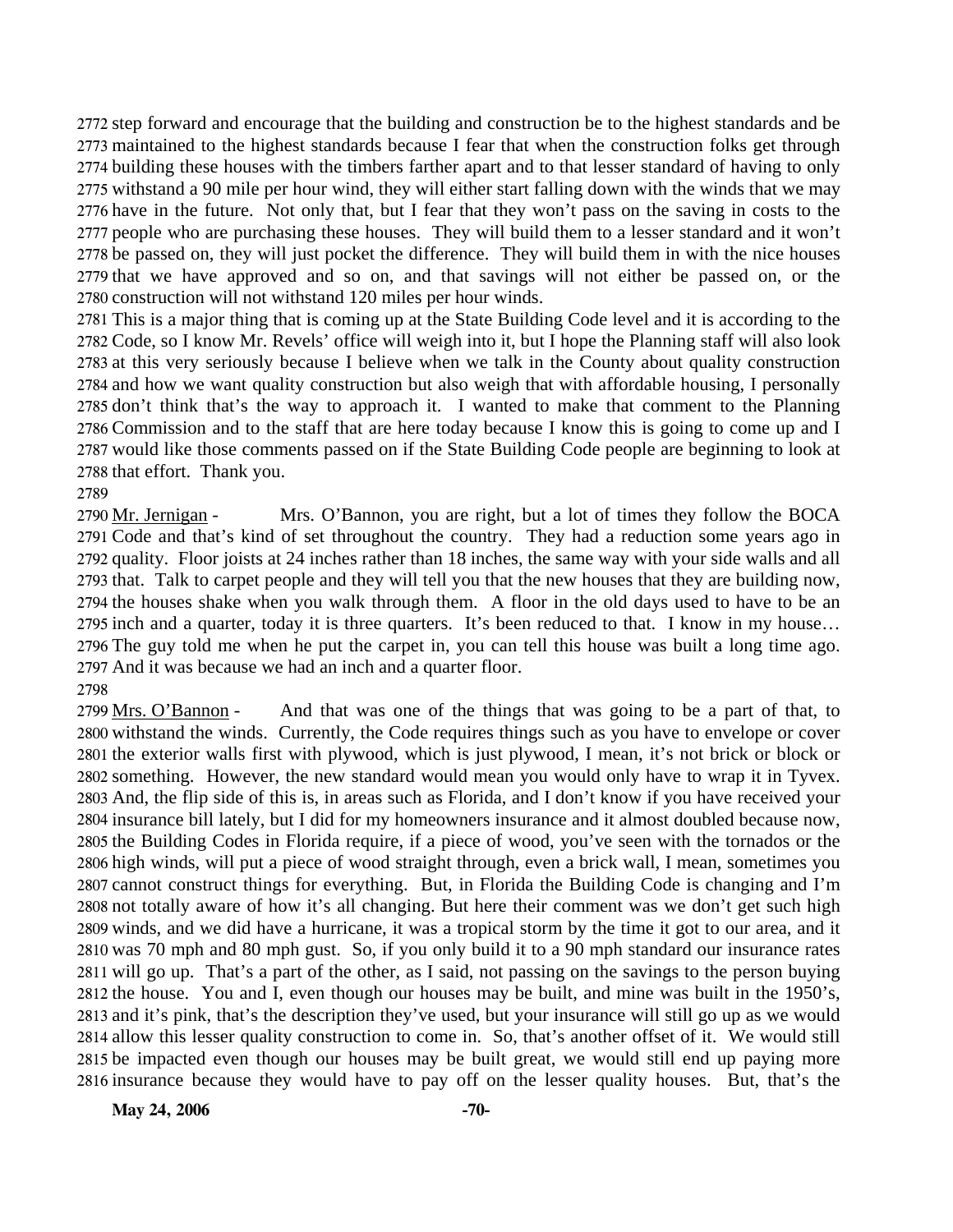argument that's being given. It's, oh, you don't get those kind of winds in this part of the state, and so on, and I'm going to say I beg to differ. But I still would like it built to 125 mph winds standards instead of 90 mph standards. That's the type of thing that is going to be coming up and I would like the County to be aware of this.

2821

2822 Mr. Vanarsdall - Mrs. O'Bannon, who is behind this and where did this first appear? 2823

It is my understanding, and I'm not absolutely positive, except that it has 2825 been brought up, I'm not sure, I would say the Homebuilders Association, but I'm not sure of 2826 that, and it is related to the discussion of affordable housing. 2824 Mrs. O'Bannon -

2827

2828 Mr. Vanarsdall - Yes. It is supposed to be under that.

2829

That little bit of money there, first of all, is not going to get passed down, 2831 and the second thing is that it is not that much difference. I mean, we are looking at a few 2832 hundred dollars here. 2830 Mr. Jernigan -

2833

Well, it gets right back to your insurance will be higher. Your 2835 homeowners insurance would end up being more expensive, so that's the trade off there. So, this 2836 is going to be one of the arguments at the State Building Code office. 2834 Mrs. O'Bannon -

2837

And one that you probably haven't seen yet, Mrs. O'Bannon, which you 2839 will probably see in about five to eight years is Tyvex with fabric that is non wicking, it does not 2840 wick and allow water to pass through, so what they are seeing now throughout the country, but 2841 they are trying not to let it become public, is that Tyvex will actually create mold and rotting. 2838 Mr. Branin -2842

2843 Mr. Archer - DuPont's stock just went down.

2844

This was just the type of thing we discussed years ago about EIFS and not 2846 putting it at the lower level and putting on a foundation and through the years we found that it 2847 does wick, you know, the EIFS that goes, and so we talked about foundations being brick, that 2848 kind of thing and that the EIFS needs to be a little higher off the ground because they were 2849 loving to wrap the houses in it. Yes, that's what I mean, that's the type of things you discuss at 2850 the State Building Code Office as well. 2845 Mrs. O'Bannon -

2851

Well, the good news is that there is a new fabric that will wick it through 2853 that has a mold protection built in. 2852 Mr. Branin-

| 2854              |                                                                      |
|-------------------|----------------------------------------------------------------------|
| 2855 Mr. Archer - | All right, interesting discussion.                                   |
| 2856              |                                                                      |
| 2857 Mr. Silber - | I have one additional item.                                          |
| 2858              |                                                                      |
| 2859 Mr. Archer - | Go ahead, Mr. Silber.                                                |
| 2860              |                                                                      |
| 2861 Mr. Silber - | I just want to remind you that we are beginning to set up one-on-one |
| May 24, 2006      | $-71-$                                                               |